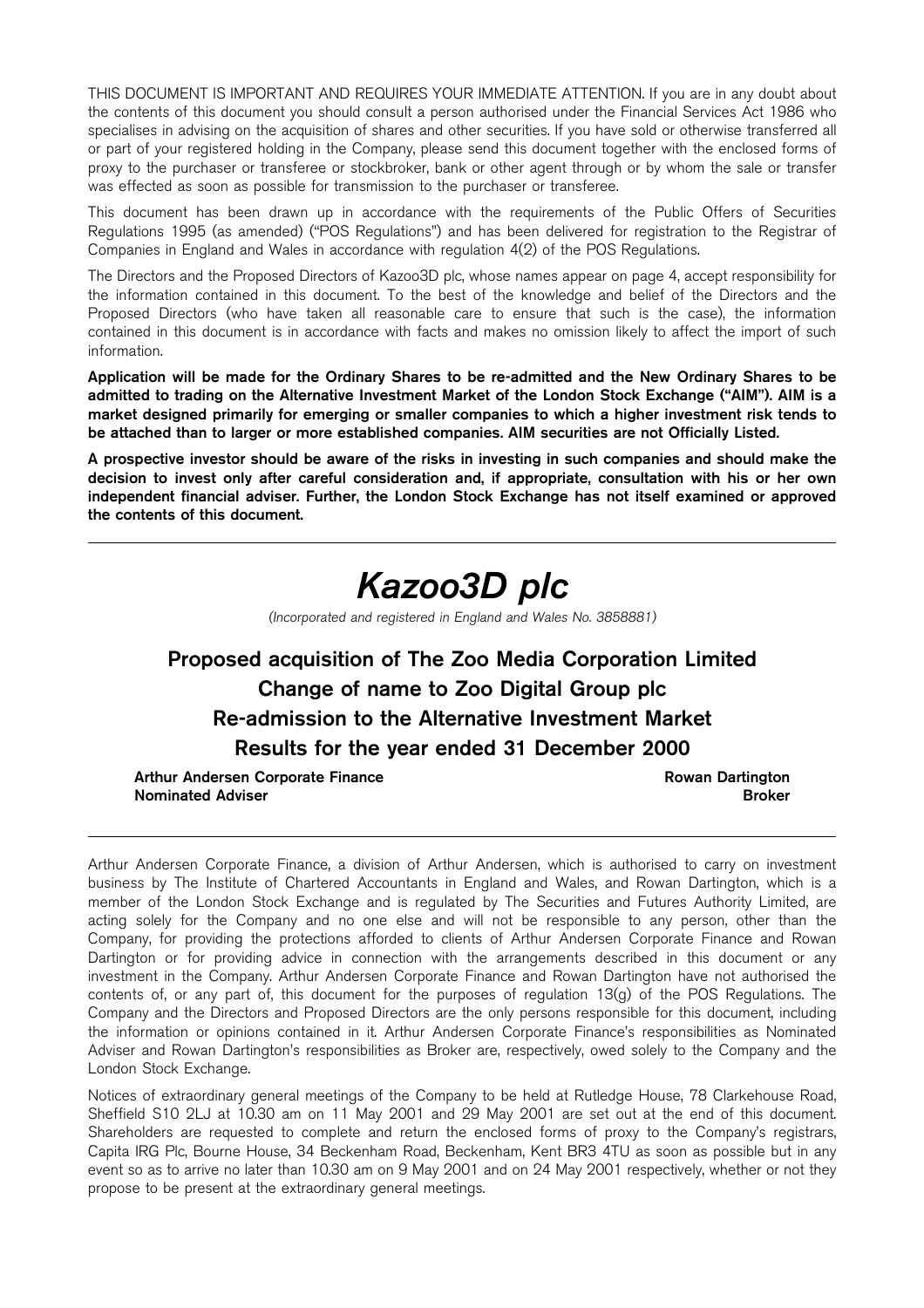# **CONTENTS**

|                   |                                                                                                                                                     | Page           |
|-------------------|-----------------------------------------------------------------------------------------------------------------------------------------------------|----------------|
|                   | Expected timetable of principal events                                                                                                              | 3              |
|                   | Directors and advisers                                                                                                                              | $\overline{4}$ |
| Definitions       |                                                                                                                                                     | 5              |
| Glossary of terms |                                                                                                                                                     | 7              |
| <b>PART I</b>     | - LETTER FROM THE CHAIRMAN OF KAZOO3D                                                                                                               |                |
|                   | Introduction                                                                                                                                        | 8              |
|                   | The Acquisition                                                                                                                                     | $\mathcal{Q}$  |
|                   | Reasons for the Acquisition                                                                                                                         | 9              |
|                   | Results and current trading                                                                                                                         | 10             |
|                   | Board changes and Proposed Directors                                                                                                                | 10             |
|                   | Other key personnel                                                                                                                                 | 11             |
|                   | Intentions of the Directors, Proposed Directors, Founding Shareholders, LightWork Design<br>and Zoo Shareholders in relation to their shareholdings | 11             |
|                   | Corporate governance                                                                                                                                | 11             |
|                   | Dividend policy                                                                                                                                     | 12             |
|                   | The City Code                                                                                                                                       | 12             |
|                   | Venture Capital Trusts                                                                                                                              | 13             |
|                   | Share option schemes                                                                                                                                | 13             |
|                   | Change of name                                                                                                                                      | 14             |
|                   | Extraordinary general meetings                                                                                                                      | 14             |
|                   | Irrevocable undertakings                                                                                                                            | 14             |
|                   | Action to be taken                                                                                                                                  | 15             |
|                   | Recommendation                                                                                                                                      | 15             |
| <b>PART II</b>    | - LETTER FROM THE CHAIRMAN OF ZOO MEDIA CORPORATION                                                                                                 | 16             |
| <b>PART III</b>   | - INFORMATION ON ZOO MEDIA CORPORATION                                                                                                              |                |
|                   | Background                                                                                                                                          | 17             |
|                   | The market                                                                                                                                          | 17             |
|                   | The business                                                                                                                                        | 17             |
|                   | Clients                                                                                                                                             | 18             |
|                   | Infrastructure                                                                                                                                      | 19             |
|                   | Financial information                                                                                                                               | 19             |
|                   | Current trading and prospects                                                                                                                       | 19             |
| <b>PART IV</b>    | - RISK FACTORS                                                                                                                                      | 20             |
| <b>PART V</b>     | - ACCOUNTANTS' REPORT ON KAZOO3D                                                                                                                    | 21             |
| <b>PART VI</b>    | - ACCOUNTANTS' REPORT ON ZOO MEDIA CORPORATION                                                                                                      | 35             |
|                   | <b>PART VII - UNAUDITED PRO FORMA STATEMENT OF NET ASSETS</b>                                                                                       | 44             |
|                   | <b>PART VIII - ADDITIONAL INFORMATION</b>                                                                                                           | 45             |
|                   | NOTICES OF EXTRAORDINARY GENERAL MEETINGS                                                                                                           | 70             |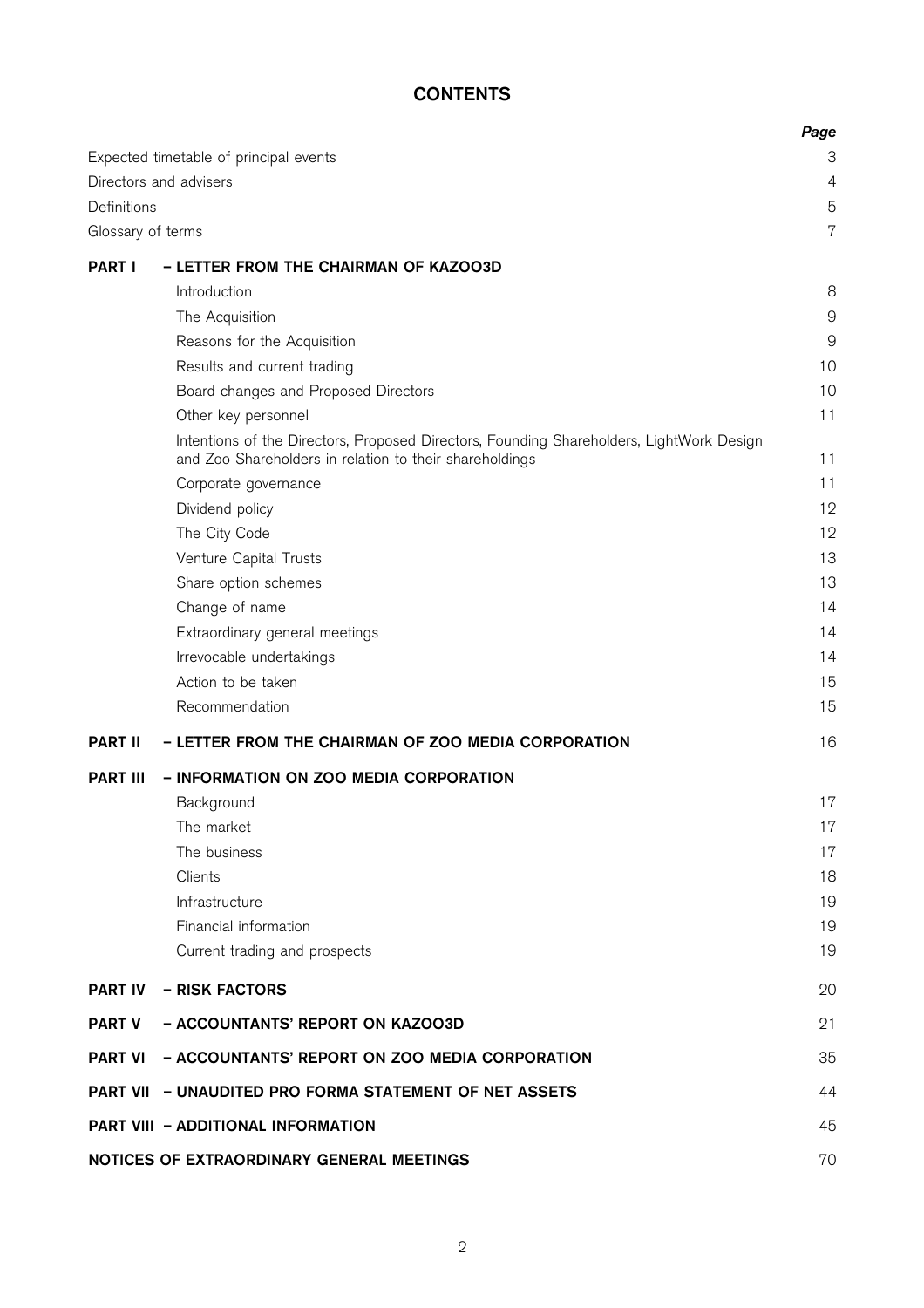# EXPECTED TIMETABLE OF PRINCIPAL EVENTS

| Latest time for receipt of forms of proxy for the First EGM          | 10.30 am on 9 May 2001  |
|----------------------------------------------------------------------|-------------------------|
| First EGM                                                            | 10.30 am on 11 May 2001 |
| Completion of the Acquisition                                        | 11 May 2001             |
| CREST accounts credited in respect of the New Ordinary Shares        | 11 May 2001             |
| Admission effective and dealings commence in the New Ordinary Shares | 11 May 2001             |
| Share certificates dispatched by                                     | 11 May 2001             |
| Latest time for receipt of forms of proxy for the Second EGM         | 10.30 am on 24 May 2001 |
| Second EGM                                                           | 10.30 am on 29 May 2001 |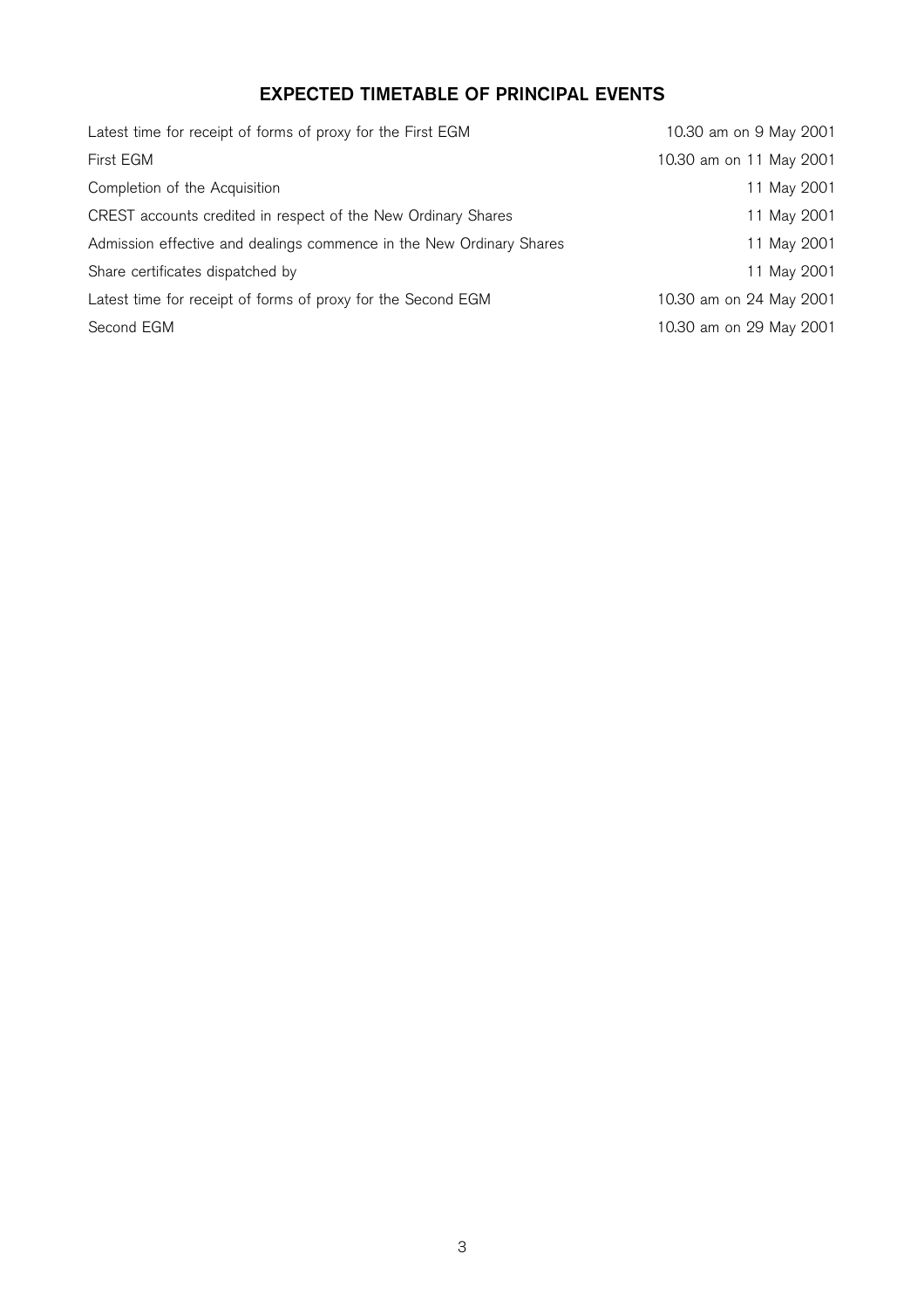# DIRECTORS AND ADVISERS

| <b>Directors</b>                      | Richard Gordon Oliver (Chairman)<br>Stuart Antony Green<br>John Henderson Warden<br>Roy Abrams<br>Christopher Henry Bruce Honeyborne                                                     |
|---------------------------------------|------------------------------------------------------------------------------------------------------------------------------------------------------------------------------------------|
|                                       | All of Rutledge House, 78 Clarkehouse Road, Sheffield, S10 2LJ                                                                                                                           |
| Company Secretary                     | John Henderson Warden                                                                                                                                                                    |
| Proposed Board                        | Michael John Barnes (Chairman)<br>lan Clifford Stewart<br><b>Andrew Scrivener</b><br>Robert George Deri (Company Secretary)<br>Stuart Antony Green<br>Christopher Henry Bruce Honeyborne |
| Registered Office                     | Rutledge House, 78 Clarkehouse Road, Sheffield, S10 2LJ                                                                                                                                  |
| <b>Website Addresses</b>              | www.kazoo3d.com<br>www.zoomediacorp.com                                                                                                                                                  |
| Nominated Adviser                     | Arthur Andersen Corporate Finance<br>1 City Square<br>Leeds<br>LS1 2AL                                                                                                                   |
| <b>Broker</b>                         | Rowan Dartington & Co. Limited<br><b>Colston Tower</b><br>Colston Street<br><b>Bristol</b><br>BS1 4RD                                                                                    |
| Reporting Accountants and<br>Auditors | Arthur Andersen<br>1 City Square<br>Leeds<br>LS1 2AL                                                                                                                                     |
| Solicitors to the Company             | DLA<br>Princes Exchange<br>Princes Square<br>Leeds<br>LS1 4BY                                                                                                                            |
| <b>Financial Public Relations</b>     | Hogarth Partnership Limited<br>The Butlers Wharf Building<br>36 Shad Thames<br>London<br>SE1 2YE                                                                                         |
| <b>Bankers</b>                        | Royal Bank of Scotland<br>Sheffield Corporate Office<br>PO Box 52<br>5 Church Street<br>Sheffield<br>S1 1HF                                                                              |
| Registrars                            | Capita IRG Plc<br>Bourne House<br>34 Beckenham Road<br>Beckenham<br>Kent<br>BR3 4TU                                                                                                      |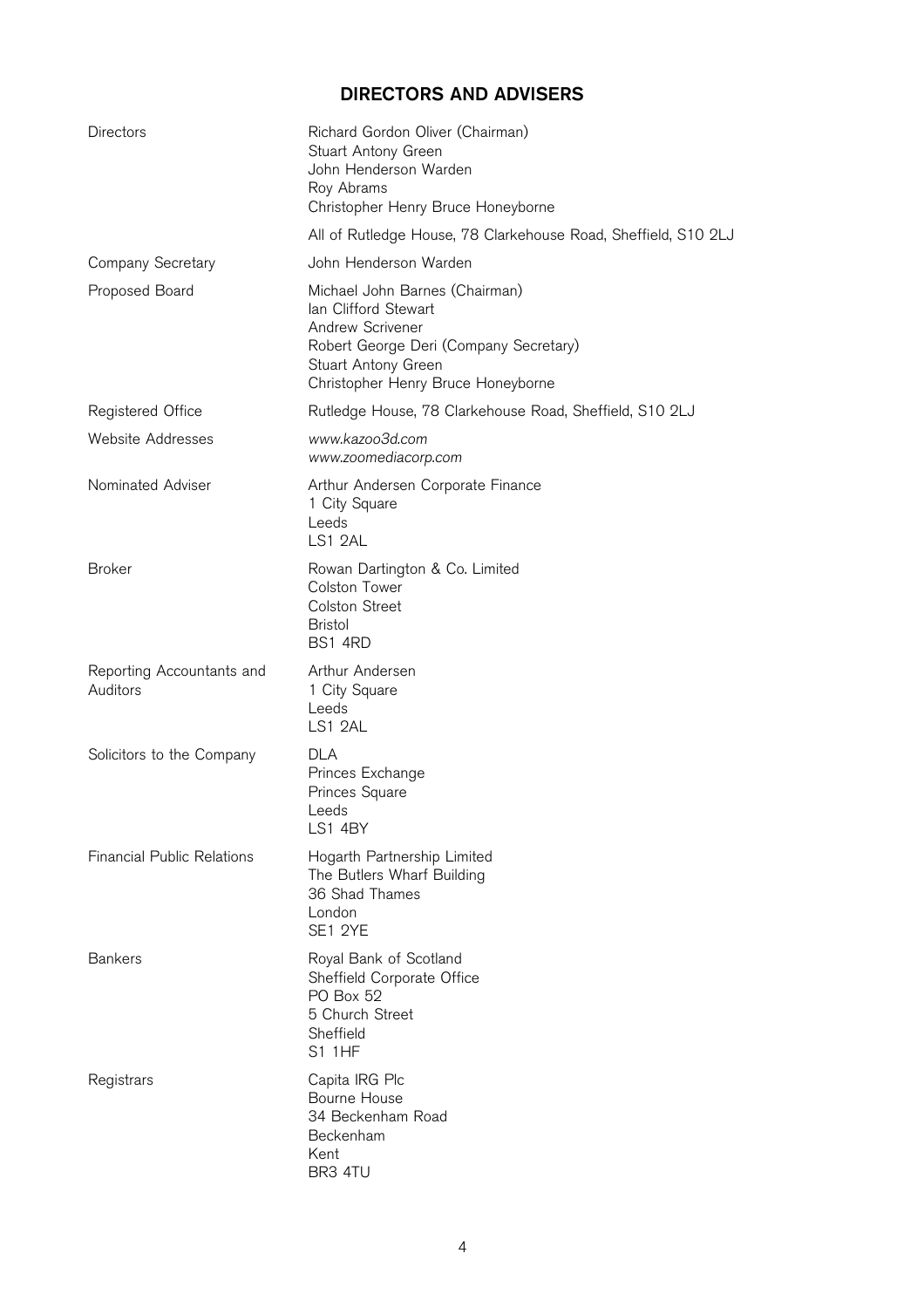# DEFINITIONS

In this document, unless the context otherwise requires, the following expressions shall bear the following meanings:

| "Acquisition"                          | the proposed acquisition of the whole of the issued share capital of Zoo Media<br>Corporation by Kazoo3D pursuant to the Acquisition Agreement                                                                                                                                                                                                                                                                                                       |
|----------------------------------------|------------------------------------------------------------------------------------------------------------------------------------------------------------------------------------------------------------------------------------------------------------------------------------------------------------------------------------------------------------------------------------------------------------------------------------------------------|
| "Acquisition Agreement"                | the conditional agreement relating to the Acquisition between (1) Ian Stewart,<br>Susan Scrivener, Stephen Bailey, ZEST and Alchemy Capital Limited, (2) the<br>Company and (3) Arthur Andersen Corporate Finance, details of which are set<br>out in paragraph 7 of Part VIII of this document                                                                                                                                                      |
| "Act"                                  | the Companies Act 1985, as amended                                                                                                                                                                                                                                                                                                                                                                                                                   |
| "Admission"                            | the admission to trading on AIM of the entire ordinary share capital of the<br>Company issued and to be issued pursuant to the Acquisition Agreement                                                                                                                                                                                                                                                                                                 |
| "AIM"                                  | the Alternative Investment Market of the London Stock Exchange                                                                                                                                                                                                                                                                                                                                                                                       |
| "AIM Rules"                            | the Alternative Investment Market rules published in February 2001 by the<br>London Stock Exchange                                                                                                                                                                                                                                                                                                                                                   |
| "AOL"                                  | AOL (UK) Limited                                                                                                                                                                                                                                                                                                                                                                                                                                     |
| "Arthur Andersen Corporate<br>Finance" | Arthur Andersen Corporate Finance, a division of Arthur Andersen                                                                                                                                                                                                                                                                                                                                                                                     |
| "Board" or "Directors"                 | the directors of the Company whose names are set out on page 4 of this<br>document                                                                                                                                                                                                                                                                                                                                                                   |
| "City Code"                            | the City Code on Takeovers and Mergers                                                                                                                                                                                                                                                                                                                                                                                                               |
| "Concert Party"                        | the Zoo Shareholders, together with Zoo Media Corporation Option holders, being<br>lan Clifford Stewart, Susan Scrivener, Stephen Bailey, Alchemy Capital Limited,<br>ZEST, Brendan Moffet, Martin Calpin and Steve McKevitt, all of whom are<br>deemed by the Panel to be acting in concert in relation to their holdings and<br>potential holdings in the Company and whose details are set out in<br>paragraph 4.10 of Part VIII of this document |
| "CREST"                                | the relevant system (as defined in the Uncertificated Securities Regulations 1995)                                                                                                                                                                                                                                                                                                                                                                   |
|                                        | (SI 1995 No. 95/3272)) for paperless settlement of share transfers and the<br>holding of shares in uncertificated form which is administered by CRESTCo<br>Limited                                                                                                                                                                                                                                                                                   |
| "EGMs"                                 | the First and Second EGMs                                                                                                                                                                                                                                                                                                                                                                                                                            |
| "Enlarged Group"                       | the Kazoo3D Group as enlarged by the Acquisition                                                                                                                                                                                                                                                                                                                                                                                                     |
| "Enlarged Share Capital"               | the total issued ordinary share capital of the Enlarged Group                                                                                                                                                                                                                                                                                                                                                                                        |
| "First EGM"                            | the extraordinary general meeting of the Company convened for 10.30 am on<br>11 May 2001, notice of which is set out at the end of this document                                                                                                                                                                                                                                                                                                     |
| "First Resolution"                     | the resolution to be proposed at the First EGM inter alia to approve the<br>Acquisition, to adopt the Kazoo3D EMI Scheme and to amend the Share Option<br>Schemes                                                                                                                                                                                                                                                                                    |
| "Founding Shareholders"                | the founding shareholders of the Company, being R. Gordon Oliver, Stuart Green,<br>Mark Dalman, William Newall and Peter Kane                                                                                                                                                                                                                                                                                                                        |
| "Kazoo3D" or "Company"                 | Kazoo3D plc                                                                                                                                                                                                                                                                                                                                                                                                                                          |
| "Kazoo3D EMI Scheme"                   | the proposed Kazoo3D plc Enterprise Management Incentive Scheme, details of<br>which are set out in paragraph 6 of Part VIII of this document                                                                                                                                                                                                                                                                                                        |
| "Kazoo3D Group" or "Group"             | the Company and its wholly owned subsidiary, Kazoo3D Inc.                                                                                                                                                                                                                                                                                                                                                                                            |
| "Kazoo3D Inc."                         | the USA based subsidiary of the Company                                                                                                                                                                                                                                                                                                                                                                                                              |
| "Kazoo Technology Group"               | the Kazoo Technology Group, a division of LightWork Design prior to 1 January<br>2000                                                                                                                                                                                                                                                                                                                                                                |
| "LightWork Design"                     | LightWork Design Limited                                                                                                                                                                                                                                                                                                                                                                                                                             |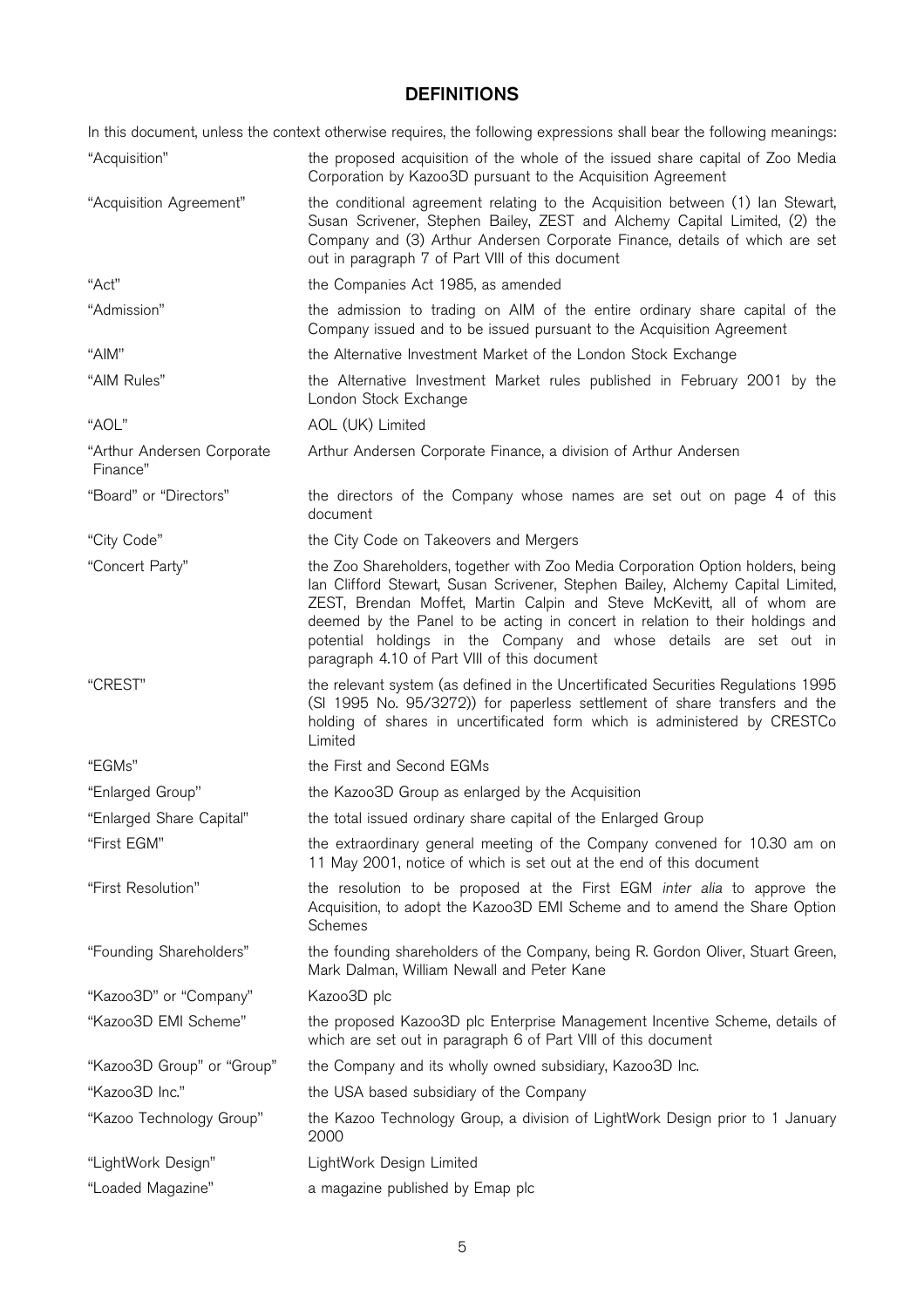``Lock-in Agreement'' an agreement pursuant to the Acquisition for certain shareholders not to sell ordinary shares of the Enlarged Group for a certain period of time, details of which are set out in paragraph 8.1.13 of Part VIII of this document "London Stock Exchange" London Stock Exchange plc ``Lycos'' Lycos Europe GmbH ``Michelin'' Michelin Tyre plc ``Motorola'' Motorola Limited "New Ordinary Shares" the 79,830,937 new ordinary shares to be issued and credited as fully paid up pursuant to the Acquisition Agreement "Official List" the Official List of the UK Listing Authority ``Ordinary Shares'' the existing 59,392,647 issued ordinary shares of 0.2p each in the capital of the Company ``Panel'' the Panel on Takeovers and Mergers ``POS Regulations'' the Public Offers of Securities Regulations 1995 (as amended) ``Premium TV'' Premium TV Limited "Proposed Board" the board of the Enlarged Group ``Proposed Directors'' the directors who will comprise the Proposed Board on completion of the Acquisition, whose names are set out on page 4 of this document ``Resolutions'' the First Resolution and the Second Resolution ``Rowan Dartington'' Rowan Dartington & Co. Limited ``Rugbee.com'' Rugbee.com Limited ``Rugby League World Cup'' Rugby League World Cup 2000 Limited "Second EGM" the extraordinary general meeting of the Company convened for 10.30 am on 29 May 2001, notice of which is set out at the end of this document "Second Resolution" the resolution to be proposed at the Second EGM inter alia to change the name of the Company and to amend the articles of association of the Company ``Sellers' Claim'' any claim against the Company under the Acquisition Agreement ``Share Option Schemes'' the Kazoo3D share option schemes, as summarised in paragraph 5.2 of Part VIII of this document ``Shareholders'' holders of Ordinary Shares ``Sporting Life'' PA Sporting Life Limited ``UK Listing Authority'' The Financial Services Authority in its capacity as a competent authority under the Financial Services Act 1986 ``United Kingdom'' or ``UK'' the United Kingdom of Great Britain and Northern Ireland ``United States'' or ``US'' the United States of America ``Yahoo!'' Yahoo UK Limited ``ZEST'' Zoo Employee Share Trust Limited ``Zoo Media Corporation'' or "Zoo" The Zoo Media Corporation Limited "Zoo Media Corporation Directors'' the directors of Zoo Media Corporation "Zoo Media Corporation Options'' the options granted under the Zoo Media Corporation Enterprise Management Incentive Scheme, as summarised in paragraph 5.1 of Part VIII of this document, giving a right to subscribe for 11,100 new ordinary shares in Zoo Media **Corporation** "Zoo Media Corporation Shareholders" or "Zoo Shareholders'' the holders of Zoo Shares "Zoo Shares" the existing 95,714 issued ordinary shares of 10p each in the capital of Zoo Media Corporation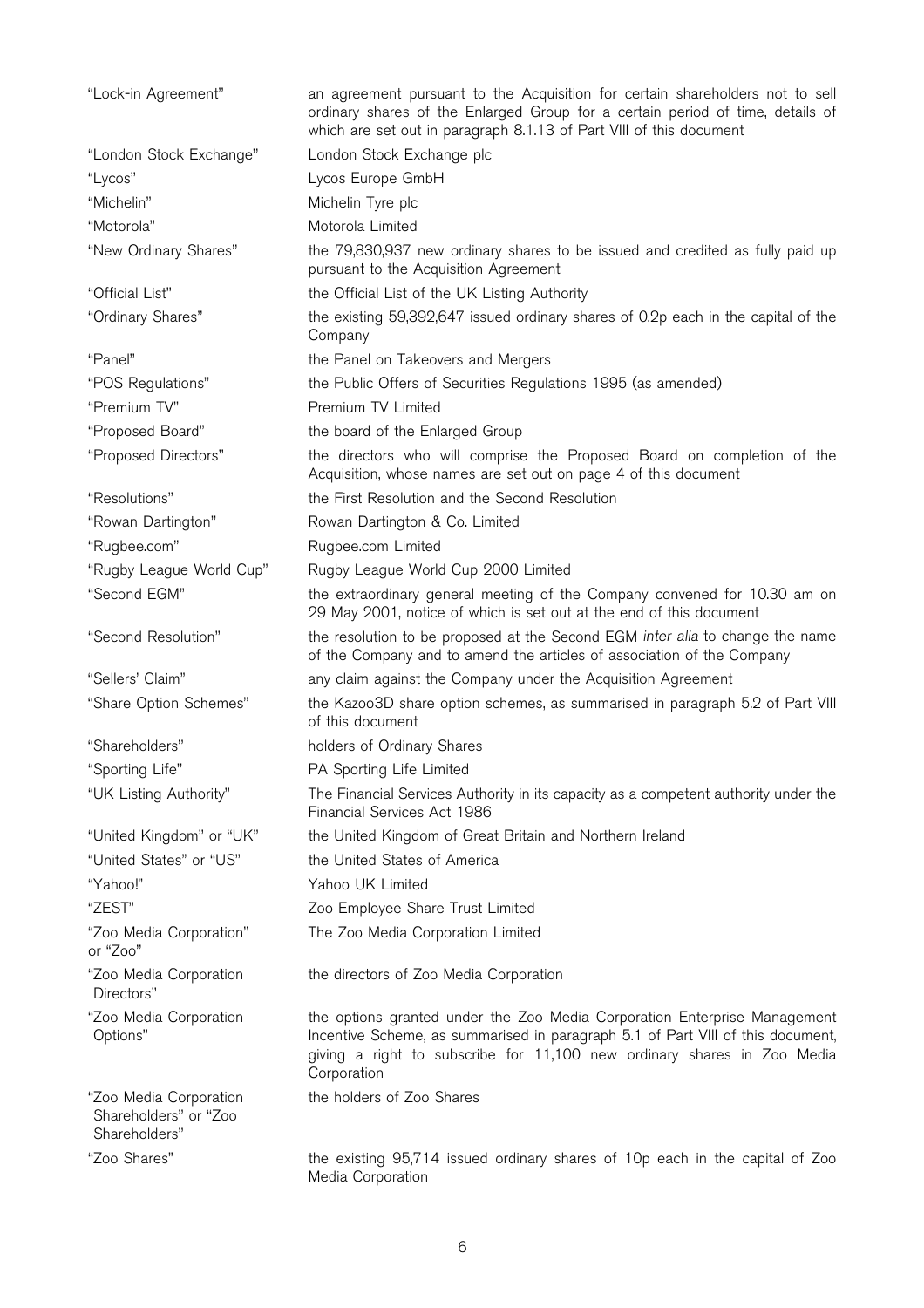# GLOSSARY OF TERMS

| "3D"                   | three dimensional                                                                                                                                                                  |
|------------------------|------------------------------------------------------------------------------------------------------------------------------------------------------------------------------------|
| "3D Models"            | virtual 3D images and objects created by Kazoo3D in the Kazoo Format                                                                                                               |
| "broadband"            | a high speed method of transmitting data, voice and video                                                                                                                          |
| "e-commerce"           | commercial activities carried out through the internet, computer systems, digital<br>television or WAP                                                                             |
| "FC"                   | football club                                                                                                                                                                      |
| "HTML"                 | hypertext markup language; a language in which web pages may be written for<br>view on fixed internet                                                                              |
| "internet"             | the global network of inter-connected computer systems providing an electronic<br>medium over which to distribute and exchange information at high speed                           |
| "P"                    | intellectual property; such as patents, designs and copyrights                                                                                                                     |
| "IPS"                  | internet professional services                                                                                                                                                     |
| "Java"                 | a programming language designed for use in the distributed environment of the<br>internet                                                                                          |
| "Kazoo Format"         | a secure, proprietary 3D format developed by Kazoo3D                                                                                                                               |
| "Kazoo technology"     | the proprietary technology devised by Kazoo3D which allows images to be<br>converted and securely stored in 3D format and that may be used to enhance<br>visual communications     |
| "Macintosh"            | a type of personal computer                                                                                                                                                        |
| "meta tag"             | an HTML tag that is used to give information about a web page but is not<br>displayed in a web browser                                                                             |
| "multimedia"           | disseminating information in more than one form, including the use of text, audio,<br>graphics, animated graphics and full-motion video                                            |
| "OEM"                  | original equipment manufacturer; a company that purchases, combines and resells<br>hardware and/or software products (eg computers)                                                |
| "PCs"                  | personal computers                                                                                                                                                                 |
| "Quiz Engine"          | a fantasy gaming application                                                                                                                                                       |
| "Quiz Match"           | a Quiz Engine with a football theme                                                                                                                                                |
| "SMS"                  | short message services; also known as text messages on mobile telephones                                                                                                           |
| "WAP"                  | wireless application protocol; enabling internet pages to be transmitted to mobile<br>internet devices, such as mobile phones                                                      |
| "web merchant"         | a company that operates an e-commerce website                                                                                                                                      |
| "website"              | a location on the worldwide web, comprising one or more web pages of content,<br>identified by a unique address and managed by an individual, corporation or other<br>organisation |
| "www.kazoo3d.com"      | the website address of Kazoo3D which allows visitors to acquire 3D Models                                                                                                          |
| "www.zoomediacorp.com" | the website address of Zoo Media Corporation                                                                                                                                       |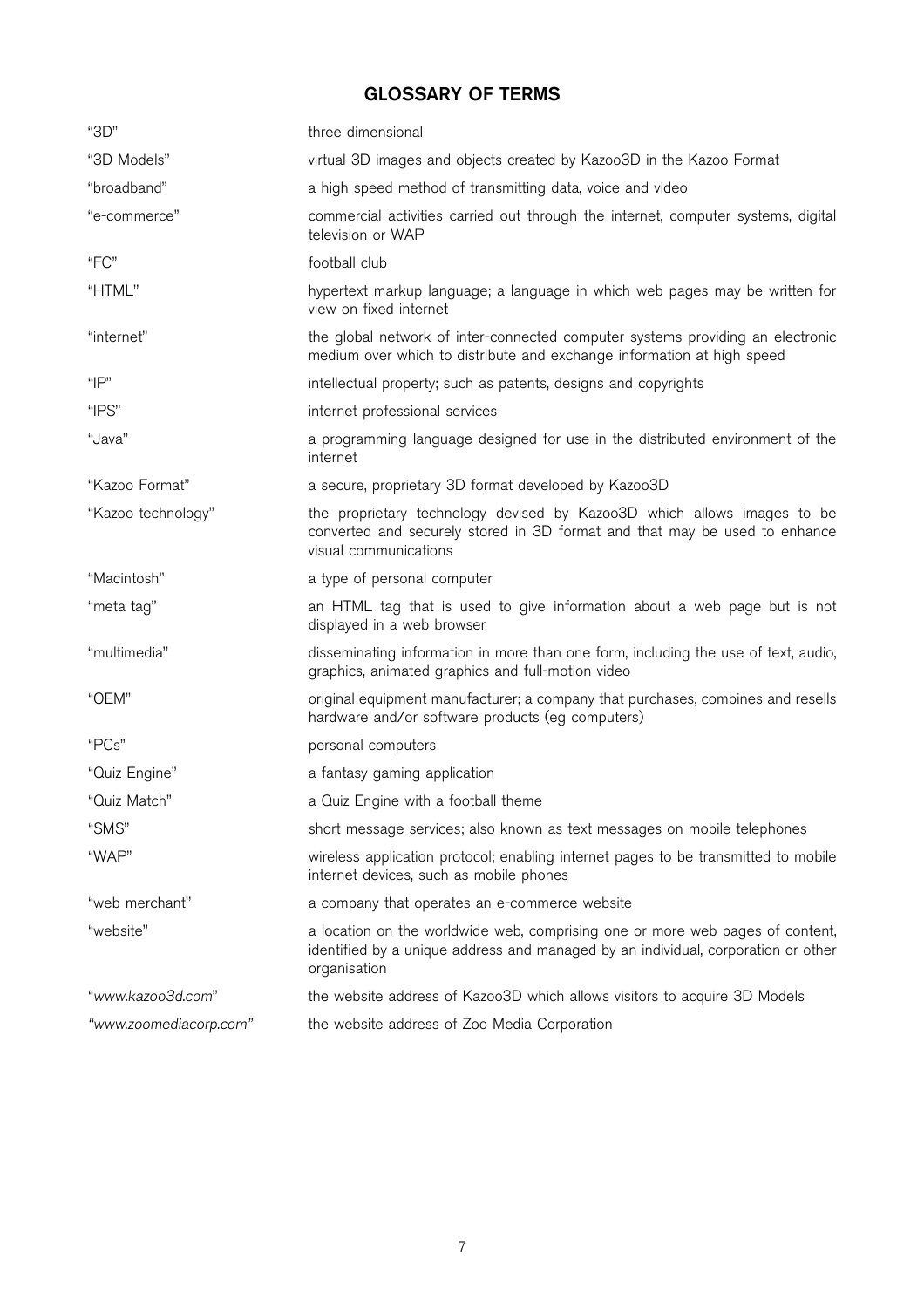# PART I – LETTER FROM THE CHAIRMAN OF KAZOO3D



(Incorporated and registered in England and Wales No. 3858881)

Directors: R G Oliver\* (Chairman) S A Green J H Warden C H B Honeyborne\* R Abrams\*

Registered Office: Rutledge House 78 Clarkehouse Road Sheffield S10 2LJ

\*Non-Executive 25 April 2001

To the holders of Ordinary Shares and, for information only, to holders of options granted under the Share Option Schemes

Dear Shareholder

#### PROPOSED ACQUISITION OF THE ZOO MEDIA CORPORATION LIMITED CHANGE OF NAME TO ZOO DIGITAL GROUP PLC RE-ADMISSION TO AIM RESULTS FOR THE YEAR ENDED 31 DECEMBER 2000

#### Introduction

On 13 March 2001 the Board announced that, following a strategic review, it was holding intensive discussions regarding a potential acquisition that might allow Kazoo3D's technology to develop as part of a broader business model.

The Board announced yesterday that it has concluded these discussions and that the Company has conditionally agreed to acquire the whole of the issued share capital of Zoo Media Corporation, a provider of digital media solutions to the corporate sector.

Zoo Media Corporation, established in 1999 by Ian Stewart, owns and develops proprietary software applications and technology tools that seek to address the digital media marketing requirements of medium to large corporate clients. Using its technology tool set, Zoo assists its clients in the enhancement of promotions and communications between their clients and their clients' customers, business partners and employees.

Zoo Media Corporation is based in Sheffield, where it employs 42 staff across technical, editorial, sales and marketing and finance functions. Further information on Zoo Media Corporation can be found in Part III of this document.

Due to the size of Zoo relative to Kazoo3D, the Acquisition will be treated by the London Stock Exchange as a reverse takeover under the AIM Rules and is therefore conditional, inter alia, upon the approval of Shareholders. Prior to completion of the Acquisition, application will have been made for the Enlarged Share Capital to be admitted to trading on AIM. Such application will be subject to approval of Shareholders of the Acquisition at the First EGM to be held on 11 May 2001. Irrevocable undertakings to vote in favour of the Resolutions have been received from the Directors, LightWork Design and the Founding Shareholders in respect of their aggregate beneficial holdings of 45,333,824 Ordinary Shares, representing approximately 76.3 per cent. of the current issued share capital of Kazoo3D.

This document provides you with information on, and the reasons for, the Acquisition and contains the notices of the First and Second EGMs for the purpose of approving the Resolutions. Your attention is drawn also to the audited financial statements of Kazoo3D for the year ended 31 December 2000 which accompany this document.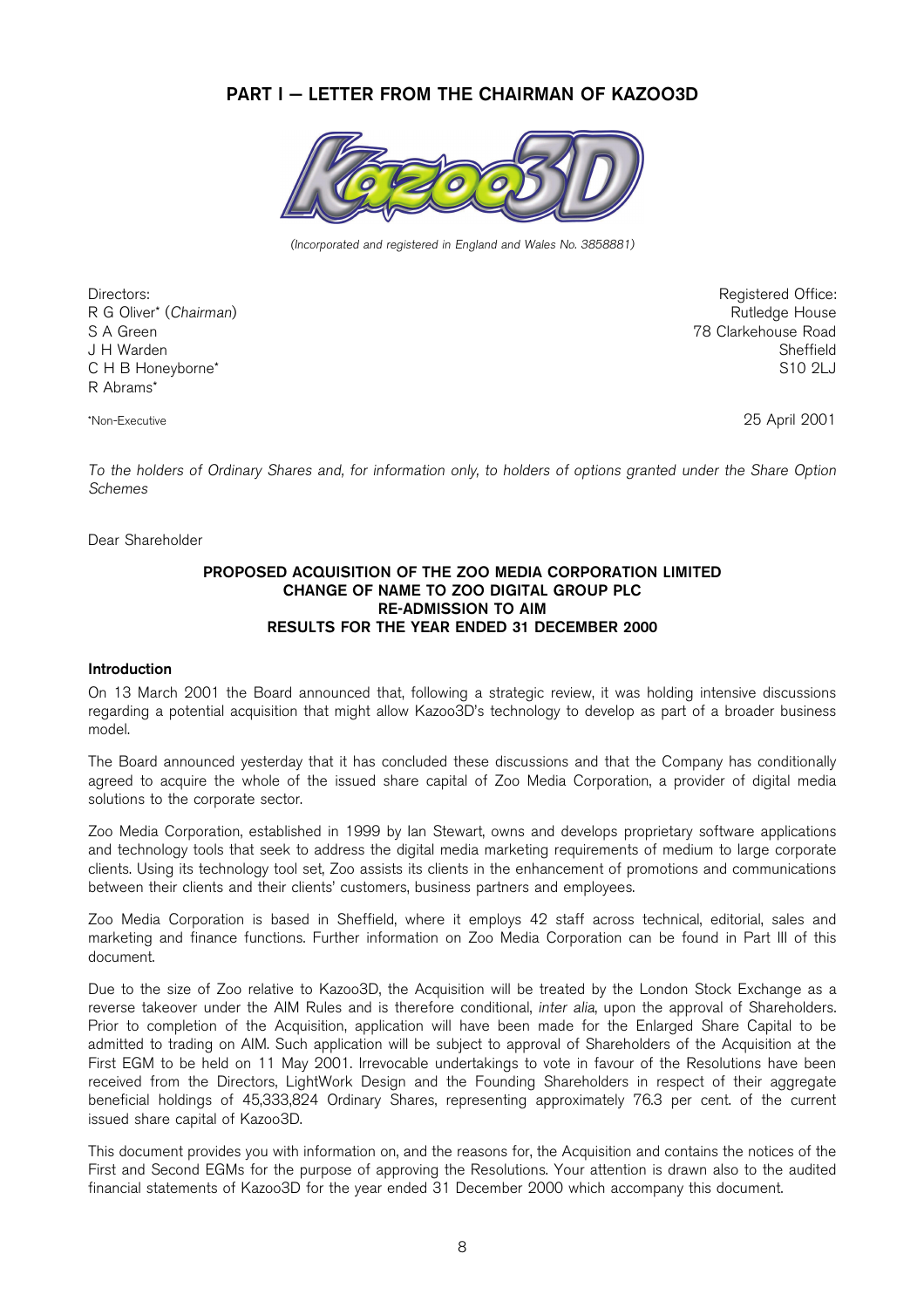#### The Acquisition

The consideration for the Acquisition will be satisfied through the issue of 79,830,937 New Ordinary Shares to the Zoo Shareholders. On the basis of 8.5p per share, being the closing middle-market price on 24 April 2001 (the last dealing day prior to the date of this document), the Acquisition values Zoo Media Corporation at approximately £6.8 million.

The Acquisition is conditional upon approval of Shareholders at the First EGM, the receipt of a tax clearance and the London Stock Exchange admitting the Enlarged Share Capital to trading on AIM.

Ian Stewart, the founder and principal shareholder of Zoo Media Corporation, has made a loan to Zoo Media Corporation of £757,018, which will remain in place following the Acquisition. Further details of the terms of the loan are provided in paragraph 8.2.4 of Part VIII of this document.

Certain of the Zoo Shareholders have provided and received from the Company warranties in relation to the respective business, assets and affairs of Zoo Media Corporation and the Kazoo3D Group and indemnities in relation to taxation liabilities of the respective companies. Further details of the Acquisition Agreement are provided in paragraph 7 of Part VIII of this document.

#### Reasons for the Acquisition

Kazoo3D has developed a proprietary 3D software platform that enhances visual communications in business and consumer markets, including website based images, interactive e-mail and electronic notices as well as digital photographs and hard-copy documents. Kazoo3D's products and services were designed for a variety of target users, including consumer, business and educational customers.

At the time of the launch of its website, www.kazoo3d.com, on 29 August 2000, Kazoo3D's strategy was to establish itself as a leading supplier of 3D content to the consumer digital imaging market. Kazoo3D targeted digital imaging web merchants in order to drive customer traffic to Kazoo3D's website and has a series of licence agreements in place with companies including Adobe Systems Inc., Hewlett Packard Company, eframes.com and Universal Studios Consumer Products Group. However, click through rates to Kazoo3D's website and the subsequent conversion rate of visitors to customers were extremely disappointing.

In response to this, the Board commissioned an independent market review in order to understand the underlying reasons behind the poor performance of the website, as well as the potential level of consumer interest in the Kazoo3D proposition and the effectiveness of the internet as a distribution channel to consumers for Kazoo3D products in the context of the developing digital imaging market. The Board concluded that, although there was a high level of interest in Kazoo3D's products from consumer users, the current business model was unlikely to generate the level of sales originally envisaged at the time of the Company's flotation in March last year. Accordingly, on 26 January 2001, the Board announced that it was reviewing all strategic options in relation to the Company. The Board also announced that it was taking action to minimise operating costs and overheads.

After examining a number of options, the Board concluded that it would be in the best interests of the Company and the Shareholders to acquire Zoo Media Corporation.

The Directors believe that the Acquisition will allow Shareholders to participate in a fast growing digital media business run by an experienced management team. The inclusion of the Kazoo technology within Zoo's tool set of digital applications should allow the Kazoo technology to be developed and commercialised as part of a wider and proven business model.

The Directors and Proposed Directors believe that long term competitive advantage in the digital media solutions market will be achieved through being able to offer a broad range of technologies and applications that demonstrate an ability to connect with specific affinity groups. Zoo Media Corporation has differentiated itself through the development of a proprietary suite of software tools and applications and creative content design skills targeted at specific audiences. Zoo's digital solutions are borne out of an understanding of marketing strategy, consumer segmentation and client brand values. In the six months to the end of February 2001, Zoo has generated sales of approximately £536,000 from clients which include Motorola, Premium TV, AOL, Michelin and the Rugby League World Cup.

The Board believes that the Acquisition provides a means by which Kazoo3D's assets can be utilised to accelerate the development of Zoo as well as provide a platform to develop and commercialise the Kazoo technology.

The Enlarged Group will continue to operate the e-commerce website, www.kazoo3d.com, but as this is unlikely to generate significant sales under existing distribution arrangements, the Company will focus on generating revenues from other sources, such as licensing agreements. Kazoo3D is currently in advanced discussions with an OEM partner to provide a significant means of distribution for a consumer product built with Kazoo technology.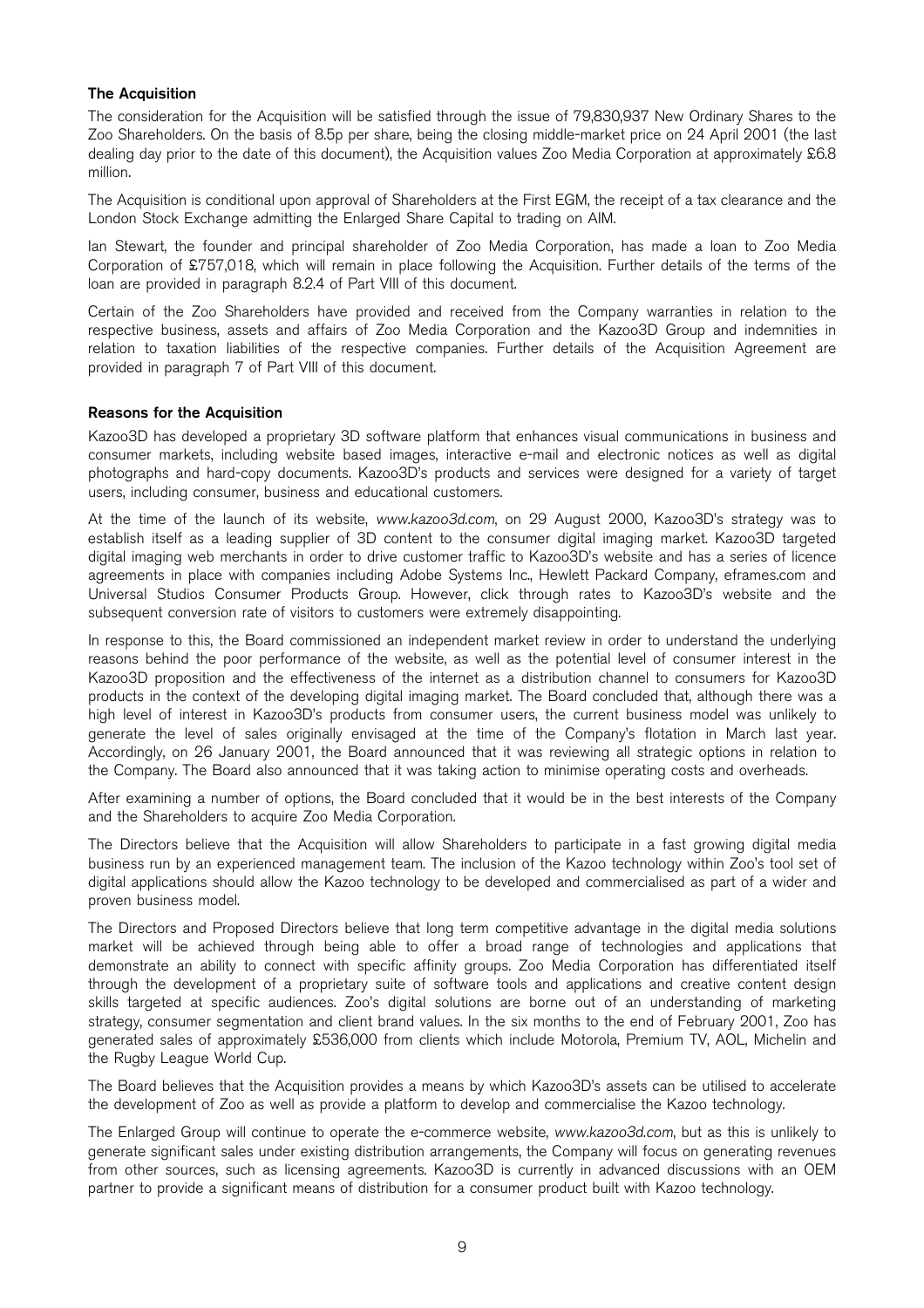#### Results and current trading

For the year ended 31 December 2000, Kazoo3D made a consolidated loss before taxation of £4.6 million on negligible turnover. As at 31 December 2000, the Kazoo3D Group had net assets of £6.7 million.

Since the year end, sales generated by Kazoo3D's website have continued to be weak and the Board has taken action to reduce the Company's ongoing operating costs and overheads.

Financial information relating to Kazoo3D is set out in Part V of this document and in the audited financial statements, which accompany this document.

#### Board changes and Proposed Directors

On completion of the Acquisition and in recognition of the new circumstances of the Enlarged Group, it is intended that I will step down as chairman and resign as director of the Company. It is also intended that John Warden and Roy Abrams will resign from the Board and I wish to thank them for their support and hard work since the Company's flotation.

On completion of the Acquisition, John Barnes will be appointed Non-Executive Chairman, Ian Stewart will become Chief Executive Officer, Andrew Scrivener will become Chief Operating Officer and Robert Deri will become Chief Financial Officer and Company Secretary. Stuart Green will move from his present position of Chief Executive Officer to Chief Technology Officer of the Enlarged Group. Christopher Honeyborne will remain as a Non-Executive Director.

Following completion of the Acquisition, the Proposed Board will therefore be constituted as follows:

#### John Barnes, Non-Executive Chairman, aged 51

John has 30 years of general management experience in consumer orientated businesses within Europe and the USA. John held roles with Procter & Gamble, the International Playtex Company and Pepsico. Previously he was Managing Director of Kentucky Fried Chicken (GB) Limited and of the UK rental and retail division of Thorn EMI plc. John joined the new start-up company which acquired the one Harry Ramsden's restaurant in 1988 as Executive Chairman and led its flotation on the London Stock Exchange in 1989 and eventual sale to Granada plc in November 1999. He is a Non-Executive Director of Yates Group plc, Caffe Nero plc, Arena Leisure plc and Chairman of Galaxy 105 FM Yorkshire (part of the Chrysalis Group).

#### Ian Stewart, Chief Executive Officer, aged 47

Ian Stewart is the Executive Chairman and majority shareholder of Zoo Media Corporation and has had responsibility for its strategic direction since founding it in October 1999. Ian founded Gremlin Interactive Limited, a developer and publisher of computer games for consumers, in 1984 and grew that company through organic growth and strategic acquisition until July 1997 when it floated on the London Stock Exchange as Gremlin Group plc. Infogrames SA acquired Gremlin Group plc for £25 million in May 1999.

#### Andrew Scrivener, Chief Operating Officer, aged 41

Andrew Scrivener is currently the Managing Director of Zoo Media Corporation and will become Chief Operating Officer of the Enlarged Group. Andrew was previously Technical Director at Sears plc and was responsible for retail design, surveying, engineering and procurement across 15 brands in European and Middle Eastern territories.

#### Robert Deri, Chief Financial Officer, aged 38

Robert Deri joined Zoo Media Corporation in March 2001 as Finance Director. He has responsibility for the financial information and systems of Zoo. Until recently he was the Group Finance Director of Grattan Plc, having joined them in 1998 and, prior to that, held senior positions at BT Mobile, Colorvision PLC and The Burton Group plc. He qualified as a Chartered Accountant with KPMG in 1987.

#### Dr. Stuart Antony Green, Chief Technology Officer, aged 35

Stuart Green is currently the Chief Executive Officer of Kazoo3D and was responsible for forming the Kazoo Technology Group within LightWork Design. He has eleven years' experience of team building and executive management in the software industry. He received a Ph.D in Computer Science from the University of Bristol in 1989 for his research into computer systems for advanced computer graphics.

#### Dr. Christopher Henry Bruce Honeyborne, Non-Executive Director, aged 60

Christopher Honeyborne spent 24 years in banking, gaining experience in a variety of roles with Lazard Brothers, Banque Paribas Group and Bank of N T Butterfield & Son. Since then, he has held a number of high-profile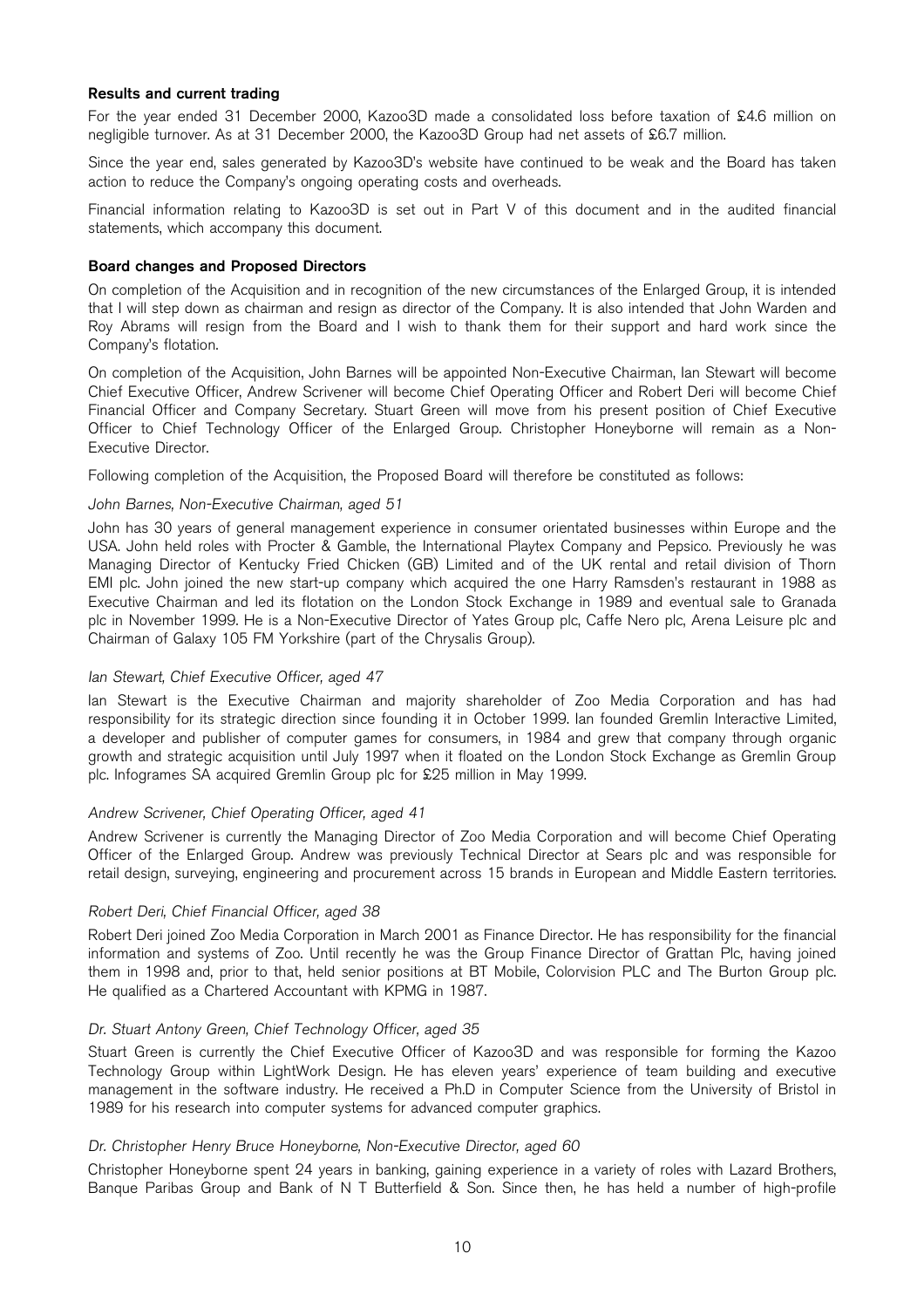non-executive directorships, including Yorkshire Water plc and Gremlin Group plc. His current non-executive directorships include Birse Group plc, Bede plc, Kunick plc and BWD AIM VCT plc.

#### Other key personnel

Other key personnel within the Enlarged Group will be:

#### Brendan Moffet, Marketing Director, aged 34

Brendan comes from an advertising and marketing background and has held senior positions in a number of large advertising agencies, including Ogilvy and Mather and Young and Rubicam, working on major accounts such as Guinness and Nationwide Building Society. Before joining Zoo Media Corporation in January 2000, Brendan was Marketing Director for the music and radio division of Emap plc.

#### Steve McKevitt, Publishing Director, aged 34

Steve spent six years at Gremlin Group plc and was appointed Head of Communications in November 1997. He was responsible for Gremlin's worldwide marketing communications strategy, which included the establishment of a European communications network. He was appointed as Publishing Director on joining Zoo Media Corporation in October 1999.

#### Martin Calpin, Creative Director, aged 34

Martin ran his own publishing company before joining Gremlin Group plc in 1992. As Creative Manager he was responsible for commissioning and producing all the artwork used for packaging, point of sale and point of purchase materials across 15 territories. In 1999 he joined Zoo Media Corporation as Creative Manager, before being appointed Creative Director in 2000.

#### Helen Gilder, Financial Controller, aged 34

Helen joined Kazoo3D in February 2000 as Financial Controller. She was previously Finance Director of Torex Medical Limited, a company which provides computer software and services. During her time with Torex she gained considerable experience of acquisitions and mergers. Prior to this she was employed as Company Accountant at Candlelight Products Limited. Helen qualified as a Chartered Accountant in 1991.

#### Intentions of the Directors, Proposed Directors, Founding Shareholders, LightWork Design and Zoo Shareholders in relation to their shareholdings

Subject to completion of the Acquisition, the following persons have, subject to certain exceptions, undertaken not to sell, and to procure that their related parties do not sell, any Ordinary Shares or New Ordinary Shares held by them on Admission until after the announcement of the interim results for the Enlarged Group for the six months ending 30 June 2002 without the prior written permission of Arthur Andersen Corporate Finance and Rowan Dartington:

Stuart Green R Gordon Oliver Mark Dalman William Newall Peter Kane LightWork Design Ian Stewart Susan Scrivener Stephen Bailey

#### Corporate governance

The Enlarged Group will hold regular directors' meetings at which operating and financial reports will be considered. The Proposed Board will be responsible for formulating, reviewing and approving the Enlarged Group's strategy, budgets, major items of capital and development expenditure, acquisitions and senior personnel appointments.

The Proposed Board intends that, so far as it is practical, and to the extent appropriate, having regard to the size of the Company, it will comply with the Combined Code prepared by the Committee on Corporate Governance chaired by Sir Ronald Hampel and which is appended to the Listing Rules of the UK Listing Authority (the "Combined" Code''). An Audit Committee, chaired by Christopher Honeyborne and comprised of himself and John Barnes will be established. The Remuneration Committee will be chaired by John Barnes and will also include Christopher Honeyborne and Ian Stewart.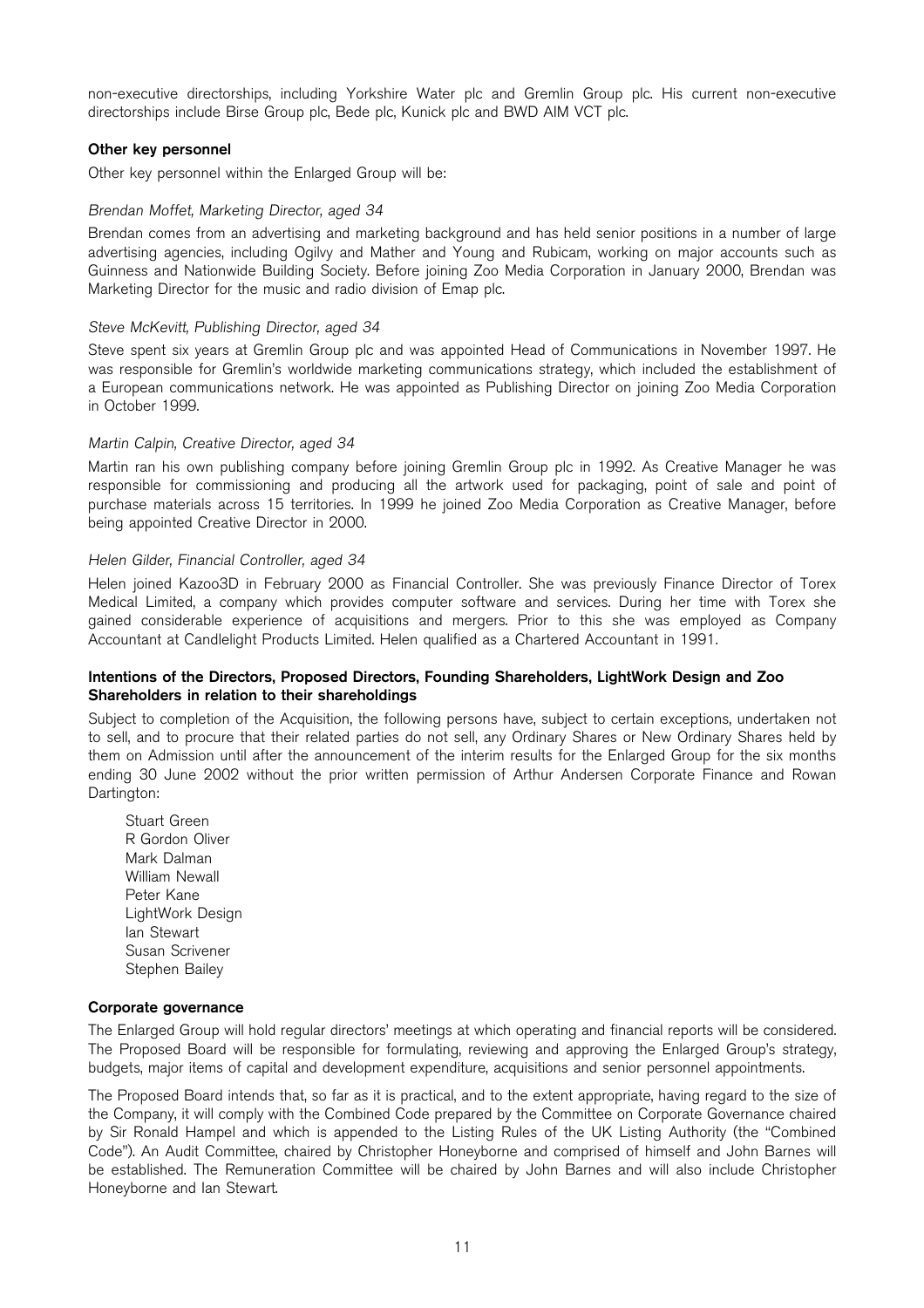The Audit Committee will be responsible for making recommendations to the Proposed Board on the appointment of auditors and the audit fee and will receive and review reports for management and the Enlarged Group's auditors on the financial accounts and internal control systems in use throughout the Enlarged Group. It will meet at least twice each year.

The role of the Remuneration Committee will be to review the performance of the executive directors and to set the scale and structure of their remuneration, including bonus arrangements, with due regard to the interests of the shareholders. The Remuneration Committee will also administer and establish performance targets where relevant for the Share Option Schemes and the proposed Kazoo3D EMI Scheme and determine the allocation of share options to employees. In exercising this role, the terms of reference of the Remuneration Committee will require it to comply with the Code of Best Practice published in the Combined Code.

By a resolution dated 22 March 2000, the Board adopted the AIM Model Code and resolved to take all proper and reasonable steps to ensure compliance by its directors and senior employees with the Model Code. Although no longer a requirement of the AIM Rules, the Proposed Board will continue to adhere to the Model Code.

#### Dividend policy

For the foreseeable future, the Proposed Directors expect that the cash resources generated by the Enlarged Group's operations will be devoted to funding the Enlarged Group's expansion. Accordingly, they do not expect that the Enlarged Group will declare a dividend in the early years of its development. Additionally, the Enlarged Group is not able to pay a dividend until it has distributable reserves. The Proposed Board will continue to review the appropriateness of its dividend policy as the Enlarged Group develops.

#### The City Code

Under Rule 9 of the City Code, when a person or group of persons acting in concert acquires shares in a company which is subject to the City Code, and inter alia such shares, when taken together with shares, if any, already held, would result in such person or group of persons holding shares carrying 30 per cent. or more of the voting rights of such company, such person or group of persons is normally required by the Panel to make a general offer to all other shareholders for the remaining shares in the capital of that company.

Rule 9 of the City Code also provides that where any person or group of persons acting in concert holds not less than 30 per cent., but not more than 50 per cent., of a company's voting rights and acquires additional shares, such person or group is required to make a general offer to all other shareholders of the company.

As vendors of Zoo, the Zoo Shareholders, together with all the holders of the Zoo Media Corporation Options are taken to be acting in concert in relation to the shares they will acquire or may potentially acquire in Kazoo3D.

Immediately upon completion of the Acquisition, the Concert Party will hold approximately 57.34 per cent. of the Enlarged Share Capital and under Rule 9 of the City Code, as a consequence of the issue of New Ordinary Shares, the issue of any new ordinary shares in Kazoo3D in satisfaction of a Sellers' Claim and any new ordinary shares issued in Kazoo3D arising from the exercise of options granted in Kazoo3D to the Zoo Media Corporation Option holders, the Concert Party would normally be required to make a general offer to all other shareholders.

Shareholders should note that the total holding of the Concert Party in the enlarged share capital of Kazoo3D could be increased by the issue of new ordinary shares in Kazoo3D to satisfy any Sellers' Claim. The maximum number of new ordinary shares in Kazoo3D that could be issued to satisfy such a claim is 5,882,352, taking the Concert Party's total potential holding to 59.07 per cent. (assuming that Kazoo3D does not issue further ordinary shares following the issue of the New Ordinary Shares).

In addition, following the Acquisition a total of up to 9,258,034 new ordinary shares in Kazoo3D could be issued to the Zoo Media Corporation Option holders taking the Concert Party's total maximum potential holding in Kazoo3D to 60.00 per cent. excluding any ordinary shares which may be issued pursuant to any Sellers' Claim and 61.52 per cent. if the maximum number of new ordinary shares are issued in Kazoo3D pursuant to the option arrangements and the maximum number of ordinary shares are issued pursuant to any Sellers' Claim.

Further details relating to the Concert Party and the ordinary shares which could be issued pursuant to any Sellers' Claim and the Zoo Media Corporation Option holders are set out in paragraph 4.10 of Part VIII of this document.

Upon completion of the Acquisition, Ian Stewart, a Concert Party member, will individually hold approximately 36.04 per cent. of the Enlarged Share Capital. Ian Stewart has an option to acquire up to a further 1,004,260 Ordinary Shares from Stephen Bailey, another Concert Party member, which would if exercised take Ian Stewart's total potential holding of the Enlarged Share Capital to approximately 36.76 per cent. (assuming the maximum acquisition of shares by Ian Stewart pursuant to the exercise of the option granted to him but that Kazoo3D do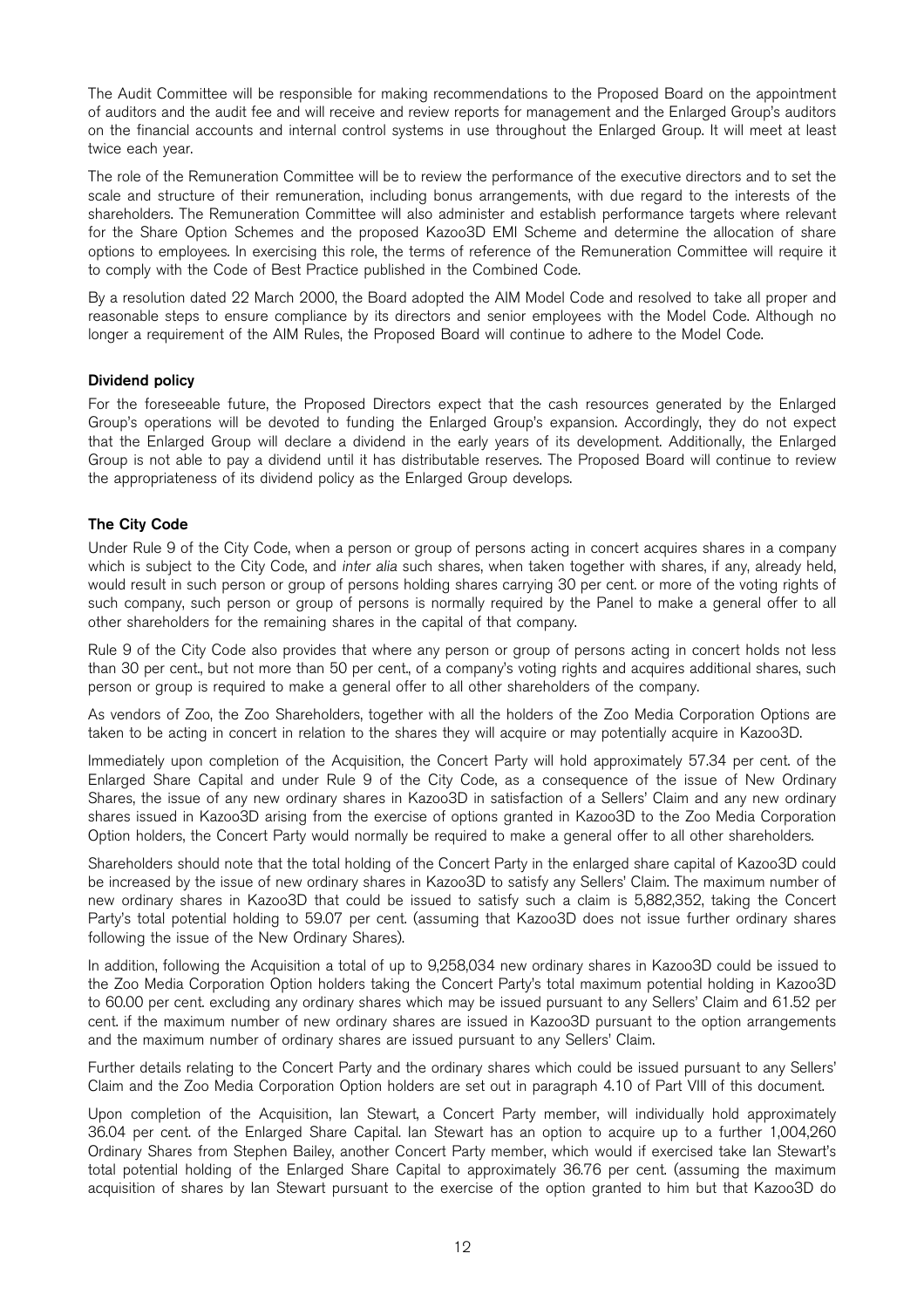not issue any further shares following the issue of the New Ordinary Shares). This option may be exercised at any time up to the tenth day after the date of the announcement of the interim results of the Company for the six months ending 30 June 2002.

Furthermore, in satisfaction of any Sellers' Claims, Ian Stewart could be issued with a maximum of 4,965,293 new ordinary shares in the Company, taking his total potential holding of the Enlarged Share Capital, to approximately 38.69 per cent. (assuming the maximum acquisition of shares by Ian Stewart pursuant to the exercise of the option granted to him referred to above and that Kazoo3D issues the maximum number of ordinary shares pursuant to any Sellers' Claims but otherwise does not issue any further ordinary shares following the issue of the New Ordinary Shares). Under Rule 9 of the City Code, as a consequence of the issue of the New Ordinary Shares, any exercise of the option referred to above and the issue of any new ordinary shares in satisfaction of any Sellers' Claim referred to above, Ian Stewart would normally be required to make a general offer to other Shareholders.

The Panel has agreed, subject to approval by Shareholders voting on a poll in general meeting, to waive any obligation for either the members of the Concert Party or Ian Stewart individually to make a general offer to other shareholders under Rule 9 that would otherwise arise as a result of the issue of the New Ordinary Shares upon completion of the Acquisition, the issue of new ordinary shares in satisfaction of any Sellers' Claim, the issue of any new ordinary shares in Kazoo3D which may be issued to the Zoo Media Corporation Option holders and, the acquisition of shares by Ian Stewart pursuant to any exercise of the option granted to him referred to above. Accordingly, an ordinary resolution will be proposed and voted on by a poll at the First EGM, to approve the Panel waiver as described. To be passed, the resolution will require the approval of a simple majority of the votes cast by Shareholders on that poll.

Shareholders should be aware that, under Rule 9 of the City Code, when a person or group of persons acting in concert such as the Concert Party holds shares carrying 50 per cent. or more of the voting rights of a company, such persons or group of persons will normally be able to acquire additional shares in the company without there arising any obligation to make a general offer to all other shareholders for the remaining shares. Consequently individual members of the Concert Party will normally be free to purchase further ordinary shares to take their personal holdings to 29.9 per cent. without incurring an obligation to make a general offer to all other shareholders.

However, individual members of a concert party, who hold not less than 30 per cent., but not more than 50 per cent. of the company's voting rights, may not be able to acquire more of the voting rights of the company without triggering an obligation to make a general offer under Rule 9 of the City Code, or without seeking a further waiver from the Panel and approval of any waiver by independent shareholders voting on a poll in general meeting. Consequently, following completion of the Acquisition, Ian Stewart will not be able to acquire more Kazoo3D ordinary shares without incurring an obligation to make a general offer under Rule 9, other than as a result of the exercise of the option granted by Stephen Bailey, or an issue of new ordinary shares in satisfaction of any Sellers' Claim, in each case as referred to above.

#### Venture Capital Trusts

The Company has requested provisional assurance from the Inland Revenue that, on the basis of the facts supplied and given the change in business circumstances and the proposed transaction, the Ordinary Shares subscribed for at the time of the flotation in March 2000 will continue to be regarded as qualifying holdings for investment by Venture Capital Trusts ("VCTs"). The Company has not yet received a response from the Inland Revenue and so cannot guarantee that these shares will continue to qualify. If these shares are a qualifying holding for VCT purposes qualification will be conditional, inter alia, upon the Company with its enlarged activities continuing to satisfy the requirements for a qualifying company throughout the period that Ordinary Shares are held as a `qualifying holding'.

#### Share option schemes

The Proposed Directors believe that it is important for the success and growth of the business to employ highly motivated staff. They believe that a valuable tool in attracting, retaining and rewarding the best workforce is to offer equity incentives. Consequently, the Proposed Board will continue to operate the Share Option Schemes and will extend membership to all employees of the Enlarged Group.

The Proposed Directors also propose to introduce the Kazoo3D EMI Scheme and approval of Shareholders is being sought to this at the First EGM.

Further details of the proposed Kazoo3D EMI Scheme are set out in paragraph 6 of Part VIII of this document.

Zoo Media Corporation has adopted two discretionary share option schemes namely the Zoo Media Corporation Limited non Inland Revenue Approved Executive Share Option Scheme and the Zoo Media Corporation Enterprise Management Incentives Scheme. Further details of these schemes are provided in paragraph 5.1 of part VIII.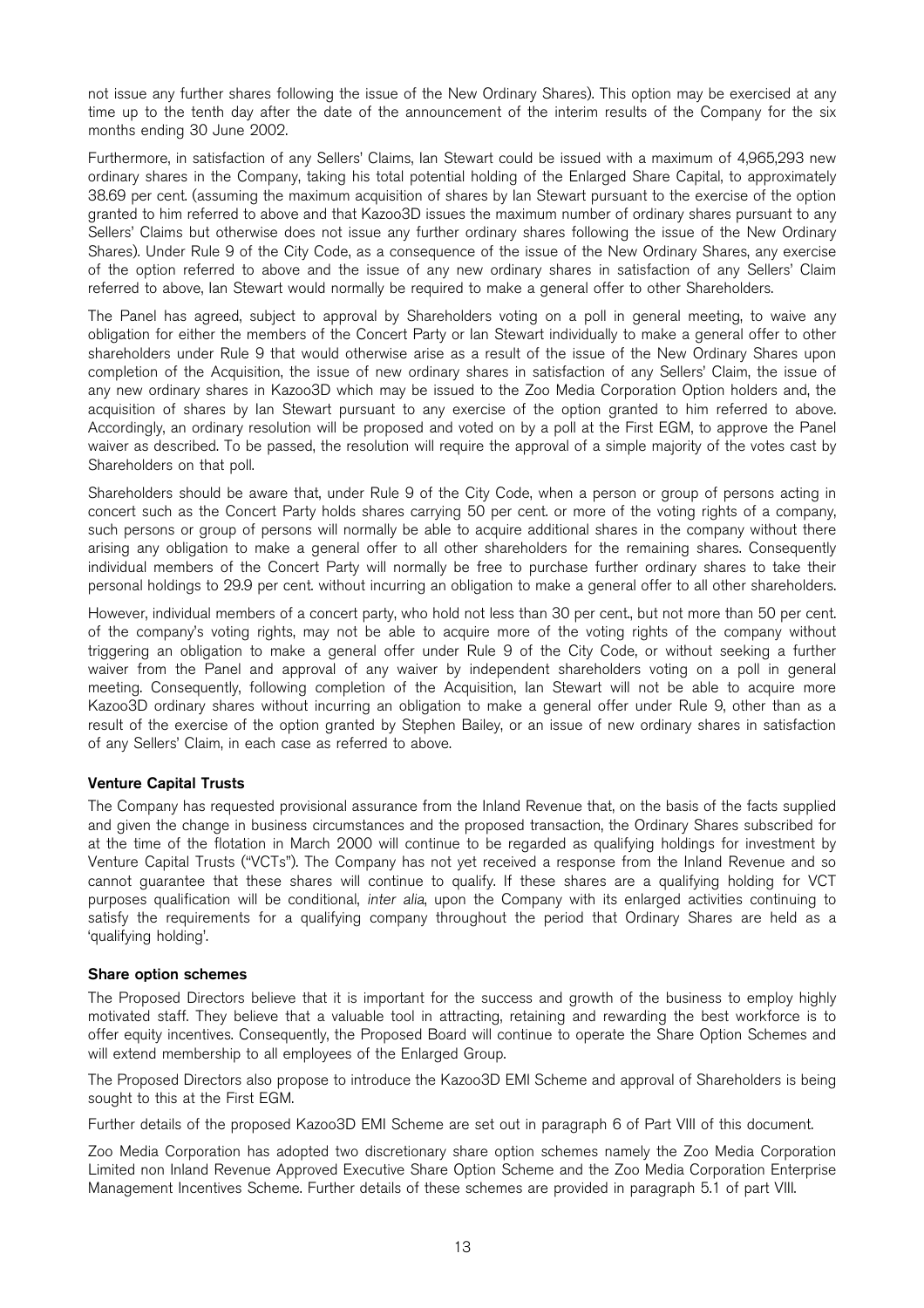In addition, holders of Zoo Media Corporation Options will be offered the right to exchange those options for equivalent options over ordinary shares under the proposed Kazoo3D EMI Scheme. The number of equivalent shares under the replacement options has been determined by reference to the effective price for each Zoo Share relative to the price of each Ordinary Share as at 24 April 2001 (the last dealing day before the publication of this document).

#### Change of name

The Directors believe that, in view of the change in focus of the Company's activities, it is appropriate for the Company's name to be changed. A special resolution will be proposed at the Second EGM proposing that the Company's name be changed to Zoo Digital Group plc.

#### Extraordinary general meetings

Two notices of extraordinary general meetings are set out at the end of this document. The meetings have been convened for 10.30 am on 11 May 2001 and 10.30 am on 29 May 2001 and both will be held at Rutledge House, 78 Clarkehouse Road, Sheffield S10 2LJ.

At the First EGM, the First Resolution to be proposed as an ordinary resolution and voted on by a poll is to:

- approve the Acquisition;
- . approve the waiver by the Panel of general offer obligations under Rule 9 of the City Code;
- . renew the Directors' authority to allot ordinary shares pursuant to section 80 of the Act up to a maximum nominal amount of £101,921;
- . amend the rules of the Kazoo3D Unapproved Employee Share Option Scheme and, subject to the approval of the Inland Revenue, to amend the rules of the Kazoo3D Employee Share Option Scheme;
- . approve and adopt the Kazoo3D EMI Scheme;
- . receive the report and accounts of the Company for the year ended 31 December 2000; and
- approve the reappointment of the auditors and authorise the Directors to fix their remuneration.

#### Shareholders should note that the Acquisition is conditional on the passing of the First Resolution at the First EGM.

Following the proposed issue of New Ordinary Shares and taking account of outstanding options under the Share Option Schemes, the Kazoo3D Cross-Over Share Option Scheme (described in paragraph 8.1.7 of Part VIII of this document), the options described in paragraph 4.4 of Part VIII of this document and the grant of equivalent options over new ordinary shares in the Company in exchange for the release of their Zoo Media Corporation Options (on the assumption that all holders of Zoo Media Corporation Options accept the proposals to convert their Zoo Media Corporation Options into equivalent options over new ordinary shares), there will remain authorised but unissued and unreserved 51,217,539 new ordinary shares in the Company representing approximately 33 per cent. of the authorised share capital of the Company. The Proposed Board believes that it is desirable to maintain such a margin of unissued share capital to preserve flexibility for the future.

At the Second EGM, the Second Resolution to be proposed as a special resolution is to:

- . change the name of the Company to Zoo Digital Group plc;
- amend the articles of association of the Company to reduce the notice period for calling an extraordinary general meeting of the Company at which it is proposed to pass a special resolution from 20 clear working days to 21 clear days; and
- . renew the disapplication of statutory pre-emption rights pursuant to section 95 of the Act.

#### Irrevocable undertakings

Irrevocable undertakings to vote in favour of the Resolutions have been received from the Directors, LightWork Design and Founding Shareholders in respect of their aggregate beneficial holdings of 45,333,824 Ordinary Shares, representing approximately 76.3 per cent. of the existing issued share capital of Kazoo3D, as set out below. These undertakings remain valid in all circumstances including in the event of an offer being made for the Company.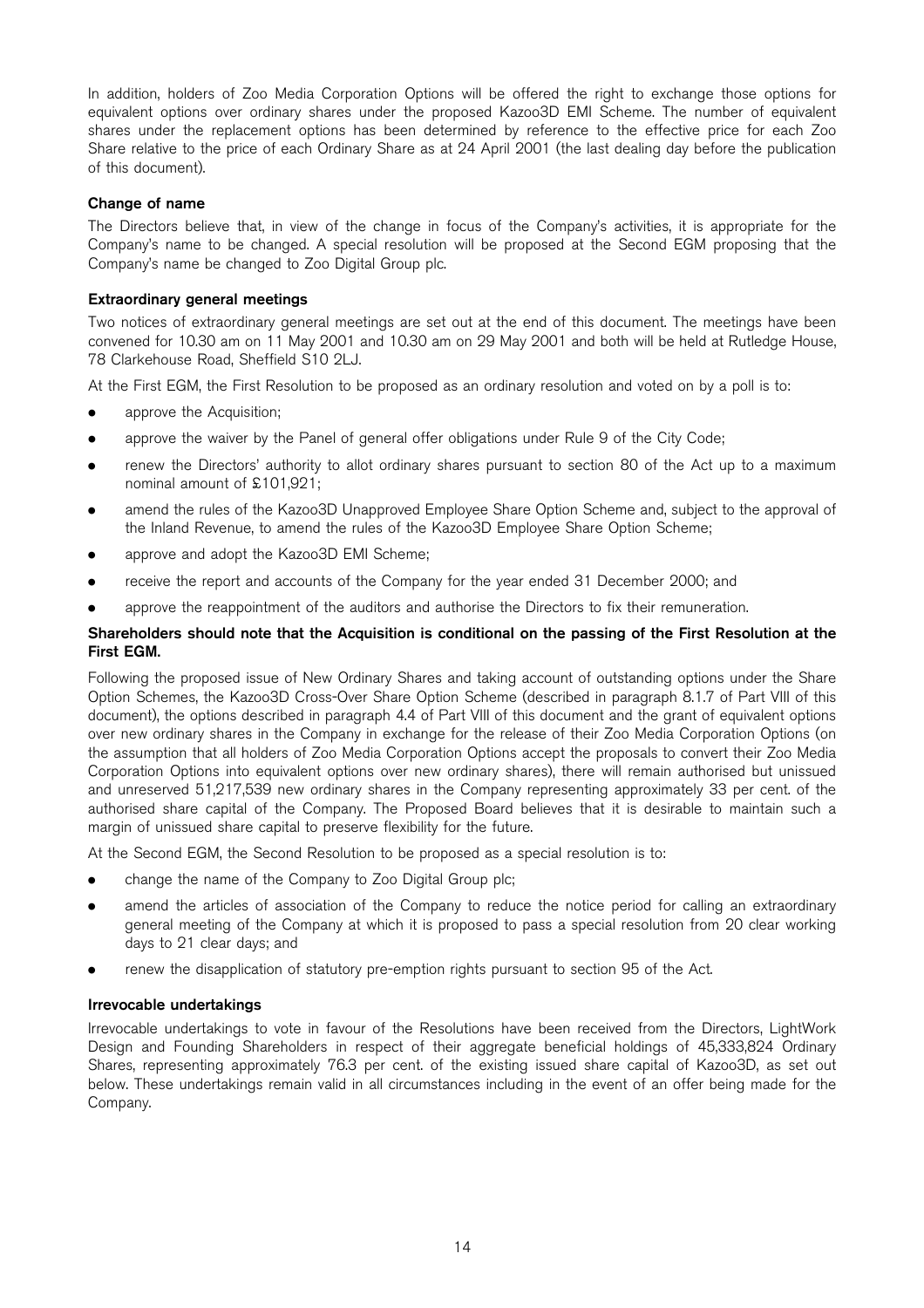| Number of<br>Ordinary<br><b>Shares</b><br>undertaken<br>to be voted<br>the<br><b>Resolutions</b><br>Shareholder | in favour of Percentage<br>of Ordinary<br><b>Shares</b> |
|-----------------------------------------------------------------------------------------------------------------|---------------------------------------------------------|
| 14,900,500<br>Dr. Richard Gordon Oliver                                                                         | 25.09                                                   |
| 9,641,500<br>Dr. Stuart Antony Green                                                                            | 16.23                                                   |
| 58,824<br>Roy Abrams                                                                                            | 0.10                                                    |
| 50,000<br>Lightwork Design                                                                                      | 0.08                                                    |
| Dr. Mark Timothy Dalman<br>9,641,500                                                                            | 16.23                                                   |
| William Newall<br>9,641,500                                                                                     | 16.23                                                   |
| Dr. Peter Michael Kane<br>1,400,000                                                                             | 2.36                                                    |
| 45,333,824                                                                                                      | 76.32                                                   |

#### Action to be taken

Two forms of proxy are enclosed for use at the EGMs. Whether or not you intend to be present at the EGMs, you are requested to complete, sign, and return the forms of proxy to Kazoo3D's Registrars: Capita IRG Plc, Bourne House, 34 Beckenham Road, Beckenham, Kent BR3 4TU, as soon as possible, but in any event, to arrive not later than 10.30 am on 9 May 2001 and on 24 May 2001 respectively. The completion and return of a form of proxy will not preclude you from attending the EGMs and voting in person should you wish to do so.

#### Recommendation

The Board, which has been advised by Arthur Andersen Corporate Finance, considers the Acquisition to be in the best interests of Kazoo3D and its Shareholders. In addition, the Board, which has been so advised by Arthur Andersen Corporate Finance, considers the waiver of the obligations of the Concert Party and Ian Stewart to make mandatory offers which would otherwise arise under Rule 9 of the City Code as described above to be fair and reasonable and in the best interests of the Company and Shareholders as a whole. In providing advice to the Directors, Arthur Andersen Corporate Finance has taken into account the Directors' commercial assessments.

Accordingly, the Directors unanimously recommend that you vote in favour of the Resolutions to be proposed at the EGMs, as the Directors, LightWork Design and Founding Shareholders have irrevocably undertaken to do in respect of the 45,333,824 Ordinary Shares that they hold in aggregate, representing approximately 76.3 per cent. of the existing ordinary share capital of the Company.

Yours sincerely

R Gordon Oliver Chairman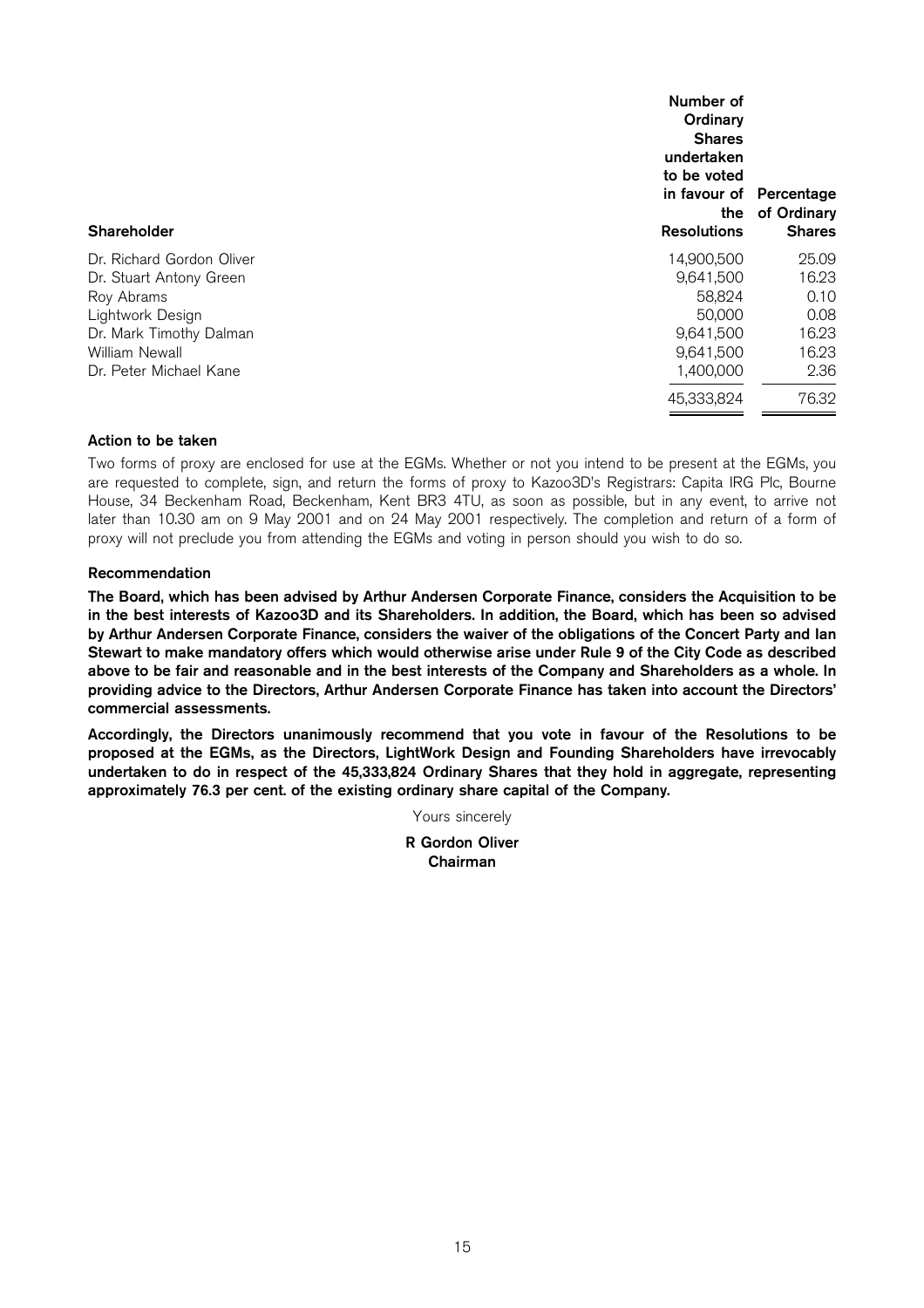# PART II – LETTER FROM THE CHAIRMAN OF ZOO MEDIA CORPORATION



(Incorporated and registered in England and Wales No. 3829615)

Directors: I Stewart (Executive Chairman) A Scrivener R Deri

Registered Office: Parkhead House 26 Carver Street Sheffield S1 4FS

25 April 2001

To the holders of Ordinary Shares and, for information only, to holders of options granted under the Share Option Schemes

Dear Shareholder

#### PROPOSED ACQUISITION OF ZOO MEDIA CORPORATION BY KAZOO3D

I am writing to outline the reasons why I believe the merger of Zoo Media Corporation and Kazoo3D will position the Enlarged Group as a key provider of digital media solutions to corporate clients.

Since inception, Zoo Media Corporation has always striven to offer its clients innovative and distinctive, tailored digital media solutions. By ensuring that we understand our clients' requirements and their target customers, we develop specific technologies and solutions that ensure that their marketing messages are conveyed through effective and appropriate distribution channels using various digital media. We have built up a high-profile client base and this is testimony to our ability to provide original and creative digital media solutions.

As the digital media market grows and develops, and corporates become increasingly aware of the various distribution channels through which they must target their customers, they will require digital media solutions from an innovative and reliable partner. Zoo aims to be this partner.

The addition of the Kazoo technology, and the technical and creative skills of its staff, will enhance Zoo's ability to provide these innovative solutions. In the first instance, the Kazoo technology will provide us with a competitive advantage by allowing us to offer a 3D aspect to our creative solutions, which we have not been able to offer previously. Furthermore, as the two businesses have similar cultures and philosophies, I am confident that further opportunities will be unlocked through the cross-fertilisation of ideas, skills, technologies and customers as the two businesses become fully integrated. I am pleased to be able to confirm that the existing employment rights, including pension rights, of all management and employees of Kazoo3D will be fully safeguarded.

I believe that the merging of the two businesses will provide Zoo with an exciting technology for enhancing its digital media solutions, give Kazoo3D an outlet for effective commercialisation of its technology and position the Enlarged Group as a key player in the rapidly changing and growing digital media market.

Once the Enlarged Group has been created and the Kazoo technology and resources have been fully integrated, our strategy will be to generate and grow revenues through:

- . targeting and developing relationships with medium to large corporate clients;
- . integrating the Kazoo technology into effective online applications, including mobile internet and broadband platforms;
- developing specific applications within the wireless data market as a result of Zoo's relationships with different parts of the digital supply chain;
- scaling up our existing operational structure to allow us to respond to our clients' needs quickly and effectively; and
- . increasing the volume of client assignments by maintaining strong relationships with existing clients through value added end to end solutions.

We look forward to working with the Kazoo3D team.

Yours sincerely

Ian Stewart Executive Chairman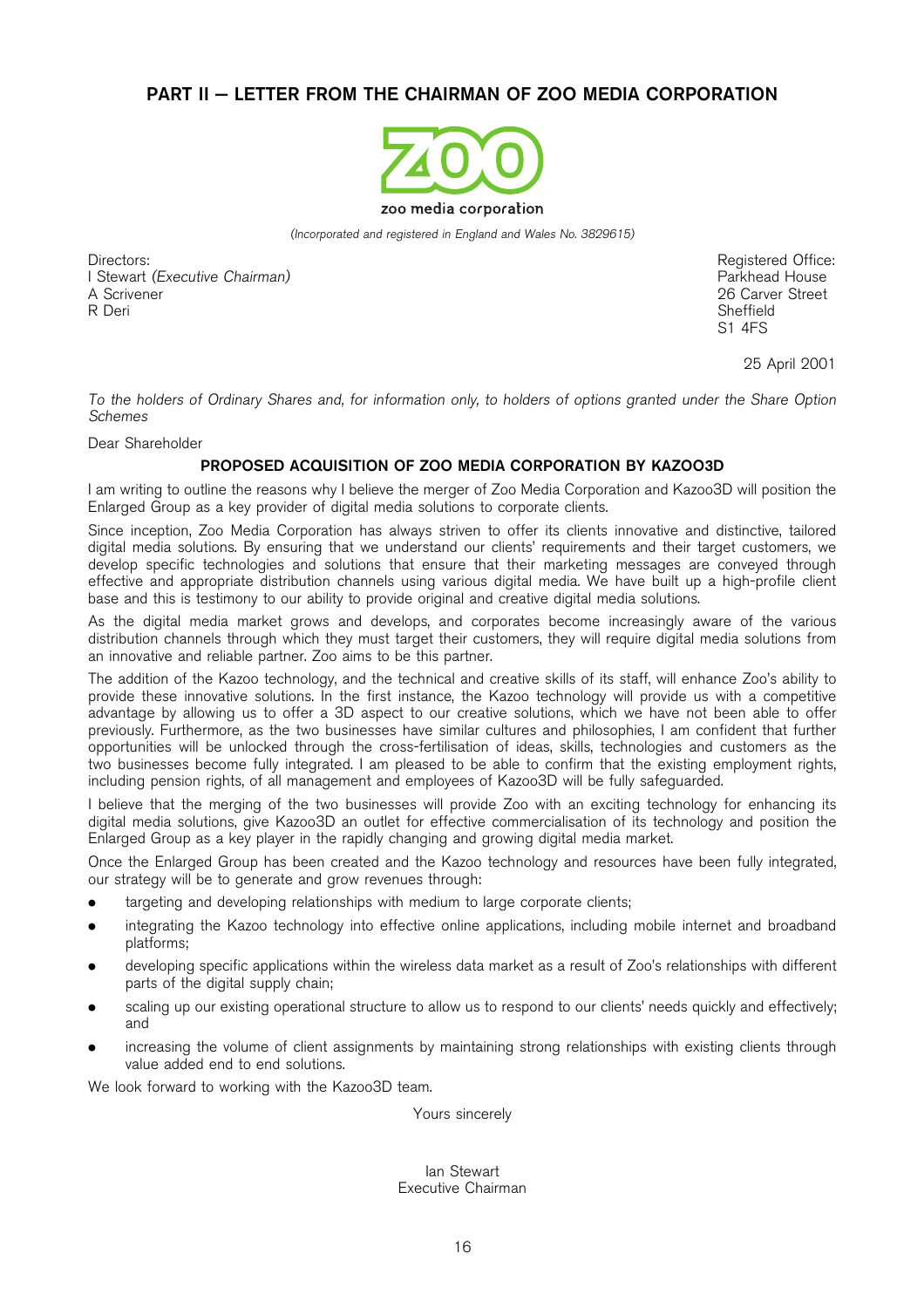# PART III – INFORMATION ON ZOO MEDIA CORPORATION

#### **Background**

Zoo Media Corporation is a digital media developer and solutions provider. Ian Stewart established Zoo in Sheffield in October 1999, in response to the growing demand for end to end media solutions from medium to large companies. Zoo Media Corporation provides corporate clients with fast, effective and innovative solutions that address their digital media needs using multiple delivery channels, including fixed internet, mobile internet and, in the near future, broadband TV.

Zoo owns and develops a range of proprietary software applications, tools and entertainment products and utilises these to solve the communications, marketing, content and commercial issues facing corporate clients in the digital media market.

Zoo seeks to generate revenues through:

- . the creation and licensing of Zoo Media Corporation owned applications and associated IP;
- . receiving payment for access to Zoo Media Corporation generated content;
- . the creation, hosting and maintenance of customer branded digital media content underpinned by Zoo Media Corporation's applications; and
- the development of specific applications and digital media solutions for clients.

To date, Zoo Media Corporation has been funded by an investment of approximately £2.2 million from Ian Stewart.

The Zoo Media Corporation website is located at www.zoomediacorp.com.

#### The market

Zoo Media Corporation operates within the digital media market, a sub-sector of the IPS market. Companies within the IPS sector produce internet-based solutions for clients that either allow their IT systems to be integrated with internet-based products or enhance their marketing or operations through the application of digital media.

The IPS market in the UK is forecast to grow at an annual rate of nearly 30 per cent. between 2000 and 2004 (source: Frost & Sullivan, 2000). As the market grows and develops, the Proposed Directors believe that corporate clients will require larger and more complete digital media solutions. The Proposed Directors believe that Zoo is well placed to take advantage of an increasing demand for the provision of end to end solutions.

The Proposed Directors believe that Zoo has an advantage over its competitors by being able to provide its clients with complete end to end solutions from a wide range of products and applications. The Proposed Directors are not aware of any competitor able to provide the range of products and services that are currently offered by Zoo.

#### The business

In response to the changing and growing market for digital media, Zoo provides corporate clients with fast, effective and innovative solutions in response to their digital media needs through multiple delivery channels, including fixed internet, mobile internet and, in the near future, domestic broadband TV.

Zoo offers digital solutions through four distinct and inter-related disciplines (marketing, creative, publishing and technology) that allow Zoo to provide a comprehensive end to end service. Zoo's solutions can be designed to embody in full the appearance and attributes of the client's own brand or business.

When a new client assignment is undertaken, the Zoo assignment team meets with the client to understand fully the client's strategy, target customers and key success criteria. Once an understanding has been obtained, the suitability of any or all of the following four disciplines offered by Zoo is assessed.

#### Marketing

Zoo seeks to become fully acquainted with the client's brand, culture, values and business strategy. Research on the client's market may also be undertaken to generate an awareness of the client in the context of its competitors. Finally, Zoo obtains an understanding of how success will be measured in order to ensure that marketing is performed in an effective and consistent way.

Solutions in digital media often require substantial investment from a client and it is therefore important that Zoo understands the client's commercial objectives. Once this understanding is obtained, Zoo Media Corporation is able to outline the most suitable approach in order to satisfy its client's commercial objectives in a cost-effective manner. Zoo assists its clients in developing solutions that are designed to realise a range of objectives, including financial return, market share and brand awareness.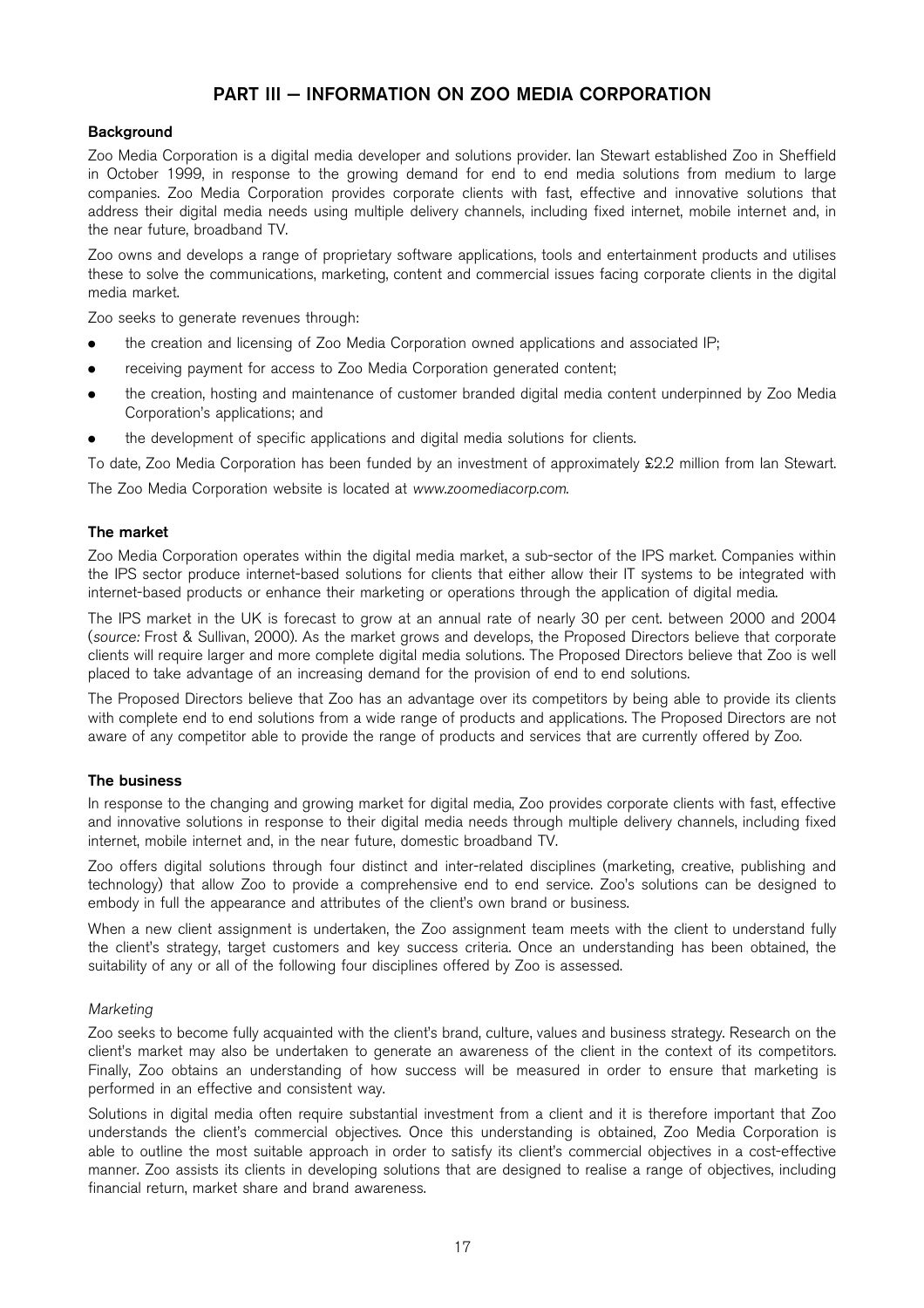#### **Creative**

Zoo Media Corporation's creative team works closely with a client's existing brands or more frequently creates material to enhance the client's offering, including the creation of new intellectual properties, giving future revenue opportunities to both Zoo and the client.

#### Publishing

Zoo is able to provide its customers with specialised and original content targeted directly at a customer segment by utilising the work performed for a client under the marketing discipline. The style of content varies depending upon the target audience, but it can range from focused, authoritative text through to colloquial vocabulary and visual style.

#### **Technology**

Zoo is able to offer its clients a digital media architecture that has leading edge functionality across web platforms at very high speeds. Significant investment has been made in the development of IP to provide enhanced performance and effectiveness which can be maintained by non-technical personnel and to develop functionality in broadband and mobile platforms.

Examples of IP that has been developed include:

| Name                                   | Description                                                                                                                                                                      | <b>Benefit</b>                                                                                                                                                                      |
|----------------------------------------|----------------------------------------------------------------------------------------------------------------------------------------------------------------------------------|-------------------------------------------------------------------------------------------------------------------------------------------------------------------------------------|
| Content Management System<br>(CMS)     | A proprietary software application<br>that is designed to make large scale,<br>real time website management<br>possible                                                          | Delivers cross-platform, cross-format<br>sites simultaneously using common<br>structure and data without requiring<br>users to possess complex technical<br>knowledge               |
| Feed Management & Publication<br>(FMP) | Takes data from a variety of digital<br>feeds and automatically analyses<br>and feeds this to the CMS module<br>for rendering to the website                                     | Enables content to be made<br>available within seconds of editorial<br>sign-off                                                                                                     |
| Personal Content Delivery (PCD)        | Allows the collection and filtering of<br>passive information on user<br>browsing habits                                                                                         | Can create a series of quick links to<br>areas of a website specific to a<br>user's visitation pattern                                                                              |
| Real Time Chat (RTC)                   | HTML based real time chat engine<br>that does not require additional<br>plug-ins or Java script                                                                                  | Each RTC server can host up to<br>5,000 simultaneous users in up to<br>1,000 rooms that can be accessed<br>from anywhere in the world via a PC<br>or Macintosh with internet access |
| Rapid Spider Technology (RST)          | Allows rapidly changing news to be<br>delivered from anywhere on the<br>internet to a destination browser<br>through searching the content<br>directly rather than the meta tags | Ensures content is current and<br>accurate                                                                                                                                          |
| Quiz Engine                            | A fantasy gaming application that<br>asks players themed questions over<br>the internet and ranks players in a<br>league based upon their answers                                | Covertly provides a vehicle for<br>capturing customer information and<br>is a mechanism for passive<br>advertising                                                                  |

A number of other applications are currently under development.

#### Clients

Zoo targets mid to large corporate clients and usually works for clients on a project by project basis.

A high-profile client base has been developed by focusing on the key digital routes in the consumer supply chain, including fixed internet (AOL, Lycos, Yahoo!), mobile internet (Motorola) and domestic broadband TV (Premium TV). Zoo Media Corporation has also recently worked for Michelin, Loaded Magazine, The Football League, The Rugby League World Cup, Sporting Life and Rugbee.com.

The following projects, completed or in production, during the last six months, are typical of the range of solutions that Zoo provides to its customers: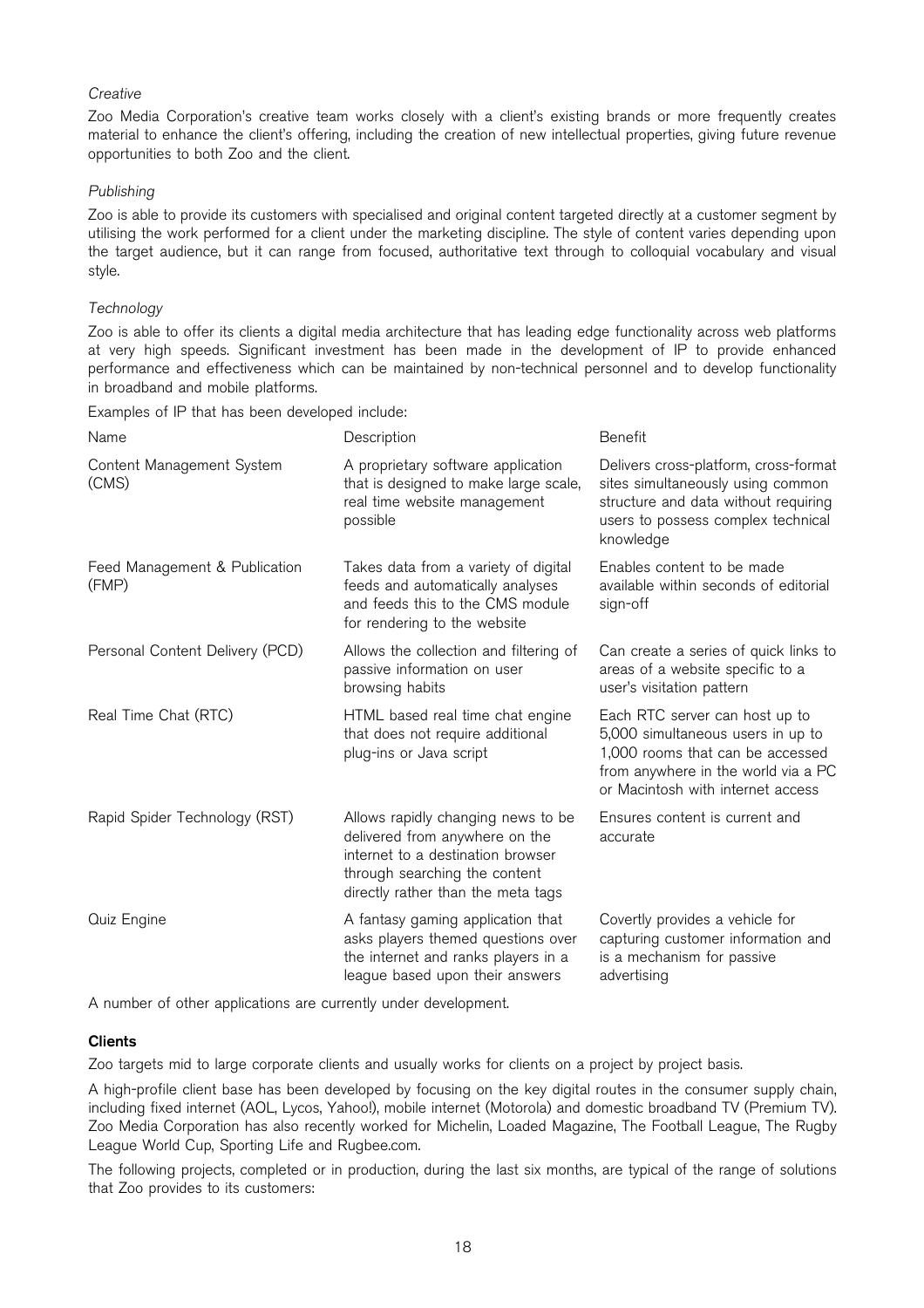#### Motorola

Development of the SMS website, www.xtremetxt.com, to coincide with the launch of Motorola's V.100 mobile telephone. The website features a significant range of interactive SMS content that can be sent to other mobile phones free of charge. Zoo Media Corporation offered an integrated service across its marketing, creative and technical disciplines to deliver a website that gains popularity on a weekly basis without ongoing direct marketing expenditure.

#### Premium TV

Development and maintenance of a youth website for Premium TV, a wholly owned subsidiary of ntl, which manages a portfolio of investments, including Newcastle United FC, Middlesbrough FC, Glasgow Rangers FC and of the Nationwide Football League websites. Zoo Media Corporation has also developed Quiz Match, which will be posted on each football league club website to capture user data. Zoo Media Corporation has provided an integrated service to ntl across its editorial, creative, technical and marketing disciplines.

#### AOL

Development and maintenance of a youth website, www.kidzunited.co.uk, aimed at the under-twelve market. The website provides football content for the AOL kids' channel on the UK proprietary internet service. Zoo Media Corporation provides the website infrastructure and the football content.

#### Michelin

Michelin sponsored Cirque du Soleil's `Quidam' UK tour which ran from December 2000 to February 2001 and Zoo Media Corporation was tasked with developing and maintaining the dedicated website located at www.michelinquidam.com. The site provides motion and audio clips, a tailored online user survey and support to the repositioning of the Michelin brand.

#### Rugby League World Cup

Development, maintenance and hosting of the Rugby League World Cup website in October 2000. Zoo Media Corporation provided commercial, editorial, creative and technical services to assist in marketing the game to a wider audience.

#### Infrastructure

Zoo Media Corporation operates from offices based in Carver Street, Sheffield, which provide 4,000 square feet of space under a three year lease with an annual lease commitment of £21,500. The lease was taken out by Zoo Media Corporation in May 2000.

Zoo Media Corporation currently has 42 staff, covering editorial, creative, technical and management roles.

It is envisaged that, following the Acquisition, the headquarters of Kazoo3D will be relocated to new premises where all of Kazoo3D's remaining employees and Zoo Media Corporation's employees will be based.

#### Financial information

The summary financial information on Zoo Media Corporation set out below has been extracted from the Accountants' Report in Part VI of this document. Shareholders should read the whole of this document and not just rely on the summarised information.

|                | Period  | Period                                    |
|----------------|---------|-------------------------------------------|
|                | ended   | ended                                     |
|                |         | 31 August 28 February                     |
|                | 2000    | 2001                                      |
|                |         | $(53 \text{ weeks})$ $(26 \text{ weeks})$ |
|                | £'000   | \$000                                     |
| Turnover       | 62      | 536                                       |
| Operating loss | (1,737) | (373)                                     |

As at 28 February 2001, the net liabilities of Zoo Media Corporation were £708,000.

#### Current trading and prospects

Trading since 28 February 2001 has been in line with the expectations of the Zoo Media Corporation Directors. A number of contract negotiations are at an advanced stage and prospects for the remainder of the current financial year ending 31 August 2001 appear good.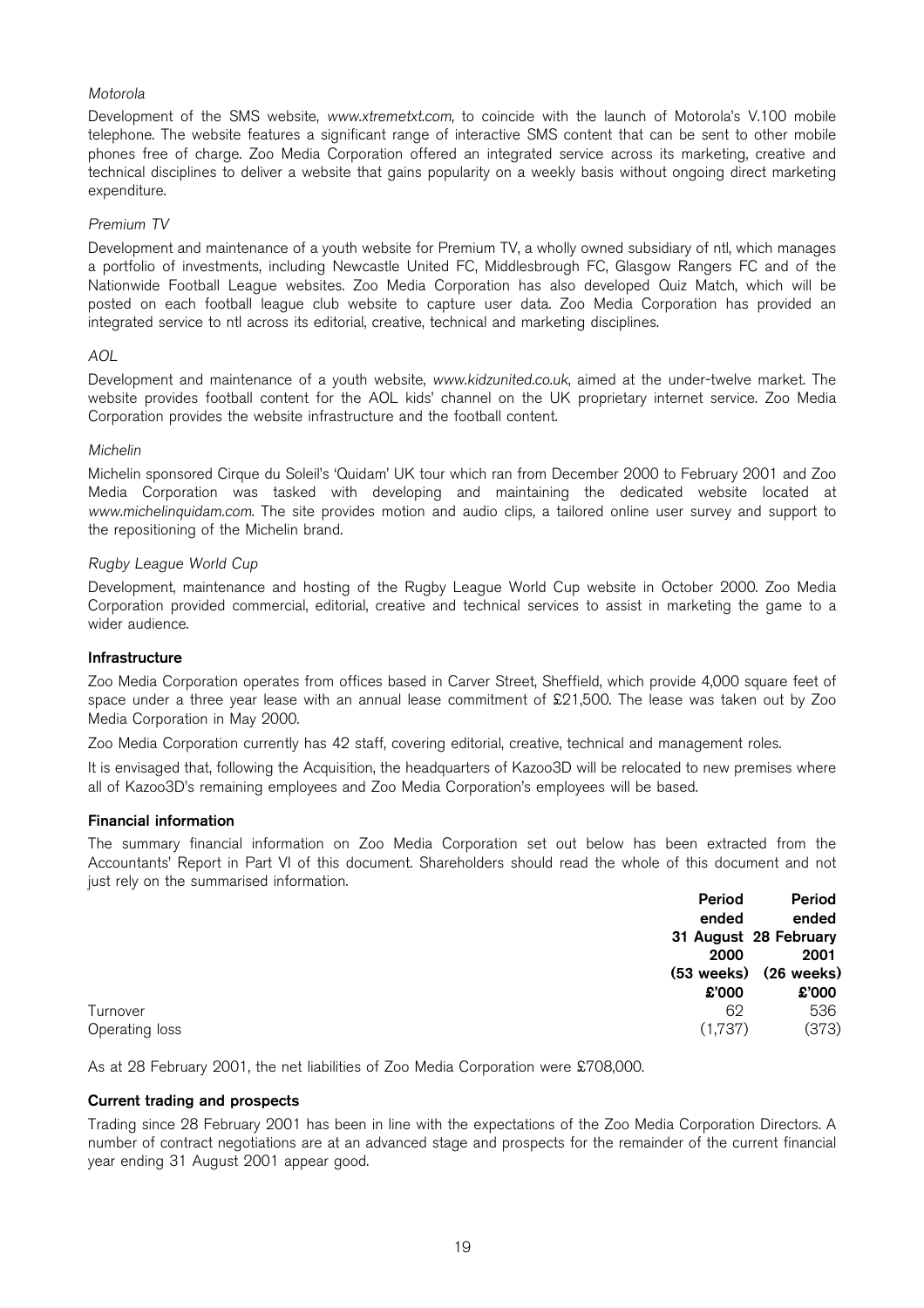### PART IV

### RISK FACTORS

The Directors and the Proposed Directors consider that the following factors should be taken into account by current and potential investors.

- Zoo Media Corporation is operating in a relatively new market and there is a risk that the growth in the digital media solutions market may be lower than expected.
- Zoo Media Corporation has to date had, and envisages that it will continue to have, a large dependence on a small number of key clients.
- There is a risk that the Enlarged Group's IP may be infringed and that any such violation may cause it to lose revenue.
- There are already a number of competitors operating in each of the four distinct disciplines offered by Zoo Media Corporation and, as barriers to entry are relatively low, the future number of competitors that may be able to offer end to end solutions could increase.
- The Enlarged Group may have difficulty in recruiting the right number and calibre of qualified staff as the business expands.
- AIM is not the same as the Official List of the London Stock Exchange and the ability of an investor to sell the Company's ordinary shares will depend on there being a willing buyer for them at an acceptable price.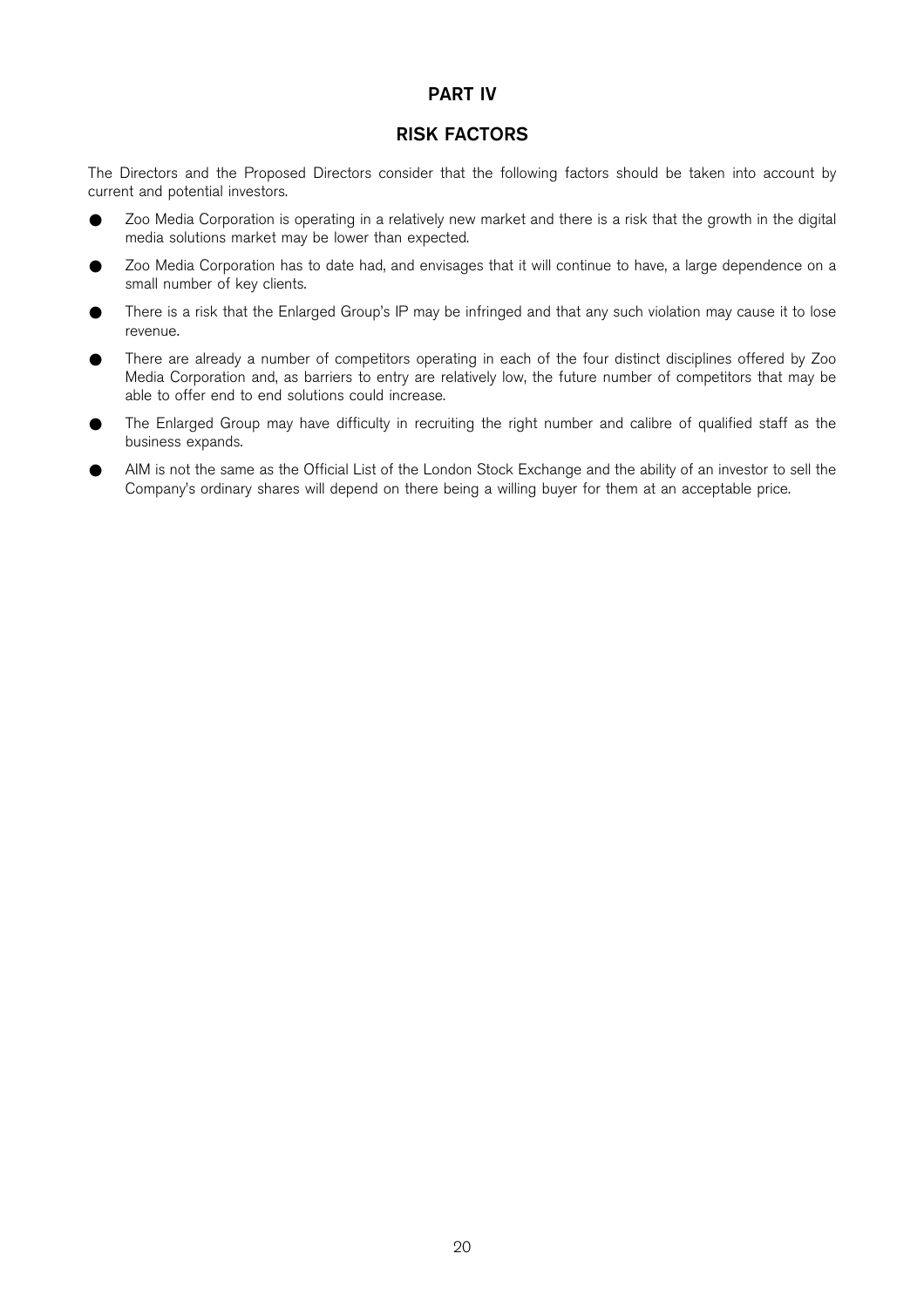# PART V - ACCOUNTANTS' REPORT ON KAZOO3D

The Directors Kazoo3D plc Rutledge House 78 Clarkehouse Road Sheffield S10 2LJ



Arthur Andersen Corporate Finance 1 City Square Leeds LS1 2AL

**Arthur Andersen** 1 City Square Leeds **LS1 2AL** Tel 0113 207 7000 Fax 0113 207 7001

25 April 2001

Dear Sirs

#### KAZOO3D PLC

On 24 April 2001 Kazoo3D plc ("Kazoo3D") entered into a conditional contract to acquire the whole of the issued share capital of The Zoo Media Corporation Limited. We report on the financial information of the Kazoo3D Group (as defined under "Basis of accounting") set out below. This financial information has been prepared for inclusion in the AIM Admission Document dated 25 April 2001 of Kazoo3D ("the AIM Admission Document").

#### Basis of preparation

The financial information set out below, which has been prepared on the basis set out under "Basis of accounting" in the accounting policies and in accordance with applicable United Kingdom generally accepted accounting standards, is based on the special purpose accounts of Kazoo3D for the period ended 1 January 2000 and its audited accounts for the year ended 31 December 2000, the audited accounts of LightWork Design Inc. (since renamed Kazoo3D Inc.) for the periods ended 31 May 1999 and 1 January 2000 and the results of the Kazoo Technology Group, as derived from the audited accounts of LightWork Design Limited ("LightWork Design") for the period ended 31 May 1998, the year ended 31 May 1999 and the period ended 1 January 2000 (together "the financial statements"), to which no adjustments were considered necessary.

#### Responsibility

The financial statements are the responsibility of the Directors who approved their issue. The Directors and the Proposed Directors of Kazoo3D are responsible for the contents of the AIM Admission Document.

It is our responsibility to compile the financial information set out in our report from the financial statements, to form an opinion on the financial information and to report our opinion to you.

#### Basis of opinion

We conducted our work in accordance with the Statements of Investment Circular Reporting Standards issued in the United Kingdom by the Auditing Practices Board. Our work included an assessment of evidence relevant to the amounts and disclosures in the financial information. The evidence included that recorded by the auditors who audited the accounts of LightWork Design Inc. and LightWork Design and by us relating to the audit of the other financial statements underlying the financial information. It also included an assessment of significant estimates and judgements made by those responsible for the preparation of the financial statements underlying the financial information and whether the accounting policies are appropriate to the entity's circumstances, consistently applied and adequately controlled.

We planned and performed our work so as to obtain all the information and explanations which we considered necessary in order to provide us with sufficient evidence to give reasonable assurance that this financial information is free from material misstatement whether caused by fraud or other irregularity or error.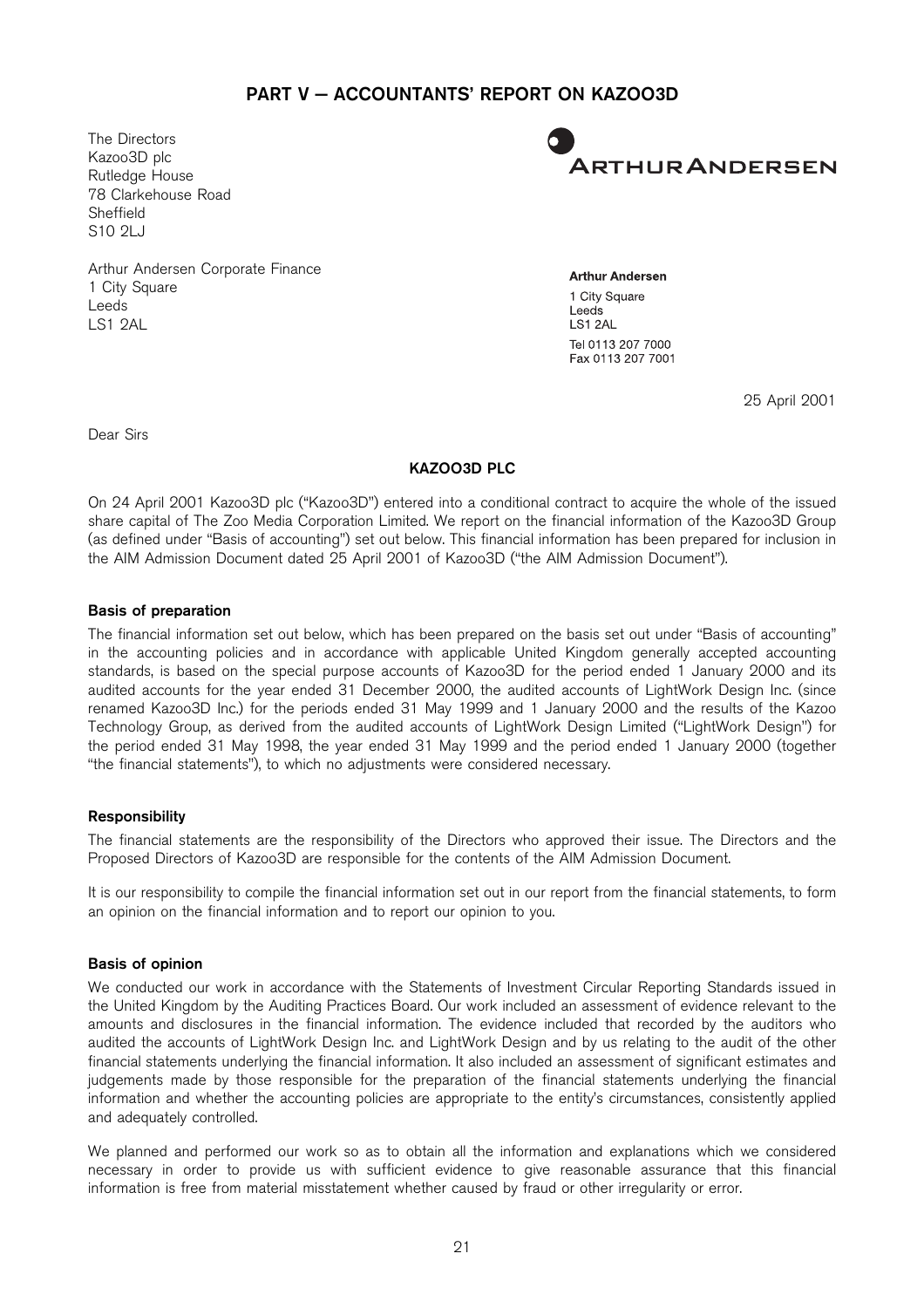#### Opinion

In our opinion, the financial information gives, for the purposes of the AIM Admission Document, a true and fair view of the state of affairs of the Kazoo3D Group as at 31 May 1998, 31 May 1999, 1 January 2000 and 31 December 2000 and of its losses and cash flows for the periods then ended.

We consent to the inclusion of this report in the AIM Admission Document and accept responsibility for this report for the purposes of paragraph 45(8)(b) of Schedule 1 to the Public Offers of Securities Regulations 1995.

#### Accounting policies

#### (a) Basis of accounting

The financial information is prepared under the historical cost convention and in accordance with United Kingdom generally accepted accounting standards.

As described below the Kazoo3D Group comprises Kazoo3D plc, its subsidiary undertaking LightWork Design Inc. and the Kazoo Technology Group transferred to Kazoo3D from LightWork Design on 1 January 2000. In this respect we refer to Kazoo3D plc, LightWork Design Inc. and the Kazoo Technology Group together as "the Kazoo3D Group".

Kazoo3D was incorporated to acquire, under an agreement for the de-merger of the Kazoo Technology Group from LightWork Design, the Kazoo Technology Group and the entire issued share capital of LightWork Design Inc. with effect from 1 January 2000. Immediately following the de-merger, the shareholders of LightWork Design and Kazoo3D were identical. Accordingly, the business combination has been accounted for as a merger under merger accounting principles. Consequently although Kazoo3D was not incorporated until 14 October 1999 and the combination did not take place until 1 January 2000 the financial information is presented as though the merged business had always been part of the group.

The Kazoo Technology Group was a division of LightWork Design until 1 January 2000. Since that date charges have been levied on the Kazoo3D Group by LightWork Design for finance and systems administration, premises and other shared services. However, no such internal charges were made on the Kazoo Technology Group prior to that date and it would be inappropriate to include notional charges in respect of these services or the Kazoo3D Group's present finance structure in the profit and loss account. For this reason (1) the financing structure, interest and operating charges reflected in the financial information in this report in relation to the period prior to 1 January 2000 should not be regarded as representative of the financing structure, interest and operating charges that would have arisen had the Kazoo Technology Group operated as a separate legal entity and (2) the results presented in relation to that period are not comparable with the results for the subsequent period.

#### (b) Tangible fixed assets

Tangible fixed assets are stated at cost, net of depreciation and any provision for impairment. Depreciation is provided on all tangible fixed assets at rates calculated to write off the cost of each asset on a straight-line basis, less estimated residual value, over its expected useful life, as follows:

Computers 33% per annum Office equipment, fixtures and fittings 20% per annum Leasehold improvements 20% per annum

#### (c) Research and development

All research and development expenditure is written off as incurred.

#### (d) Taxation

Current tax, including UK corporation tax and foreign tax, is provided at amounts expected to be paid (or recovered) using the tax rates and laws that have been enacted or substantially enacted by the balance sheet date.

Deferred taxation is provided using the liability method on all timing differences only to the extent that they are expected to reverse in the future without being replaced.

#### (e) Turnover

Turnover represents licence fees that are paid in advance and are non-refundable. These are recognised as revenues when due, generally at the inception of the agreement.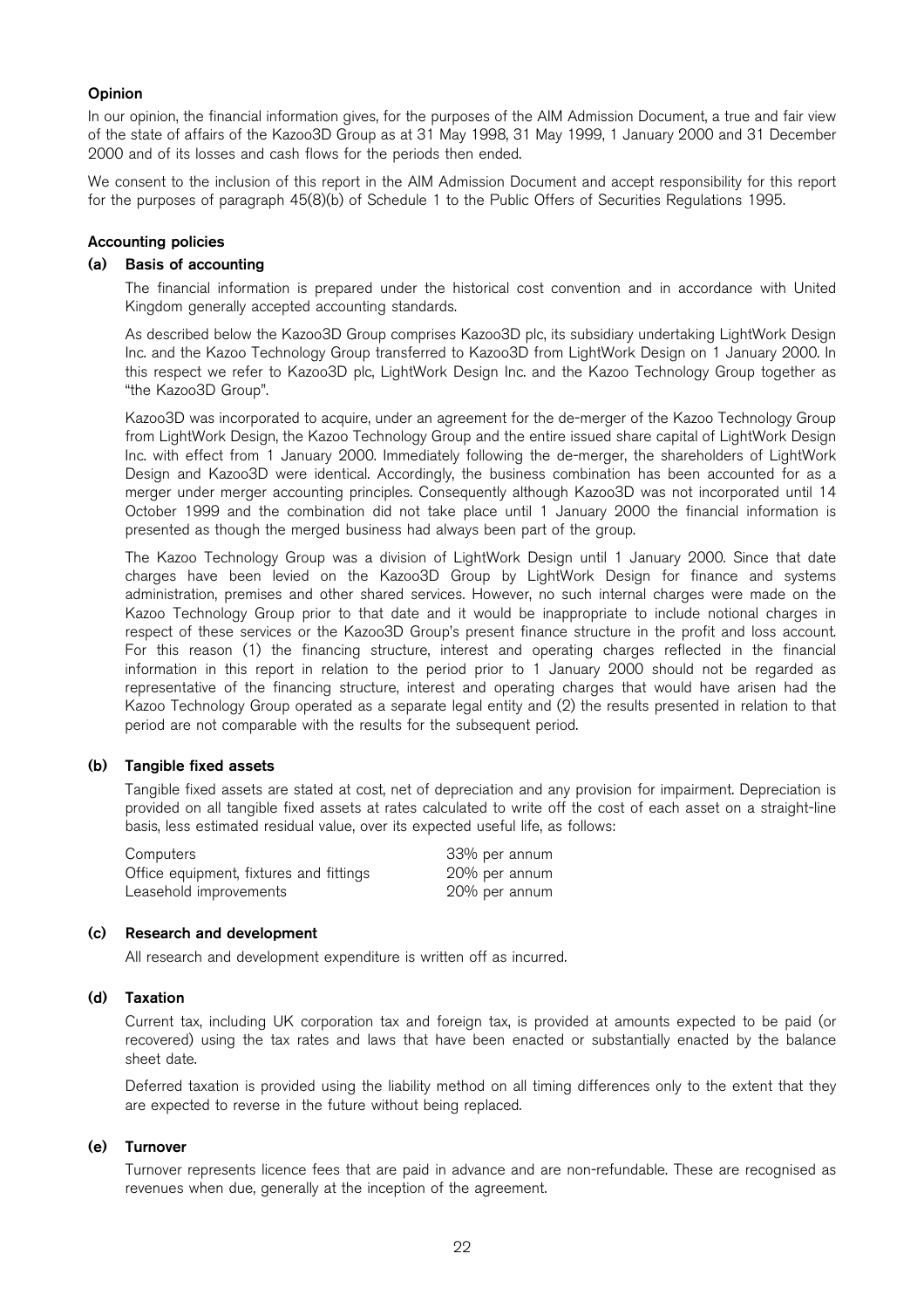#### (f) Pension costs and other post retirement benefits

For defined contributions schemes the amount charged to the profit and loss account in respect of pension costs and other post-retirement benefits is the contributions payable in the period. Differences between contributions payable in the period and contributions actually paid are shown as either accruals or prepayments in the balance sheet.

#### (g) Foreign currency

Transactions in foreign currencies are recorded at the rate of exchange at the date of the transaction or, if hedged, at the forward contract rate. Monetary assets and liabilities denominated in foreign currencies at the balance sheet date are reported at the rates of exchange prevailing at that date. The results of overseas operations are translated at the weighted average rates of exchange during the period and their balance sheets at the rates ruling at the balance sheet date. Exchange differences arising on translation of the opening net assets and results of overseas operations are dealt with through reserves. All other exchange differences are included in the profit and loss account.

#### (h) Leases

Rentals under operating leases are charged to the profit and loss account on a straight-line basis over the lease term.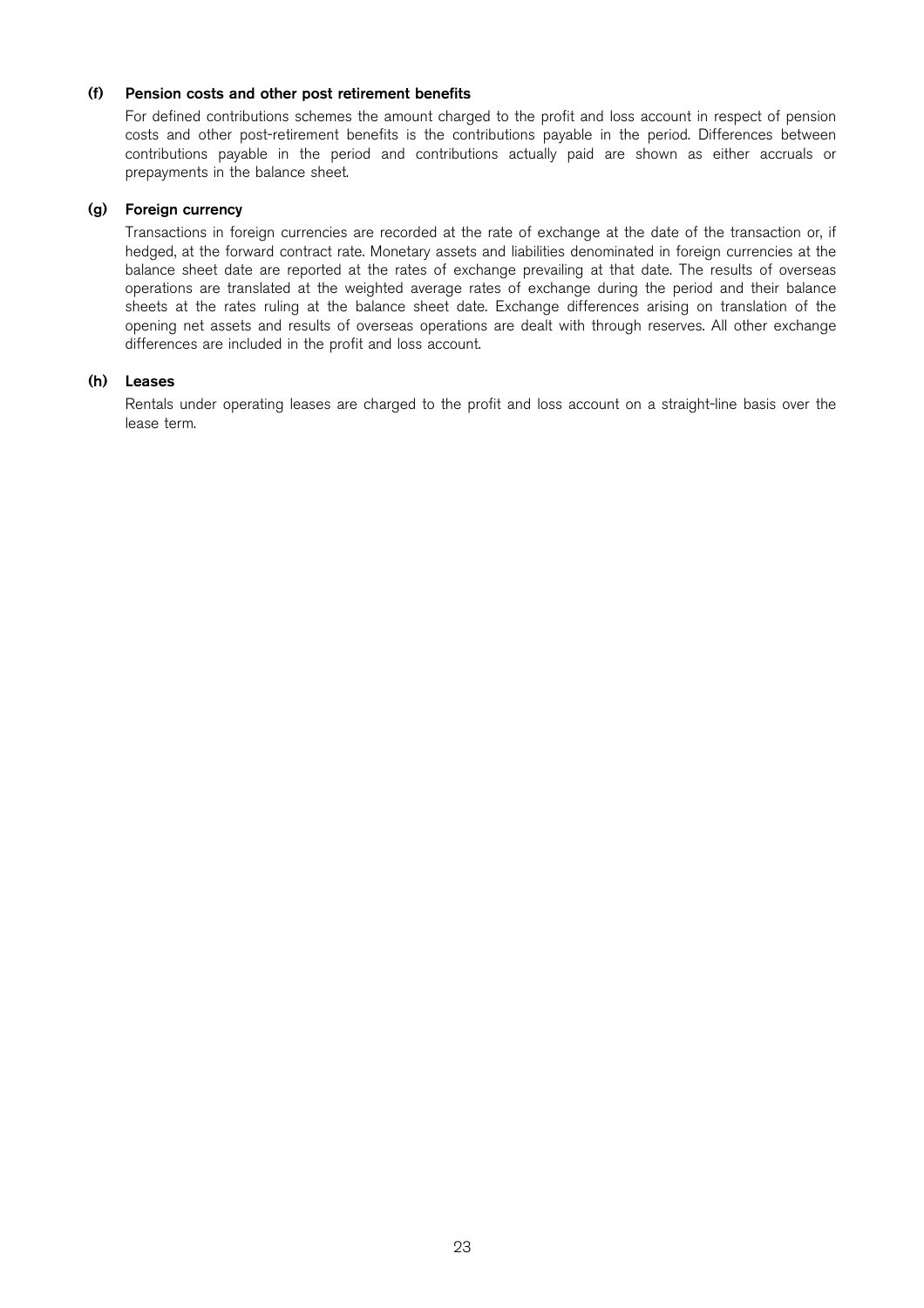### Combined profit and loss accounts

| 2<br>406<br><b>Turnover</b><br>6<br>Cost of sales<br>$\overline{\phantom{0}}$<br>6<br>406<br>Gross profit/(loss)<br>Other operating expenses<br>$\mbox{3}$<br>(129)<br>(810)<br>$-$ other<br>(671)<br>(4,426)<br>3<br>- exceptional items<br>(129)<br>(265)<br>$\overline{4}$<br>(804)<br><b>Operating loss</b><br>5<br>Investment income<br>Loss on ordinary activities before<br>(129)<br>(265)<br>(804)<br>taxation<br>Overseas taxation<br>(17)<br>Loss on ordinary activities after<br>12<br>(129)<br>(265)<br>(821)<br>taxation for the financial period<br><b>Combined balance sheets</b><br>1 January 31 December<br>31 May<br>31 May<br>1998<br>1999<br>2000<br>£'000<br>£'000<br>£'000<br><b>Fixed assets</b><br>$\overline{7}$<br>22<br>19<br>69<br>Tangible fixed assets<br><b>Current assets</b><br>8<br>427<br>74<br>Debtors<br>19<br>96<br>Cash at bank and in hand<br>446<br>170<br><b>Creditors:</b><br>$\Theta$<br>(151)<br>(859)<br>(160)<br>Amounts falling due within one year<br>10<br>Net current (liabilities)/assets<br>(151)<br>(413)<br>Total assets less current liabilities<br>(129)<br>(394)<br>79<br><b>Capital and reserves</b><br>11<br>90<br>Called up share capital<br>12<br>Share premium account<br>12<br>1,204<br>Other reserve<br>12<br>(129)<br>(394)<br>Profit and loss account<br>(1,215)<br>Shareholders' funds (all equity)<br>(129)<br>(394)<br>79 | <b>Notes</b> | Period<br>ended<br>31 May<br>1998<br>£'000 | Year<br>ended<br>31 May<br>1999<br>(4 months) (12 months)<br>£'000 | Period<br>ended<br>2000<br>(7 months)<br>£'000 | Year<br>ended<br>1 January 31 December<br>2000<br>(12 months)<br>£'000 |
|-------------------------------------------------------------------------------------------------------------------------------------------------------------------------------------------------------------------------------------------------------------------------------------------------------------------------------------------------------------------------------------------------------------------------------------------------------------------------------------------------------------------------------------------------------------------------------------------------------------------------------------------------------------------------------------------------------------------------------------------------------------------------------------------------------------------------------------------------------------------------------------------------------------------------------------------------------------------------------------------------------------------------------------------------------------------------------------------------------------------------------------------------------------------------------------------------------------------------------------------------------------------------------------------------------------------------------------------------------------------------------------------------|--------------|--------------------------------------------|--------------------------------------------------------------------|------------------------------------------------|------------------------------------------------------------------------|
|                                                                                                                                                                                                                                                                                                                                                                                                                                                                                                                                                                                                                                                                                                                                                                                                                                                                                                                                                                                                                                                                                                                                                                                                                                                                                                                                                                                                 |              |                                            |                                                                    |                                                | (275)                                                                  |
|                                                                                                                                                                                                                                                                                                                                                                                                                                                                                                                                                                                                                                                                                                                                                                                                                                                                                                                                                                                                                                                                                                                                                                                                                                                                                                                                                                                                 |              |                                            |                                                                    |                                                | (274)                                                                  |
|                                                                                                                                                                                                                                                                                                                                                                                                                                                                                                                                                                                                                                                                                                                                                                                                                                                                                                                                                                                                                                                                                                                                                                                                                                                                                                                                                                                                 |              |                                            |                                                                    |                                                | (317)                                                                  |
|                                                                                                                                                                                                                                                                                                                                                                                                                                                                                                                                                                                                                                                                                                                                                                                                                                                                                                                                                                                                                                                                                                                                                                                                                                                                                                                                                                                                 |              |                                            |                                                                    |                                                | (5,017)<br>398                                                         |
|                                                                                                                                                                                                                                                                                                                                                                                                                                                                                                                                                                                                                                                                                                                                                                                                                                                                                                                                                                                                                                                                                                                                                                                                                                                                                                                                                                                                 |              |                                            |                                                                    |                                                | (4,619)<br>(12)                                                        |
|                                                                                                                                                                                                                                                                                                                                                                                                                                                                                                                                                                                                                                                                                                                                                                                                                                                                                                                                                                                                                                                                                                                                                                                                                                                                                                                                                                                                 |              |                                            |                                                                    |                                                | (4,631)                                                                |
|                                                                                                                                                                                                                                                                                                                                                                                                                                                                                                                                                                                                                                                                                                                                                                                                                                                                                                                                                                                                                                                                                                                                                                                                                                                                                                                                                                                                 |              |                                            |                                                                    |                                                |                                                                        |
|                                                                                                                                                                                                                                                                                                                                                                                                                                                                                                                                                                                                                                                                                                                                                                                                                                                                                                                                                                                                                                                                                                                                                                                                                                                                                                                                                                                                 |              |                                            |                                                                    |                                                | 2000<br>£'000                                                          |
|                                                                                                                                                                                                                                                                                                                                                                                                                                                                                                                                                                                                                                                                                                                                                                                                                                                                                                                                                                                                                                                                                                                                                                                                                                                                                                                                                                                                 |              |                                            |                                                                    |                                                | 127                                                                    |
|                                                                                                                                                                                                                                                                                                                                                                                                                                                                                                                                                                                                                                                                                                                                                                                                                                                                                                                                                                                                                                                                                                                                                                                                                                                                                                                                                                                                 |              |                                            |                                                                    |                                                | 198<br>6,879                                                           |
|                                                                                                                                                                                                                                                                                                                                                                                                                                                                                                                                                                                                                                                                                                                                                                                                                                                                                                                                                                                                                                                                                                                                                                                                                                                                                                                                                                                                 |              |                                            |                                                                    |                                                | 7,077                                                                  |
|                                                                                                                                                                                                                                                                                                                                                                                                                                                                                                                                                                                                                                                                                                                                                                                                                                                                                                                                                                                                                                                                                                                                                                                                                                                                                                                                                                                                 |              |                                            |                                                                    |                                                | (502)                                                                  |
|                                                                                                                                                                                                                                                                                                                                                                                                                                                                                                                                                                                                                                                                                                                                                                                                                                                                                                                                                                                                                                                                                                                                                                                                                                                                                                                                                                                                 |              |                                            |                                                                    |                                                | 6,575                                                                  |
|                                                                                                                                                                                                                                                                                                                                                                                                                                                                                                                                                                                                                                                                                                                                                                                                                                                                                                                                                                                                                                                                                                                                                                                                                                                                                                                                                                                                 |              |                                            |                                                                    |                                                | 6,702                                                                  |
|                                                                                                                                                                                                                                                                                                                                                                                                                                                                                                                                                                                                                                                                                                                                                                                                                                                                                                                                                                                                                                                                                                                                                                                                                                                                                                                                                                                                 |              |                                            |                                                                    |                                                | 119<br>11,166<br>1,204<br>(5,787)                                      |
|                                                                                                                                                                                                                                                                                                                                                                                                                                                                                                                                                                                                                                                                                                                                                                                                                                                                                                                                                                                                                                                                                                                                                                                                                                                                                                                                                                                                 |              |                                            |                                                                    |                                                | 6,702                                                                  |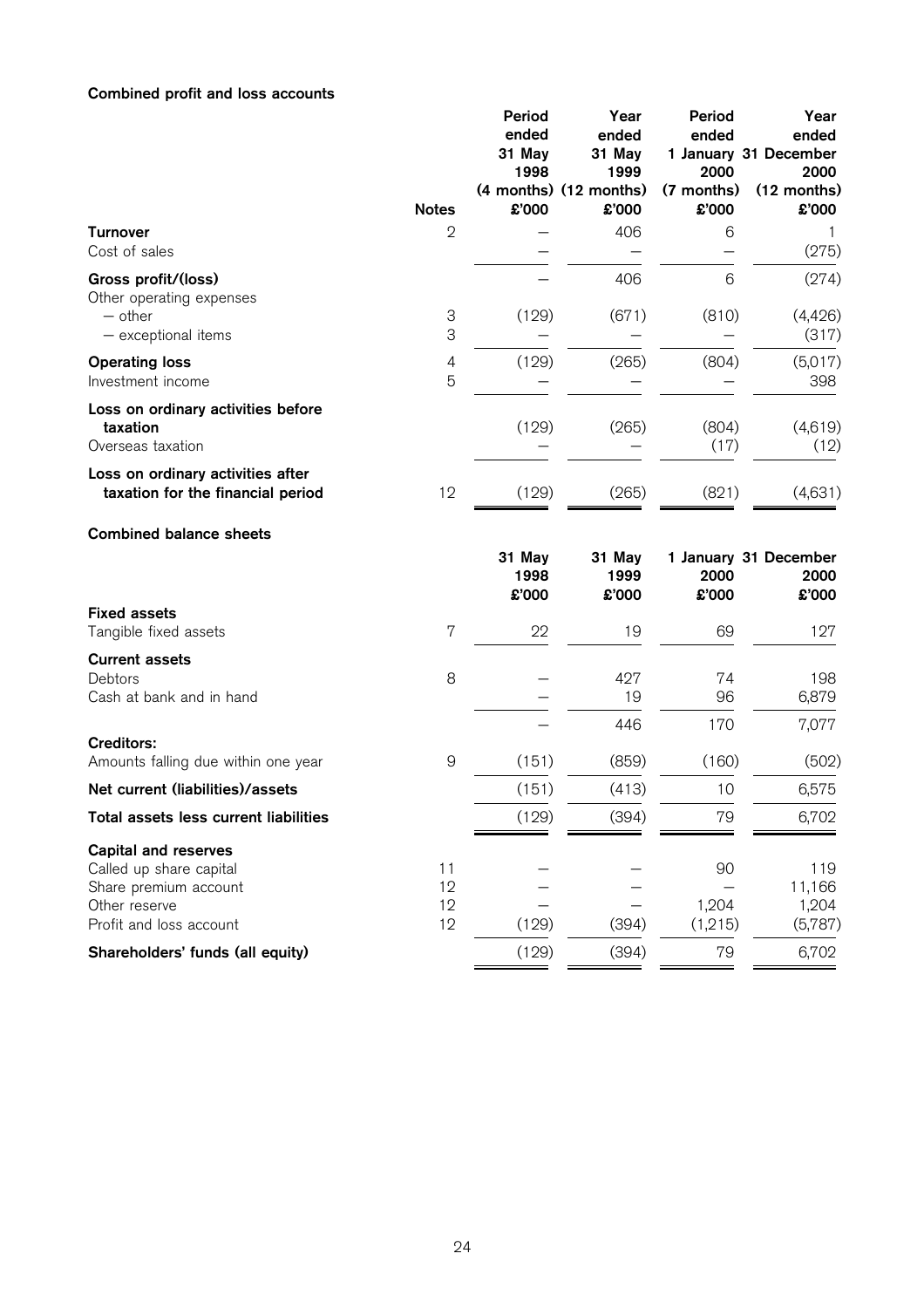#### Combined cash flow statements

|                                         | <b>Notes</b> | Period<br>ended<br>31 May<br>1998<br>£'000 | Year<br>ended<br>31 May<br>1999<br>(4 months) (12 months)<br>\$'000 | Period<br>ended<br>2000<br>(7 months)<br>\$'000 | Year<br>ended<br>1 January 31 December<br>2000<br>$(12 \text{ months})$<br>£'000 |
|-----------------------------------------|--------------|--------------------------------------------|---------------------------------------------------------------------|-------------------------------------------------|----------------------------------------------------------------------------------|
| Net cash inflow/(outflow) from          |              |                                            |                                                                     |                                                 |                                                                                  |
| operating activities                    | 14           | 38                                         | 32                                                                  | 143                                             | (4,346)                                                                          |
| Returns on investments and servicing of |              |                                            |                                                                     |                                                 |                                                                                  |
| finance                                 | 15           |                                            |                                                                     |                                                 | 398                                                                              |
| Taxation                                | 15           |                                            |                                                                     |                                                 | (12)                                                                             |
| Capital expenditure and financial       |              |                                            |                                                                     |                                                 |                                                                                  |
| investment                              | 15           | (38)                                       | (13)                                                                | (66)                                            | (452)                                                                            |
| Cash inflow/(outflow) before financing  |              |                                            | 19                                                                  | 77                                              | (4, 412)                                                                         |
| Financing                               | 15           |                                            |                                                                     |                                                 | 11,195                                                                           |
| Increase in cash in the period          | 16           |                                            | 19                                                                  | 77                                              | 6,783                                                                            |

Combined statement of total recognised gains and losses

|                                                     | Period | Year                       | Period     | Year                  |
|-----------------------------------------------------|--------|----------------------------|------------|-----------------------|
|                                                     | ended  | ended                      | ended      | ended                 |
|                                                     | 31 May | 31 May                     |            | 1 January 31 December |
|                                                     | 1998   | 1999                       | 2000       | 2000                  |
|                                                     |        | $(4$ months) $(12$ months) | (7 months) | (12 months)           |
|                                                     | £'000  | \$'000                     | £'000      | \$'000                |
| Loss for the financial period                       | (129)  | (265)                      | (821)      | (4,631)               |
| Currency gain on net overseas investment            |        |                            |            | 59                    |
| Total gains and losses recognised during the period | (129)  | (265)                      | (821)      | (4,572)               |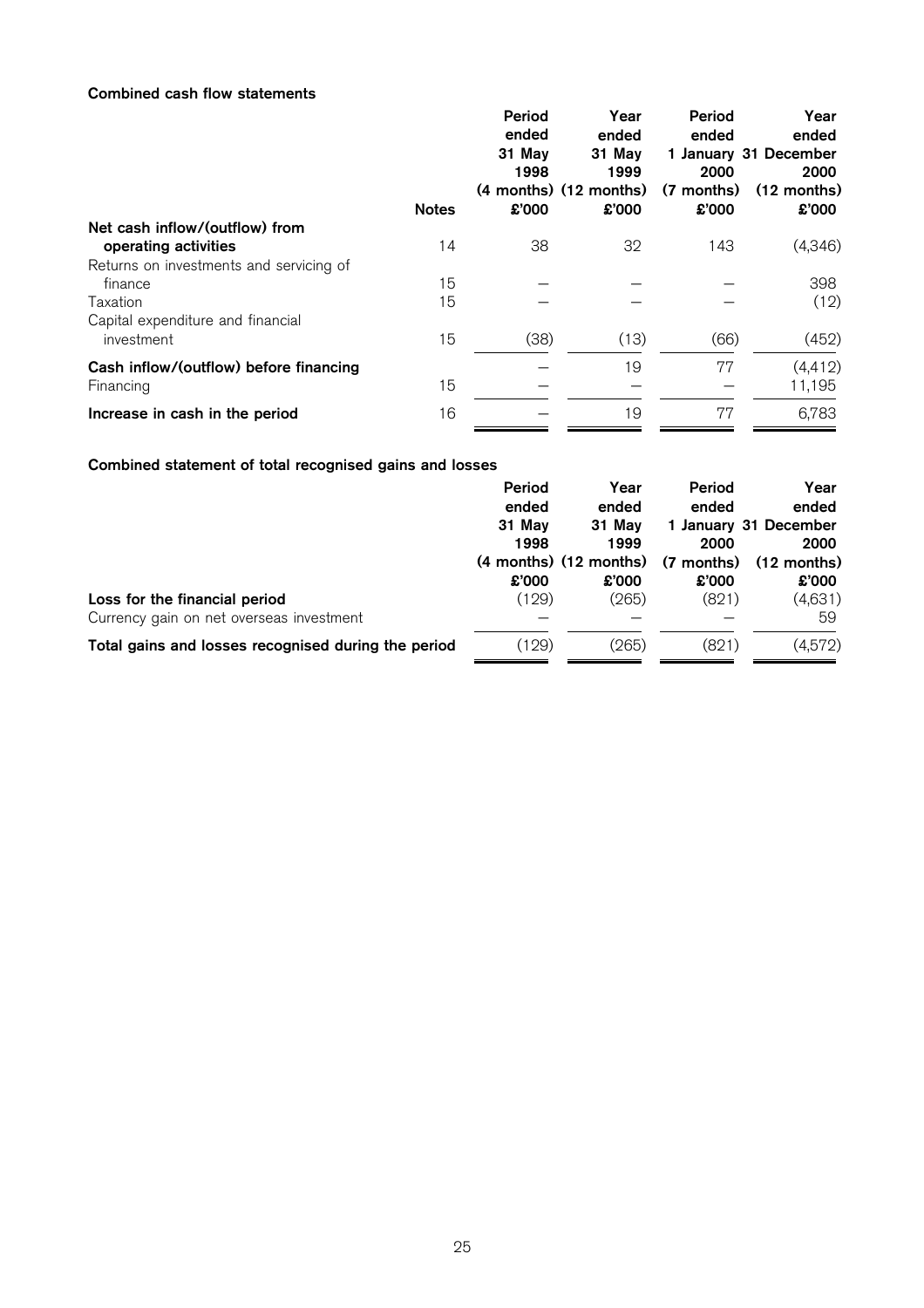#### Notes to the financial information

#### 1. Impact of demerger agreement

With effect from 1 January 2000 Kazoo3D and LightWork Design agreed to the transfer of the Kazoo Technology Group and the LightWork Design Inc. investment to Kazoo3D in return for which the shareholders of LightWork Design received one Kazoo share of 1p each for every share that they held in LightWork Design.

The assets transferred included goodwill, Kazoo3D intellectual property rights, confidential information, contracts, the Kazoo3D products, software assets and the Kazoo3D licences. These latter assets have no attributable cost, but have been expensed in the financial information presented.

#### 2. Segment information

| Period<br>ended<br>31 May<br>1998<br>\$'000 | Year<br>ended<br>31 May<br>1999<br>\$'000 | Period<br>ended<br>2000<br>(7 months)<br>£'000 | Year<br>ended<br>1 January 31 December<br>2000<br>(12 months)<br>£'000 |
|---------------------------------------------|-------------------------------------------|------------------------------------------------|------------------------------------------------------------------------|
|                                             |                                           |                                                |                                                                        |
|                                             | 406                                       | 6                                              |                                                                        |
|                                             |                                           |                                                |                                                                        |
| (129)                                       | (576)                                     | (544)                                          | (2,606)                                                                |
|                                             |                                           |                                                | (2, 411)                                                               |
| (129)                                       | (265)                                     | (804)                                          | (5,017)                                                                |
|                                             |                                           |                                                |                                                                        |
| (129)                                       | (705)                                     | 46                                             | 8,848                                                                  |
|                                             | 311                                       | 33                                             | (2, 146)                                                               |
| (129)                                       | (394)                                     | 79                                             | 6,702                                                                  |
|                                             |                                           | (4 months) (12 months)<br>311                  | (260)                                                                  |

#### 3. Other operating expenses

Other operating expenses  $-$  other comprise:

|                                                                            | Period<br>ended<br>31 May<br>1998<br>£'000 | Year<br>ended<br>31 May<br>1999<br>(4 months) (12 months)<br>\$000 | Period<br>ended<br>2000<br>(7 months)<br>\$'000 | Year<br>ended<br>1 January 31 December<br>2000<br>(12 months)<br>\$000 |
|----------------------------------------------------------------------------|--------------------------------------------|--------------------------------------------------------------------|-------------------------------------------------|------------------------------------------------------------------------|
| Technology development expenses                                            | 135                                        | 594                                                                | 486                                             | 717                                                                    |
| General operating expenses<br>Government grants                            | 16<br>(22)                                 | 175<br>(33)                                                        | 400                                             | 3,709                                                                  |
|                                                                            | 129                                        | 736                                                                | 886                                             | 4,426                                                                  |
| Other operating income comprises:<br>Contract assigned to LightWork Design |                                            | (65)                                                               | (76)                                            |                                                                        |
|                                                                            | 129                                        | 671                                                                | 810                                             | 4,426                                                                  |
| Other operating expenses - exceptional items comprise:                     |                                            |                                                                    |                                                 |                                                                        |
| Provision for impairment losses on fixed assets                            |                                            |                                                                    |                                                 | 317                                                                    |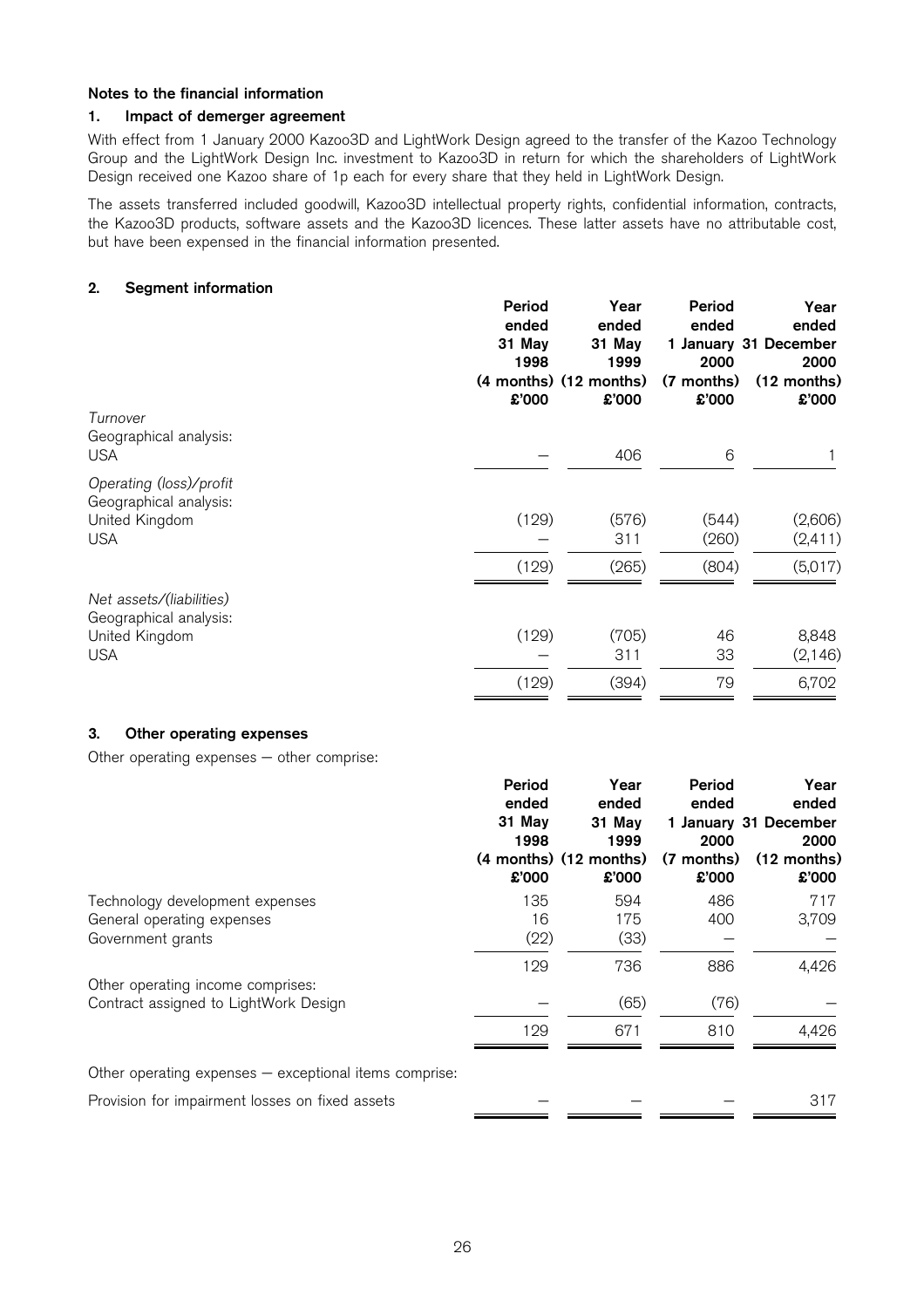### 4. Operating loss

Operating loss on ordinary activities before taxation is stated after charging.

|                                          | <b>Notes</b> | Period<br>ended<br>31 May<br>1998<br>£'000 | Year<br>ended<br>31 May<br>1999<br>£'000 | Period<br>ended<br>2000<br>\$'000 | Year<br>ended<br>1 January 31 December<br>2000<br>(4 months) (12 months) (7 months) (12 months)<br>£'000 |
|------------------------------------------|--------------|--------------------------------------------|------------------------------------------|-----------------------------------|----------------------------------------------------------------------------------------------------------|
| Staff costs                              | 6            | 135                                        | 617                                      | 504                               | 1,357                                                                                                    |
| Depreciation of owned assets             |              | 16                                         | 16                                       | 16                                | 77                                                                                                       |
| Provision for impairment losses on fixed |              |                                            |                                          |                                   |                                                                                                          |
| assets                                   |              |                                            |                                          |                                   | 317                                                                                                      |
| Auditors' remuneration                   |              |                                            |                                          |                                   | 12                                                                                                       |
| Operating lease rentals                  |              |                                            |                                          |                                   | 32                                                                                                       |

Amounts payable to Arthur Andersen and their associates in the year ended 31 December 2000 in respect of non-audit services were £378,000 of which £354,000 were expenses of the share issue.

#### 5. Investment income

| Period | Year   | Period                     | Year                  |
|--------|--------|----------------------------|-----------------------|
| ended  | ended  | ended                      | ended                 |
| 31 May | 31 May |                            | 1 January 31 December |
| 1998   | 1999   | 2000                       | 2000                  |
|        |        |                            | $(12 \text{ months})$ |
| £'000  | £'000  | £'000                      | \$000                 |
|        |        |                            |                       |
|        |        |                            | 397                   |
|        |        |                            | 3                     |
|        |        |                            | 400                   |
|        |        |                            |                       |
|        |        |                            | (2)                   |
|        |        |                            | 398                   |
|        |        | $(4$ months) $(12$ months) | (7 months)            |

#### 6. Employee information

Staff costs

|                                             | Period<br>ended<br>31 May<br>1998<br>£'000 | Year<br>ended<br>31 May<br>1999<br>(4 months) (12 months)<br>£'000 | Period<br>ended<br>2000<br>(7 months)<br>\$'000 | Year<br>ended<br>1 January 31 December<br>2000<br>$(12$ months)<br>£'000 |
|---------------------------------------------|--------------------------------------------|--------------------------------------------------------------------|-------------------------------------------------|--------------------------------------------------------------------------|
| Staff costs comprise:                       |                                            |                                                                    |                                                 |                                                                          |
| Wages and salaries                          | 117                                        | 540                                                                | 454                                             | 1,264                                                                    |
| Social security and other benefits          | 12                                         | 55                                                                 | 39                                              | 67                                                                       |
| Other pension costs                         | 6                                          | 22                                                                 | 11                                              | 26                                                                       |
|                                             | 135                                        | 617                                                                | 504                                             | 1,357                                                                    |
| The average monthly number of employees is: | <b>Number</b>                              | <b>Number</b>                                                      | <b>Number</b>                                   | <b>Number</b>                                                            |
| Product design                              | 10                                         | 10                                                                 | 14                                              | 14                                                                       |
| Sales and marketing                         |                                            |                                                                    | 5                                               | 8                                                                        |
| Administration                              |                                            |                                                                    |                                                 | 5                                                                        |
|                                             | 11                                         | 11                                                                 | 19                                              | 27                                                                       |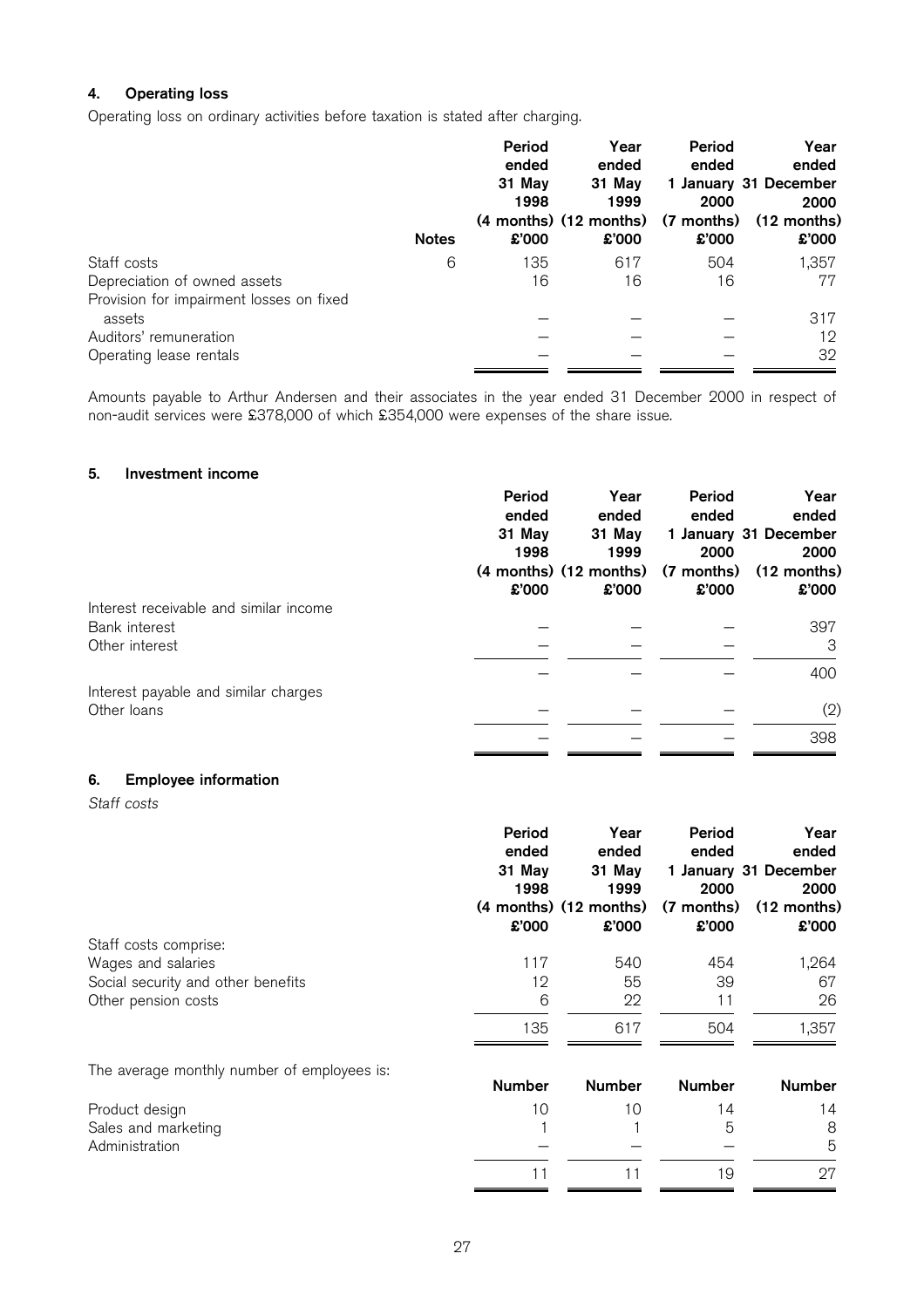#### Directors remuneration, interests and transactions

The total amounts for directors' remuneration and other benefits since their appointment were as follows:

|                                                 | 31 December<br>2000 |
|-------------------------------------------------|---------------------|
|                                                 | \$'000              |
| Emoluments                                      | 187                 |
| Money purchase contributions to pension schemes | 7                   |
|                                                 | 194                 |

Directors' emoluments

| Name of director                              | Fees/basic<br>salary<br>\$'000 | <b>Taxable</b><br>benefits<br>\$000 | Total<br>£'000 |
|-----------------------------------------------|--------------------------------|-------------------------------------|----------------|
| Executive:<br>Stuart A Green<br>John H Warden | 71<br>66                       | 6<br>7                              | 77<br>73       |
| Non executive:<br>R Gordon Oliver             | 9                              |                                     | 9              |
| Aggregate emoluments<br>Fees to third parties | 146<br>28                      | 13                                  | 159<br>28      |
| <b>Total</b>                                  | 174                            | 13                                  | 187            |

Fees to third parties comprise £14,750 paid to Hi Tech Ventures Limited and £13,400 paid to Brockhill Limited under agreements to provide the Group with the services of Mr. Roy Abrams and Dr. Christopher H B Honeyborne respectively.

#### Directors' share options

Aggregate emoluments disclosed above do not include any amounts for the value of options to acquire ordinary shares in the company granted to or held by the directors. Details of the options are as follows:

| Name of director           | Granted | 31 December<br>2000 | <b>Exercise</b><br><b>Price</b> | Gains on<br>exercise<br>2000 |
|----------------------------|---------|---------------------|---------------------------------|------------------------------|
| John H Warden              | 759,000 | 759,000             | 50 <sub>p</sub>                 |                              |
| Christopher H B Honeyborne | 20,000  | 20,000              | 85p                             |                              |
| Roy Abrams                 | 40,000  | 40,000              | 85p                             |                              |
| Total                      | 819,000 | 819,000             |                                 |                              |

The options granted to John H Warden are exercisable on 6 September 2001 over 40 per cent. of the shares under option, on 6 September 2002 over a further 30 per cent. of the shares under option and in full on or after 6 September 2003, lapsing no later than 5 March 2010.

The options granted to Dr. Christopher H B Honeyborne and Roy Abrams are exercisable between 22 September 2001 and 22 September 2003.

The options were granted prior to the flotation of Kazoo3D. The admission price upon flotation was 85p per share. The market price of the ordinary shares at 31 December 2000 was 27.5p and the range during the year was 27.5p to 97.5p.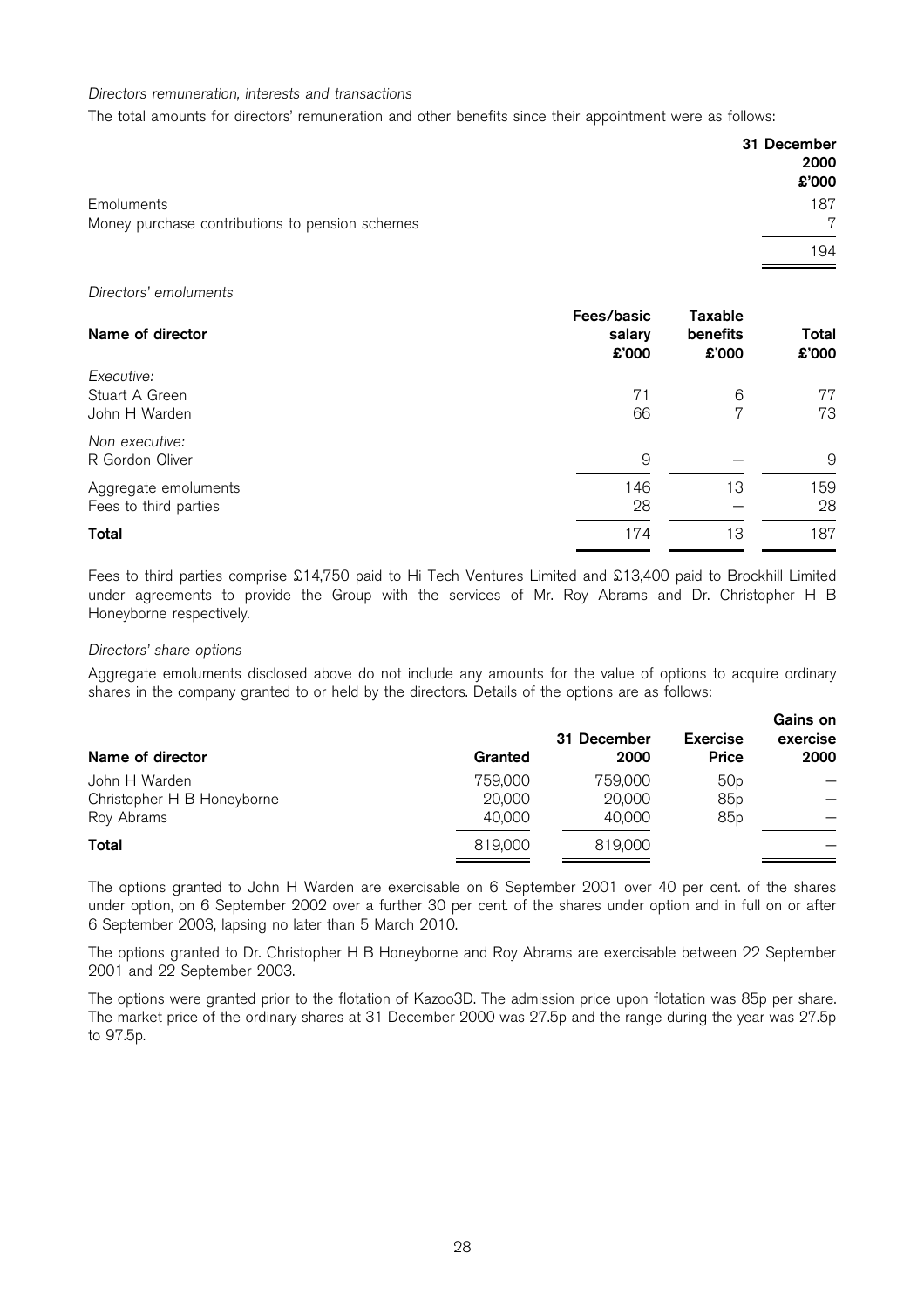Two directors are members of money purchase pension schemes. Contributions payable by Kazoo3D in respect of such directors were as follows:

| Name of director                    | 31 December<br>2000<br>(12 months)<br>£'000 |
|-------------------------------------|---------------------------------------------|
| Dr. Stuart A Green<br>John H Warden | $\overline{4}$<br>3                         |
| <b>Total</b>                        | 7                                           |

#### Directors' interests

The directors who held office at 31 December 2000 had the following interests in the 0.2p ordinary shares of Kazoo3D:

|                     | 31 December 2000  |                    | Date<br>of appointment |                    |
|---------------------|-------------------|--------------------|------------------------|--------------------|
|                     | <b>Beneficial</b> | Non-<br>beneficial | <b>Beneficial</b>      | Non-<br>beneficial |
| Name of director    |                   |                    |                        |                    |
| Dr. R Gordon Oliver | 14,900,500        |                    | 500                    |                    |
| Dr. Stuart A Green  | 9,641,500         |                    | 500                    |                    |
| Roy Abrams          | 58,824            |                    |                        |                    |

Dr. Stuart A Green has options to acquire 2,625,000 Ordinary Shares from each of Dr. Mark T Dalman and Mr William Newall at 50p per share.

Dr. R Gordon Oliver and D Stuart A Green are interested in a further 50,000 Ordinary Shares held by LightWork Design.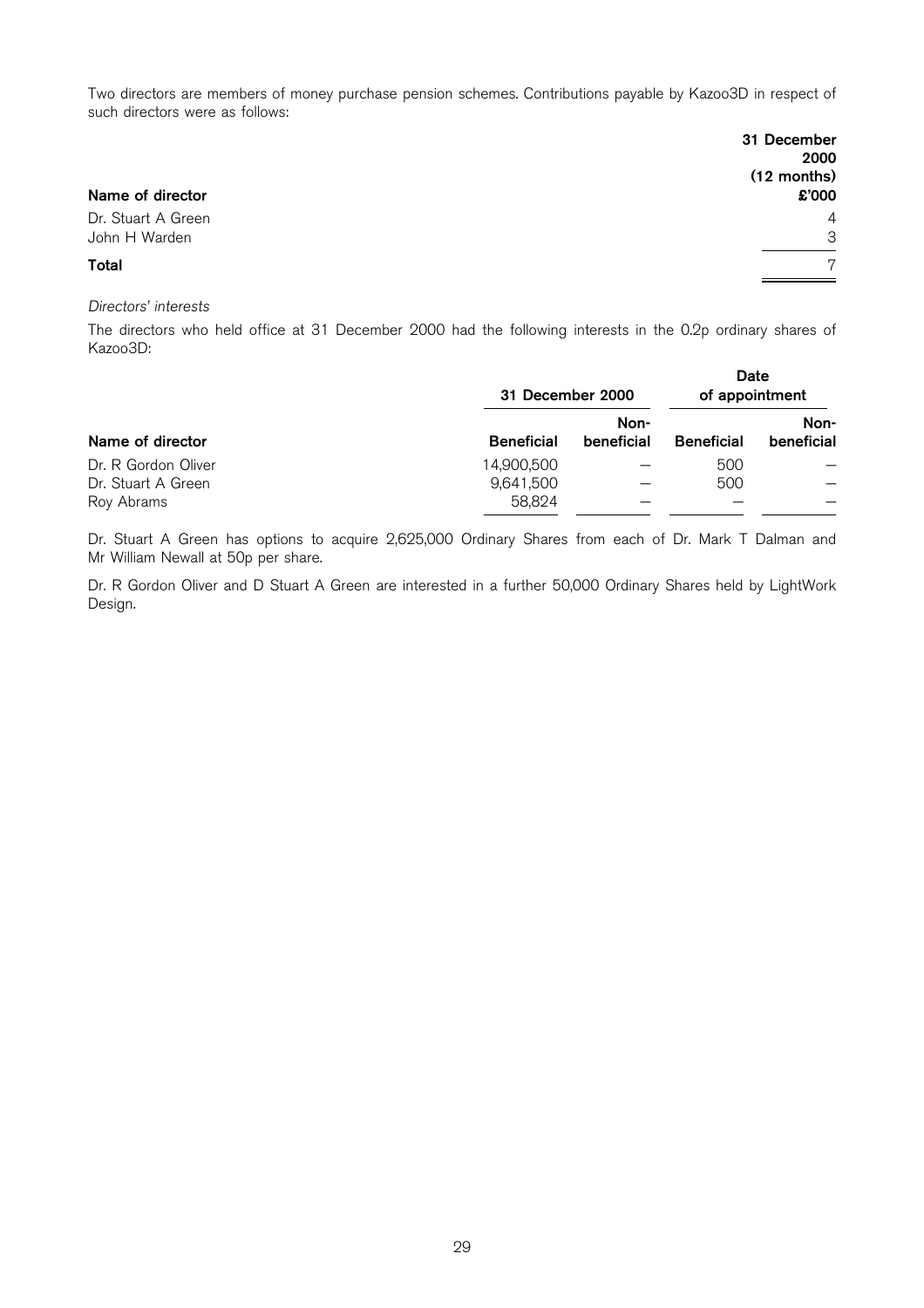### 7. Tangible fixed assets

| 7.<br>Tangible lixed assets                                             | Leasehold<br>improvements<br>£'000 | <b>Computers</b><br>£'000 | Office<br>equipment,<br>fixtures and<br>fittings<br>£'000 | Total<br>£'000  |
|-------------------------------------------------------------------------|------------------------------------|---------------------------|-----------------------------------------------------------|-----------------|
| Cost<br>Additions and at 31 May 1998<br>Additions                       |                                    | 38<br>12                  |                                                           | 38<br>13        |
| At 31 May 1999<br>Additions                                             |                                    | 50<br>41                  | 25                                                        | 51<br>66        |
| At 1 January 2000<br>Additions                                          | 111                                | 91<br>275                 | 26<br>66                                                  | 117<br>452      |
| At 31 December 2000                                                     | 111                                | 366                       | 92                                                        | 569             |
| Depreciation<br>Charge for period and at 31 May 1998<br>Charge for year |                                    | 16<br>16                  |                                                           | 16<br>16        |
| At 31 May 1999<br>Charge for period                                     |                                    | 32<br>15                  |                                                           | 32<br>16        |
| At 1 January 2000<br>Charge for year<br>Impairment losses               | 22<br>89                           | 47<br>49<br>161           | 6<br>67                                                   | 48<br>77<br>317 |
| At 31 December 2000                                                     | 111                                | 257                       | 74                                                        | 442             |
| Net book value<br>At 31 May 1998                                        |                                    | 22                        |                                                           | 22              |
| At 31 May 1999                                                          |                                    | 18                        |                                                           | 19              |
| At 1 January 2000                                                       |                                    | 44                        | 25                                                        | 69              |
| At 31 December 2000                                                     |                                    | 109                       | 18                                                        | 127             |
| <b>Debtors</b><br>8.                                                    |                                    |                           |                                                           |                 |
|                                                                         | 31 May<br>1998<br>£'000            | 31 May<br>1999<br>£'000   | 1 January 31 December<br>2000<br>£'000                    | 2000<br>£'000   |
| Trade debtors<br>VAT                                                    |                                    | 391                       | 6                                                         |                 |
| Other debtors<br>Prepayments and accrued income                         |                                    | 32<br>$\overline{4}$      | 60<br>8                                                   | 66<br>57<br>75  |
|                                                                         |                                    | 427                       | 74                                                        | 198             |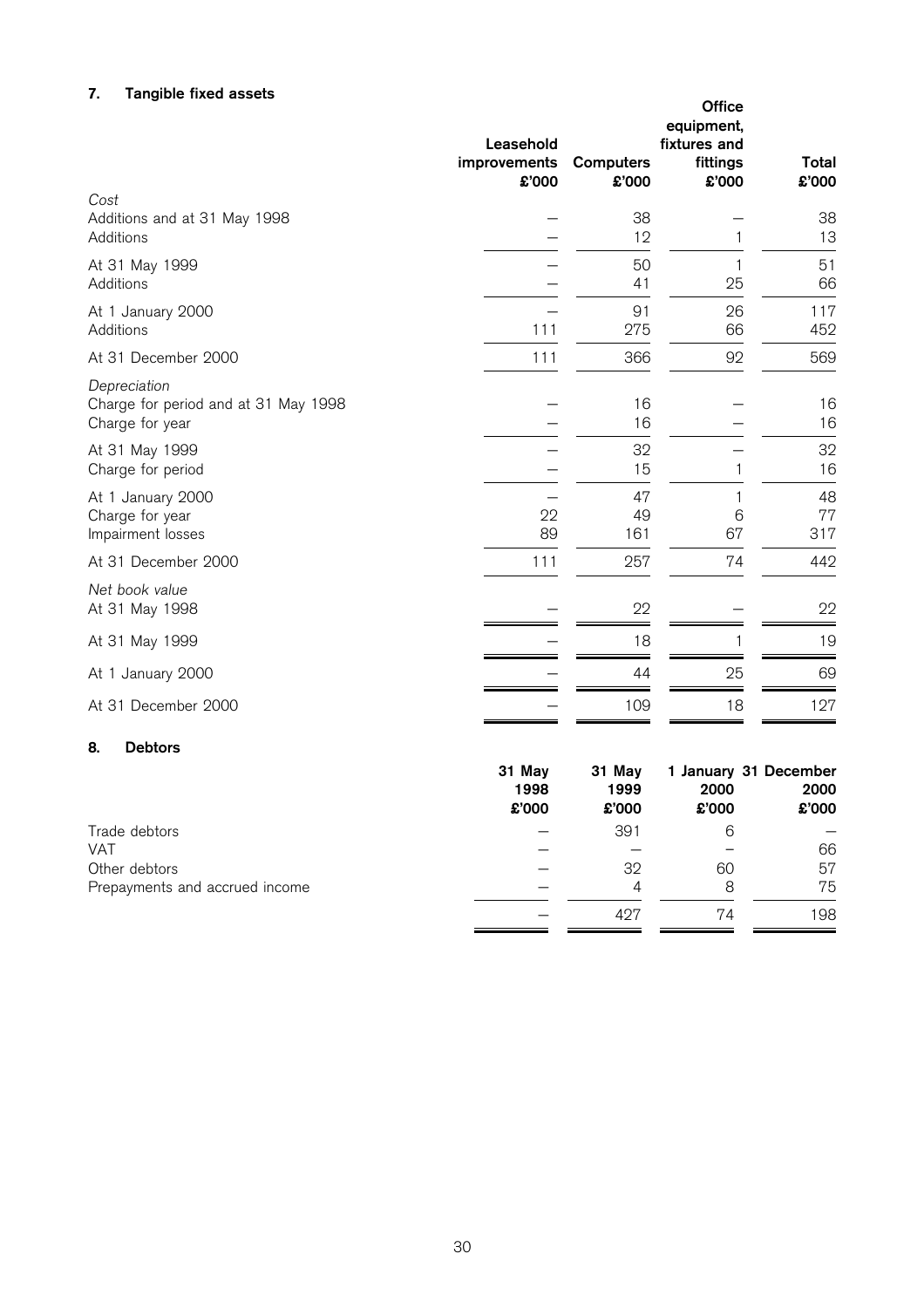#### 9. Creditors: Amounts falling due within one year

| <u>alamin lillamin lahili ada milli alla la</u> | 31 May<br>1998<br>£'000 | 31 May<br>1999<br>\$000 | 2000<br>\$'000 | 1 January 31 December<br>2000<br>\$'000 |
|-------------------------------------------------|-------------------------|-------------------------|----------------|-----------------------------------------|
| Trade creditors                                 |                         |                         |                | 379                                     |
| Funding by LightWork Design                     | 151                     | 709                     |                |                                         |
| Amounts due to LightWork Design                 |                         | 109                     | 98             |                                         |
| Other taxes and social security                 |                         |                         | 17             | 29                                      |
| Accruals and deferred income                    |                         | 41                      | 45             | 94                                      |
|                                                 | 151                     | 859                     | 160            | 502                                     |

31 May

31 May

#### 10. Derivatives and other financial instruments

The Kazoo3D Group's financial instruments, other than derivatives, comprise cash and liquid resources, and various items, such as trade debtors, trade creditors etc. that arise directly from its operations. The main purpose of these financial instruments is to raise finance for the Kazoo3D Group's operations.

The Kazoo3D Group also enters into derivatives transactions (principally forward foreign currency contracts). The purpose of such transactions is to manage the currency risks arising from the Kazoo3D Group's operations and its sources of finance. It is, and has been throughout the period under review, the Kazoo3D Group's policy that no trading in financial instruments shall be undertaken.

The main risks arising from the Kazoo3D Group's financial instruments are foreign currency risk. The Kazoo3D Group has one overseas subsidiary which operates in the USA and whose revenues and expenses are denominated exclusively in US dollars. In order to protect the Kazoo3D Group's sterling balance sheet from the movements in the US dollar/sterling exchange rate, the Kazoo3D Group enters into forward currency contracts.

The Kazoo3D Group's sterling cash deposits and US dollar deposits are placed in high interest bearing bank accounts.

#### 11. Called up share capital

Kazoo3D was incorporated on 14 October 1999 with an authorised share capital of £100,000 divided into 100,000 ordinary shares of  $\&$ 1 each. 2 ordinary shares of  $\&$ 1 each were issued on incorporation.

On 3 March 2000, the authorised share capital was increased to 500,000 ordinary shares of £1 each and each of these shares and the 2 issued ordinary shares of £1 each were then subdivided into ordinary shares of 1p each.

On 3 March 2000, a further 9,054,800 ordinary shares of 1p each were issued as part of the demerger.

On 22 March 2000, it was resolved that each ordinary share of 1p in the capital of Kazoo3D be divided into 5 ordinary shares of 0.2p each with the result that the authorised share capital of Kazoo3D became £500,000 divided into 250,000,000 ordinary shares of 0.2p each and the issued share capital of Kazoo3D became £90,550 divided into 45,275,000 ordinary shares of 0.2p each.

On 30 March 2000, Kazoo3D was admitted to trading on the Alternative Investment Market through the placing of 14,117,647 ordinary shares of 0.2p each at 85p per ordinary share.

Options have been granted under the following option schemes to subscribe for ordinary shares in Kazoo3D. As at 31 December 2000, the following options were outstanding:

| Scheme name                                            | Number of<br>shares<br>under<br>option | Subscription<br>price per<br>share | <b>Exercise period</b>                    |
|--------------------------------------------------------|----------------------------------------|------------------------------------|-------------------------------------------|
|                                                        |                                        |                                    | 7 September 2001 to                       |
| Kazoo3D plc employee share option scheme               | 408,600                                | 50 <sub>p</sub>                    | 6 September 2003                          |
| Kazoo3D plc unapproved employee share option<br>scheme | 2,387,400                              | 50 <sub>p</sub>                    | 7 September 2001 to<br>6 September 2003   |
| Kazoo3D plc unapproved employee share option<br>scheme | 60,000                                 | 85p                                | 23 September 2001 to<br>22 September 2003 |
| Kazoo3D plc cross-over share option scheme             | 1,287,000                              | 50 <sub>p</sub>                    | 4 September 2001 to<br>3 September 2003   |
|                                                        | 4,143,000                              |                                    |                                           |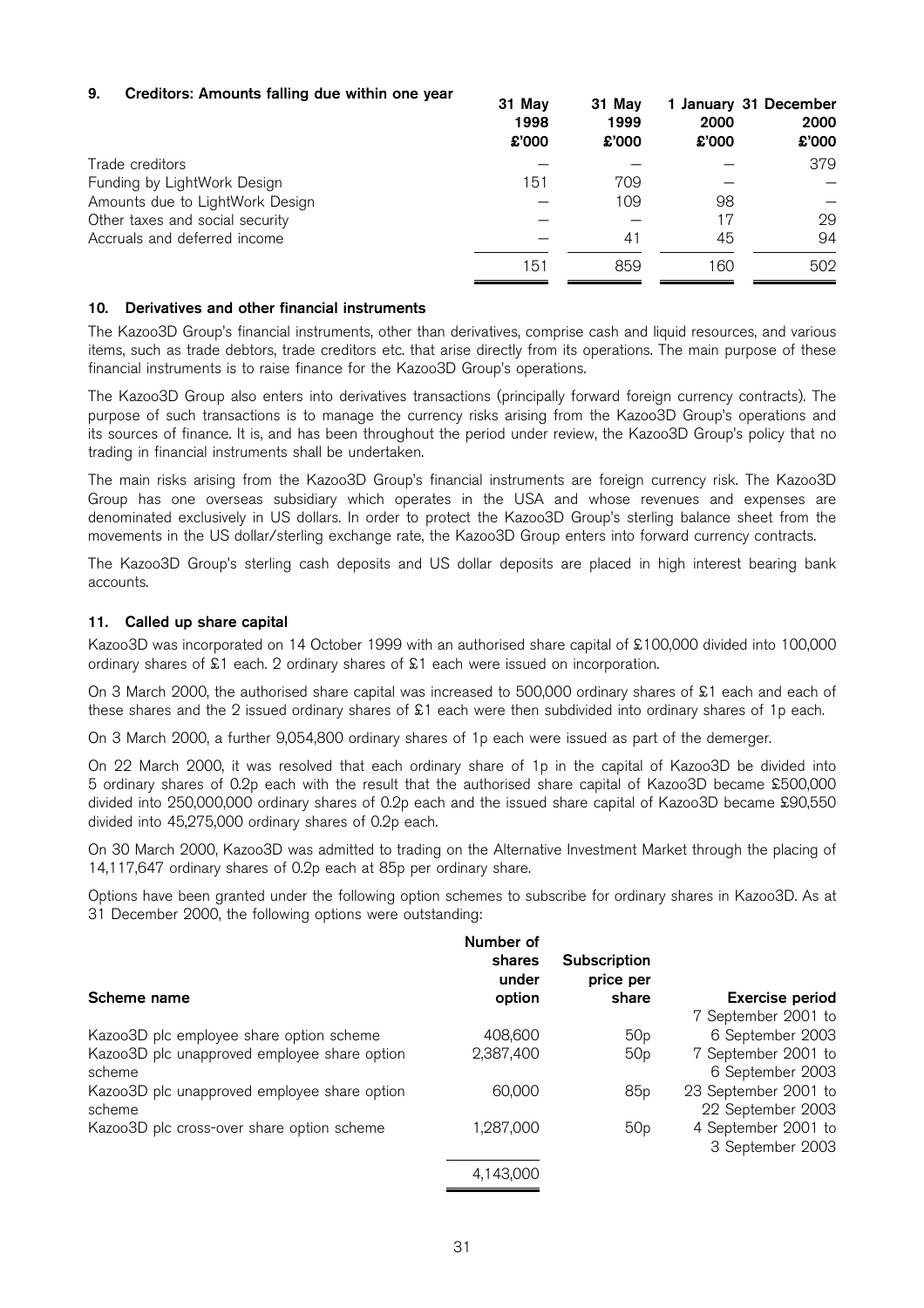The authorised and issued share capital of Kazoo3D as at 31 December 2000 was as follows:

|                                                    | Number      | £'000 |
|----------------------------------------------------|-------------|-------|
| <b>Authorised</b><br>Ordinary shares of 0.2 p each | 250,000,000 | 500   |
| <b>Issued</b><br>Ordinary shares of 0.2 p each     | 59,392,647  | 119   |

#### 12. Reserves

|                                                                                                                                         | <b>Share</b><br>premium<br>account<br>\$'000 | Other<br>reserves<br>\$'000 | <b>Profit and</b><br>loss<br>account<br>\$'000 | Total<br>£'000                           |
|-----------------------------------------------------------------------------------------------------------------------------------------|----------------------------------------------|-----------------------------|------------------------------------------------|------------------------------------------|
| Loss for the period and at 31 May 1998<br>Loss for the year                                                                             |                                              |                             | (129)<br>(265)                                 | (129)<br>(265)                           |
| At 31 May 1999<br>Arising on demerger<br>Loss for the period                                                                            |                                              | 1,204                       | (394)<br>(821)                                 | (394)<br>1,204<br>(821)                  |
| At 1 January 2000<br>Share issues<br>Expenses of equity share issues<br>Currency gain on net overseas investment<br>Loss for the period | 11,972<br>(806)                              | 1,204                       | (1,215)<br>59<br>(4,631)                       | (11)<br>11,972<br>(806)<br>59<br>(4,631) |
| At 31 December 2000                                                                                                                     | 11,166                                       | 1,204                       | (5,787)                                        | 6,583                                    |

#### 13. Reconciliation of movement in shareholders' funds

|                                            | 31 May<br>1998<br>\$'000 | 31 May<br>1999<br>£'000 | 2000<br>\$'000 | 1 January 31 December<br>2000<br>\$000 |
|--------------------------------------------|--------------------------|-------------------------|----------------|----------------------------------------|
| Opening balance                            |                          | (129)                   | (394)          | 79                                     |
| Loss on ordinary activities after taxation | (129)                    | (265)                   | (821)          | (4,631)                                |
| Currency gain on net overseas investment   |                          |                         |                | 59                                     |
| Arising on demerger                        |                          |                         | 1,204          |                                        |
| New shares issued                          |                          |                         | 90             | 11,195                                 |
| Closing balance                            | (129)                    | (394)                   | 79             | 6,702                                  |

### 14. Reconciliation of operating loss to net cash inflow from operating activities

|                                                     | Period<br>ended<br>31 May<br>1998<br>\$000 | Year<br>ended<br>31 May<br>1999<br>$(4$ months) $(12$ months)<br>£'000 | Period<br>ended<br>2000<br>(7 months)<br>\$000 | Year<br>ended<br>1 January 31 December<br>2000<br>$(12$ months)<br>\$000 |
|-----------------------------------------------------|--------------------------------------------|------------------------------------------------------------------------|------------------------------------------------|--------------------------------------------------------------------------|
| Operating loss                                      | (129)                                      | (265)                                                                  | (804)                                          | (5,017)                                                                  |
| Depreciation charge                                 | 16                                         | 16                                                                     | 16                                             | 77                                                                       |
| Provision for impairment losses                     |                                            |                                                                        |                                                | 317                                                                      |
| Increase/(decrease) in debtors                      |                                            | (427)                                                                  | 353                                            | (124)                                                                    |
| Increase in creditors                               | 151                                        | 708                                                                    | 578                                            | 401                                                                      |
| Net cash inflow/(outflow) from operating activities | 38                                         | 32                                                                     | 143                                            | (4,346)                                                                  |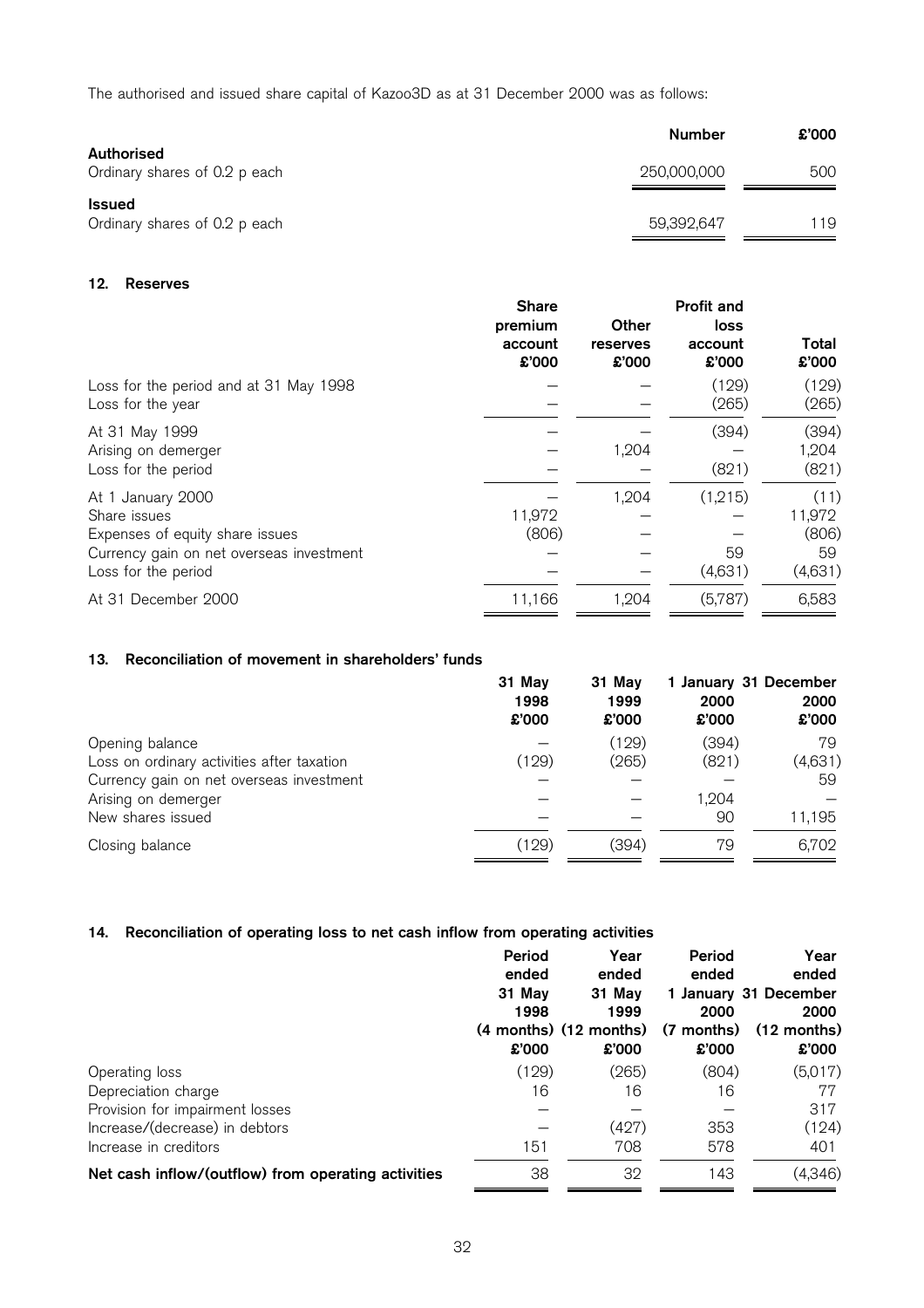#### 15. Analysis of cash flows

|                                                                                       | Period<br>ended<br>31 May<br>1998<br>\$'000 | Year<br>ended<br>31 May<br>1999<br>(4 months) (12 months)<br>£'000 | Period<br>ended<br>2000<br>(7 months)<br>\$'000 | Year<br>ended<br>1 January 31 December<br>2000<br>(12 months)<br>\$'000 |
|---------------------------------------------------------------------------------------|---------------------------------------------|--------------------------------------------------------------------|-------------------------------------------------|-------------------------------------------------------------------------|
| Returns on investments and servicing of finance<br>Interest received<br>Interest paid |                                             |                                                                    |                                                 | 400<br>(2)                                                              |
| Net cash inflow                                                                       |                                             |                                                                    |                                                 | 398                                                                     |
| Taxation<br>Foreign tax paid                                                          |                                             |                                                                    |                                                 | (12)                                                                    |
| Capital expenditure and financial investment<br>Purchase of tangible fixed assets     | (38)                                        | (13)                                                               | (66)                                            | (452)                                                                   |
| Financing<br>Issue of ordinary share capital                                          |                                             |                                                                    |                                                 | 11,195                                                                  |

#### 16. Analysis of changes in cash and cash equivalents

|                                                  | Period<br>ended<br>31 May<br>1998<br>£'000 | Year<br>ended<br>31 May<br>1999<br>$(4$ months) $(12$ months)<br>\$000 | Period<br>ended<br>2000<br>(7 months)<br>\$000 | Year<br>ended<br>1 January 31 December<br>2000<br>$(12$ months)<br>\$000 |
|--------------------------------------------------|--------------------------------------------|------------------------------------------------------------------------|------------------------------------------------|--------------------------------------------------------------------------|
| Opening balance<br>Net cash flows                |                                            | 19                                                                     | 19<br>77                                       | 96<br>6,783                                                              |
| Closing balance                                  |                                            | 19                                                                     | 96                                             | 6,879                                                                    |
| Analysed as follows:<br>Cash at bank and in hand | \$'000                                     | \$000<br>19                                                            | £'000<br>96                                    | $000^{\circ}$<br>6,879                                                   |

#### 17. Financial commitments

Financial commitments are as follows:

|                                     | Period | Year   | Period | Year                                          |
|-------------------------------------|--------|--------|--------|-----------------------------------------------|
|                                     | ended  | ended  | ended  | ended                                         |
|                                     | 31 May | 31 Mav |        | 1 January 31 December                         |
|                                     | 1998   | 1999   | 2000   | 2000                                          |
|                                     |        |        |        | (4 months) (12 months) (7 months) (12 months) |
|                                     | £'000  | £'000  | £'000  | £'000                                         |
| Contracted for but not provided for |        |        |        | 59                                            |

Commitments under non-cancellable operating leases are as follows:

|                                  | Period<br>ended<br>31 May<br>1998<br>\$'000 | Year<br>ended<br>31 May<br>1999<br>(4 months) (12 months) (7 months)<br>£'000 | Period<br>ended<br>2000<br>£'000 | Year<br>ended<br>1 January 31 December<br>2000<br>$(12 \text{ months})$<br>\$000 |
|----------------------------------|---------------------------------------------|-------------------------------------------------------------------------------|----------------------------------|----------------------------------------------------------------------------------|
| Expiry date<br>- within one year |                                             |                                                                               |                                  | 45                                                                               |
| - between two and five years     |                                             |                                                                               |                                  | 202<br>247                                                                       |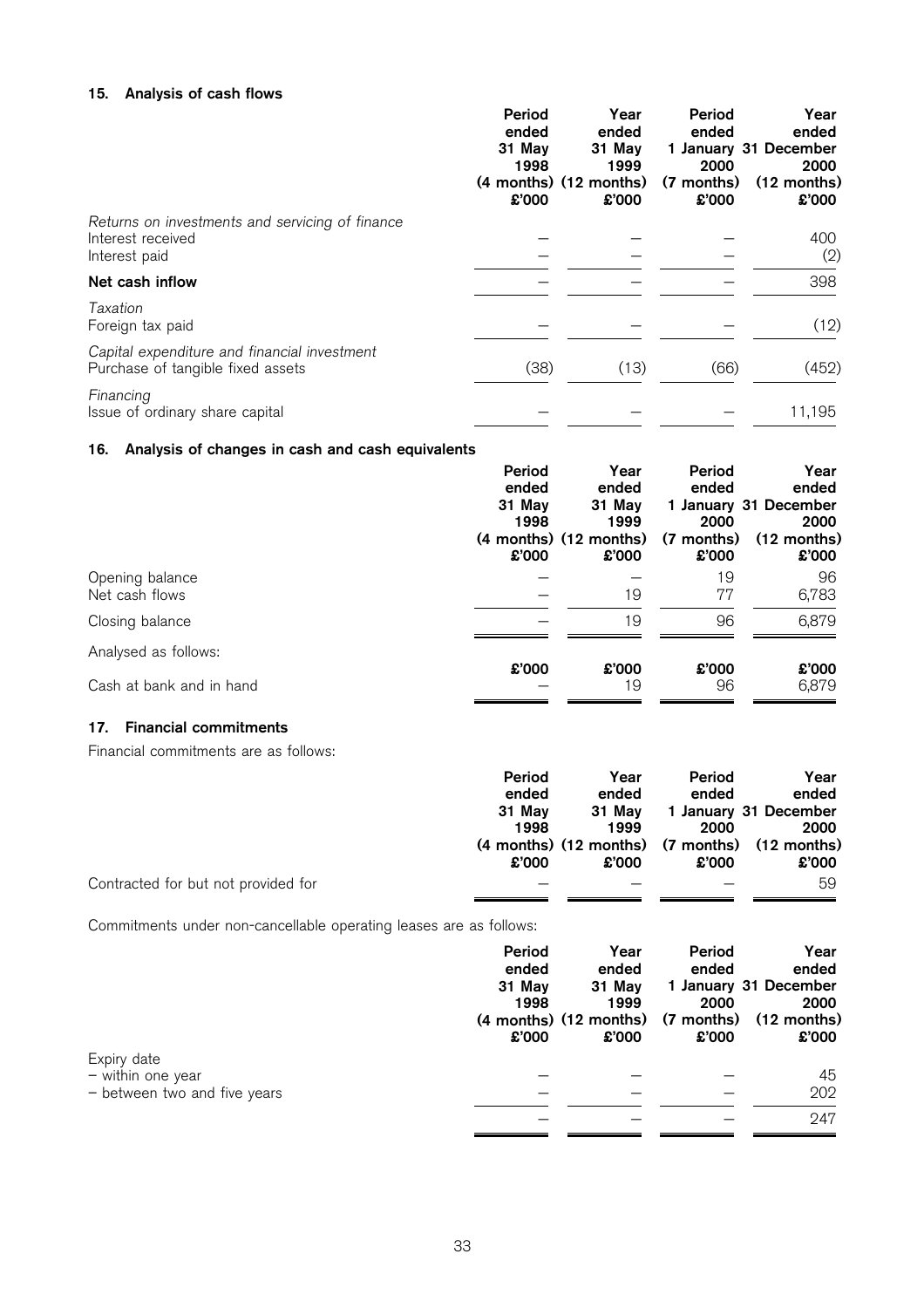Included in commitments expiring between two and five years is an amount of £140,000 due within the next year in respect of a lease for land and buildings. Leases of land and buildings are typically subject to rent reviews at specified intervals and provide for the lessee to pay all insurance, maintenance and repair costs.

#### Other contract commitments

During the year ended 31 December 2000 the Company entered into a forward exchange contract to a total value of US\$500,000 to cover anticipated US dollar payments during the first quarter of 2001. The contract will mature on 30 March 2001 if not utilised before that date.

#### 18. Pensions

Kazoo3D does not operate a formal pension scheme but during the period made payments of contributions into certain employees' personal pension schemes at the rate of five per cent. of the relevant employee's base salary.

#### 19. Related party transactions

In addition to the costs identified in note 3, during the period under review LightWork Design, a company connected to certain of the Directors, incurred administrative and other indirect overhead costs. Kazoo3D entered into a management services agreement dated 3 March 2000 with LightWork Design whereby Kazoo3D engaged LightWork Design to continue to provide these services at a total monthly cost of £15,100. The agreement is effective until terminated by LightWork Design giving Kazoo3D not less than six months' written notice or Kazoo3D giving LightWork Design not less than three months' written notice.

During the year ended 31 December 2000 the Company purchased goods and services in the ordinary course of business from Cool Beans Production Limited, a company of which Christopher Honeyborne is a director, at a cost of £11,000.

#### 20. Subsequent events and going concern

On 26 January 2001 the board of Kazoo3D (the "Board") announced that it was reviewing all strategic options in response to the Group's e-commerce website, www.kazoo3d.com, performing significantly below management's expectations in terms of both the number of visitors to the site and revenues. The Board also announced that it was taking action to minimise operating costs and overheads.

Following that strategic review and after examining a number of options the Board concluded that it would be in the best interests of Kazoo3D and the shareholders to acquire The Zoo Media Corporation Limited ("Zoo"), a provider of digital media solutions to the corporate sector (the "Acquisition"). The Acquisition offers the opportunity for shareholders to participate in a fast growing digital media business run by an experienced management team. The inclusion of the Kazoo technology within Zoo's tool set of digital applications should allow the Kazoo technology to be developed as part of a wider and proven businesses model.

The Board announced on 24 April 2001 that it had concluded discussions regarding the Acquisition and that Kazoo3D had conditionally agreed to acquire the whole of the issued share capital of Zoo. The Acquisition is conditional upon the approval of shareholders, admission of the new ordinary shares to trading on AIM and receipt of a tax clearance.

The Directors have prepared cashflow projections, for a period of at least 12 months from the date of approval of the accounts for the year ended 31 December 2000. These projections reflect a successful approval by the shareholders of the Acquisition. Irrevocable undertakings to vote in favour of the resolution to approve the Acquisition have been received from shareholders in respect of holdings representing approximately 76.3 per cent. of the issued share capital of Kazoo3D. Based on these projections and the undertakings received in respect of the proposed Acquisition, the Directors have concluded that the Kazoo3D Group has adequate resources to continue in operational existence for the foreseeable future. Accordingly, the financial information has been prepared on the going concern basis.

Yours faithfully

ARTHUR ANDERSEN Chartered Accountants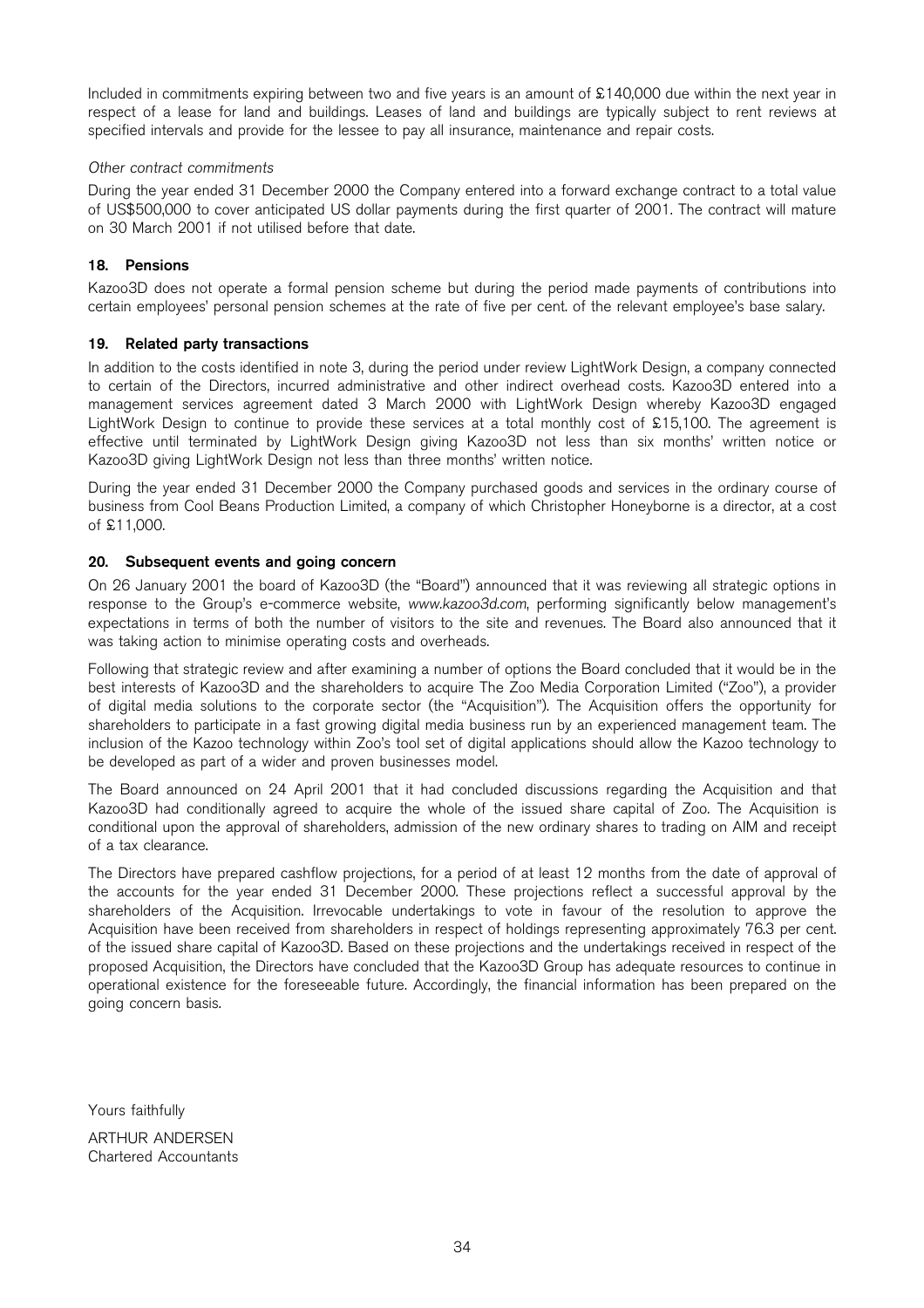# PART VI - ACCOUNTANTS' REPORT ON ZOO MEDIA CORPORATION

The Directors Kazoo3D plc Rutledge House 78 Clarkehouse Road Sheffield S10 2LJ



Arthur Andersen Corporate Finance 1 City Square Leeds LS1 2AL

**Arthur Andersen** 1 City Square Leeds **LS1 2AL** Tel 0113 207 7000 Fax 0113 207 7001

25 April 2001

Dear Sirs

#### THE ZOO MEDIA CORPORATION LIMITED ("ZOO MEDIA CORPORATION")

On 24 April 2001 Kazoo3D plc ("Kazoo3D") entered into a conditional contract to acquire the whole of the issued share capital of Zoo Media Corporation. We report on the financial information of Zoo Media Corporation set out below. This financial information has been prepared for inclusion in the AIM Admission Document dated 25 April 2001 of Kazoo3D ("the AIM Admission Document").

#### Basis of preparation

The financial information set out below, which has been prepared in accordance with applicable United Kingdom generally accepted accounting principles, is based on the special purpose financial statements of Zoo Media Corporation for the period from incorporation to 31 August 2000 and the six months ended 28 February 2001 ("the financial statements"), to which no adjustments were considered necessary.

#### Responsibility

The financial statements are the responsibility of the directors of Zoo Media Corporation who approved their issue.

The Directors and Proposed Directors of Kazoo3D are responsible for the contents of the AIM Admission Document in which this report is included.

It is our responsibility to compile the financial information set out in our report from the financial statements, to form an opinion on the financial information and to report our opinion to you.

#### Basis of opinion

We conducted our work in accordance with the Statements of Investment Circular Reporting Standards issued in the United Kingdom by the Auditing Practices Board. Our work included an assessment of evidence relevant to the amounts and disclosures in the financial information. The evidence included that previously obtained by us relating to the audit of the financial statements underlying the financial information. It also included an assessment of significant estimates and judgements made by those responsible for the preparation of the financial statements underlying the financial information and whether the accounting policies are appropriate to the entity's circumstances, consistently applied and adequately disclosed.

We planned and performed our work so as to obtain all the information and explanations which we considered necessary in order to provide us with sufficient evidence to give reasonable assurance that this financial information is free from material misstatement whether caused by fraud or other irregularity or error.

#### Opinion

In our opinion, the financial information gives, for the purposes of the AIM Admission Document, a true and fair view of the state of affairs of Zoo Media Corporation as at the dates stated and of its losses and cash flows for the periods then ended.

We consent to the inclusion of this report in the AIM Admission Document and accept responsibility for this report for the purposes of paragraph 45(8)(b) of Schedule 1 to the Public Offers of Securities Regulations 1995.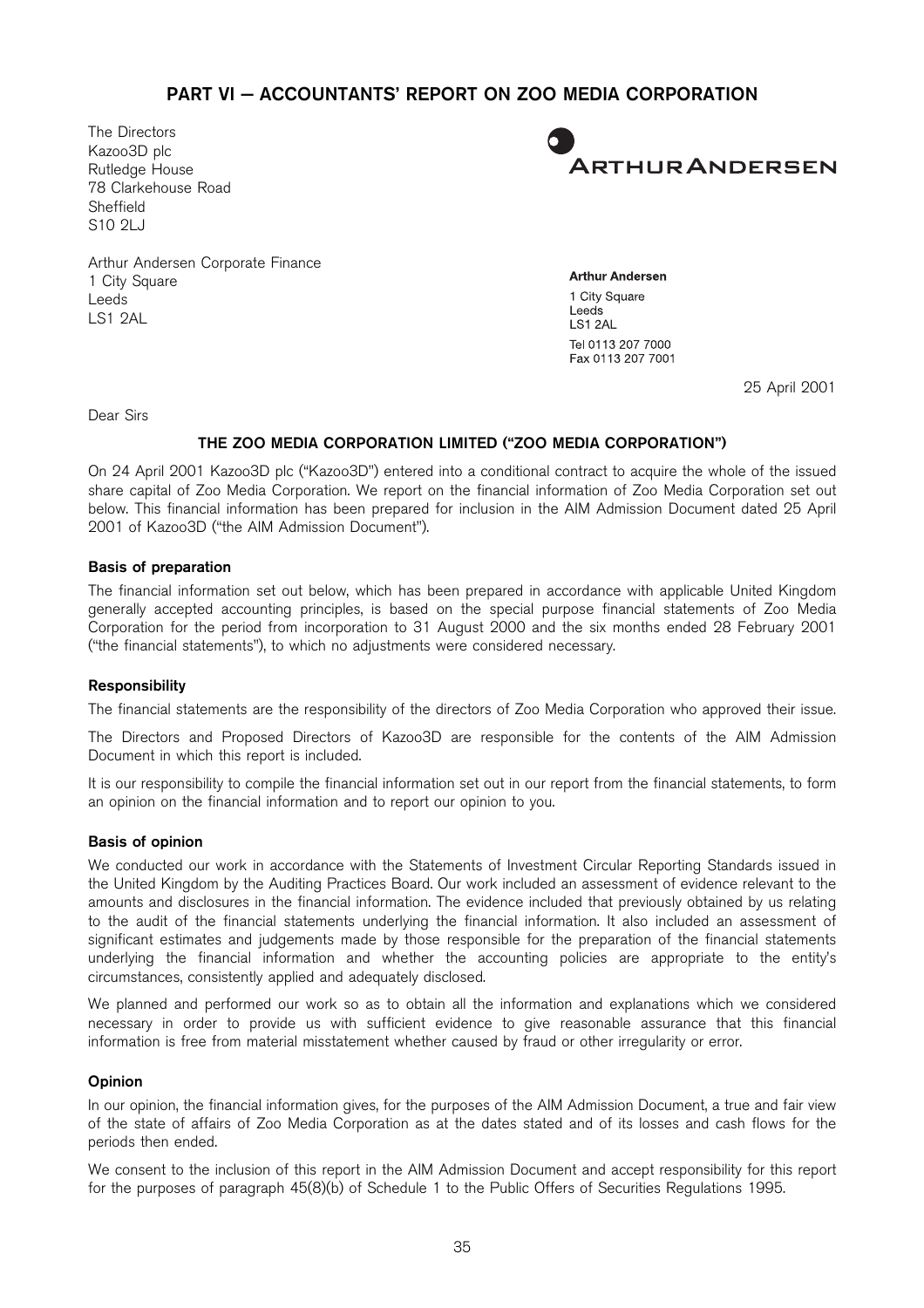#### Accounting policies

#### (a) Basis of accounting

The financial information is prepared under the historical cost convention and in accordance with United Kingdom generally accepted accounting standards.

Zoo Media Corporation was incorporated on 23 August 1999 as Fantastic Sports Company Limited (company registration number 03829615). On 15 October 1999 it changed its name to On-World Limited and subsequently, on 10 December 1999 changed its name to Vox Media UK Limited. The change of name to The Zoo Media Corporation Limited took place on 13 January 2000.

For the purpose of this report the directors of Zoo Media Corporation have prepared special purpose accounts for Zoo Media Corporation for the period from incorporation to 31 August 2000 and for the six months ended 28 February 2001.

There has been no legal requirement to prepare audited accounts since incorporation. Statutory accounts for the period ended 31 August 2000 have been approved by the directors of Zoo Media Corporation but not delivered to the Registrar of Companies and no auditors' report has been made under Section 235 of the Companies Act 1995 for this financial period.

#### (b) Going concern

The Company incurred a loss in the financial periods ended 31 August 2000 and 28 February 2001 and had net liabilities at those dates. The Company is reliant on the continued support of one of its directors, who has provided an undertaking to provide sufficient support to enable the company to meet its debts as they fall due until the earlier of one year from the date of signing of these accounts, or the date on which adequate alternative funding is secured. As described in Note 19, an offer has been made to the shareholders for the entire issued share capital of the company.

Whilst this offer is conditional, inter alia, on the successful approval of the offer by the Kazoo3D plc shareholders, the directors and founding shareholders of Kazoo3D plc, who hold 76.3 per cent. of the issued share capital of that company, have irrevocably undertaken to vote in favour of the resolutions to be proposed. The directors have considered the funding to be made available through this proposed acquisition and prepared cash flow projections for a period of at least 12 months from the date of approval of these accounts. The directors have concluded that the proposed acquisition will provide adequate resources to enable the Company to continue in operational existence for the foreseeable future.

Accordingly, the financial information is presented on the going concern basis.

#### (c) Tangible fixed assets

Tangible fixed assets are stated at cost, net of depreciation and any provision for impairment. Depreciation is provided on all tangible fixed assets at rates calculated to write off the cost of each asset, less estimated residual value, over its expected useful life, as follows:

| Leasehold improvements | 20% per annum on a straight line basis                                         |
|------------------------|--------------------------------------------------------------------------------|
| Computers              | 33% per annum on a straight line basis                                         |
|                        | Office equipment, fixtures and fittings 25% per annum on a straight line basis |
| Motor vehicles         | 25% per annum on a reducing balance basis                                      |

#### (d) Research and development

All research and development expenditure is written off as incurred.

#### (e) Taxation

Current tax, including UK corporation tax, is provided at amounts expected to be paid (or recovered) using the tax rates and laws that have been enacted or substantially enacted by the balance sheet date.

#### (f) Turnover

Turnover represents amounts receivable for goods and services provided or delivered in the normal course of business, where no significant obligations remain unfulfilled, net of trade discounts, VAT and other sales related taxes.

Maintenance, hosting fees and other such income that is paid in advance and is non-refundable is recognised as revenue over the period for which the service is supplied.

#### (g) Leases

Rentals under operating leases are charged to the profit and loss account on a straight line basis over the lease term.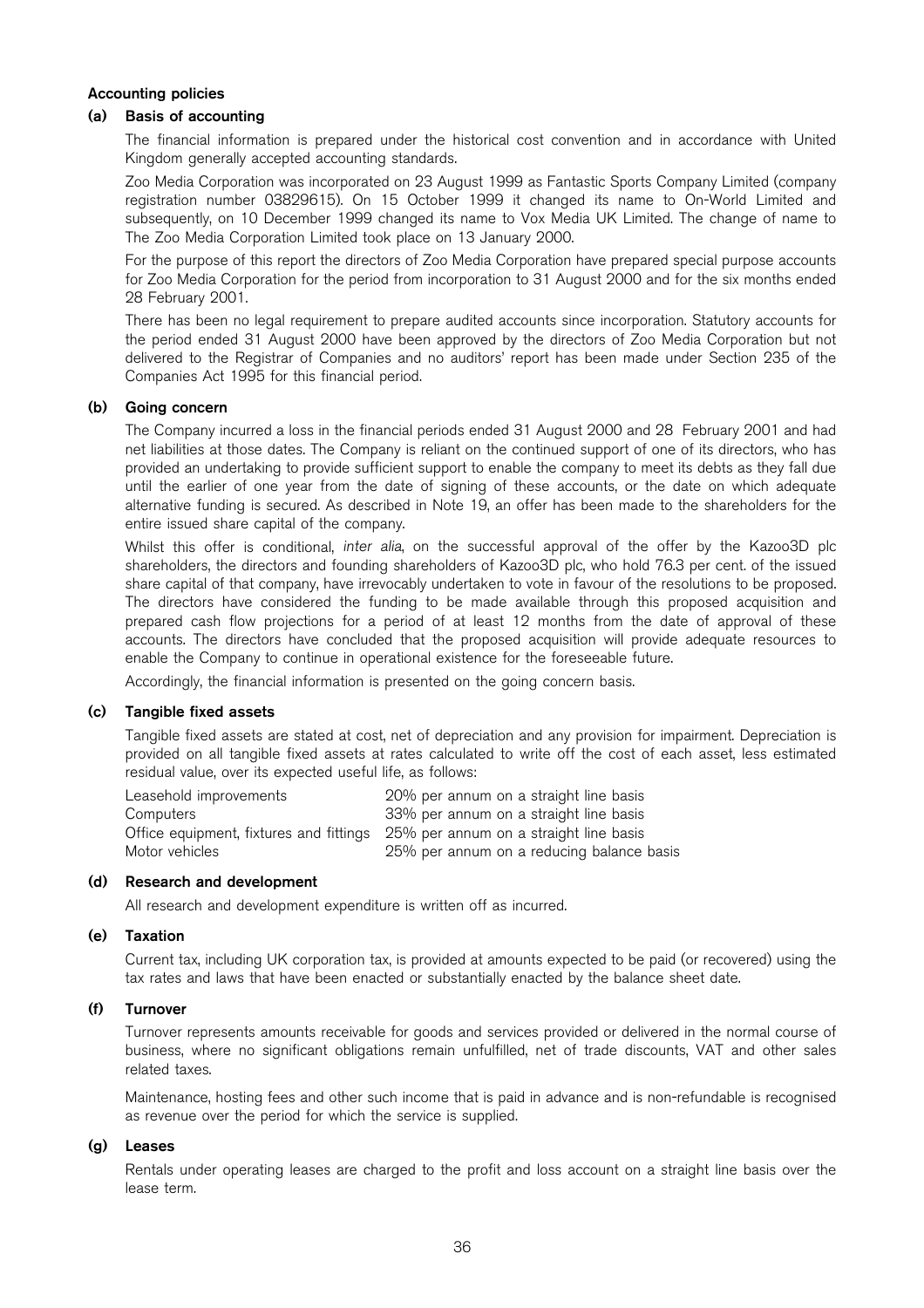# Profit and loss accounts

|                                                                  |                | Period               | Period                |
|------------------------------------------------------------------|----------------|----------------------|-----------------------|
|                                                                  |                | ended                | ended                 |
|                                                                  |                |                      | 31 August 28 February |
|                                                                  |                | 2000                 | 2001                  |
|                                                                  | <b>Notes</b>   | $(53 \text{ weeks})$ | $(26$ weeks)          |
|                                                                  |                | £'000                | £'000                 |
| <b>Turnover</b>                                                  |                | 62                   | 536                   |
| Staff costs                                                      |                | (520)                | (419)                 |
| Depreciation and other amounts written off tangible fixed assets |                | (198)                | (47)                  |
| Other external charges                                           |                | (1,081)              | (443)                 |
| <b>Operating loss</b>                                            |                | (1,737)              | (373)                 |
| Financing charges                                                | $\mathfrak{D}$ | (2)                  | (2)                   |
| Loss on ordinary activities before and after taxation for the    |                |                      |                       |
| financial period                                                 | 12             | (1,739)              | (375)                 |

# Balance sheets

| <b>Notes</b>                                               | 2000<br>£'000 | 31 August 28 February<br>2001<br>£'000 |
|------------------------------------------------------------|---------------|----------------------------------------|
| <b>Fixed assets</b>                                        |               |                                        |
| Tangible fixed assets<br>4                                 | 254           | 213                                    |
| 5<br>Investments                                           |               |                                        |
|                                                            | 254           | 213                                    |
| <b>Current assets</b>                                      |               |                                        |
| 6<br>Debtors                                               | 86            | 353                                    |
| Cash at bank and in hand                                   | 20            | 7                                      |
|                                                            | 106           | 360                                    |
| 7<br><b>Creditors:</b> Amounts falling due within one year | (421)         | (484)                                  |
| <b>Net current liabilities</b>                             | (315)         | (124)                                  |
| Total assets less current liabilities                      | (61)          | 89                                     |
| 8<br><b>Creditors:</b> Amounts falling due after one year  | (722)         | (797)                                  |
| <b>Net liabilities</b>                                     | (783)         | (708)                                  |
| <b>Capital and reserves</b>                                |               |                                        |
| 11<br>Called up share capital                              | 9             | 9                                      |
| 12<br>Share premium account                                | 947           | 1,397                                  |
| 12<br>Profit and loss account                              | (1,739)       | (2, 114)                               |
| Shareholders' funds (all equity)                           | (783)         | (708)                                  |

# Cash flow statements

|                                                 |              |                    | Period<br>ended<br>31 August 28 February<br>2001 |
|-------------------------------------------------|--------------|--------------------|--------------------------------------------------|
|                                                 | <b>Notes</b> | 2000<br>(53 weeks) | $(26$ weeks)                                     |
|                                                 |              | £                  | £                                                |
| Net cash outflow from operating activities      | 14           | (1,246)            | (531)                                            |
| Returns on investments and servicing of finance | 15           | (2)                | (2)                                              |
| Capital expenditure and financial investment    | 15           | (317)              | (7)                                              |
| Net cash outflow before financing               |              | (1,565)            | (540)                                            |
| Financing                                       | 15           | 1,585              | 527                                              |
| Increase/(decrease) in cash in the period       | 16           | 20                 | (13)                                             |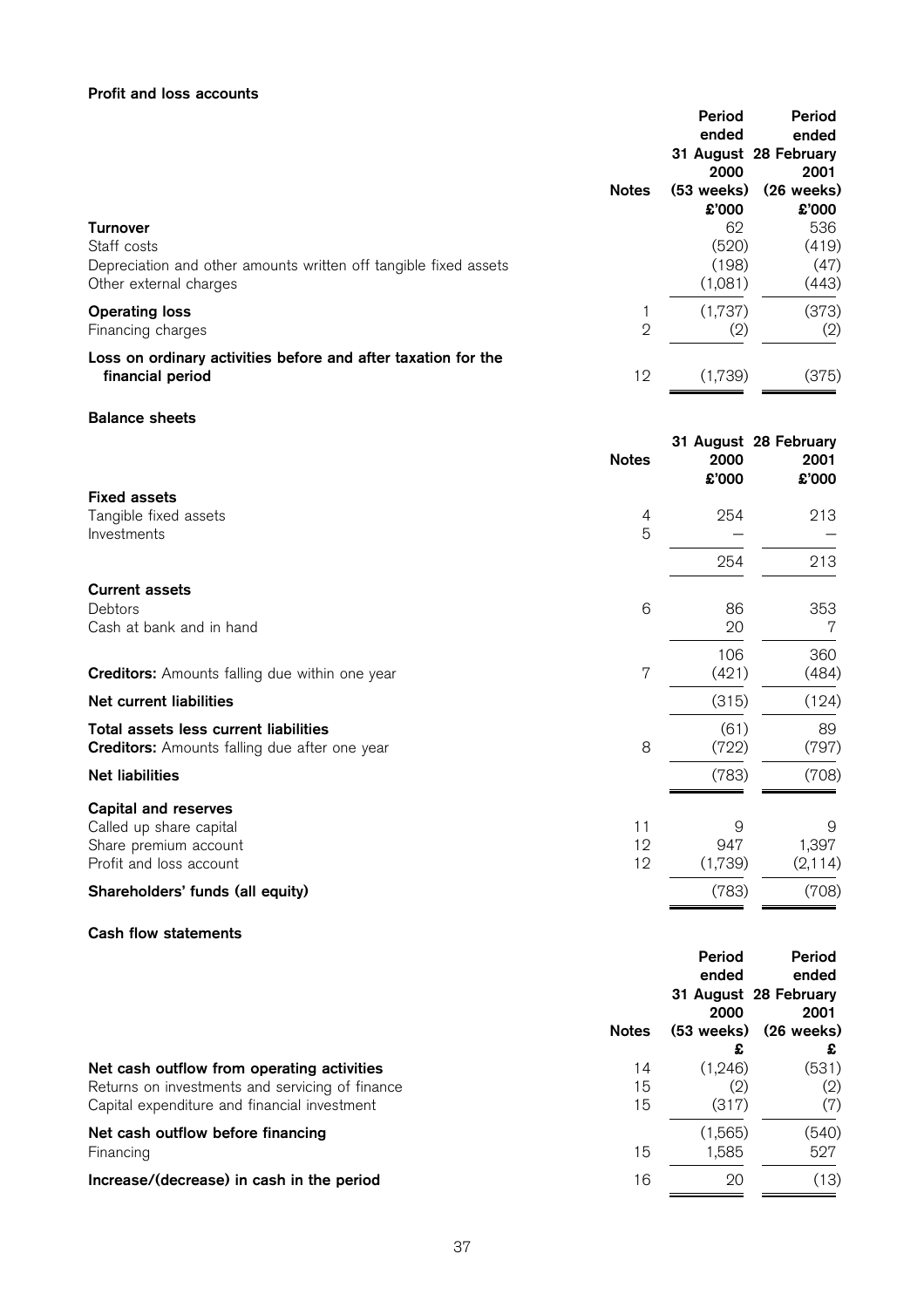# Notes to the financial information

# 1. Operating loss

Operating loss on ordinary activities before taxation is stated after charging:

|                                                 |              | Period | Period                |
|-------------------------------------------------|--------------|--------|-----------------------|
|                                                 |              | ended  | ended                 |
|                                                 |              |        | 31 August 28 February |
|                                                 | <b>Notes</b> | 2000   | 2001                  |
|                                                 |              |        | (53 weeks) (26 weeks) |
|                                                 |              | £'000  | £'000                 |
| Staff costs                                     | 3            | 520    | 419                   |
| Depreciation                                    |              |        |                       |
| - owned assets                                  |              | 28     | 24                    |
| - held under finance leases                     |              | 18     | 23                    |
| Provision for impairment losses on fixed assets |              | 153    |                       |
| Loss on sale of fixed assets                    |              |        |                       |
|                                                 |              |        |                       |

# 2. Financing charges (net)

|                                        | Period | Period                                             |
|----------------------------------------|--------|----------------------------------------------------|
|                                        | ended  | ended                                              |
|                                        |        | 31 August 28 February                              |
|                                        | 2000   | 2001                                               |
|                                        | \$'000 | $(53 \text{ weeks})$ $(26 \text{ weeks})$<br>\$000 |
| Interest receivable and similar income |        |                                                    |
| Bank interest                          | (1)    | (2)                                                |
| Interest payable and similar charges   |        |                                                    |
| Finance leases                         | 3      | 4                                                  |
|                                        | 2      | $\mathcal{D}$                                      |

# 3. Employee information

|                                             | Period<br>ended<br>2000<br>$(53$ weeks)<br>£'000 | Period<br>ended<br>31 August 28 February<br>2001<br>$(26$ weeks)<br>£'000 |
|---------------------------------------------|--------------------------------------------------|---------------------------------------------------------------------------|
| Staff costs                                 |                                                  |                                                                           |
| Staff costs comprise:                       |                                                  |                                                                           |
| Wages and salaries                          | 474                                              | 381                                                                       |
| Social security and other benefits          | 46                                               | 38                                                                        |
|                                             | 520                                              | 419                                                                       |
|                                             | Period<br>ended                                  | Period<br>ended                                                           |
|                                             | 2000                                             | 31 August 28 February<br>2001                                             |
|                                             | $(53$ weeks)                                     | $(26$ weeks)                                                              |
|                                             | <b>Number</b>                                    | <b>Number</b>                                                             |
| The average monthly number of employees is: |                                                  |                                                                           |
| Sales and marketing                         | $\mathbf{2}$                                     | $\mathbf{2}$                                                              |
| Creative and technical                      | 7                                                | 11                                                                        |
| Publishing                                  | 8                                                | 18                                                                        |
| Administration                              | $\overline{2}$                                   | 3                                                                         |
|                                             | 19                                               | 34                                                                        |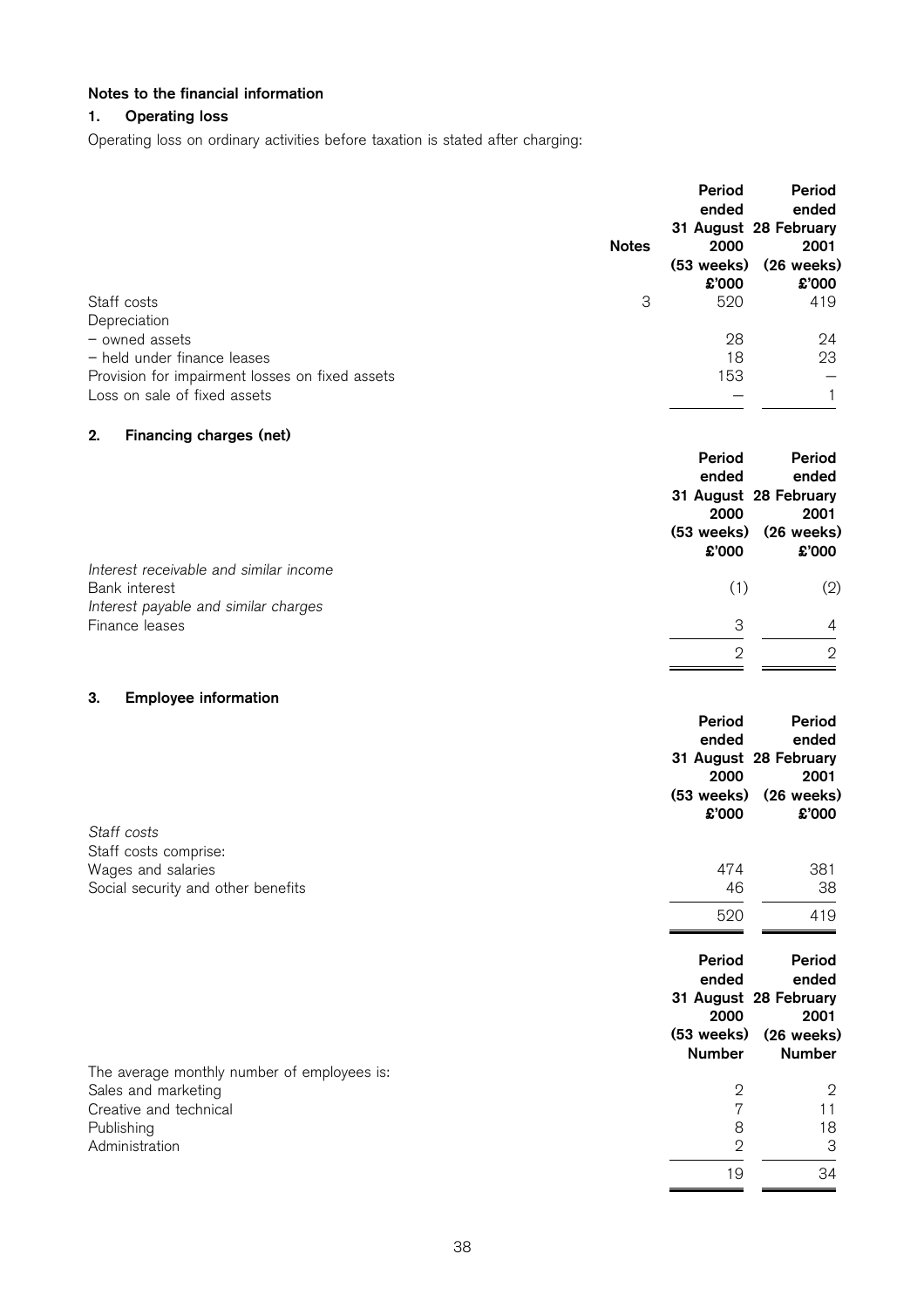#### Directors' remuneration, interests and transactions

#### Remuneration

The remuneration of the directors was as follows:

|            |       | 31 August 28 February                     |
|------------|-------|-------------------------------------------|
|            | 2000  | 2001                                      |
|            |       | $(53 \text{ weeks})$ $(26 \text{ weeks})$ |
|            | £'000 | £'000                                     |
| Emoluments | 119   | 51                                        |
|            |       |                                           |

# Highest paid director

The above amounts for remuneration include the following in respect of the highest paid director.

|            |       | 31 August 28 February |
|------------|-------|-----------------------|
|            | 2000  | 2001                  |
|            |       | (53 weeks) (26 weeks) |
|            | \$000 | \$000                 |
| Emoluments | 76    | 97                    |
|            |       |                       |

# 4. Tangible fixed assets

| Cost<br>Additions and at 31 August 2000                | Leasehold<br>improve-<br>ments<br>£'000<br>159 | Computers<br>£'000<br>244 | <b>Office</b><br>equipment,<br>fixtures and<br>fittings<br>£'000<br>43 | Motor<br>vehicles<br>£'000<br>7 | Total<br>£'000<br>453 |
|--------------------------------------------------------|------------------------------------------------|---------------------------|------------------------------------------------------------------------|---------------------------------|-----------------------|
| Additions<br>Disposals                                 |                                                | 4<br>(1)                  | 3                                                                      |                                 | 7<br>(1)              |
| At 28 February 2001                                    | 159                                            | 247                       | 46                                                                     | 7                               | 459                   |
| Depreciation<br>Charge for period<br>Impairment losses | 6<br>153                                       | 36                        | 3                                                                      |                                 | 46<br>153             |
| At 31 August 2000<br>Charge for period                 | 159                                            | 36<br>41                  | 3<br>5                                                                 |                                 | 199<br>47             |
| At 28 February 2001                                    | 159                                            | 77                        | 8                                                                      | $\mathbf 2$                     | 246                   |
| Net book value<br>At 31 August 2000                    |                                                | 208                       | 40                                                                     | 6                               | 254                   |
| At 28 February 2001                                    |                                                | 170                       | 38                                                                     | 5                               | 213                   |

# 5. Fixed asset investments

# Own shares

The Zoo Employee Share Trust Limited is a wholly owned subsidiary of The Zoo Media Corporation Limited. It was set up so that the trustees are able to apply shares (in Zoo Media Corporation) acquired by them in or towards the satisfaction of any options, awards or other authorised transfers under any of the share schemes or other arrangements providing for the transfer or issue of shares to beneficiaries. 2,222 ordinary shares of 10p each were held at 28 February 2001 at a cost of £222.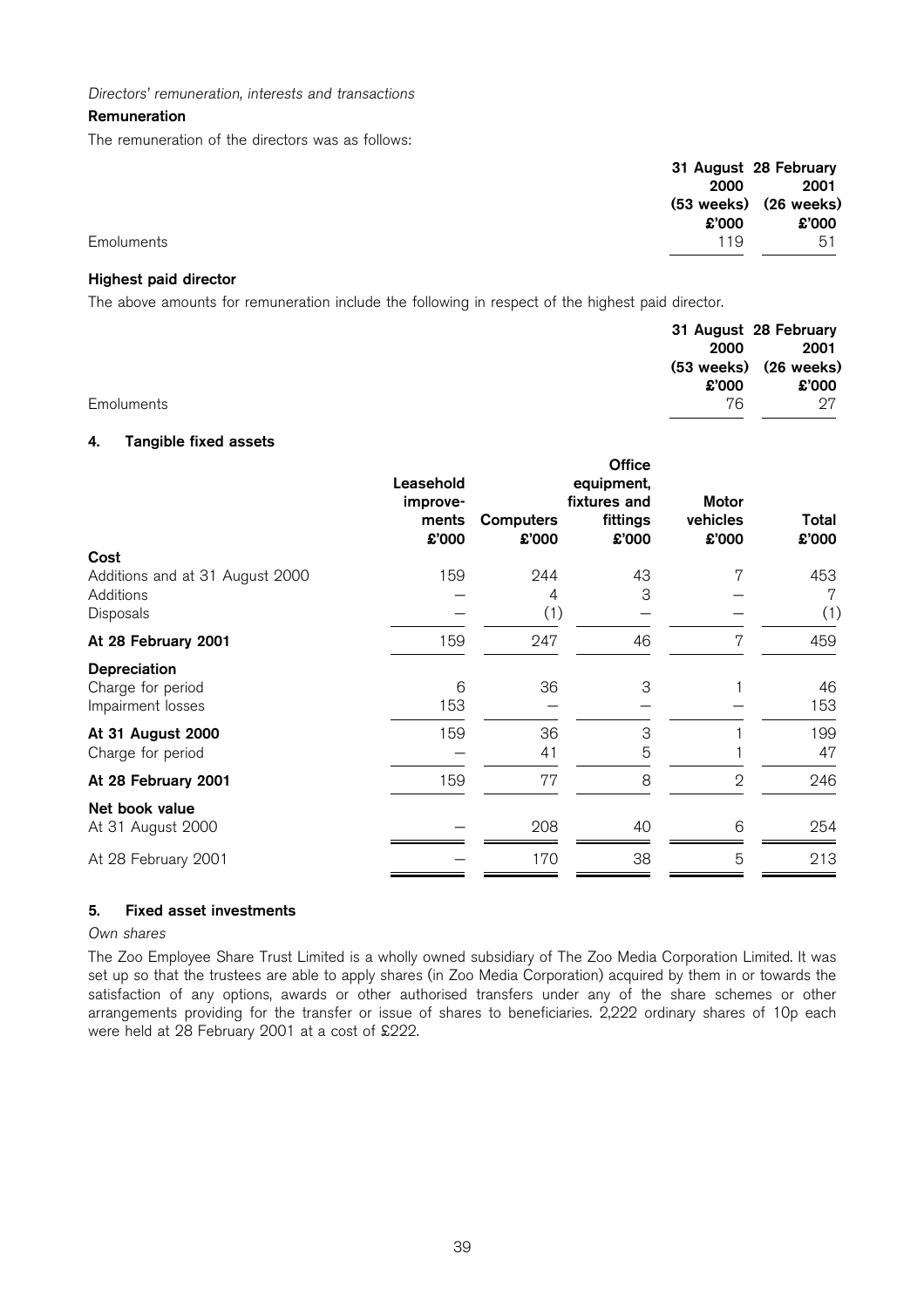# 6. Debtors

|                                |                | 31 August 28 February |
|--------------------------------|----------------|-----------------------|
|                                | 2000           | 2001                  |
|                                | \$'000         | \$'000                |
| Trade debtors                  | 68             | 325                   |
| Other debtors                  | 13             |                       |
| Prepayments and accrued income | $\overline{5}$ | 27                    |
|                                | 86             | 353                   |

#### 7. Creditors: Amounts falling due within one year

|                                    |      | 31 August 28 February  |
|------------------------------------|------|------------------------|
|                                    | 2000 | 2001<br>£'000<br>£'000 |
|                                    |      |                        |
| Obligations under finance leases   | 42   | 44                     |
| Trade creditors                    | 253  | 233                    |
| Other taxation and social security | 61   | 108                    |
| Accruals and deferred income       | 65   | 99                     |
|                                    | 491  | 484                    |

#### 8. Creditors: Amounts falling due after one year

|                                  |        | 31 August 28 February |
|----------------------------------|--------|-----------------------|
|                                  | 2000   | 2001                  |
|                                  | \$'000 | \$3000                |
| Obligations under finance leases | 65     | 40                    |
| Director's loan                  | 657    | 757                   |
|                                  | 799    | 797                   |

The director's loan is interest free. The terms of this agreement were formalised on 24 April 2001 so that interest will not become payable on the loan until 1 January 2002. From 1 January 2002 until 31 December 2003 interest is to accrue at 2 per cent. per annum and thereafter interest will accrue at the Royal Bank of Scotland PLC's base rate from time to time in place.

In the absence of default, the due date for repayment of the loan is 31 January 2005.

#### 9. Finance Loans

Borrowings are repayable as follows:

| 2000<br>\$'000                     | 31 August 28 February<br>2001<br>£'000 |
|------------------------------------|----------------------------------------|
| 50<br>Between one and two years    | 40                                     |
| 15<br>Between two and five years   |                                        |
| 65                                 | 40                                     |
| 42<br>On demand or within one year | 44                                     |
| 107                                | 84                                     |

## 10. Derivatives and other financial instruments

The company's financial instruments comprise cash and liquid resources, simple borrowings and various items, such as trade debtors, trade creditors etc. that arise directly from its operations. The main purpose of these financial instruments is to raise finance for the company's operations.

It is, and has been throughout the period under review, the company's policy that no trading in financial instruments shall be undertaken.

The company does not enter into derivatives transactions.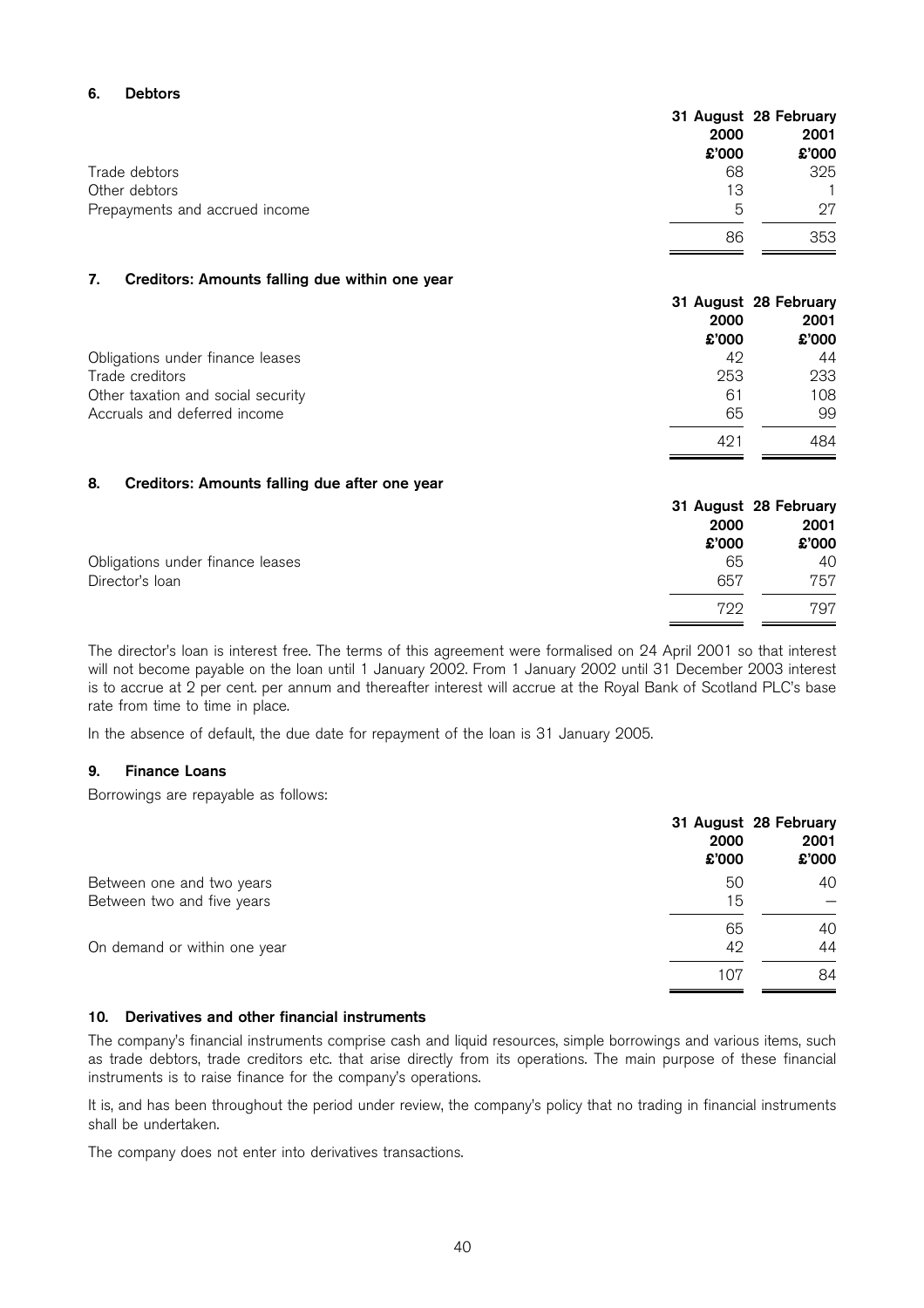# 11. Called-up share capital

The Zoo Media Corporation Limited was incorporated on 23 August 1999 with an authorised share capital of £1,000 divided into 1,000 ordinary shares of £1 each. On 4 February 2000 the authorised share capital was increased to 100,000 ordinary shares of £1 each and each share was then divided into 10 ordinary shares of 10p each.

2 ordinary shares of £1 each were issued on incorporation. These were sub-divided into 20 ordinary shares at 10p each on 4 February 2000. The following further share issues for cash were made in the period to provide additional working capital.

|                  | Number of<br>shares of<br>10p each | Consider-<br>ation<br>£'000 |
|------------------|------------------------------------|-----------------------------|
| 4 February 2000  | 61,091                             | 6                           |
| 10 March 2000    | 8,889                              | 150                         |
| 27 March 2000    | 8,889                              | 250                         |
| 5 May 2000       | 8,889                              | 550                         |
|                  | 87,758                             | 956                         |
| 1 September 2000 | 2,926                              | 300                         |
| 26 January 2001  | 2,222                              |                             |
| 26 January 2001  | 2,788                              | 150                         |
|                  | 7,936                              | 450                         |
|                  |                                    |                             |

The authorised and issued share capital of the company was as follows:

|                             | <b>Number</b> | \$000 |
|-----------------------------|---------------|-------|
| Authorised                  |               |       |
| Ordinary shares of 10p each |               |       |
| 31 August 2000              | 1,000,000     | 100   |
| 28 February 2001            | 1,000,000     | 100   |
| <i>Issued</i>               |               |       |
| Ordinary shares of 10p each |               |       |
| 31 August 2000              | 87,778        | 9     |
| 28 February 2001            | 95,714        | 9     |

# 12. Reserves

|                                                          | <b>Share</b><br>premium<br>account<br>£'000 | <b>Profit and</b><br>loss<br>account<br>\$'000 | Total<br>\$000        |
|----------------------------------------------------------|---------------------------------------------|------------------------------------------------|-----------------------|
| Loss for the period<br>Share issues                      | 947                                         | (1,739)                                        | (1,739)<br>947        |
| At 31 August 2000<br>Loss for the period<br>Share issues | 947<br>450                                  | (1,739)<br>(375)                               | (792)<br>(375)<br>450 |
| At 28 February 2001                                      | 1,397                                       | (2, 114)                                       | (717)                 |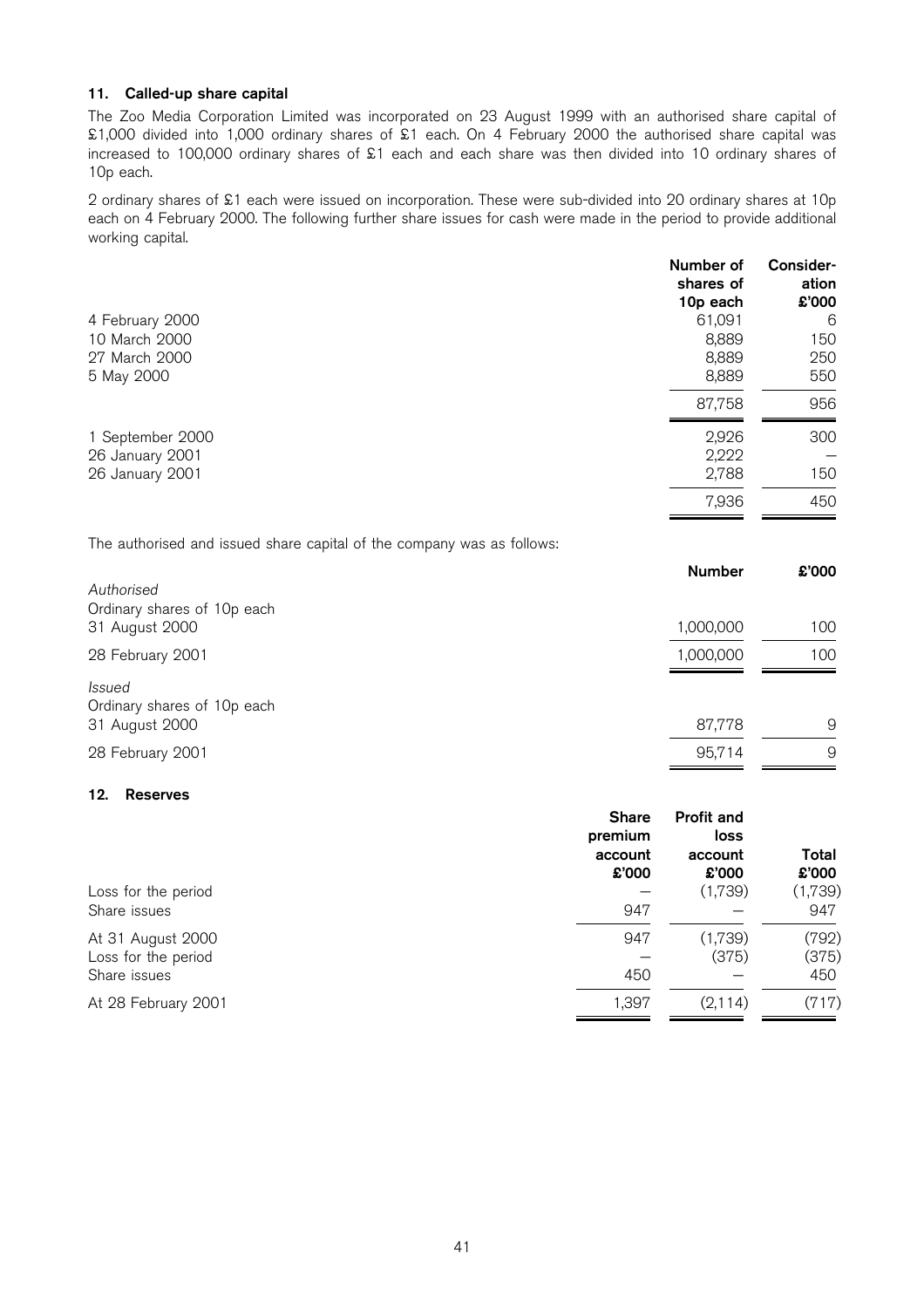# 13. Reconciliation of movement in shareholders' funds

|       | 31 August 28 February |
|-------|-----------------------|
| 2000  | 2001                  |
| £'000 | £'000                 |
|       | (783)                 |
|       | (375)                 |
| 956   | 450                   |
|       | (708)                 |
|       | (1,739)<br>(783)      |

# 14. Reconciliation of operating loss to net cash outflow from operating activities

|                                            | Period<br>ended              | Period<br>ended       |
|--------------------------------------------|------------------------------|-----------------------|
|                                            |                              | 31 August 28 February |
|                                            | 2000<br>$(53 \text{ weeks})$ | 2001<br>$(26$ weeks)  |
|                                            | £'000                        | \$000                 |
| Operating loss                             | (1,737)                      | (373)                 |
| Depreciation charge                        | 46                           | 47                    |
| Impairment losses                          | 153                          |                       |
| Loss on sale of fixed assets               |                              |                       |
| Increase in debtors                        | (86)                         | (267)                 |
| Increase in creditors                      | 378                          | 61                    |
| Net cash outflow from operating activities | (1,246)                      | (531)                 |

# 15. Analysis of cash flows

|                                                                                   | Period<br>ended<br>2000<br>$(53$ weeks)<br>£'000 | Period<br>ended<br>31 August 28 February<br>2001<br>$(26$ weeks)<br>£'000 |
|-----------------------------------------------------------------------------------|--------------------------------------------------|---------------------------------------------------------------------------|
| Returns on investments and servicing of finance                                   |                                                  |                                                                           |
| Interest element of finance lease rentals<br>Interest received                    | (3)                                              | (4)<br>2                                                                  |
| Net cash outflow                                                                  | (2)                                              | (2)                                                                       |
|                                                                                   | £'000                                            | \$000                                                                     |
| Capital expenditure and financial investment<br>Purchase of tangible fixed assets | (317)                                            | (7)                                                                       |
|                                                                                   | £'000                                            | \$000                                                                     |
| Financing                                                                         | 956                                              | 450                                                                       |
| Issue of ordinary share capital<br>New unsecured loan                             | 657                                              | 100                                                                       |
| Capital element of finance lease rental payments                                  | (28)                                             | (23)                                                                      |
| Net cash inflow                                                                   | 1,585                                            | 527                                                                       |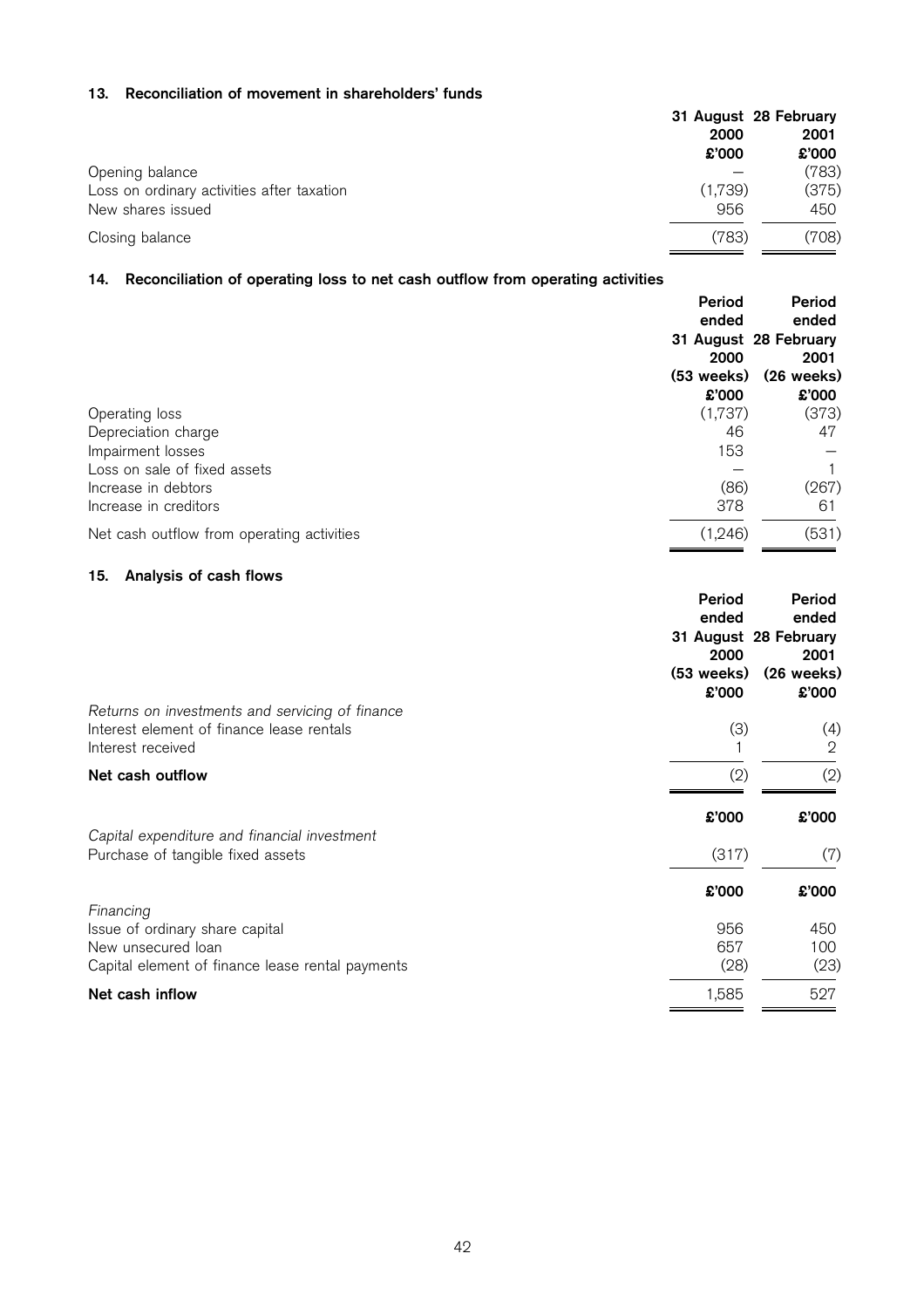# 16. Analysis and reconciliation of net debt

|                                | Cash at bank<br>and in hand<br>\$'000 | Unsecured<br>loan<br>£'000 | <b>Finance</b><br>leases<br>\$'000 | Net debt<br>£'000 |
|--------------------------------|---------------------------------------|----------------------------|------------------------------------|-------------------|
| Cash flow<br>Non-cash changes  | 20                                    | (657)                      | 28<br>(135)                        | (609)<br>(135)    |
| At 31 August 2000<br>Cash flow | 20<br>(13)                            | (657)<br>(100)             | (107)<br>23                        | (744)<br>(90)     |
| At 28 February 2001            |                                       | (757)                      | (84)                               | (834)             |

# 17. Financial commitments

The company's annual commitments under non-cancellable operating leases are as follows:

| 2000<br>£'000 |                                            |    | 31 August 28 February |
|---------------|--------------------------------------------|----|-----------------------|
|               |                                            |    | 2001                  |
|               |                                            |    | £'000                 |
|               | Expiry date $-$ between two and five years | 33 | 33                    |

# 18. Related party transactions

During the period ended 31 August 2000 the company retained G Stewart and Interior Options Limited, a company under G Stewart's control, for the management of the refurbishment of the leased premises occupied by the company. G Stewart is a related party to I Stewart, a director and majority shareholder of the company. The fees charged in the period were considered by the directors to be on an arms length basis and amounted to £82,825.

During the period ended 28 February 2001 the company provided services to an invoiced value of £7,464 to Versatile Delivery Systems Limited ("VDS") on what the directors consider to be an arms length basis. The company's principal shareholder and director, Ian Stewart, is also principal shareholder and director of VDS. This amount was outstanding from VDS at 28 February 2001.

As disclosed in Note 8, Ian Stewart has advanced monies by way of a loan to fund the company's development, and also guaranteed its obligations under finance leases.

Ian Stewart, a director of the company, controls the company as a result of controlling directly or indirectly the majority of its issued share capital.

#### 19. Subsequent events

On 24 April 2001 the company's shareholders accepted an offer from Kazoo3D plc to acquire the whole of the issued and to be issued share capital of The Zoo Media Corporation Limited in exchange for shares in Kazoo3D plc. The consideration for this proposed acquisition is to be satisfied through the issue of new ordinary shares to The Zoo Media Corporation Limited's shareholders. The acquisition is conditional on approval by the shareholders of Kazoo3D plc (of whom 76.3 per cent. have provided irrevocable undertakings to accept), admission of the enlarged share capital of Kazoo3D plc to trading on AIM and receipt of a tax clearance.

Yours faithfully

ARTHUR ANDERSEN Chartered Accountants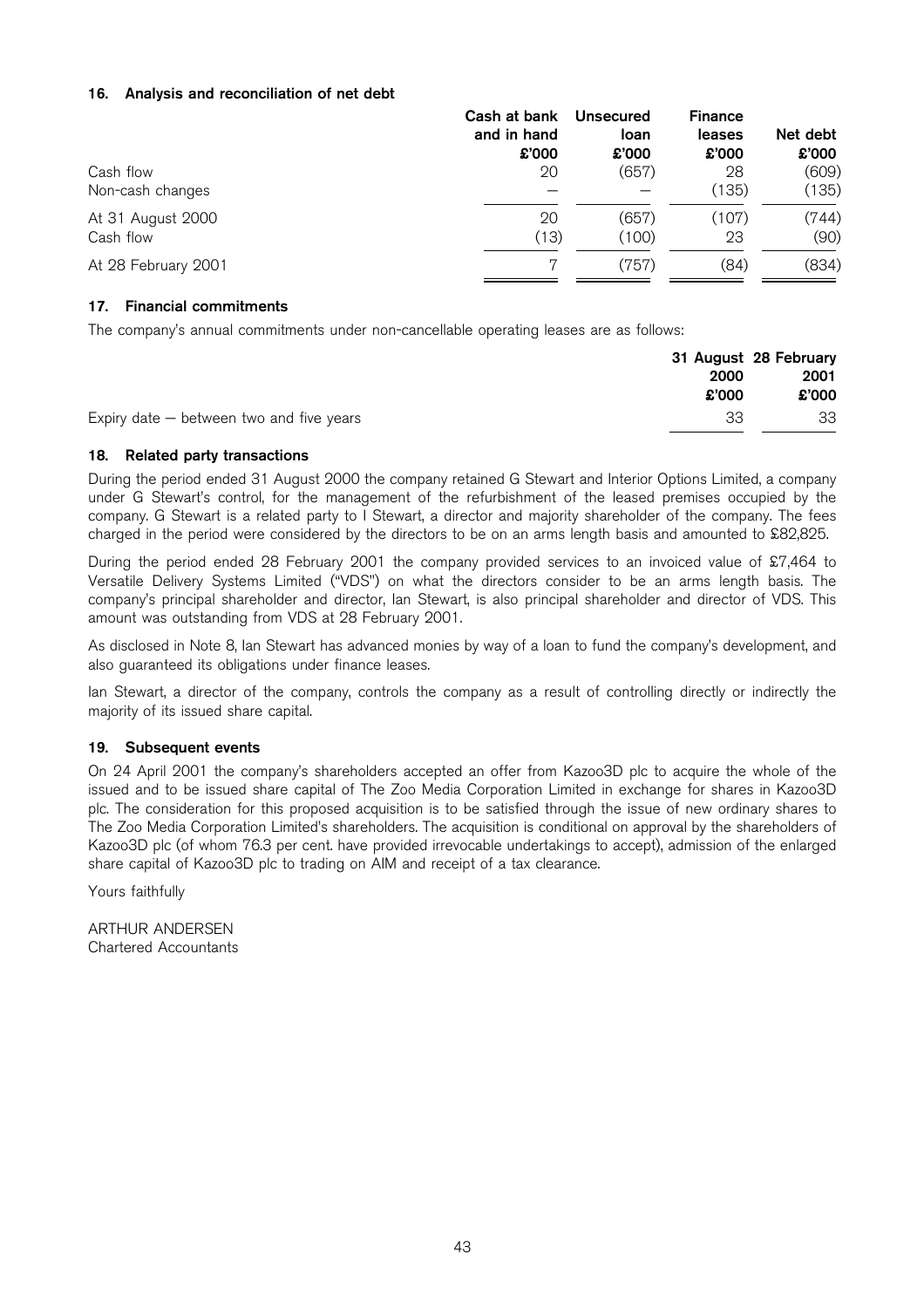# PART VII - UNAUDITED PRO FORMA STATEMENT OF NET ASSETS

The following is an unaudited pro forma statement of combined net assets of the Enlarged Group, illustrating the effect of the Acquisition. It has been prepared for illustrative purposes only and, because of its nature, may not give a true picture of the financial position of the Enlarged Group after the Acquisition.

|                                      | Kazoo3D<br>(Note 1) | Adjustments<br>(Note 2a) | <b>Adjustments</b><br>(Note 2b) | Pro forma |
|--------------------------------------|---------------------|--------------------------|---------------------------------|-----------|
| <b>Fixed assets</b>                  | £'000               | £'000                    | £'000                           | £'000     |
| Goodwill                             |                     |                          | 8,100                           | 8,100     |
| Tangible fixed assets                | 127                 | 213                      |                                 | 340       |
|                                      | 127                 | 213                      | 8,100                           | 8,440     |
| <b>Current assets</b>                |                     |                          |                                 |           |
| Debtors                              | 198                 | 353                      |                                 | 551       |
| Cash at bank and in hand             | 6,879               | 7                        | (592)                           | 6,294     |
|                                      | 7,077               | 360                      | (592)                           | 6,845     |
| Creditors: amounts falling due       |                     |                          |                                 |           |
| within one year                      | (502)               | (484)                    |                                 | (986)     |
| Net current assets/(liabilities)     | 6,575               | (124)                    | (592)                           | 5,859     |
| Total assets less current            |                     |                          |                                 |           |
| liabilities                          | 6,702               | 89                       | 7,508                           | 14,299    |
| Creditors: amounts falling due after |                     |                          |                                 |           |
| one year                             |                     | (797)                    |                                 | (797)     |
| Net assets/(liabilities)             | 6,702               | (708)                    | 7,508                           | 13,502    |

Notes:

- 1. Extracted from the Accountants' Report on Kazoo3D as at 31 December 2000 set out in Part V of this document.
- 2. The following adjustments have been made to illustrate the effect of the Acquisition on the net assets of the Enlarged Group:
	- (a) The assets and liabilities of Zoo Media Corporation have been extracted from the Accountants' Report on Zoo Media Corporation as at 28 February 2001 set out in Part VI of this document.
	- (b) The goodwill on the Acquisition has been calculated as follows:
		- the consideration comprises 79,830,937 New Ordinary Shares which, valued at 8.5p, being the closing mid market price on the last practicable date before the posting of this document on 25 April 2001, amounts to approximately £6.8 million;
		- no adjustments have been made to reflect the fair value of the Zoo Media Corporation's net liabilities;
		- costs of the transaction are estimated at £592,000; and
		- compared to the net liabilities acquired of £708,000, the goodwill is therefore approximately £8.1 million.
- 3. No account has been taken of the trading results of Kazoo3D and Zoo Media Corporation subsequent to 31 December 2000 and 28 February 2001 respectively.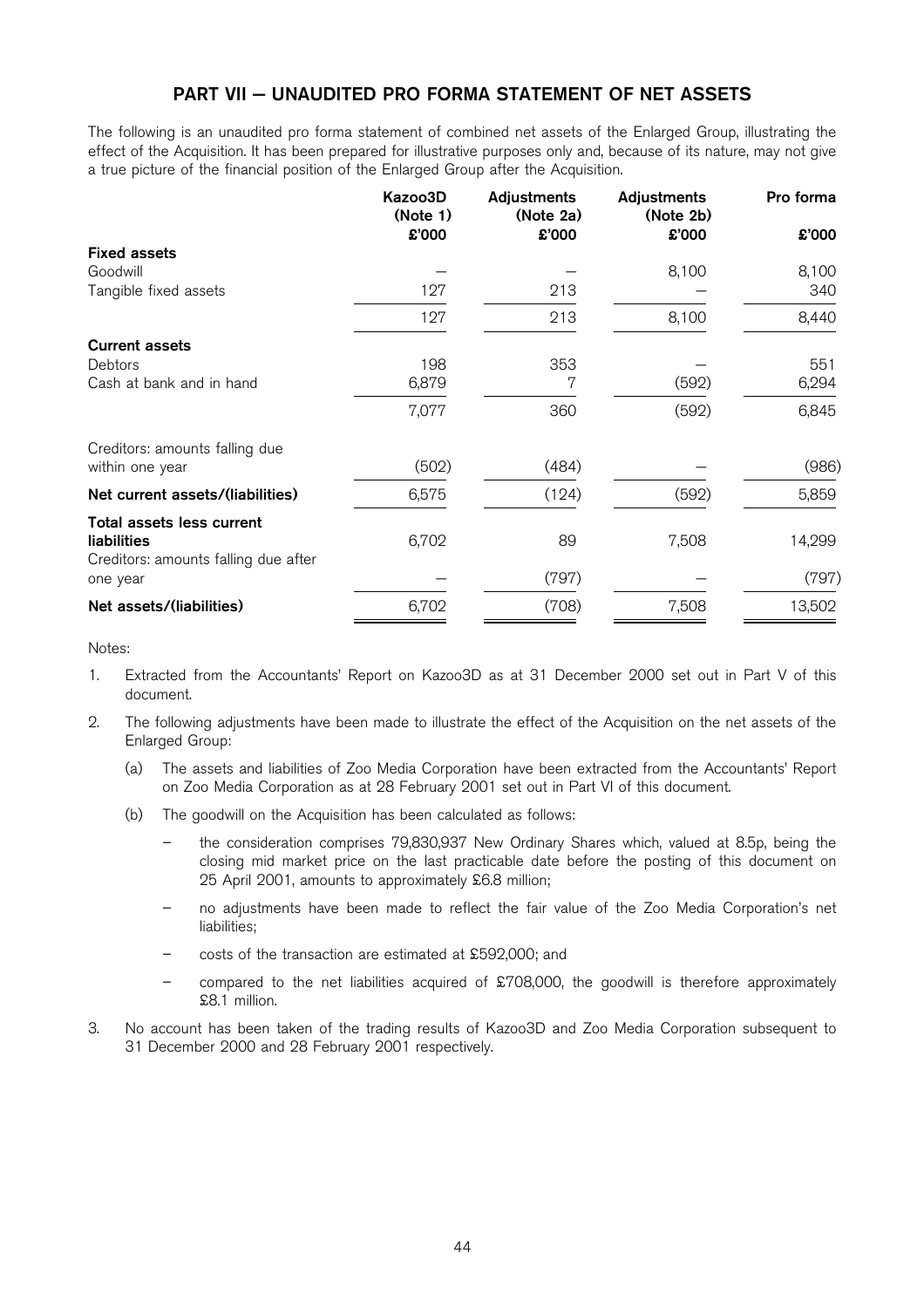# PART VIII - ADDITIONAL INFORMATION

# 1. The Company

- 1.1 The Company was incorporated as a public limited company on 14 October 1999 in England and Wales under the Act with registered number 3858881 under the name Launchstrong plc. The Company changed its name to Kazoo3D plc on 6 March 2000.
- 1.2 The principal legislation under which the Company operates is the Act. The liability of the Company's members is limited. The Company's registered office and head office is Rutledge House, 78 Clarkehouse Road, Sheffield S10 2LJ.
- 1.3 The principal activity of the Company is that of the provision of an e-commerce website for 3D Models for business, consumer and education markets.
- 1.4 The Company has a wholly owned subsidiary, Kazoo3D Inc., located in the US at Suite 230, Treat Towers, Treat Boulevard, Walnut Creek, California CA94596. Kazoo3D Inc. changed its name from LightWork Design Inc. on 29 January 2000.

# 2. Share capital

2.1 The following table shows the authorised and issued share capital of the Company at the date of this document and the authorised and issued share capital of the Company as it is expected to be following completion of the Acquisition:

|                                                |                         | As at the date<br>of this document |                         | Following completion of the<br>Acquisition |  |
|------------------------------------------------|-------------------------|------------------------------------|-------------------------|--------------------------------------------|--|
| <b>Class of Share</b>                          | <b>Authorised</b>       | <b>Issued and</b><br>fully paid up | <b>Authorised</b>       | <b>Issued and</b><br>fully paid up         |  |
| Ordinary Shares - No.<br>Ordinary Shares $-$ £ | 250,000,000<br>£500,000 | 59,392,647<br>£118,785             | 250,000,000<br>£500,000 | 139,223,584<br>£278.447                    |  |

- 2.2 Pursuant to resolutions passed on 12 April 2001 it was resolved that:
	- 2.2.1 in substitution for all existing authorities under the following section, the directors were generally and unconditionally authorised pursuant to section 80 of the Act to exercise all the powers of the Company to allot, grant options over, offer or otherwise deal with or dispose of any relevant securities within the meaning of that section up to an aggregate nominal amount of £39,595 for a period expiring (unless previously renewed, varied or revoked by the Company in general meeting) on 30 July 2002 or the date of the next annual general meeting of the Company after the passing of this resolution, whichever is the earlier, but the Company may make an offer or agreement which would or might require relevant securities to be allotted after the expiry of this authority and the directors may allot relevant securities in pursuance of that offer or agreement;
	- 2.2.2 in substitution for all existing authorities, the directors were generally empowered pursuant to section 95 of the Act to allot equity securities (within the meaning of section 94(2) of the Act) pursuant to the authority conferred by the resolution set out in paragraph 2.2.1 above as if section 89(1) of the Act did not apply to the allotment. This power:
		- 2.2.2.1 expires on 30 July 2002 or the date of the next annual general meeting of the Company after the passing of this resolution, whichever is the earlier, but the Company may make an offer or agreement which would or might require equity securities to be allotted after expiry of this authority and the directors may allot equity securities in pursuance of that offer or agreement; and
		- 2.2.2.2 is limited to:
			- (a) allotments of equity securities where such securities have been offered (whether by way of a rights issue, open offer or otherwise) to holders of ordinary shares in the capital of the Company in proportion (as nearly as may be) to their existing holdings of ordinary shares but subject to the directors having a right to make such exclusions or other arrangements in connection with the offer as they deem necessary or expedient:
				- (i) to deal with equity securities representing fractional entitlements; and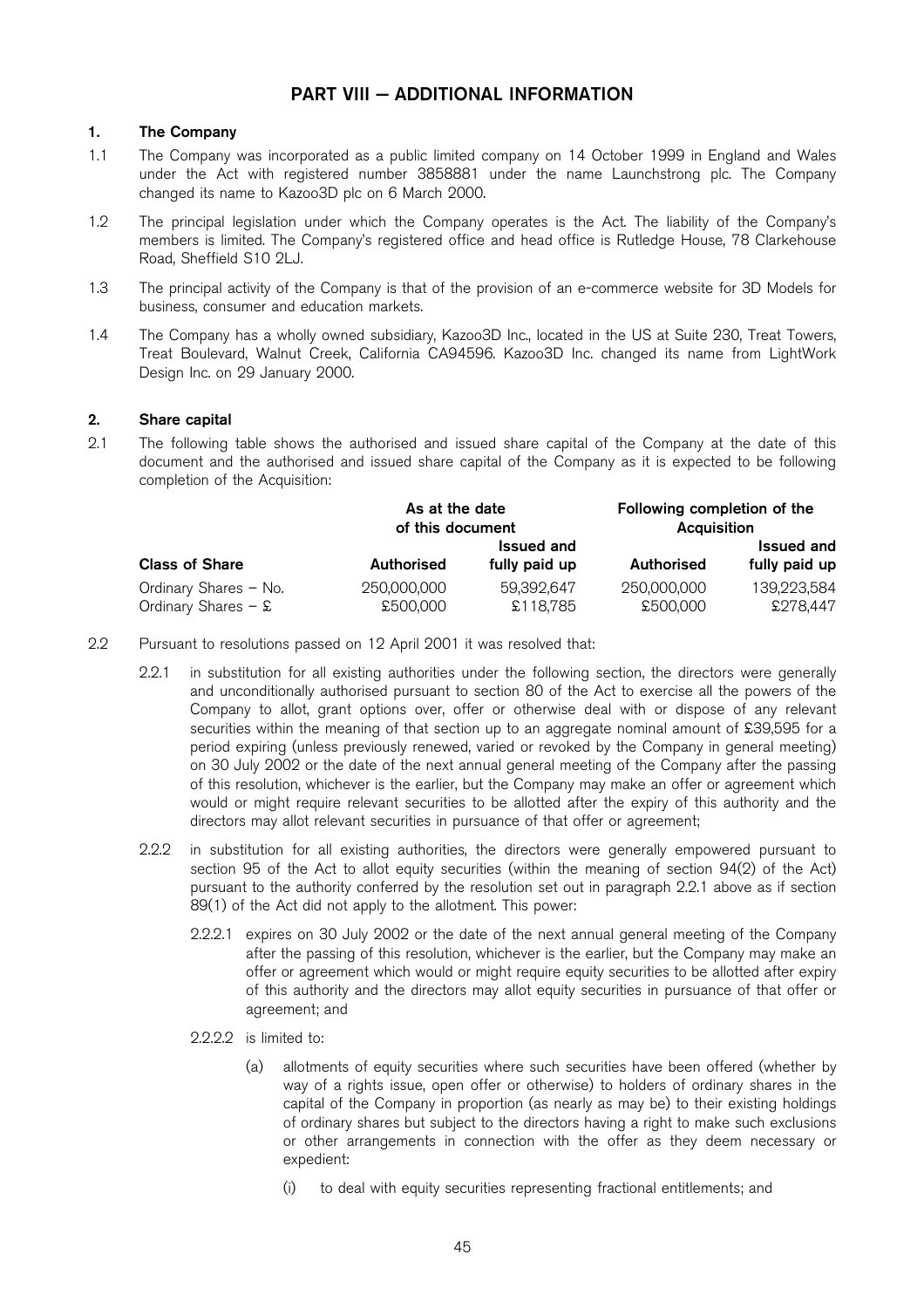- (ii) to deal with legal or practical problems under the laws of, or the requirements of any recognised regulatory body or any stock exchange in, any territory; and
- (b) allotments of equity securities for cash otherwise than pursuant to paragraph 2.2.2.2(a) above up to an aggregate nominal amount of £5,946.
- 2.3 Of the 110,776,416 ordinary shares which will be authorised but unissued following completion of the Acquisition, 13,401,033 have been reserved for issue upon exercise of the options granted under the Share Option Schemes, the Kazoo Cross-Over Share Option Scheme (described in paragraph 8.1.7 of this Part VIII), the options granted to Dr. Honeyborne and Mr. Abrams and the options to be offered to the holders of Zoo Media Corporation Options in exchange for those options, leaving 97,118,383 ordinary shares unissued and uncommitted.
- 2.4 Save as disclosed in Part I of this document and in paragraph 4 of this Part VIII, no share or loan capital of the Company is under option or is agreed conditionally or unconditionally to be put under option and save as disclosed in this document, no shares or loan capital in the Company have been issued or are proposed to be issued fully or partly paid for cash or for consideration other than cash.
- 2.5 Save as disclosed in paragraph 8 of this Part VIII, no commission, discounts, brokerages or other special terms have been granted in connection with the issue or sale of any share or loan capital of the Company.
- 2.6 There are no rights of pre-emption exercisable in respect of the New Ordinary Shares except the pre-emption rights conferred upon the members by section 89 of the Act in respect of the allotment of such shares insofar as such shares are, or are to be, paid up in cash. Such pre-emption rights will be disapplied pursuant to section 95 of the Act, as referred to in paragraph 2.2.2 of this Part VIII.

# 3. Memorandum and Articles of Association

- 3.1 The memorandum of association of the Company provides that the Company's principal object is to carry on business as a general commercial company with further powers to carry on any other trade or business which may seem to the Company and the Directors to be advantageous and to enhance directly or indirectly all or any part of the business of the Company. In addition, the memorandum permits the Company to carry on business as computer consultants, analysts, advisers, contractors, consultants, designers, manufacturers, assemblers, installers, repairers, importers, exporters, distributors and dealers and associated roles in any respect, whether engaged in the application, operation, installation, construction or other activity relating to computers, computer software, computerised information systems and computer time, generally and otherwise. The objects and powers of the Company are set out in full in Clause 4 of the Company's memorandum of association. The liability of the members of the Company is limited.
- 3.2 The articles of association of the Company (the "Articles") contain provisions, inter alia, to the following effect:
	- 3.2.1 Voting rights
		- 3.2.1.1 On a show of hands, every member who is present in person and entitled to vote shall have one vote, and upon a poll, every member present in person or by proxy and entitled to vote shall have one vote for every share held by him.
		- 3.2.1.2 No member shall, unless the Directors otherwise determine, be entitled in respect of any share held by him to vote (either in person or by proxy) at any shareholders' meeting, or to exercise any other right conferred by membership in relation to such meetings of the Company, if any call or other sum presently payable by him to the Company in respect of that share or shares remains unpaid until all amounts due are paid, together with all costs, charges and expenses incurred by the Company by reason of the non-payment.
		- 3.2.1.3 Subject to the requirements of the London Stock Exchange, if any member or other person appearing to be interested in shares held by such member has been duly served with a notice under section 212 of the Act (requiring disclosure of interests in shares) and is in default for the prescribed period in supplying to the Company the information required by such notice then (unless the Directors otherwise determine) the member shall not (for as long as the default continues), nor shall any transferee to whom any of such shares are transferred (other than pursuant to an approved transfer or pursuant to Article 75.4.3 of the Articles) be entitled to attend or vote, either personally or by proxy, at any shareholders' meeting. When, on the basis of information obtained from a member in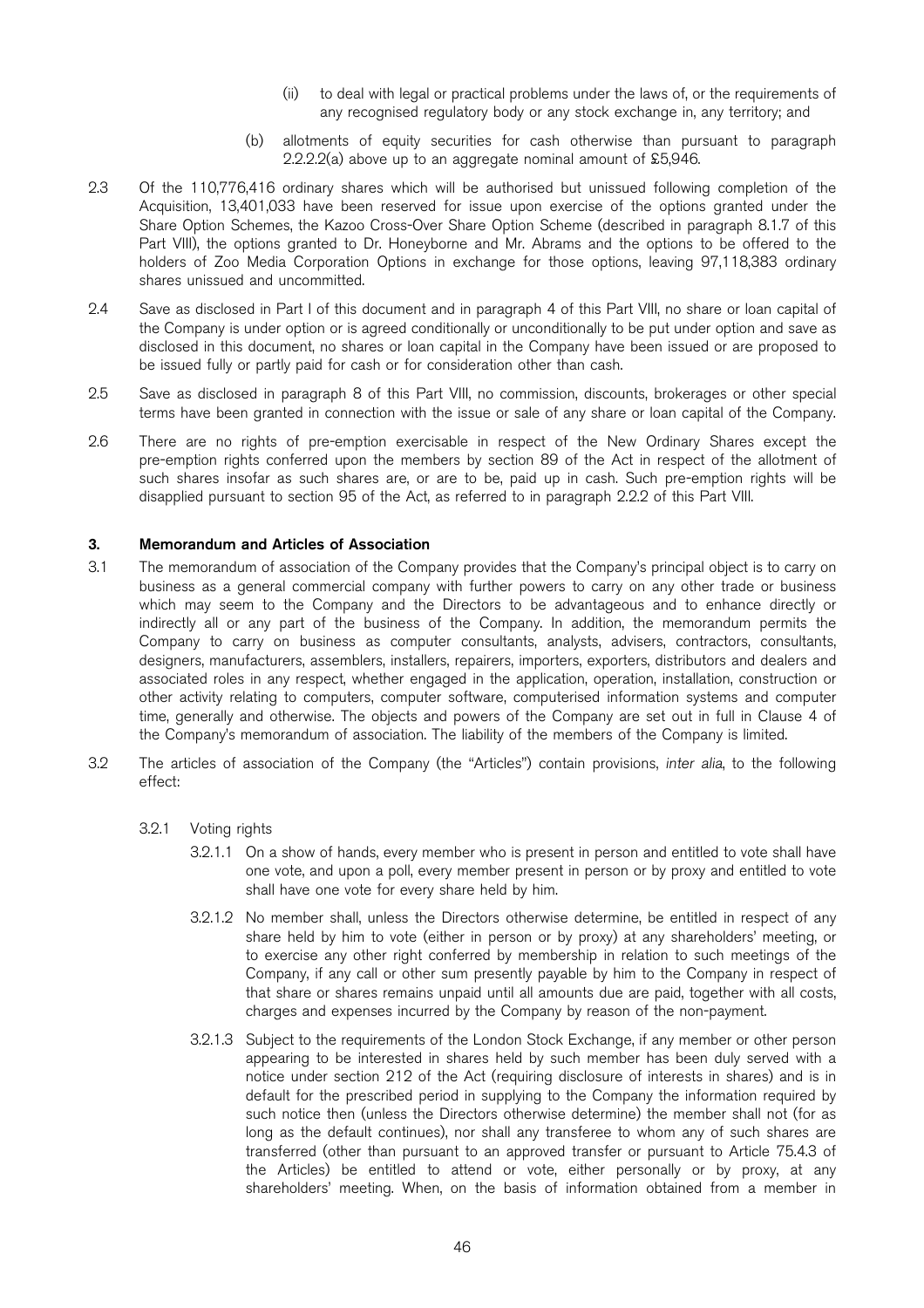respect of a share held by him, the Company issues a notice under section 212 of the Act to another person, it shall at the same time send a copy of the notice to the member.

# 3.2.2 Variation of class rights and changes in capital

Whenever the capital is divided into different classes of shares, all or any of the rights attached to any class of share may, subject to the provisions of the Act, be varied or abrogated (either whilst the Company is a going concern or during or in contemplation of a winding up) in such manner as may be provided by those rights or, in the absence of provision, either with the consent in writing of the holders of not less than three quarters in nominal value of the issued shares of that class or with the sanction of an extraordinary resolution passed at a separate meeting of the holders of the issued shares of that class. At any such separate general meeting (other than an adjourned meeting) the necessary quorum is two persons holding or representing by proxy one third in nominal value of the issued shares of the class in question.

The Company may from time to time:

- 3.2.2.1 increase its authorised share capital by such sum to be divided into shares of such amount, as the resolution shall prescribe;
- 3.2.2.2 consolidate and divide all or any of its share capital into shares of a larger amount;
- 3.2.2.3 cancel any shares, which have not been taken up or agreed to be taken up by any person and diminish its authorised share capital by the amount of the shares so cancelled;
- 3.2.2.4 sub-divide its share capital into shares of a smaller amount; and
- 3.2.2.5 with the sanction of a special resolution and subject to any confirmation or consent required by law, reduce its authorised and issued share capital or any capital redemption reserve fund or any share premium account or other undistributable reserve.
- 3.2.3 Dividends

Subject to any preferential or other special rights attached to any shares issued by the Company the profits of the Company available for dividend and which the Company shall so determine to distribute by way of dividend shall be apportioned and paid to the members entitled thereto proportionately to the amounts paid up on the shares.

The Directors may, in their absolute discretion, retain any dividend or other monies payable to a member in respect of any shares held by him over which the Company has a lien and may apply the same towards satisfaction of the monies payable to the Company in respect of those shares. The Directors may also retain dividend payments until a person either dealing with the transmission of shares is entitled to become a member or until a person is entitled to transfer those shares and has transferred the same.

Any dividend unclaimed after a period of 12 years from the date for payment thereof shall be forfeited, shall cease to remain owing by and shall revert to the Company.

#### 3.2.4 Distribution of assets on winding-up

If the Company is wound-up, the liquidator may, with the authority of an extraordinary resolution and subject to the Act, divide among the members in specie or in kind the whole or any part of the assets of the Company and may determine how such division shall be carried out as between different classes of members (if any).

#### 3.2.5 Transfer

A transfer of shares shall be effected by transfer in writing in the usual or a common form or in any other form approved by the Directors. The transferor shall be deemed to remain the holder of the shares until the name of the transferee is entered in the register of members in respect thereof.

The Directors may, (subject to the restrictions on voting in particular circumstances contained in the Articles and the requirements of the London Stock Exchange) in their absolute discretion and without giving reason refuse to register the transfer of a certificated share:

- 3.2.5.1 which is not fully paid up; or
- 3.2.5.2 over which the Company has a lien; or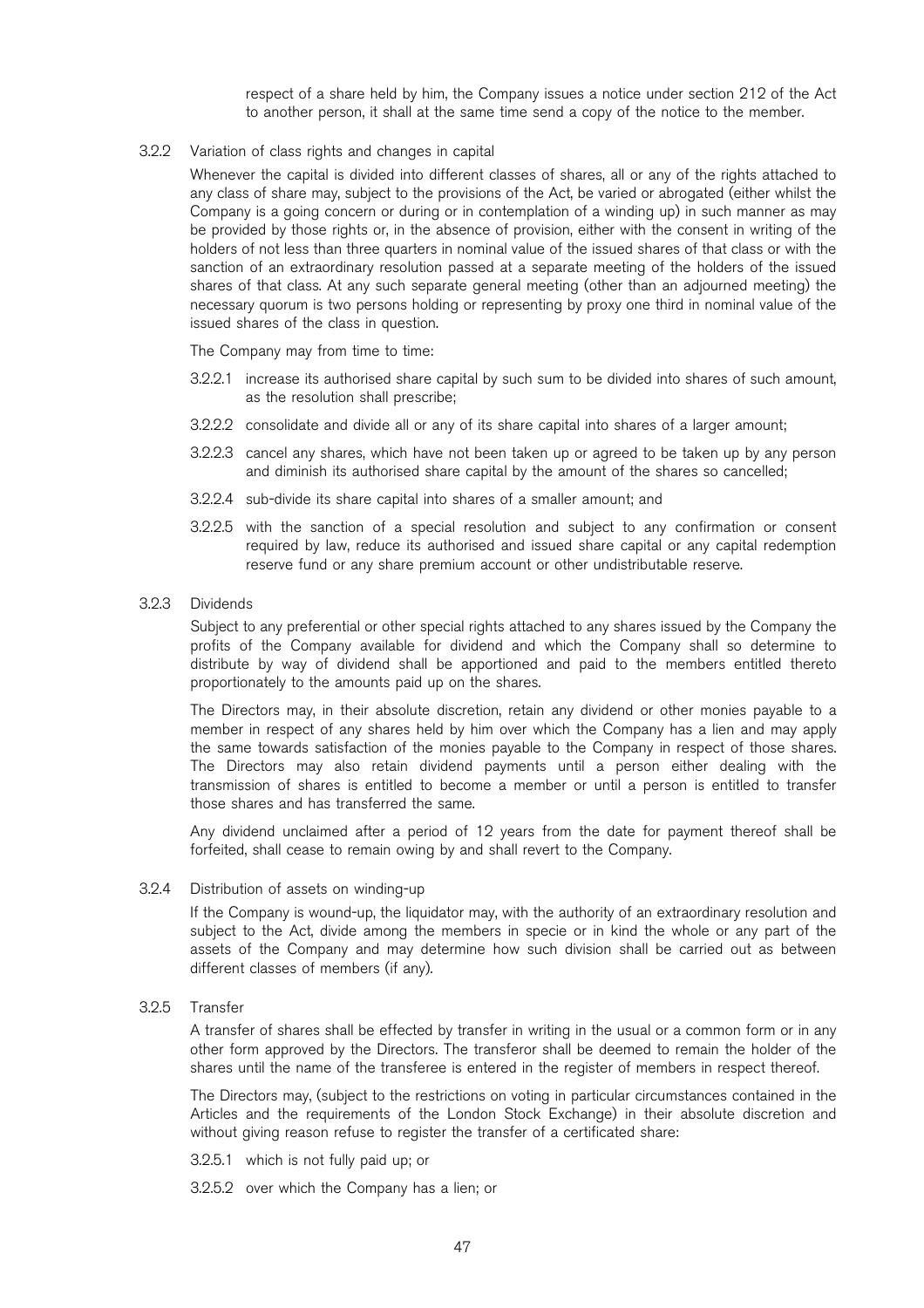(If that share has been admitted to trading on AIM or to the Official List of the London Stock Exchange, the Directors may not refuse to register the transfer if this would disturb the market in those shares.)

3.2.5.3 (on a renunciation of a renounceable letter of allotment) unless it is in respect of only one class of share, in favour of a single transferee or renouncee or not more than four joint transferees or renouncees, is duly stamped and is delivered for registration to the transfer office or such other place as the Directors may decide accompanied by the certificate for the shares to which it relates and such other evidence as the Directors may reasonably require to prove the title of the transferor or person renouncing and the due execution by him or, if the transfer or renunciation is executed by some other person on his behalf, the authority of that person to do so.

Save as aforesaid, the Articles of Association contain no restrictions as to the free transferability of fully paid shares.

- 3.2.6 Directors
	- 3.2.6.1 No shareholding qualification is required of a Director.
	- 3.2.6.2 The Directors may from time to time appoint any other person to be a director either to fill a vacancy or as an additional director. A Director so appointed shall hold office until the conclusion of business at the next Annual General Meeting following next after his appointment when he shall retire but shall then be eligible for re-election at that meeting.
	- 3.2.6.3 The ordinary remuneration of the Directors for their services in that capacity (excluding amounts payable under any other provision of the Articles or payable to them as remuneration under the terms of their respective service agreements with the Company or any subsidiaries of the Company) shall be determined by the remuneration committee of the board of directors but shall not exceed £50,000 per annum in aggregate or such higher amount as may from time to time be determined by ordinary resolution of the Company, such sum (unless provided otherwise by ordinary resolution) shall be divided among such Directors in such proportion as they may agree or, in default of agreement, equally. The Directors shall also be entitled to be repaid all travelling, hotel and other expenses properly incurred by them in and about the performance of their duties as directors, including their expenses of travelling to and from meetings of the Directors or any committee thereof.
	- 3.2.6.4 The Directors may grant such reasonable extra remuneration to any director who performs services which in the board's opinion, are outside the scope of the director's ordinary duties which may be payable in addition to or in substitution for his ordinary remuneration (if any) as a director and may be payable by way of salary, commission or other means as the directors shall determine.
	- 3.2.6.5 The Directors may from time to time appoint one or more of their body to be the holder of any executive office on such terms and for such period as they may determine.
	- 3.2.6.6 The Directors may confer upon a director holding an executive office any of the powers exercisable by directors upon such terms and conditions and with such restrictions as they think fit.
	- 3.2.6.7 Any Director may be party to or interested in any contract or arrangement to which the Company is a party. He may also hold or be remunerated in respect of any office or position (other than auditor) under or in the Company or any other company in which the Company is in any way interested. He may also retain for his own absolute use and benefit all profits, benefits and advantages which he may derive as a result.
	- 3.2.6.8 A Director may hold office as a director or other officer or be otherwise interested in any other company of which the Company is a member or in which the Company is otherwise interested and unless otherwise agreed shall not be liable to account to the Company for any remuneration or other benefits receivable by him as Director or other officer or by virtue of his interest in such other company.
	- 3.2.6.9 A Director who to his knowledge is in any way (directly or indirectly) interested in a contract, arrangement, transaction or proposal with the Company should declare the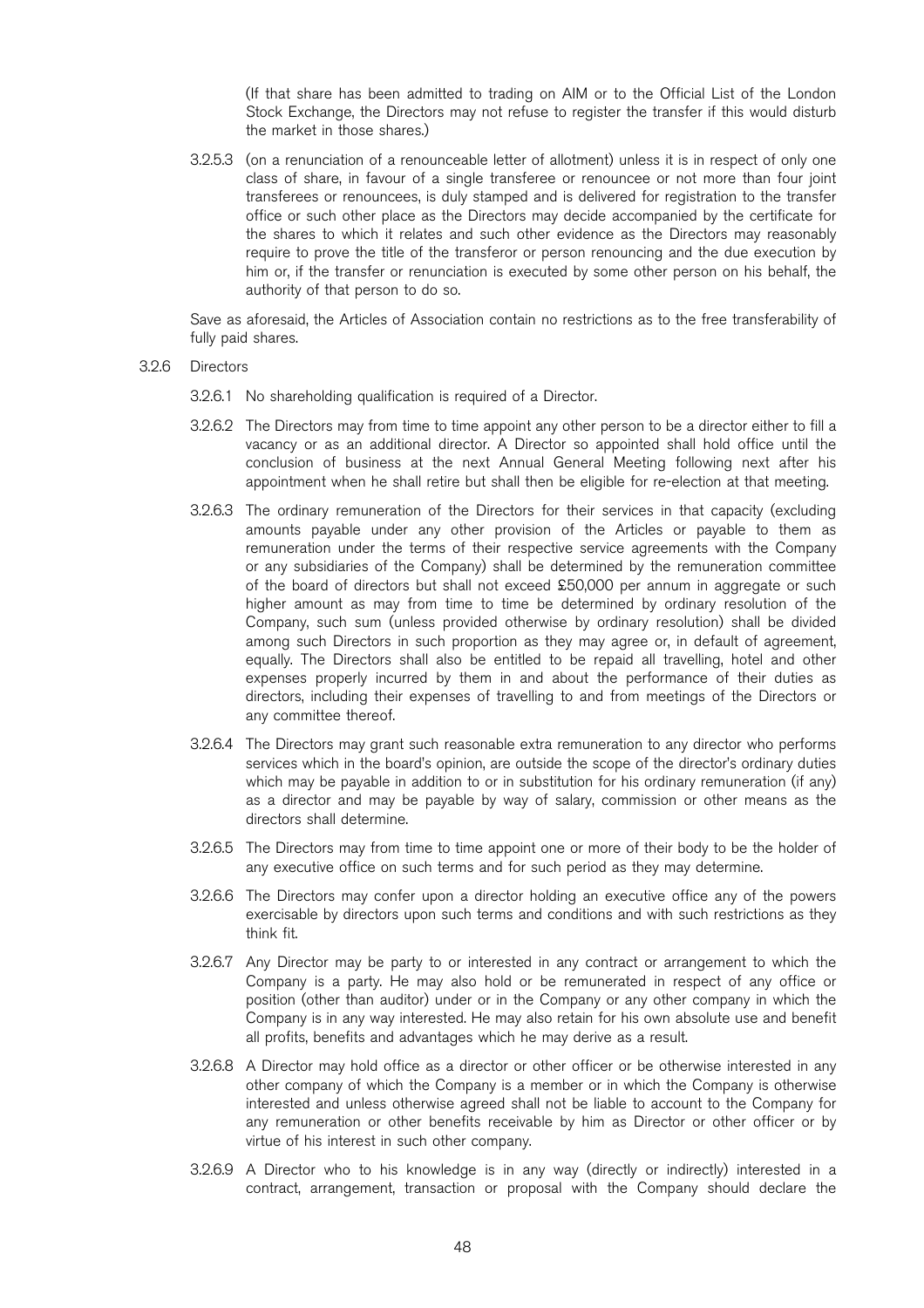nature of his interest at the meeting of the board at which the question of entering into the contract, arrangement, transaction or proposal is first considered if he knows his interest then exists or in any case at the first meeting of the board after he knows that he is or has become interested.

3.2.6.10 Each Director shall retire at the first Annual General Meeting following his appointment, and if re-elected, shall retire before (or at) the third Annual General Meeting following his re-election. Any retiring Director shall be eligible for re-election (whether at the meeting at which he retires or otherwise).

# 3.2.7 Borrowing powers

The Directors may exercise all the powers of the Company to borrow money and to mortgage or charge its undertaking, property and assets both present and future, including uncalled capital, and to issue debentures and other securities but shall restrict the borrowings of the Company and shall exercise all voting and other rights or powers exercisable by the Company in relation to its subsidiary undertakings so as to ensure (in so far as they can) that the aggregate principal amount for the time being remaining undischarged of all monies borrowed by the Group (as defined in the Articles), and for the time being owing to persons outside the Group, less the aggregate amount of investments, shall not without the previous sanction of an ordinary resolution exceed a sum equal to three times the aggregate of:

- 3.2.7.1 the amount paid up on the allotted share capital of the Company; and
- 3.2.7.2 the amounts standing to the credit of the consolidated reserves of the Company (including the profit and loss account and any share premium or capital redemption reserve);

after the deductions, exclusions and adjustments as provided in the Articles.

#### 3.2.8 Untraced shareholders

Subject to the notice and advertising requirements set out in the Articles, the Company may sell any member's shares in the Company, or any shares to which a person is entitled, by transmission if, during the period of not less than 12 years prior to such notice, at least three dividends in respect of the shares in question have become payable, all warrants, cheques or money orders in respect of such shares have remained uncashed and no indication has been received by the Company of the whereabouts or existence of such member or person entitled by transmission. The Company will account to such member or person (without interest) on the basis set out in the Articles.

# 4. Interests of the Directors, the Proposed Directors and other interests

4.1 With the exception of Dr. Green and Dr. Honeyborne, each of the Proposed Directors has entered into a conditional agreement with the Company dated 23 April 2001. Dr. Green entered into an executive service agreement and Dr. Honeyborne entered into a consultancy agreement on 8 March 2000. The principal terms of these are as follows:

|                                        |                                | Salary/Fees    |                 |
|----------------------------------------|--------------------------------|----------------|-----------------|
| <b>Proposed Director</b>               | <b>Position</b>                | $$$ per annum) | <b>Duration</b> |
| Michael John Barnes                    | Non-Executive Chairman         | 15,000         | 2 years         |
| lan Clifford Stewart                   | <b>Chief Executive Officer</b> | 85,000         | 12 months       |
| Robert George Deri                     | <b>Chief Financial Officer</b> | 85,000         | 12 months       |
| <b>Andrew Scrivener</b>                | Chief Operating Officer        | 85,000         | 12 months       |
| Dr. Stuart Antony Green                | Chief Technology Officer       | 85,000         | 12 months       |
| Dr. Christopher Henry Bruce Honeyborne | Non-Executive                  | 12,000         | 12 months       |

The service agreements with the executive Proposed Directors allow for pension contributions of five per cent. of gross salary to be made by the Company, although currently there is no pension scheme in place. They also provide for membership of the Company's medical care scheme for the Proposed Director, his spouse and dependants, when introduced. Other than Stuart Green who is entitled to a fully expensed company car (excluding personal fuel costs), the Proposed Directors will receive no other material benefits, save as disclosed herein, or otherwise approved by a majority of the Company's non-executive directors.

The Proposed Directors' service agreements contain certain restrictive covenants in favour of the Company. The Proposed Directors cannot without the permission of the Board be actively engaged in any other business during their employment. Mr. Stewart, Mr. Deri, Mr. Scrivener and Dr. Green have each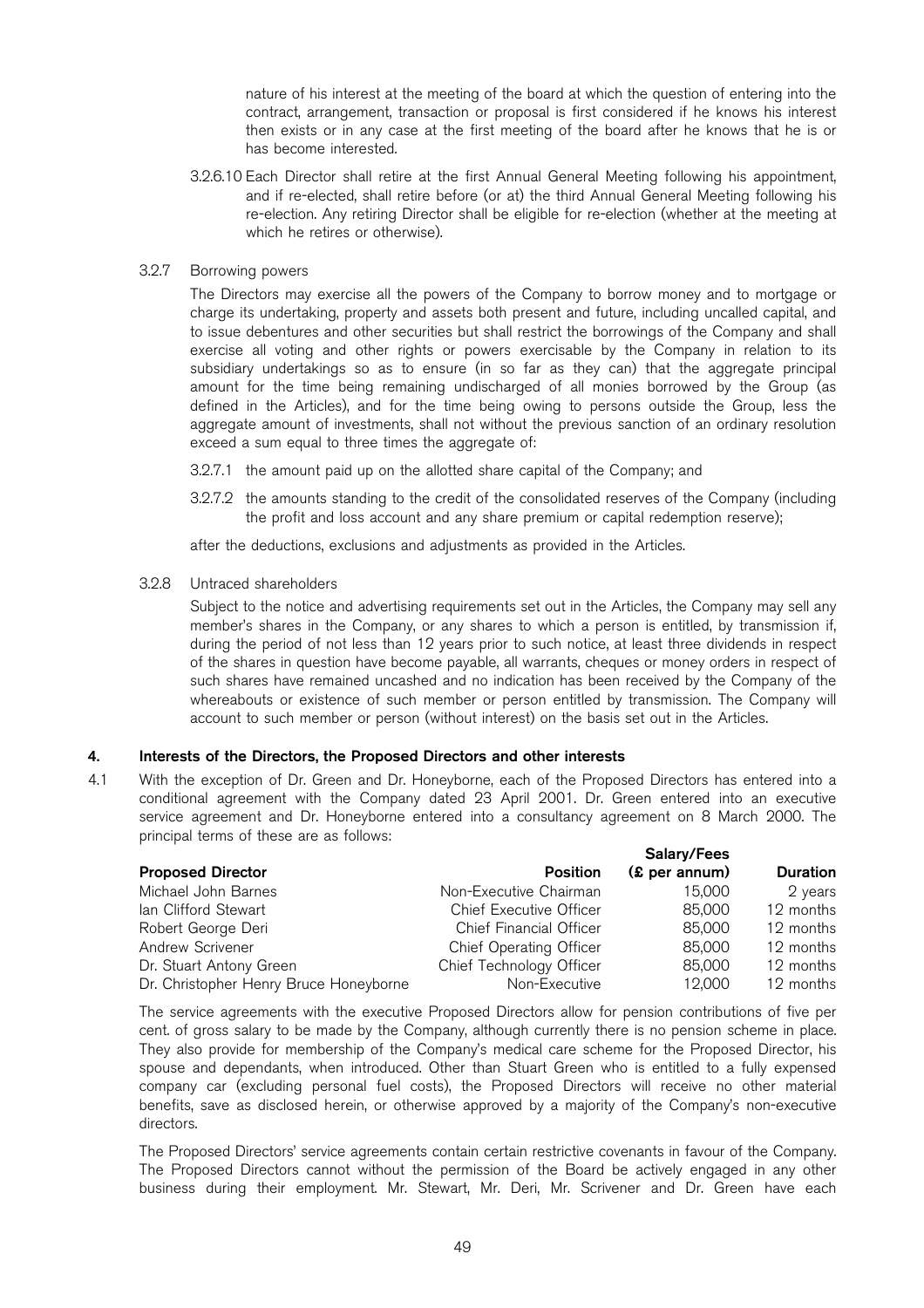undertaken for a period of 12 months following termination of their employment, (inter alia) that they shall not be involved with any other business which carries on the same type of business as the Company in any place where the Company carried on business at that time and further that they will not solicit any other Proposed Director or employee of the Company or solicit or have business dealings with, customers of the Company.

A consultancy agreement between the Company, Brockhill Limited and Dr. Honeyborne allows Dr. Honeyborne to act through Brockhill Limited to provide his services as a non-executive Director. The agreement contains restrictions in favour of the Company preventing Dr. Honeyborne from being directly or indirectly engaged in a business which is wholly or partly in competition with the Company during the term of his appointment. In addition to the basic annual fee of £12,000, the consultancy agreement provides that in the event that Dr. Honeyborne's services are required for more than one day per month, an additional fee shall be payable at a daily rate of £800. In the event that Dr. Honeyborne is removed from the Board within three months following a takeover of the Company, Brockhill Limited will also be entitled to a payment equivalent to one quarter of the basic annual fee described above.

The non-executive directors will receive no other material benefits, save as disclosed herein or otherwise approved by a majority of the Board.

The aggregate remuneration payable and benefits in kind to be granted to the Directors in respect of the financial period ended 31 December 2000 was  $\pounds$ 194,000. It is estimated that the aggregate of the remuneration, including salaries, fees, compensation payments and benefits in kind, granted to the Directors and the Proposed Directors during the financial year ending on 31 December 2001, based on the arrangements in force at the date of this document, will be approximately £393,000.

Dr. R. Gordon Oliver will resign as a non-executive director of the Company with effect from completion of the Acquisition. No compensation is payable by the Company in respect of such resignation.

Mr. John Warden's employment as Finance Director of the Company will terminate by reason of redundancy with effect from completion of the Acquisition, and he will resign as a director with effect from that date. Under the terms of a compromise agreement between Mr. Warden and the Company dated 22 April 2001, the Company has agreed to pay financial compensation totalling  $$55,900$  to Mr. Warden being compensation in respect of his loss of office. The Company has also agreed to release Mr. Warden from the six month post termination restrictive covenants contained in his service agreement. Mr. Warden has agreed to accept the terms of the compromise agreement in full and final settlement of all claims he may have against the Company.

Mr. Roy Abrams will resign as a non-executive director of the Company with effect from completion of the Acquisition. The agreement between the Company, Hi Tech Ventures Limited and Mr. Abrams through which Mr. Abrams services are provided will also terminate on that date. The Company has agreed to pay £3,000 (representing three months' fees) to Hi Tech Ventures Limited in accordance with the termination provisions contained in that agreement.

Save as disclosed above there have been no amendments to the service or consultancy contracts between the Company and any of the Directors in the last six months.

4.2 Save as set out in this paragraph 4 of this Part VIII there are no existing or proposed, service or consultancy contracts between the Company and any of the Directors or the Proposed Directors.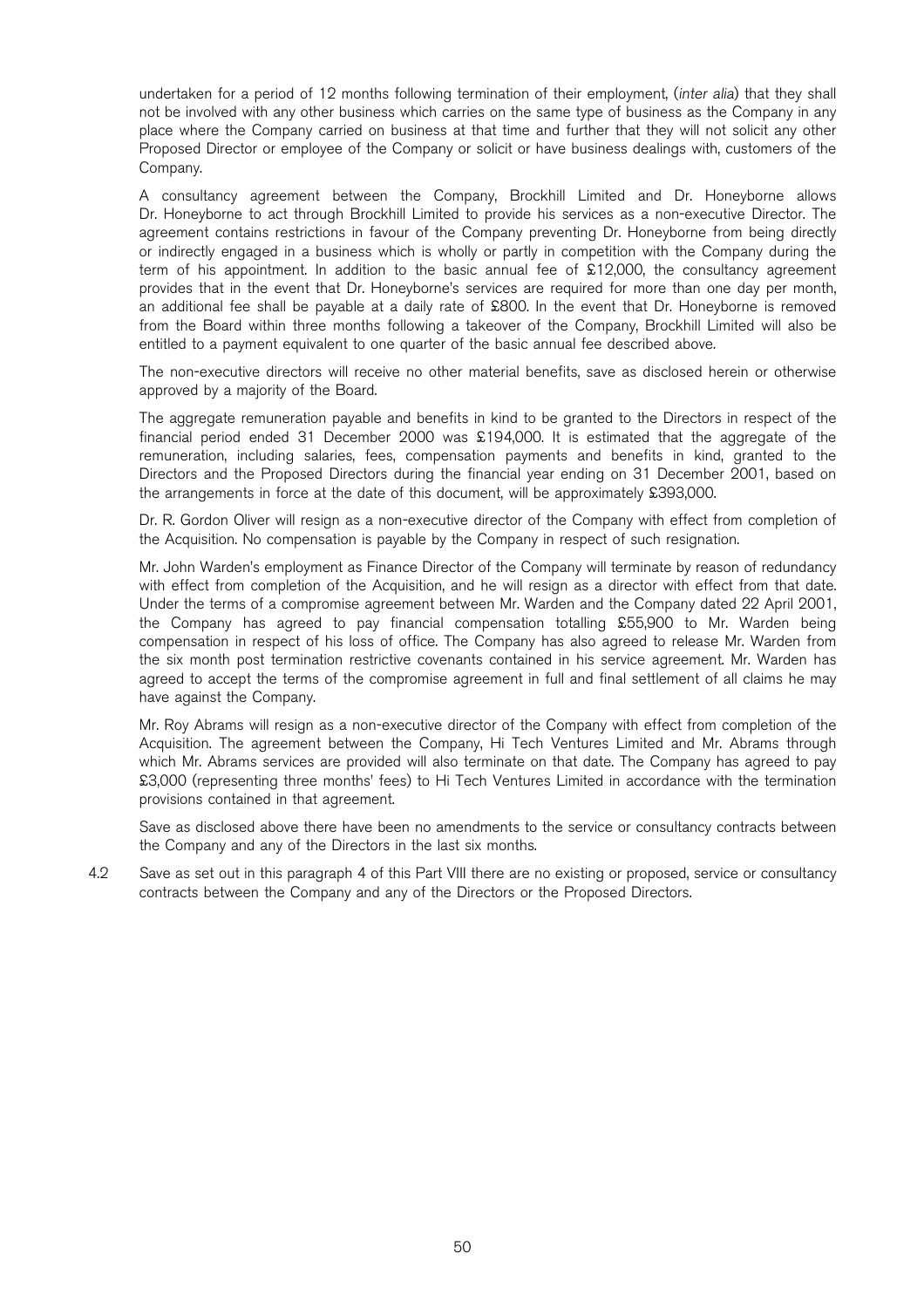4.3 The interests (all of which are beneficial) of the Directors and Proposed Directors and their families (including the interests of persons connected with them within the meaning of section 346 of the Act) in the share capital of the Company before and immediately following the Acquisition and which have been notified or would have to be notified under section 324 or 328 of the Act, or are required to be entered in the Register of Directors' interests maintained pursuant to section 325 of the Act will be as follows:

| <b>Directors and Proposed</b><br><b>Directors</b> | Number of<br>ordinary<br>completion<br>of the<br>Acquisition) | Per cent. of<br>issued<br>shares ordinary share<br>(before capital (before shares (after<br>completion<br>of the<br>Acquisition) | <b>Number</b><br>оf<br>completion<br>of the<br>Acquisition) | Per cent. of<br>issued<br>ordinary ordinary share<br>capital (after<br>completion<br>of the<br>Acquisition) | <b>Number</b><br>οf<br>ordinary<br>shares<br>under<br>option |
|---------------------------------------------------|---------------------------------------------------------------|----------------------------------------------------------------------------------------------------------------------------------|-------------------------------------------------------------|-------------------------------------------------------------------------------------------------------------|--------------------------------------------------------------|
| Michael John Barnes                               | Nil                                                           | Nil                                                                                                                              | Nil                                                         | Nil                                                                                                         | Nil                                                          |
| lan Clifford Stewart <sup>(1)(4)</sup>            | Nil                                                           | Nil                                                                                                                              | 50,176,038                                                  | 36.04                                                                                                       | Nil                                                          |
| Robert George Deri                                | Nil                                                           | Nil                                                                                                                              | Nil                                                         | Nil                                                                                                         | Nil                                                          |
| Andrew Scrivener <sup>(2)(3)(4)</sup>             | Nil                                                           | Nil                                                                                                                              | 9,267,208                                                   | 6.66                                                                                                        | Nil                                                          |
| Dr. Stuart Antony Green <sup>(5)(6)</sup>         | 9,641,500                                                     | 16.23                                                                                                                            | 9,641,500                                                   | 6.93                                                                                                        | Nil                                                          |
| Dr. Christopher Henry Bruce<br>Honeyborne         | Nil                                                           | Nil                                                                                                                              | Nil                                                         | Nil                                                                                                         | 20,000                                                       |
| Dr. Richard<br>Gordon Oliver <sup>(6)</sup>       | 14,900,500                                                    | 25.09                                                                                                                            | 14,900,500                                                  | 10.70                                                                                                       | Nil                                                          |
| Roy Abrams                                        | 58,824                                                        | 0.10                                                                                                                             | 58,824                                                      | 0.04                                                                                                        | Nil                                                          |
| John Henderson Warden                             | Nil                                                           | Nil                                                                                                                              | Nil                                                         | Nil                                                                                                         | Nil                                                          |

(1) Mr. Stewart has the right to acquire 1,004,260 Ordinary Shares from Mr. Stephen Bailey at 3p per share.

(2) Mr. Scrivener's interest is in shares legally and beneficially owned by his wife.

(3) Mr. Scrivener's wife has the right to acquire 2,694,004 Ordinary Shares from Mr. Stephen Bailey at 3p per share.

(4) Mr. Stewart and Mr. Scrivener's wife as a result of a Sellers' Claim could be issued with a maximum of 4,965,293 and 917,059 additional New Ordinary Shares respectively.

(5) Dr. Green has an option to acquire 2,625,000 Ordinary Shares from each of Mr. Dalman and Mr. Newall two of the Founding Shareholders, at 50p per share.

(6) Dr. Oliver and Dr. Green are interested in a further 50,000 Ordinary Shares held by LightWork Design. LightWork Design is connected to Dr. Oliver and Dr. Green. LightWork Design acquired these Ordinary Shares from Tecnolinc Limited of Japan at a price of 54p per Ordinary Share on 5 October 2000.

It is intended that options to acquire new ordinary shares in the Company will be granted to Messrs Barnes, Honeyborne and Deri within a period of 12 months following the Acquisition.

Except for the interests disclosed above none of the Directors, the Proposed Directors or the members of their immediate families owned, controlled, or was interested, directly or indirectly in any securities of the Company as at 24 April 2001 (being the latest practicable date prior to publication of this document) nor has any such person dealt for value therein during the 12 month period preceding the date of publication of this document.

No subsidiary of the Company, or any pension fund of the Company or its subsidiaries, or any bank, stockbroker, financial or other professional adviser of the Company or its subsidiary, or any persons controlling, controlled by, or under the same control as such bank, stockbroker, or other professional adviser (other than an exempt market maker), or any person who has an arrangement of the kind referred to below, with the Company or with an associate of the Company, nor any person whose investments are managed on a discretionary basis by fund managers (other than exempt fund managers) connected with the Company, owned, controlled or was interested, directly or indirectly in any securities of the Company as at 24 April 2001 nor has any such person dealt for value therein during the 12 month period preceding the date of publication of this document.

Neither Ian Stewart nor any person acting in concert with him, nor any person who has an arrangement of the kind referred to below nor Zoo Media Corporation, owned or controlled or was interested directly or indirectly, in any securities of the Company as at 24 April 2001 and no such person has dealt for value therein during the 12 month period preceding the date of publication of this document.

Save as may be disclosed herein, no agreement, arrangement or understanding (including any compensation arrangement) exists between Ian Stewart nor any person acting in concert with him and any of the directors, recent directors, shareholders or recent shareholders of Kazoo3D, having any connection with or dependence on, or which is conditional upon, the outcome of the Acquisition.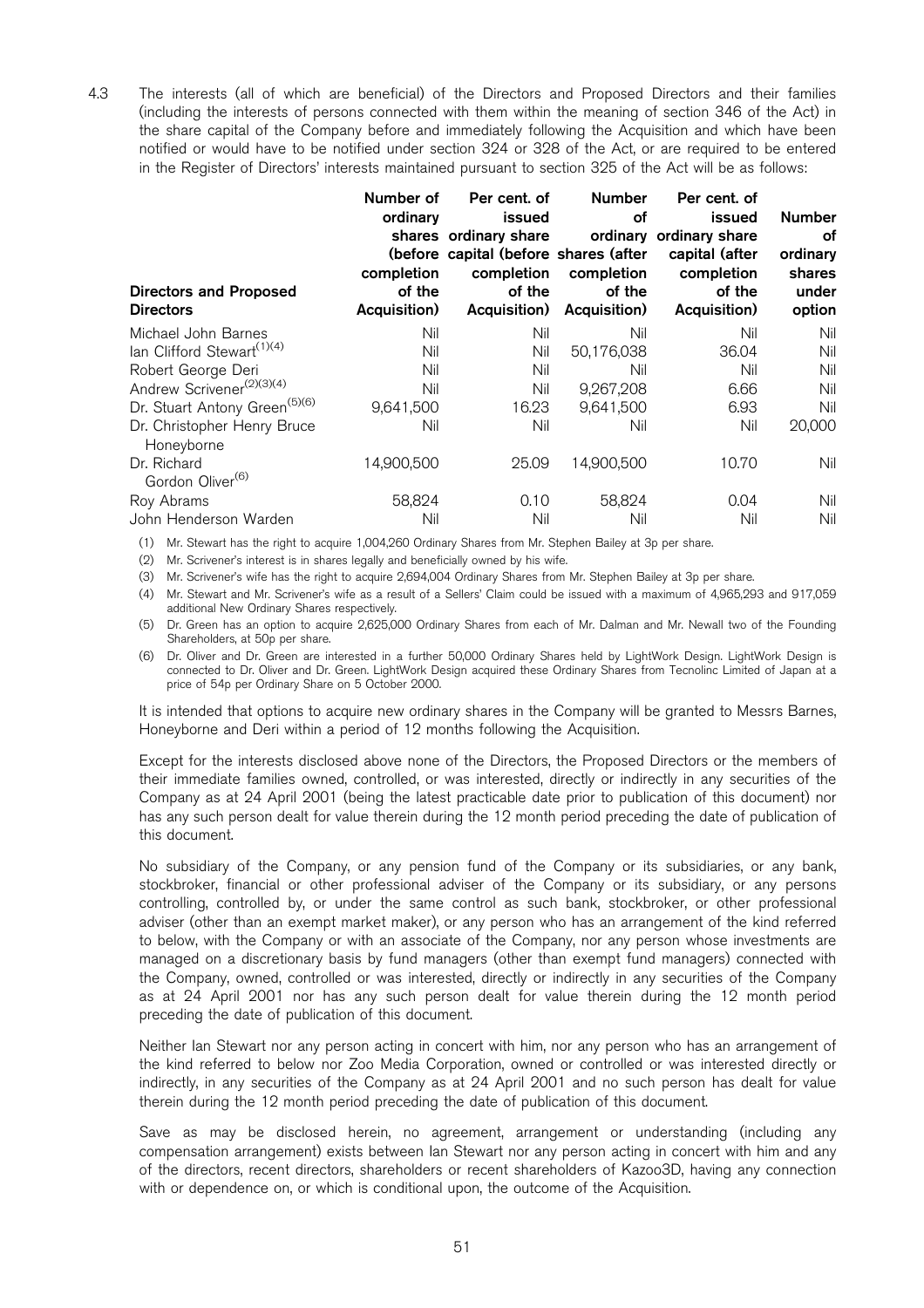Save as disclosed above, there is no agreement, arrangement or understanding whereby the beneficial ownership of any of the Kazoo3D Ordinary Shares to be acquired and held by the Zoo Media Corporation Shareholders will be transferred to any other person.

Neither the Directors nor any person acting in concert with any of them, nor any person who has an arrangement of the kind referred to below owned, nor Kazoo3D, controlled or was interested directly or indirectly, in any securities of Zoo Media Corporation as at 24 April 2001 and no such person has dealt for value therein during the 12 month period preceding the date of publication of this document.

No member of the Concert Party controlled or was interested, directly or indirectly, in any securities of Kazoo3D as at 24 April 2001 (the last dealing day prior to the date of this document) and no such person has dealt for value therein during the 12 month period preceding the date of publication of this document.

Save as disclosed above none of the persons or companies who have irrevocably undertaken to vote in favour of the Resolution has dealt for value in any securities of Kazoo3D during the 12 month period preceding the date of publication of this document.

In this paragraph:

- (1) an ``arrangement'' includes any indemnity or option arrangement, and any agreement or understanding formal or informal of whatever nature relating to the share capital of the relevant company which may be an inducement to deal or refrain from dealing:
- (2) references to a "bank" do not apply to a bank whose sole relationship with the Company, its subsidiary or an associate of the Company is the provision of normal commercial banking services; and
- (3) references to an "associate" of the Company are to:
	- (i) the Company's subsidiary, its associated companies and companies of which any such subsidiaries or associate companies are associated companies;
	- (ii) banks, financial and other professional advisers (including stockbrokers) to the Company or any company covered in (i) above, including persons controlling, controlled by or under the same control as such banks, financial or other professional advisers;
	- (iii) the Directors (together with their close relatives and related trusts) of the Company or any company covered in (i);
	- (iv) the pension funds of the Company or any company covered in (i) above: and
	- (v) ownership or control of 20 per cent. or more of the equity share capital is regarded as the test of associated company status and "control" means a holding, or aggregate holdings, of shares carrying 30 per cent. or more of the voting rights attributable to the share capital of the Company which are currently exercisable at a general meeting, irrespective of whether the holding or aggregate holdings gives de facto control.
- 4.4 Mr. Warden has been granted options under the Share Option Schemes on 6 March 2000 to subscribe for 759,000 Ordinary Shares at 50p per share exercisable on 6 September 2001 over 40 per cent. of the shares under option, on 6 September 2002 over a further 30 per cent. of the shares under option and in full on or after 6 September 2003, lapsing no later than 5 March 2010. These options will lapse following his resignation and under the terms of a compromise agreement. Mr. Abrams and Dr. Honeyborne have been granted options to subscribe for 40,000 and 20,000 ordinary shares respectively, exercisable at 85p per share between 22 September 2001 and 22 September 2003. Mr. Abrams' option lapses following his resignation unless the board otherwise determines at a future date.
- 4.5 Other than a directorship of the Company, the directorships held over the previous five years by the Directors and Proposed Directors are as follows: Director/Proposed

| Director/Proposed<br><b>Director</b> | Current                                                                                                                       | <b>Previous</b>                                                                                                                                                                      |
|--------------------------------------|-------------------------------------------------------------------------------------------------------------------------------|--------------------------------------------------------------------------------------------------------------------------------------------------------------------------------------|
| Michael John Barnes                  | Arena Leisure plc<br>Galaxy 105 FM Limited<br>Marketing Judo Limited<br>Widebarn Limited<br>Yates Group plc<br>Caffe Nero plc | <b>Bluelane Limited</b><br>DJH Leisure Limited<br>Harry Ramdens Restaurants Limited<br>Harry Ramsdens plc<br>Just Caught PTY<br>Kitevale Limited<br>Treats plc<br><b>YFM Limited</b> |
| lan Clifford Stewart                 | The Zoo Media Corporation Limited<br>Zoo Employee Share Trust Limited<br><b>VDS Limited</b>                                   | Stewart Holdings Limited<br>Gremlin Holdings Limited<br>Gremlin Group plc                                                                                                            |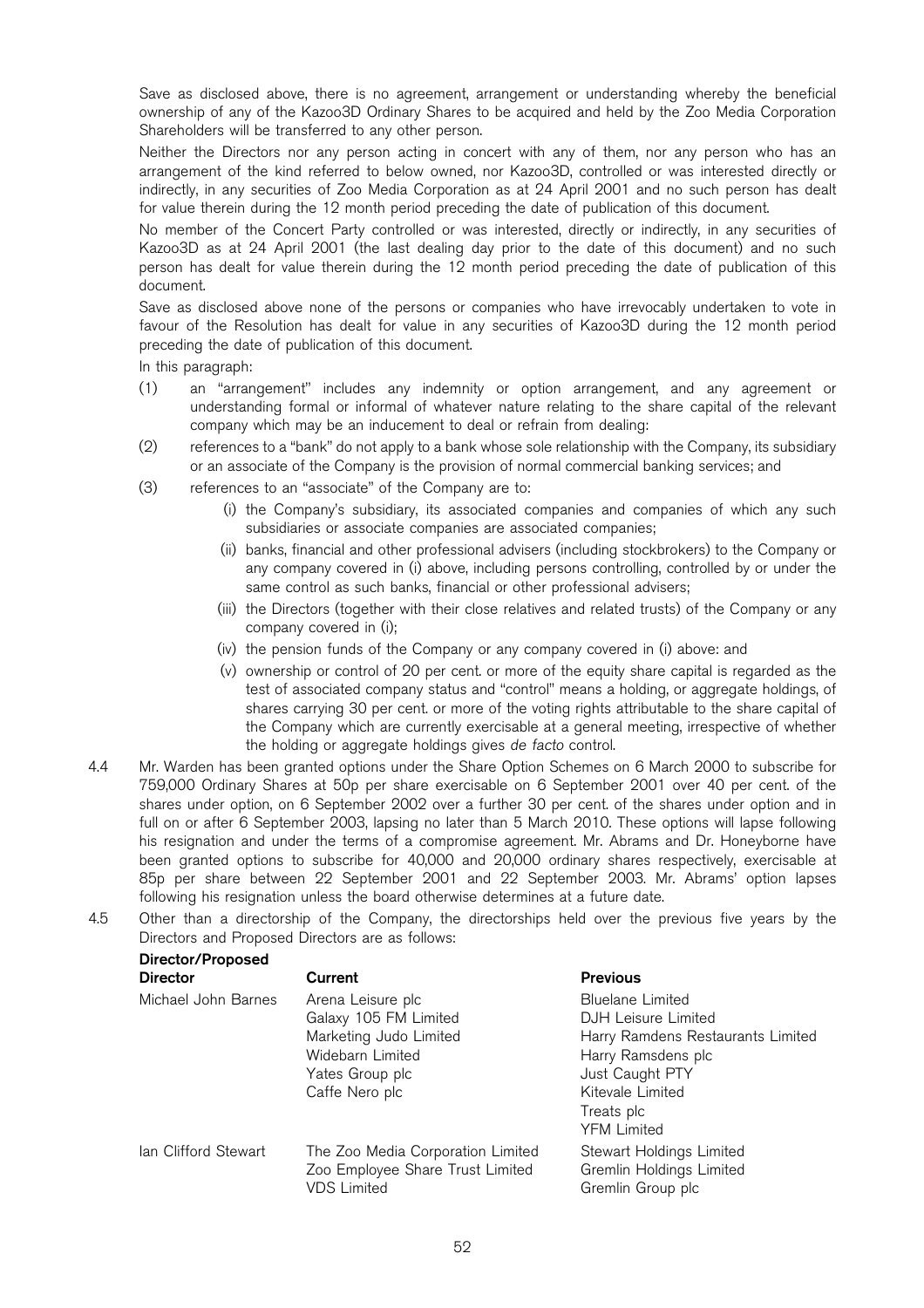| <b>Director</b>    |                                   |                                                                                                                                                                                                                                                                                                                                                                                                                                                                                                                                                                                                                                                                                                                                                                                                                                                                                                                                                                                                                                                                                                                                                                                                                                                                                                                                                                                                                                                                                                                                                                                                                                                                                                                                                                                                                                                                                                                                                                                                                                |
|--------------------|-----------------------------------|--------------------------------------------------------------------------------------------------------------------------------------------------------------------------------------------------------------------------------------------------------------------------------------------------------------------------------------------------------------------------------------------------------------------------------------------------------------------------------------------------------------------------------------------------------------------------------------------------------------------------------------------------------------------------------------------------------------------------------------------------------------------------------------------------------------------------------------------------------------------------------------------------------------------------------------------------------------------------------------------------------------------------------------------------------------------------------------------------------------------------------------------------------------------------------------------------------------------------------------------------------------------------------------------------------------------------------------------------------------------------------------------------------------------------------------------------------------------------------------------------------------------------------------------------------------------------------------------------------------------------------------------------------------------------------------------------------------------------------------------------------------------------------------------------------------------------------------------------------------------------------------------------------------------------------------------------------------------------------------------------------------------------------|
| Robert George Deri | The Zoo Media Corporation Limited | A.E. Allitt Limited<br>Agency One Limited<br>Blurb Direct Limited<br>Bon Prix Limited<br><b>Colorvision PLC</b><br><b>Colorvision Limited</b><br>Colorvision (D.B.) Limited<br>Colorvision (S.A.L.) Limited<br>Colorvision (D.W.) Limited<br>Colorvision (A.D.) Limited<br>Colorvision (G.M.) Limited<br>Colorvision (D.B.) Limited<br>Colorvision (B.P.) Limited<br>Colorvision (B.S.) Limited<br>Colorvision (D.H.) Limited<br>Colorvision (D.L.) Limited<br>Colorvision (G.J.) Limited<br>Colorvision (H.C.) Limited<br>Colorvision (J.B.) Limited<br>Colorvision (J.A.B.) Limited<br>Colorvision (J.E.B.) Limited<br>Colorvision (J.W.) Limited<br>Colorvision (K.B.) Limited<br>Colorvision (K.M.A.) Limited<br>Colorvision (K.S.) Limited<br>Colorvision (L.T.) Limited<br>Colorvision (M.B.) Limited<br>Colorvision (M.J.) Limited<br>Colorvision (N.B.) Limited<br>Colorvision (N.C.) Limited<br>Colorvision (P.C.) Limited<br>Colorvision (P.G.) Limited<br>Colorvision (P.M.D.) Limited<br>Colorvision (R.B.) Limited<br>Colorvision (R.M.) Limited<br>Colorvision (R.O.) Limited<br>Colorvision (R.R.) Limited<br>Colorvision (S.C.A.) Limited<br>Colorvision (S.G.L.) Limited<br>Colorvision (S.R.) Limited<br>Colorvision (T.O.) Limited<br><b>Colorvision Travel Services Limited</b><br>Colorvision (N.T.M.) Limited<br>Colorvision (Radio & TV Sales) Limited<br>Crystalgirl Limited<br>Direct Consumer Electronics Limited<br>Direct Vision Limited<br><b>Eddie Bauer Limited</b><br>Eddie Bauer (UK) Limited<br>Grattan Public Limited Company<br>Grattan Home Shopping Limited<br>Grattan International Limited<br>Grattan (Leicester) Limited<br>Grattan Logistics Limited<br>Hopes Mail Order Limited<br>Icepoint Limited<br>Iceprice Limited<br>Kaleidoscope Limited<br>Kolortron Limited<br>Learoyd & Calverley Limited<br>Look Again Limited<br>Otto Versand (UK) Limited<br>Parcelnet Limited<br>Pricepoint (Television Supplies) Limited<br>Pricepoint (UK) Limited<br>Rainbow Home Shopping Limited |
|                    |                                   | Scoops (Bradford) Limited<br>Scotcade Limited<br>Scotmail Limited                                                                                                                                                                                                                                                                                                                                                                                                                                                                                                                                                                                                                                                                                                                                                                                                                                                                                                                                                                                                                                                                                                                                                                                                                                                                                                                                                                                                                                                                                                                                                                                                                                                                                                                                                                                                                                                                                                                                                              |
|                    |                                   | Skyphone Limited                                                                                                                                                                                                                                                                                                                                                                                                                                                                                                                                                                                                                                                                                                                                                                                                                                                                                                                                                                                                                                                                                                                                                                                                                                                                                                                                                                                                                                                                                                                                                                                                                                                                                                                                                                                                                                                                                                                                                                                                               |

Current Previous

Director/Proposed

StreetsofLondon (Fashion) Limited

You and Yours Limited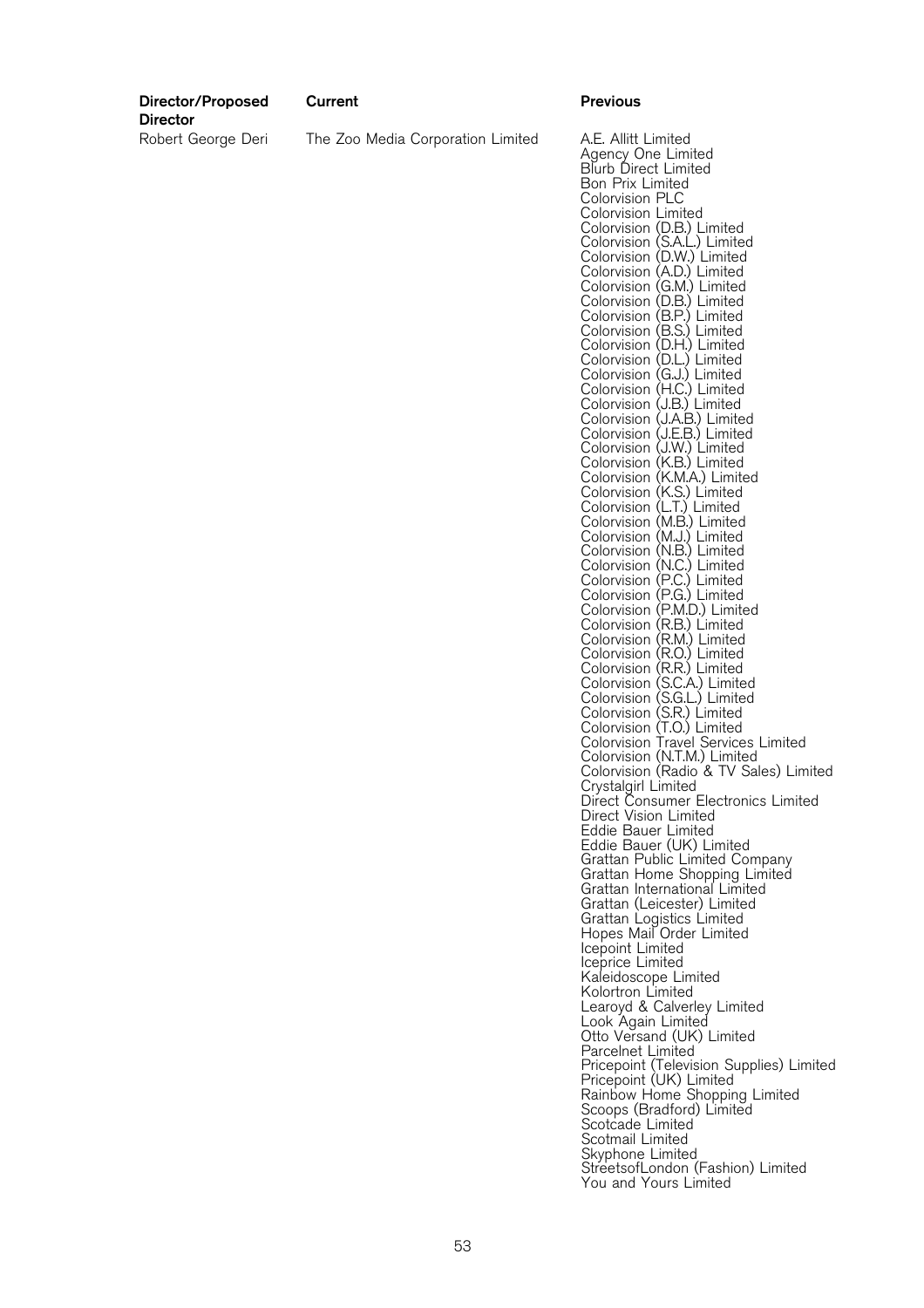| Director/Proposed<br><b>Director</b>      | Current                                                                                                                                                                                                                    | <b>Previous</b>                                                                                         |
|-------------------------------------------|----------------------------------------------------------------------------------------------------------------------------------------------------------------------------------------------------------------------------|---------------------------------------------------------------------------------------------------------|
| Andrew Scrivener                          | The Zoo Media Corporation Limited                                                                                                                                                                                          | Sears Group Properties Limited                                                                          |
| Dr. Stuart Antony<br>Green                | LightWork Design Limited<br>Kazoo3D Inc.                                                                                                                                                                                   | Launchstrong Limited                                                                                    |
| Dr. Christopher Henry<br>Bruce Honeyborne | Aerosol Products Limited<br>Bede plc<br>Birse Group plc<br>Brockhill Limited<br>BWD Aim VCT plc<br>Cameron Richard & Smith<br>(Holdings) Limited<br>Cool Beans Production Limited<br>Kunick plc<br>ukphonebook.com Limited | Cartier Limited<br>Finotel plc<br>Gremlin Group plc<br>Rose & Growth VCT Limited<br>Yorkshire Water plc |
| Dr. Richard Gordon<br>Oliver              | LightWork Design Limited<br>Kazoo3D Inc.                                                                                                                                                                                   | Launchstrong Limited                                                                                    |
| Roy Abrams                                | Hi Tech Ventures Limited                                                                                                                                                                                                   | LightWork Design Limited                                                                                |
| John Henderson<br>Warden                  | Mylnhurst Limited<br>Kazoo3D Inc.                                                                                                                                                                                          | <b>DBS Financial Management PLC</b><br>DBS Management plc                                               |

- 4.6 Save as disclosed in this paragraph 4 of this Part VIII, no Director has any interest in any transaction which is, or was, unusual in its nature and conditions or which is, or was, significant to the Company and which was effected by the Company at any time and which remains, in any respect, outstanding or unperformed.
- 4.7 No Director has or had any interest, direct or indirect, in any assets which have been acquired, disposed of by, or leased to the Company or which are proposed to be acquired, disposed of by, or leased to the Company.
- 4.8 The Company is aware of the following interests held directly or indirectly, in three per cent. or more of the issued ordinary share capital of the Company as at 24 April 2001 (being the last practicable date prior to the publication of this document) and following completion of the Acquisition:

|                                      | As at 20 April 2001                    |                                             | On completion of the<br>Acquisition    |                                                         |
|--------------------------------------|----------------------------------------|---------------------------------------------|----------------------------------------|---------------------------------------------------------|
| Shareholder                          | Number of<br>Ordinary<br><b>Shares</b> | Percentage<br>of issued<br>share<br>capital | Number of<br>Ordinary<br><b>Shares</b> | Percentage<br>of enlarged<br>issued<br>share<br>capital |
| The Equitable Life Assurance Society | 2,352,941                              | 3.96                                        | 2,352,941                              | 1.69                                                    |
| AMVESCAP PLC                         | 2,352,941                              | 3.96                                        | 2,352,941                              | 1.69                                                    |
| Dr. Richard Gordon Oliver            | 14,900,500                             | 25.09                                       | 14,900,500                             | 10.70                                                   |
| Dr. Stuart Antony Green              | 9,641,500                              | 16.23                                       | 9,641,500                              | 6.93                                                    |
| Mark Timothy Dalman                  | 9,641,500                              | 16.23                                       | 9,641,500                              | 6.93                                                    |
| William Newall                       | 9,641,500                              | 16.23                                       | 9,641,500                              | 6.93                                                    |
| lan Stewart                          | Nil                                    | Nil                                         | 50,176,038                             | 36.04                                                   |
| Susan Scrivener                      | Nil                                    | Nil                                         | 9,267,208                              | 6.66                                                    |
| Stephen Bailey                       | Nil                                    | Nil                                         | 9,267,208                              | 6.66                                                    |
| Alchemy Capital Limited              | Nil                                    | Nil                                         | 9,267,208                              | 6.66                                                    |

4.9 No outstanding loans have been granted to, and no guarantees have been provided for, the benefit of the Directors by the Company.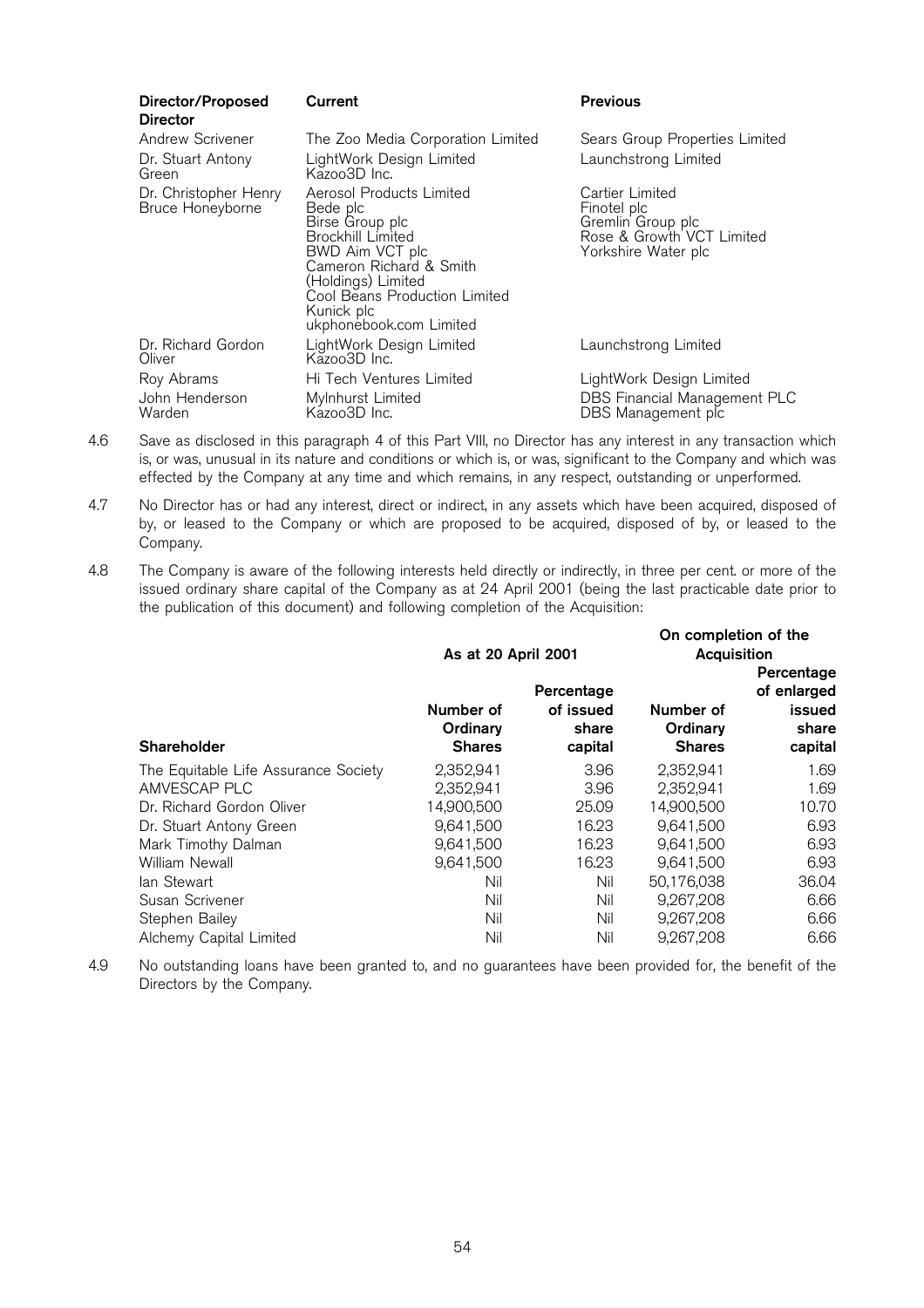4.10 The names of the Concert Party and their holdings as they would be immediately following the Acquisition (``Post Acquisition''), their maximum holdings as they would be in the event of a maximum Sellers' Claim (``Post Claim'') and their maximum holdings as they would be if the proposed options to subscribe for ordinary shares in Kazoo3D are granted to and exercised by the current Zoo Media Corporation Option holders ("Post Options") are as follows (the holdings are the cumulative holdings, assuming no issue of new ordinary shares to anyone outside the Concert Party):

|                                                | <b>Post Acquisition</b><br>Percentage<br>Number of of Enlarged |                         | Post Claim<br>Percentage<br>Number of of Enlarged |                         | <b>Post Options</b><br>Percentage<br>Number of of Enlarged |                         |
|------------------------------------------------|----------------------------------------------------------------|-------------------------|---------------------------------------------------|-------------------------|------------------------------------------------------------|-------------------------|
|                                                | Ordinary<br><b>Shares</b>                                      | <b>Share</b><br>Capital | Ordinary<br><b>Shares</b>                         | <b>Share</b><br>Capital | Ordinary<br><b>Shares</b>                                  | <b>Share</b><br>Capital |
| lan Clifford Stewart <sup>(1)</sup>            | 50.176.038                                                     | 36.04                   | 55.141.331                                        | 38.00                   | 55.141.331                                                 | 35.72                   |
| Susan Scrivener <sup>(2)</sup>                 | 9.267.208                                                      | 6.66                    | 10.184.267                                        | 7.02                    | 10.184.267                                                 | 6.60                    |
| Stephen Bailey                                 | 9.267.208                                                      | 6.66                    | 9.267.208                                         | 6.39                    | 9.267.208                                                  | 6.00                    |
| Alchemy Capital Limited<br>ZEST <sup>(3)</sup> | 9.267.208                                                      | 6.66                    | 9.267.208                                         | 6.39                    | 9.267.208                                                  | 6.00                    |
|                                                | 1.853.275                                                      | 1.33                    | 1.853.275                                         | 1.28                    | 1.853.275                                                  | 1.20                    |
| Brendan Moffett                                | Nil                                                            | Nil                     | Nil                                               | Nil                     | 2.752.388                                                  | 1.78                    |
| Martin Calpin                                  | Nil                                                            | Nil                     | Nil                                               | Nil                     | 3.252.823                                                  | 2.11                    |
| Steve McKevitt                                 | Nil                                                            | Nil                     | Nil                                               | Nil                     | 3.252.823                                                  | 2.11                    |
| <b>Total Concert Party</b>                     | 79,830,937                                                     | 57.34                   | 85.713.289                                        | 59.07                   | 94.971.323                                                 | 61.52                   |

(1) Ian Clifford Stewart has an option to acquire up to 1,004,260 ordinary shares from Stephen Bailey at a price of 3 pence each, taking his maximum holding of the enlarged share capital Post Acquisition, Post Claim and assuming the exercise of his option to 38.69 per cent. and his cumulative holding Post Option to 36.38 per cent.

(2) Susan Scrivener has an option to acquire up to 2,694,004 ordinary shares from Stephen Bailey at a price of 3 pence each, taking her maximum holding of the enlarged share capital Post Acquisition, Post Claim and assuming the exercise of her option to 8.88 per cent. and her cumulative holding Post Option to 8.34 per cent.

(3) No options have been granted over the shares to be held by ZEST following the Acquisition.

Kazoo3D is entitled to satisfy any Sellers' Claim at its option either in cash and/or by the issue of such number of new ordinary shares at an issue price of the average middle market quotation of such shares for the five dealing days immediately prior to the date of settlement of such claim, as is equal to the value of such claim. The total liability for Sellers' Claims is capped at £500,000 and the minimum average middle market quotation is set at 8.5p. Consequently, the maximum number of new ordinary shares that could potentially be issued by Kazoo3D in satisfaction of any Sellers' Claims is 5,882,352, taking the Concert Party's total potential holding of the Enlarged Share Capital to approximately 59.07 per cent. (assuming that Kazoo3D does not issue further ordinary shares following the issue of the New Ordinary Shares other than pursuant to any Sellers' Claim).

Further details of the Sellers' Claim as referred to above are set out in paragraph 7.6 of this Part VIII.

If the Acquisition completes, proposals will be put to the holders of Zoo Media Corporation Options allowing the optionholders to release their rights over those options in consideration of the grant of similar rights over ordinary shares in Kazoo3D. These options can be exercised from the date of the Acquisition.

Up to 9,258,034 new ordinary shares in Kazoo3D could be issued under the grant of options over ordinary shares in Kazoo3D, which, if exercised in full, would take the Concert Party's total holding of the Enlarged Share Capital to approximately 60 per cent. on the assumption that the Company does not issue further ordinary shares following the issue of New Ordinary Shares except for pursuant to such option arrangements and 61.52 per cent. if the maximum number of new ordinary shares are issued in Kazoo3D pursuant to such option arrangements and the maximum number of new ordinary shares are issued pursuant to any Sellers' Claim.

Further details of the Zoo Media Corporation Options and the proposals as referred to above are set out in paragraph 5.1.4 of this Part VIII.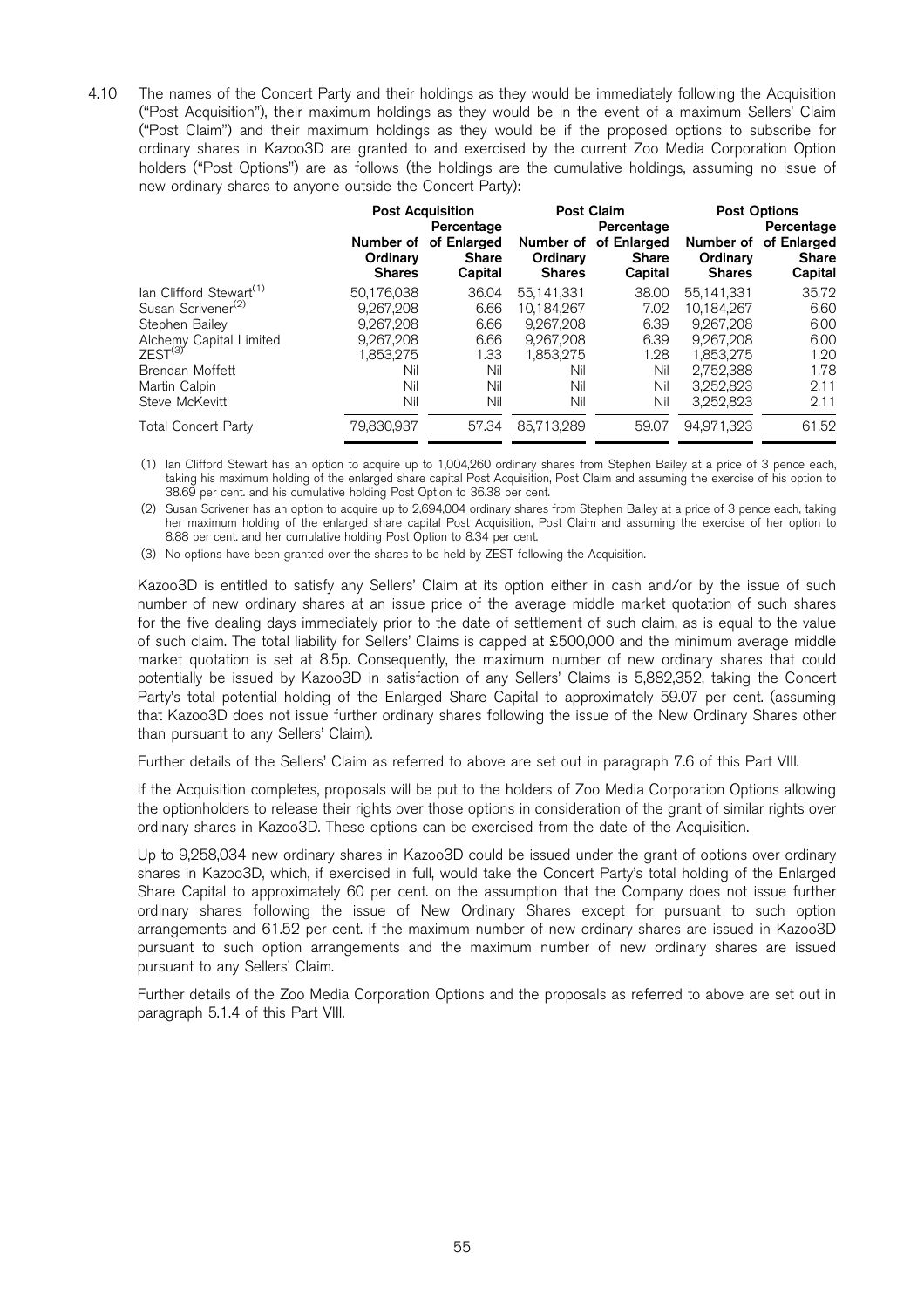The names and addresses of the persons for which a Rule 9 waiver has been requested:

| lan Stewart <sup>(4)</sup>                                                    | Susan Scrivener <sup>(5)</sup>                                                                                                 | Martin Calpin <sup>(6)</sup>                                             |
|-------------------------------------------------------------------------------|--------------------------------------------------------------------------------------------------------------------------------|--------------------------------------------------------------------------|
| Osborn House                                                                  | 1 Chatsworth Road                                                                                                              | 15 Birch Close                                                           |
| Padley Hill                                                                   | Dore                                                                                                                           | Sheffield                                                                |
| Grindle Ford                                                                  | Sheffield                                                                                                                      | S21 1 F W                                                                |
| Derby                                                                         | S17 30G                                                                                                                        |                                                                          |
| S32 2HQ                                                                       |                                                                                                                                |                                                                          |
| Alchemy Capital Limited<br>Rue du Pommier<br>12 Neuchatel<br>Switzerland 2000 | Zoo Employee Share Trust<br>Limited<br>Knowle House<br>4 Norfolk Park Road<br>Sheffield<br>S <sub>2</sub> 3QE                  | Steve McKevitt <sup>(6)</sup><br>88 Edgedale Road<br>Sheffield<br>S7 2BR |
| Stephen Bailey                                                                | Brendan Moffett <sup>(6)</sup>                                                                                                 |                                                                          |
| Little Batch Cottage                                                          | 40 Cardoness Road                                                                                                              |                                                                          |
| 2 Thryft House                                                                | Sheffield                                                                                                                      |                                                                          |
| Ringinglow Road                                                               | <b>S10 5RU</b>                                                                                                                 |                                                                          |
| Sheffield                                                                     |                                                                                                                                |                                                                          |
| S11 7TA                                                                       |                                                                                                                                |                                                                          |
|                                                                               | (4) Further details on lan Stewart are set out in the Board changes and Proposed Directors section of Part I of this document. |                                                                          |

(5) Susan Scrivener is the wife of Andrew Scrivener. Further details on Andrew Scrivener are set out in the Board changes and

Proposed Directors section of Part I of this document. (6) Further details on Brendan Moffett, Martin Calpin and Steve McKevitt are set out in the Other key personnel section of Part I of this document.

Zoo Employee Share Trust Limited is a wholly owned subsidiary of Zoo. The principal objects of the company are to administer the employees' interests in shares in Zoo and to act as trustees, holding Zoo shares on behalf of its employees. On 26 January 2001 Zoo gifted £1,000 to ZEST. Part of these funds were used to subscribe for shares in Zoo. On 26 January 2001 ZEST formally requested that Zoo issue 2,222 ordinary shares of 10p each to ZEST for the sum of £222.20. The balance of funds is held in cash.

Stephen Bailey was a founder director of Zoo. From 1988 to 1999 he was Operations Director of Gremlin Group plc. Mr. Bailey left to join Zoo Media Corporation in October 1999. Mr. Bailey resigned from his role with Zoo in December 2000.

Alchemy Capital Limited is a company duly incorporated under the laws of the British Virgin Islands (registered number 201546). It is owned by a private investment trust having an interest in start-up media and technology companies, and is managed by a Swiss-based fiduciary and corporate administration company. None of the beneficiaries of the investment trust is a Director or Proposed Director, nor do any of the beneficiaries of the investment trust have any other beneficial interest in either Kazoo3D or Zoo.

#### 4.11 No Director or Proposed Director has, save as disclosed in paragraph 4.12, 4.13 and 4.14 of this Part VIII:

- 4.11.1 any unspent convictions in respect of indictable offences;
- 4.11.2 had a bankruptcy order made against him, entered into an individual voluntary arrangement or owned any asset the subject of a receivership;
- 4.11.3 been a director of a company or partner in a partnership which has, or the assets of which have, been placed in receivership, compulsory liquidation, creditors' voluntary liquidation, administration or owned any asset the subject of a receivership, voluntary arrangement or entered into any composition or arrangement with its creditors while he was a director of that company or partner in that partnership or within the 12 months after he ceased to be a director of that company or partner in that partnership; or
- 4.11.4 been publicly criticised by any statutory or regulatory authority, or disqualified by a court from acting as a director of a company or from acting in the management or conduct of the affairs of any company.
- 4.12 Dr. Honeyborne was a director of Lynne Stern Associates Limited on 28 January 1992 when that company was placed into creditors' voluntary liquidation. Dr. Honeyborne was a director of William Comyns and Sons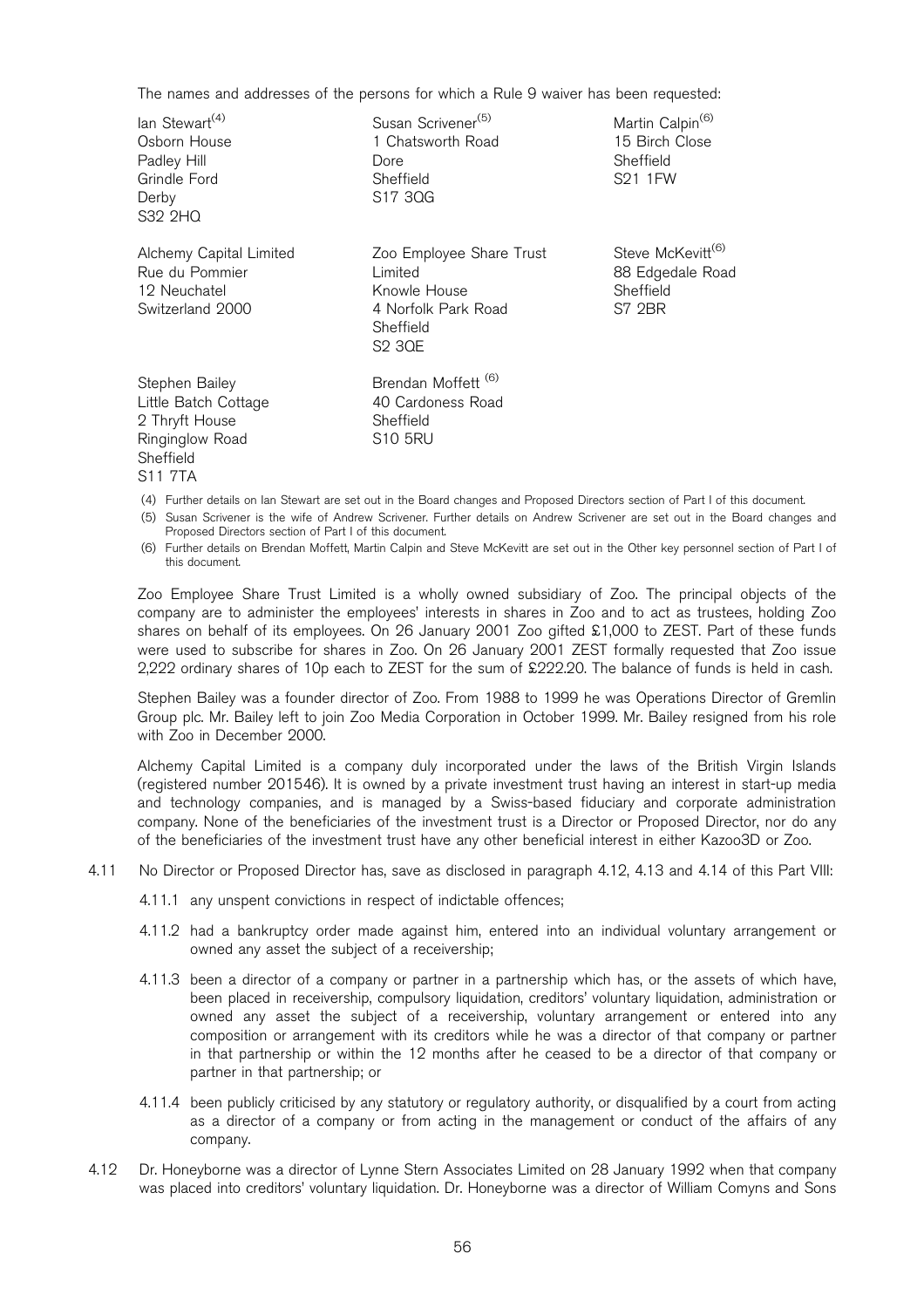Limited and Comyns of London Limited until 23 December 1992, when he resigned as a director. On 26 January 1993, those companies were placed into creditors' voluntary liquidation.

- 4.13 Although not required to do so under the AIM Rules, Mr. Scrivener has disclosed that he was the subject of legal proceedings issued in 1998 in relation to his previous employment with Sears Group plc. The charges were dropped and civil proceedings were settled between the parties. At no stage was Mr. Scrivener publicly criticised by any statutory or regulatory authority, or disqualified by a court from acting as a director of a company or from acting in the management or conduct of the affairs of any company.
- 4.14 Robert Deri was a director of Colorvision PLC and its subsidiary undertakings on 31 July 1996 when those companies were placed in administrative receivership.

#### 5. Share Schemes

5.1 Zoo Media Corporation Schemes

Zoo Media Corporation has adopted two discretionary share option schemes – the Zoo Media Corporation Limited non Inland Revenue Approved Executive Share Option Scheme ("The Zoo Unapproved Scheme") and the Zoo Media Corporation Limited Enterprise Management Incentives Scheme ("The Zoo EMI Scheme'')

There are no options outstanding under the Zoo Unapproved Schemes and it is not intended that any further options will be granted under that scheme if the Acquisition is completed.

Options over 11,100 ordinary shares of Zoo Media Corporation were granted on 29 December 2000 under the Zoo EMI Scheme.

It is not intended that any further options will be granted under the Zoo EMI Scheme if the Acquisition completes. The following are the principal terms of the options outstanding:

- 5.1.1 the exercise price in each case is 10p per ordinary share of Zoo Media Corporation;
- 5.1.2 in the event that an optionholder ceases to be an employee of any member of the Zoo Media Corporation group of companies prior to exercise of the option:
	- 5.1.2.1 if by reason of death, his personal representatives may exercise the option within the period of 12 months after his death (but no later than ten years from the date of grant);
	- 5.1.2.2 if by reason of injury or disability, retirement at his contractual retirement age or on the disposal by the Zoo Media Corporation of the company or business to which his employment relates, then any option may be exercised within the period of three months after such event;
	- 5.1.2.3 for any other reason not mentioned at paragraphs 5.1.2.1 and 5.1.2.2 above, the option shall lapse on cessation of employment unless the directors of Zoo Media Corporation permit it to be exercised within the period of three months after cessation.
- 5.1.3 the options are exercisable on a sale or flotation of Zoo Media Corporation. As a result of the Acquisition, the options will become exercisable on the date when the Acquisition is completed and will remain exercisable for the period of six months thereafter, at the end of which they will lapse to the extent not exercised;
- 5.1.4 under the terms of the Zoo EMI Scheme, an acquiring company may agree with optionholders that in consideration of the optionholder releasing his rights in respect of any option granted under the Zoo EMI Scheme, the acquiring company may grant rights over shares of the acquiring company where the requirements of the Enterprise Management Incentives legislation are met in relation to the new option.

If the Acquisition completes, proposals will be put to the Zoo Media Corporation Option holders allowing the option holders to release their rights over those options in consideration of the grant of similar rights over ordinary shares in Kazoo3D. The new options will be granted under the new Kazoo3D EMI Scheme (as described in paragraph 6 of this Part VIII) and the new options will therefore be granted on the terms of the new Kazoo3D EMI Scheme save that:

5.1.4.1 the exercise price per new option will be adjusted to take account of the difference between the nominal value and market value of the Kazoo3D ordinary shares and Zoo Media Corporation ordinary shares, but in aggregate the exercise price of each option will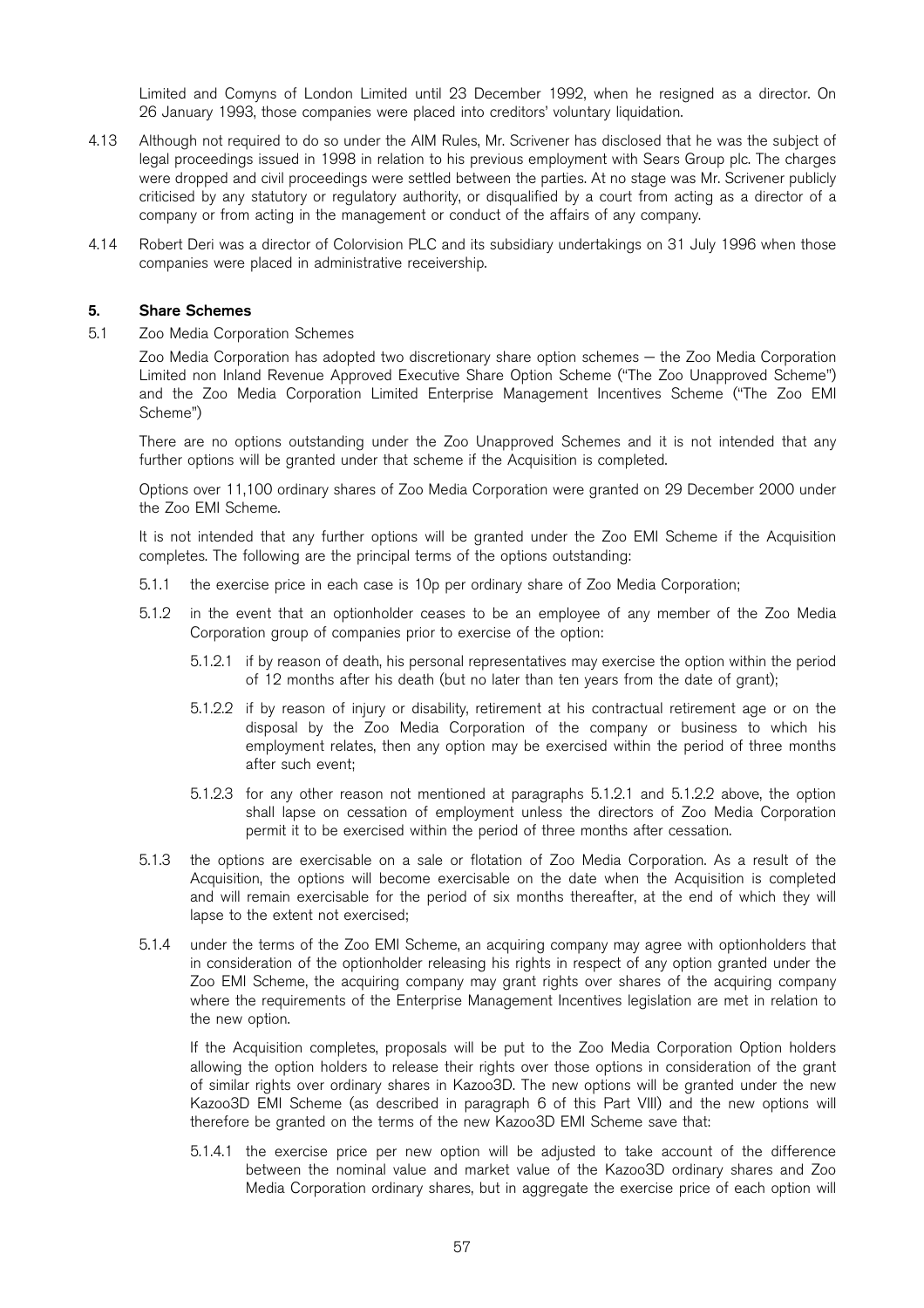remain the same (save that a small element will be paid by the trustees of the Zoo Employee Share Trust under the arrangements described at paragraph 7.8 of this Part VIII);

- 5.1.4.2 the new options can be exercised from the date of the Acquisition; and
- 5.1.4.3 the provisions which apply on cessation of employment will be the same as are set out at paragraph 5.1.2 above.

#### 5.2 The Share Option Schemes

The Company has two discretionary share option schemes—the Kazoo Employee Share Option Scheme, which is an Inland Revenue approved scheme ("the Approved Scheme") and the Kazoo Unapproved Employee Share Option Scheme, which is unapproved ("the Unapproved Scheme"). The following paragraphs summarise the Share Option Schemes:

#### 5.2.1 Constitution

Both of the Share Option Schemes are administered by the Board or a duly authorised committee. The Approved Scheme was formally approved by the Inland Revenue on 3 March 2000.

#### 5.2.2 Eligibility

The Board may select any executive director or employee of the Company or any subsidiaries controlled by the Company ("Group Company") to participate in the Unapproved Scheme, and any Director required to work at least 25 hours a week (excluding meal breaks) or employee of any Group Company in the case of the Approved Scheme.

#### 5.2.3 Grant of options

Generally options may be granted under the Share Option Schemes to eligible employees within the period of 42 days following:

- 5.2.3.1 the day immediately following the date on which the Company announces its final and interim results in any year;
- 5.2.3.2 the date on which an eligible employee commences employment;
- 5.2.3.3 any other time when the Board resolves that exceptional circumstances exist to justify the grant of options; and
- 5.2.3.4 (in respect of options granted under the Approved Scheme) any day on which any change affecting company share option schemes approved by the Inland Revenue is proposed or made.

Options granted under the Share Option Schemes are not transferable and may only be exercised by the persons to whom they were granted or their personal representative(s).

No payment is required for the grant of an option.

No options may be granted under the Share Option Schemes more than 10 years following the date of adoption by the Company in the case of the Unapproved Scheme and the date of Inland Revenue approval in the case of the Approved Scheme.

5.2.4 Option price

Options, which are granted by deed, entitle the holders to acquire fully paid ordinary shares at a price determined by the Board at the date of grant. The option price for options under the Share Option Schemes must not be less than the greater of:

5.2.4.1 the market value of such ordinary shares at the date of grant; and

5.2.4.2 if subscribed, their nominal value.

The option price for options granted under the Approved Scheme must be agreed with the Inland Revenue in advance.

5.2.5 Limits on individual participation

The aggregate market values (as at their dates of grant) of ordinary shares held by any one person under all unexercised options granted under the Approved Scheme or any other discretionary share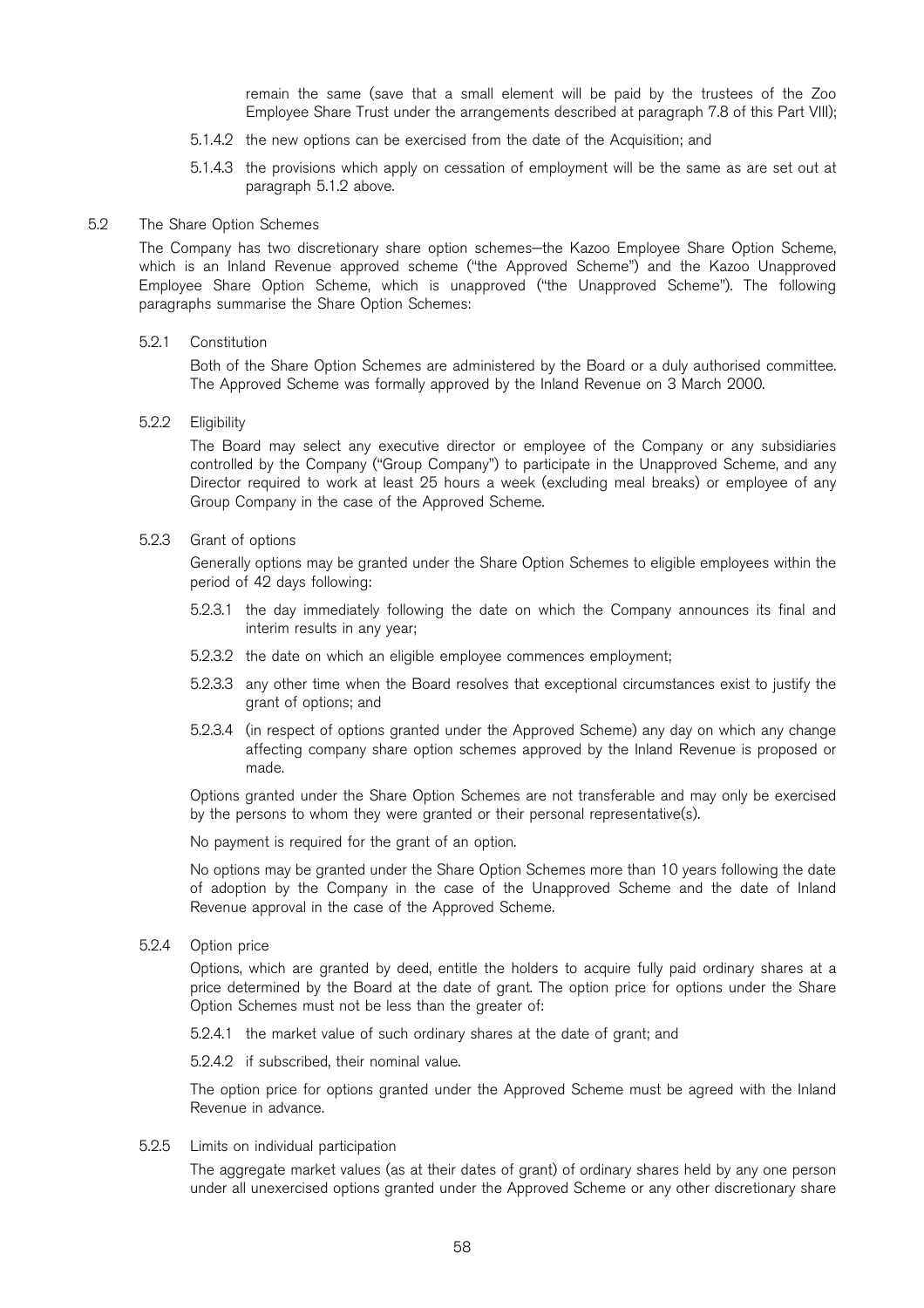option scheme (other than an SAYE scheme) approved by the Inland Revenue and adopted by or affecting the Company cannot exceed £30,000 (or such other amount specified in the legislation from time to time).

# 5.2.6 Limits on issue of new ordinary shares

The maximum number of shares that may be issued or issuable pursuant to options granted under the Share Option Schemes and pursuant to any other rights acquired under any other employees' share schemes shall not exceed 10 per cent. of the issued ordinary shares from time to time. Options granted prior to Admission are excluded from this limit. At the First EGM it is proposed to amend this limit to exclude any options granted in exchange for the release of any option to acquire shares in any company that is acquired by Kazoo3D.

# 5.2.7 Exercise of options

An option will generally only be exercisable after such period and to such extent as the Board may determine at the time of grant. An option will lapse if not exercised ten years after its grant.

At grant, the Board may make the exercise of options conditional on the satisfaction of specified performance criteria. The Board must impose performance criteria on the exercise of any option granted to an executive Director of the Company under the Unapproved Scheme unless the remuneration committee reasonably believes it would be contrary to the commercial best interests of the Company.

Under the Unapproved Scheme, the participants must generally indemnify the Group in respect of any tax and/or primary national insurance contributions which may arise on exercise.

#### 5.2.8 Cessation of employment

If a participant ceases to be employed by the Group the option will usually lapse. Under the Approved Scheme where employment ceases due to ill health, injury, disability, death, redundancy or retirement at contractual retirement age an option may be exercised during a specified period. The Board also has discretion to allow exercise following cessation of employment in other circumstances. Under the Unapproved Scheme, an option may be exercised within the year following the participant's death and otherwise during a specified period in the Board's discretion following cessation of employment.

#### 5.2.9 Takeover or reconstruction

In the event of a change in control of the Company as a result of a takeover or reconstruction then options may be exercised in full or (as an alternative to the exercise of options) participants may, if the acquiring company agrees, release their options in exchange for options over shares in the acquiring company. Any options not exercised within the relevant periods in such circumstances shall lapse.

#### 5.2.10 Reorganisation of share capital

In the event of a capitalisation or rights issue or the sub-division, consolidation or reduction of the Company's ordinary share capital, the option price of shares under option and/or the number of such shares may be adjusted subject to, in the case of the Approved Scheme, the prior agreement of the Inland Revenue.

#### 5.2.11 Amendments

The Board may amend the rules of the Share Option Schemes. However:

- 5.2.11.1 amendments to the advantage of participants or eligible employees shall require the prior consent of the Company in a general meeting, except for minor amendments to benefit the administration of the Share Option Schemes, to take into account changes in legislation or to obtain or maintain favourable tax, exchange control or regulatory treatment for participants or the Group; and
- 5.2.11.2 amendments to the disadvantage of participants shall require the consent of participants having a right to acquire 75 per cent. of the shares in the Company, which are under option.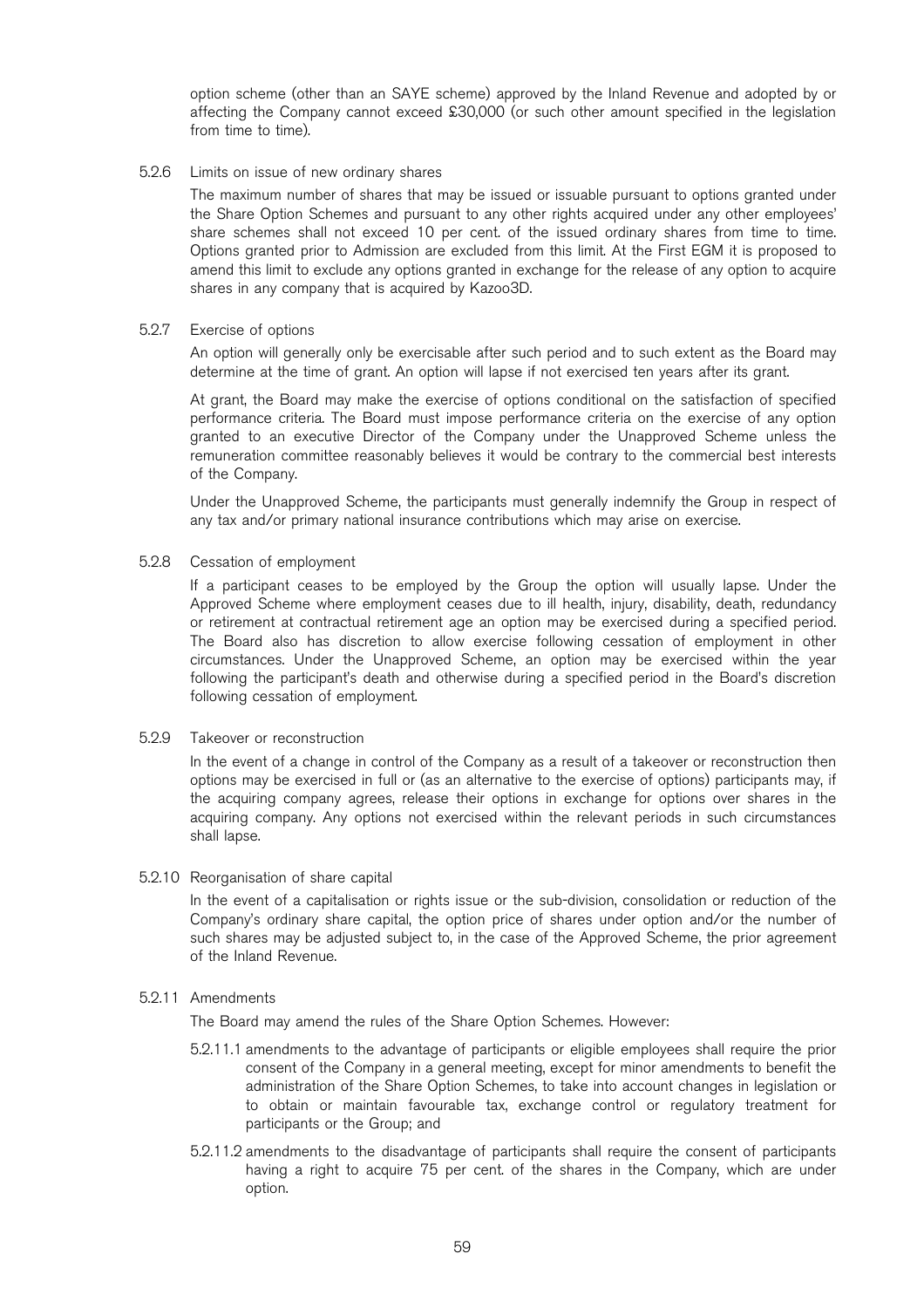The Board may, subject to the following, make amendments which are considered necessary to take account of or mitigate or comply with relevant overseas taxation, securities or exchange control laws, provided that the terms of options granted to such participants are not overall more favourable than the terms of options granted to other participants.

No alteration may be made to the Share Option Schemes which would result in the relevant scheme ceasing to be an employees' share scheme as defined in Section 743 of the Act.

In the case of the Approved Scheme, no amendment shall be effective without prior Inland Revenue approval.

5.2.12 Close company

If the Company is "close", participation will not be permitted under the Approved Scheme to any person who has (or has had in the preceding 12 months) alone or with "connected persons" an interest in 10 per cent. or more of the ordinary share capital of the Company.

# 6. New Kazoo3D EMI Scheme

The Directors propose to introduce the Kazoo3D EMI Scheme. Approval of the Company's shareholders is being sought at the First EGM. Options granted under the Kazoo3D EMI Scheme are intended to qualify as enterprise management incentive options under Schedule 14 to the Finance Act 2000 ("Schedule 14"). The following paragraphs summarise the principal features of the Kazoo3D EMI Scheme:

#### 6.1 Constitution

The Kazoo3D EMI Scheme will be administered by the Board or a duly authorised committee.

#### 6.2 Eligibility

The Board may select any executive director or employee of the Company or any qualifying subsidiary (``Group Company'') to participate in the Kazoo3D EMI Scheme provided they are required to work at least 25 hours a week or, if less, at least 75 per cent. of their working time for any Group Company.

#### 6.3 Grant of options

Generally options may be granted under the Kazoo3D EMI Scheme to eligible employees or directors within the period of 42 days following:

- (a) the adoption of the Kazoo3D EMI Scheme;
- (b) the day immediately following the day on which the Company announces its final or interim results in any year;
- (c) the date on which an eligible employee commences employment with the Group;
- (d) any other time when the Board resolves that exceptional circumstances exist; and
- (e) any day on which any change affecting options granted under Schedule 14 is proposed or made.

Options granted under the Kazoo3D EMI Scheme are not transferable and may only be exercised by the persons to whom they were granted or in the case of death, their personal representative(s).

No payment is required for the grant of an option. The grant of options will be evidenced by an option agreement executed by the eligible employee and the grantor of the option.

No options may be granted under the Kazoo3D EMI Scheme more than 10 years after its adoption by the Company.

Options may be granted over issued or unissued ordinary shares.

# 6.4 Option price

Options will entitle the holders to acquire fully paid ordinary shares in Kazoo3D at a price determined by the Board at the date of grant. The option price for options granted under the Kazoo3D EMI Scheme must not be less than the greater of:

- 6.4.1 the market value of such ordinary share at the date of grant; and
- 6.4.2 their nominal value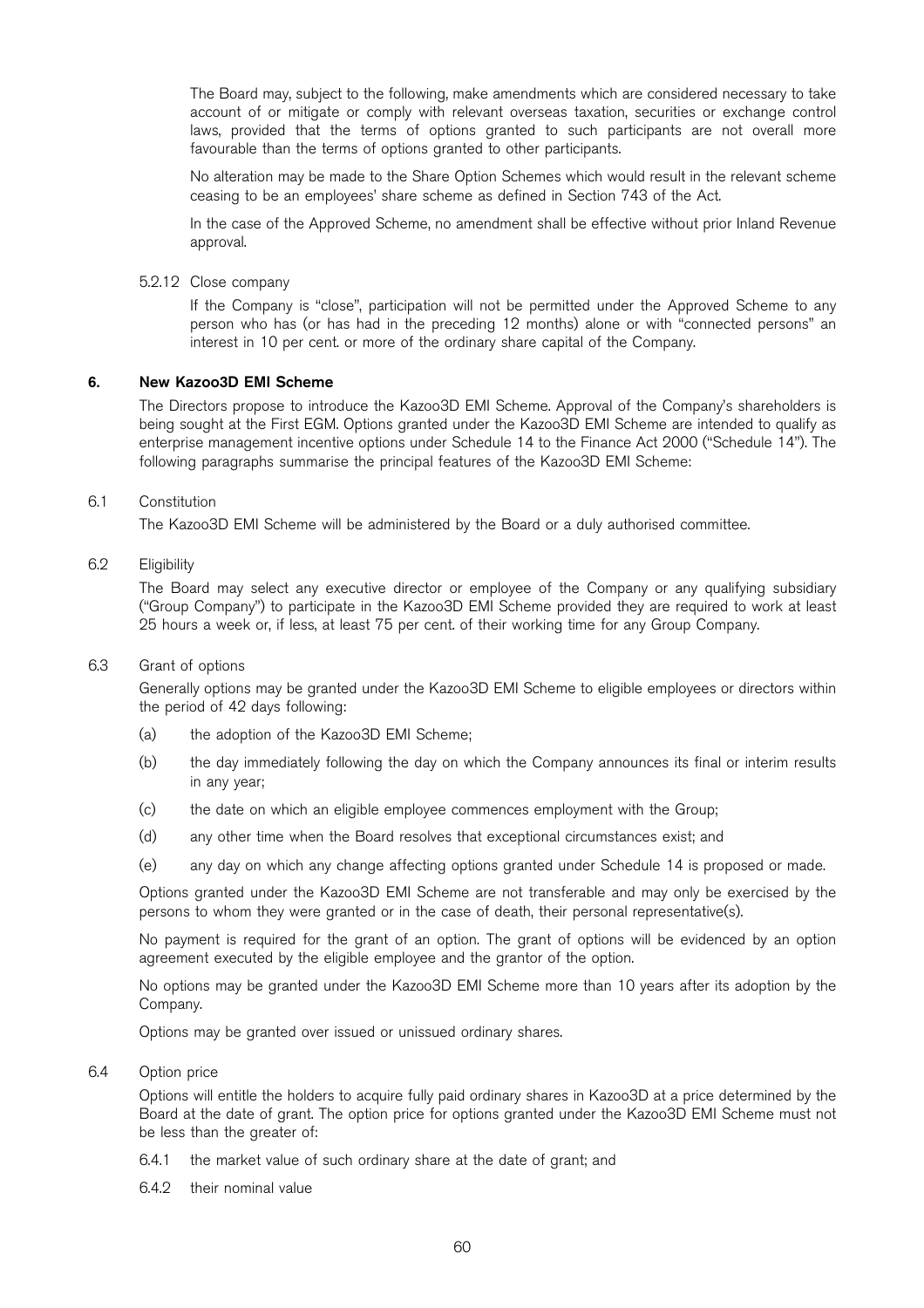except where the option is granted in exchange for the release of any option to acquire shares in a company that is acquired by Kazoo3D.

#### 6.5 Limits on individual participation

To qualify under Schedule 14 the aggregate market values (as at their dates of grant) of all ordinary shares held by any one person under all unexercised options granted under the Kazoo3D EMI Scheme, under any other option which qualifies under Schedule 14 and under options which are approved under Schedule 9 to the Income and Corporation Taxes Act 1988 (other than a sharesave scheme) in each case granted by reason of employment with the Company or any member of the same group, cannot exceed £100,000 (or such other amount specified in the legislation from time to time). Any option granted in excess of this limit will not qualify under Schedule 14 and will not qualify for tax approved status.

An individual who has been granted qualifying options by any member of the Group under Schedule 14 with a total value of £100,000 may not be granted further qualifying options (for the purposes of Schedule 14) within three years of the last grant of a qualifying option.

#### 6.6 Scheme limits

The maximum number of shares that may be issued or issuable pursuant to options granted under the Kazoo3D EMI Scheme and pursuant to any other rights acquired under any other employees' share schemes of the Company (or any member of its group) shall not exceed 10 per cent. of the issued ordinary shares from time to time. Options granted prior to Admission, options which have lapsed or been released and options granted in exchange for any option over shares in a company acquired by the Company are excluded from this limit.

Not more than 15 participants may hold unexercised options under the Kazoo3D EMI Scheme at any one time. Following the enactment of the Finance Bill 2001 it is expected that this limit will be removed and the aggregate market values (at their dates of grant) of ordinary shares that may be acquired on the exercise of options granted under the Kazoo3D EMI Scheme and any other options granted by a group member under Schedule 14 cannot exceed £3,000,000.

#### 6.7 Exercise of options

An option will generally only be exercisable after such period (which will be three years from the date of grant unless the grantor determines otherwise) and to such extent as the Board may determine at the time of grant and will lapse if not exercised 10 years after its grant. Options may be exercised within 40 days of a disqualifying event (being an event which results in the option ceasing to be a qualifying option for the purposes of Schedule 14) and will lapse at the expiry of that period unless the Board determines otherwise within one month of the disqualifying event.

At grant, the Board may make the exercise of options conditional on the satisfaction of specified performance criteria. The Board must impose performance criteria on the exercise of any option granted to an executive Director of the Company unless the remuneration committee reasonably believes it would be contrary to the commercial best interests of the Company or where the option is granted in exchange for the release of any option to acquire shares in a company where such company is acquired by Kazoo3D.

Participants must generally indemnify the group in respect of any tax and/or national insurance contributions which may arise on exercise.

#### 6.8 Cessation of employment

If a participant ceases to be employed by, or an officer of, any group member the option will usually lapse. An option may be exercised within one year of the death of the participant and otherwise during a specified period in the grantor's discretion following cessation of employment and will lapse at the expiry of such period. Where an option is granted in exchange for the release of any option to acquire shares in a company acquired by Kazoo3D, the option can be exercised following cessation of office or employment if the original option could have been exercised.

#### 6.9 Takeover or reconstruction

In the event of a change in control of the Company as a result of takeover or reconstruction then options may be exercised in full within specified periods (and if not so exercised subscriptions will lapse) or (as an alternative to the exercise of options) participants may, if the acquiring company, agrees, release their options in exchange for options over shares in the acquiring company.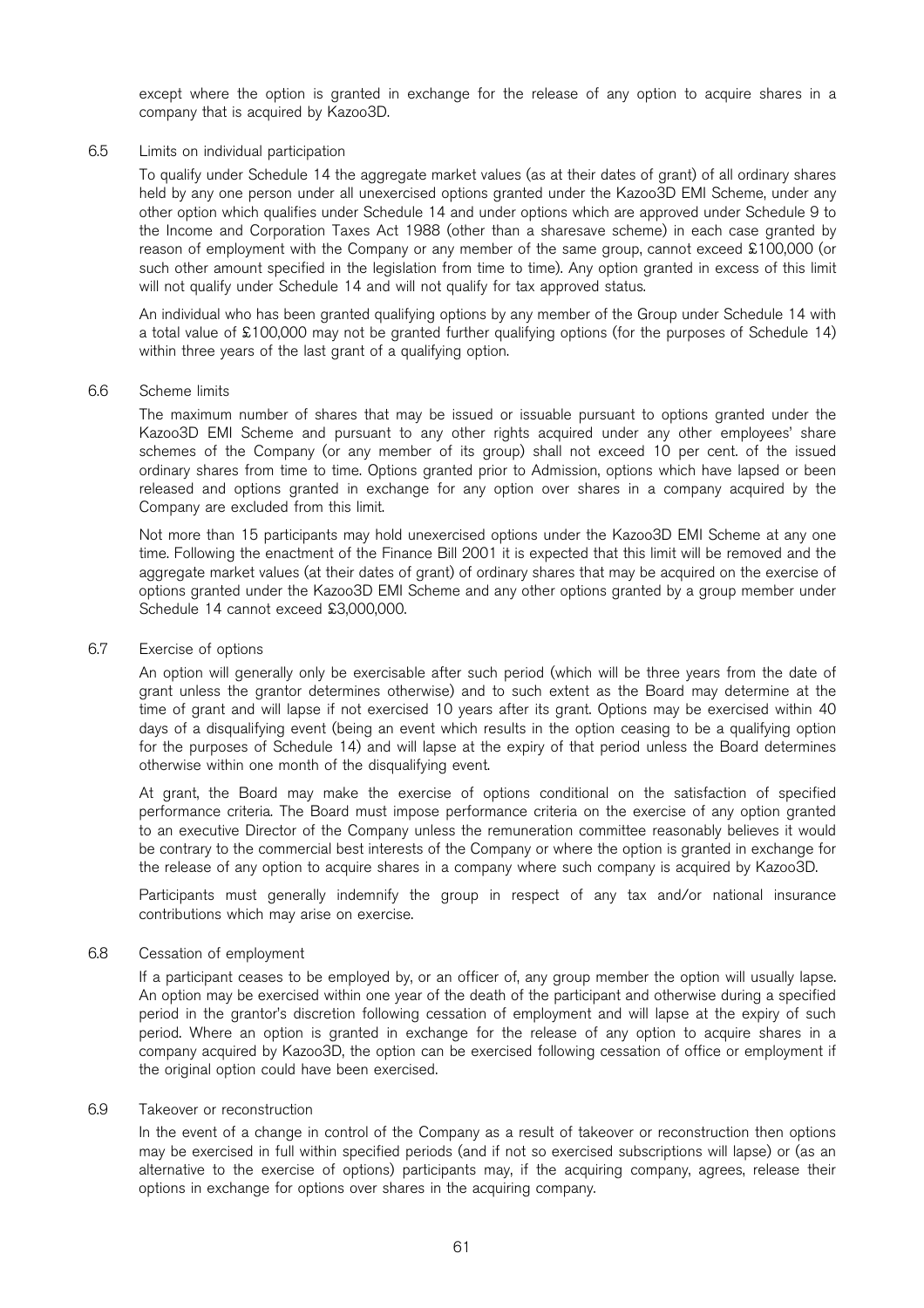#### 6.10 Reorganisation of share capital

In the event of a capitalisation or rights issue or the sub-division, consolidation or reduction of the Company's ordinary share capital, the option price of shares under option and/or the number of shares may be adjusted.

#### 6.11 Amendments

The Board may amend the rules of the Kazoo3D EMI Scheme. However:

- 6.11.1 amendments to the advantage of participants or eligible employees shall require the prior consent of the Company in a general meeting, except for minor amendments to benefit the administration of the Kazoo3D EMI Scheme, to take into account changes in legislation or to obtain or maintain favourable tax, exchange control or regulatory treatment for participants or any group member;
- 6.11.2 amendments to the disadvantage of a participant shall require the consent in writing of that participant;
- 6.11.3 whilst options granted under the Kazoo3D EMI Scheme are to qualify under Schedule 14, no amendment may be made which would result in Schedule 14 no longer applying.

#### 6.12 Close company

Participation will not be permitted under the Kazoo3D EMI Scheme to any person who has alone or with "associates" an interest in, broadly, 30 per cent. of the Company.

# 7. Acquisition Agreement

The main terms of the Acquisition Agreement are as follows:

- 7.1 completion of the Acquisition Agreement is conditional upon the receipt of a tax clearance, the passing of the First Resolution and upon the admission of the Enlarged Share Capital to trading on AIM becoming effective;
- 7.2 it contains separate but reciprocal warranties in relation to such matters as accounts, information technology, intellectual property, contracts, employees and tax and separate but reciprocal tax deeds of covenant which have been given by certain of the Zoo Media Corporation Shareholders to the Company and, in part, to Arthur Andersen Corporate Finance and by the Company to certain of the Zoo Media Corporation Shareholders;
- 7.3 the aggregate liability of the Company in respect of all claims under the Acquisition Agreement is limited to £500,000;
- 7.4 the aggregate liability of the Zoo Media Corporation Shareholders in respect of all claims under the Acquisition Agreement is limited to £3,000,000 in respect of Ian Stewart and £1,000,000 in respect of Susan Scrivener but is otherwise unlimited;
- 7.5 no claims may be brought by one party against the other unless and until the aggregate cumulative liability of such party's claims exceeds £100,000, having taken account only of those individual claims which exceed £5,000;
- 7.6 claims made against the Company may be settled at the election of the Company either in cash and/or by the issue of up to an additional 4,965,293 New Ordinary Shares to Ian Stewart and up to an additional 917,059 New Ordinary Shares to Susan Scrivener;
- 7.7 any claims brought by the Company for breach or non-fulfilment of any provisions of the Acquisition Agreement or of the Lock-In Agreement (details of which are set out in paragraph 8.1.13 of this Part VIII) shall be handled solely and exclusively by a duly appointed committee of the Proposed Board of the Company and such committee shall comprise only the non-executive directors of the Company from time to time which, for the avoidance of doubt, shall not include any parties to the Acquisition Agreement or Andrew Scrivener;
- 7.8 holders of the Zoo Media Corporation Options will be offered new options ("Replacement Options") over ordinary shares of 0.2 pence each in the capital of the Company under the Kazoo3D EMI Scheme if approved at the First EGM in exchange for the release of their Zoo Media Corporation Options. If such optionholders exercise the Replacement Options, ZEST shall pay to the Company a sum equal to the amount by which the aggregate exercise price of such Replacement Options is less than the nominal value of the shares to be issued at that time unless that sum is paid to the Company by the holders of the Replacement Options personally; and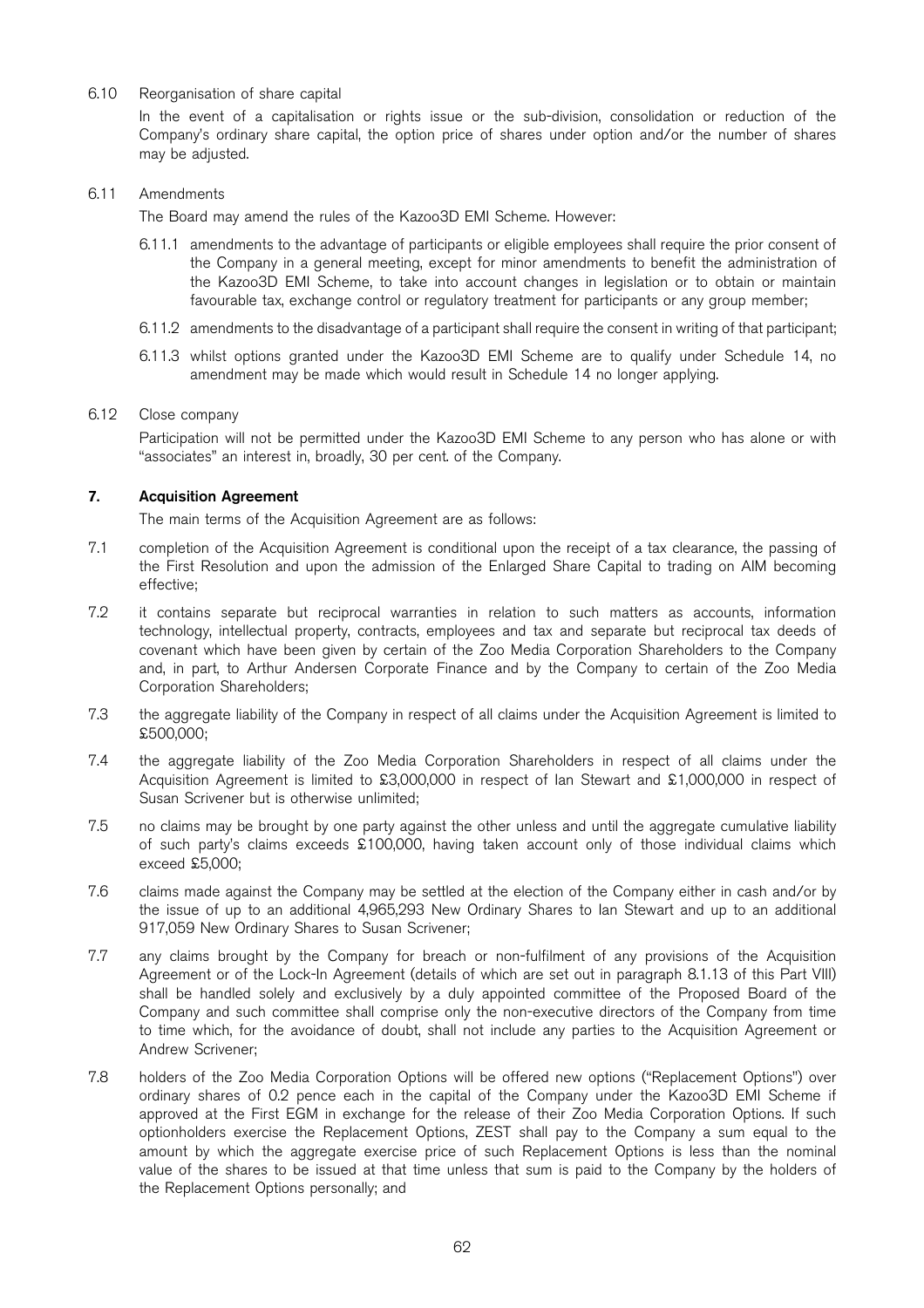7.9 each of the parties to the Acquisition Agreement has covenanted with the other party not to do certain acts or things or to procure that no such acts or things will be done in respect of the Company or Zoo Media Corporation (as appropriate) in the period from the date of the Acquisition Agreement until completion of the Acquisition.

# 8. Material contracts

- 8.1 The following contracts, not being contracts in the ordinary course of business carried on or intended to be carried on by the Company, have been entered into by the Company since its incorporation which are or may be material:
	- 8.1.1 the rules of the Share Option Schemes described in paragraph 5 of this Part VII;
	- 8.1.2 an agreement between (1) LightWork Design and (2) the Company dated 3 March 2000 whereby the Kazoo3D business and the entire issued share capital of Kazoo3D Inc. (the "Kazoo3D Inc. Shares") were demerged from LightWork Design ("Demerger Agreement"). This was effected by transferring the Kazoo3D business and the Kazoo3D Inc. Shares to the shareholders of LightWork Design by way of a distribution in specie, who then directed LightWork Design to transfer the Kazoo3D business and the Kazoo3D Inc. Shares to Kazoo3D. In return, the shareholders of LightWork Design received one share in Kazoo3D for every share they held in LightWork Design. Under the terms of the Demerger Agreement, the assets (comprising the goodwill, the equipment, the contracts, the Kazoo3D intellectual property rights, the Kazoo3D Inc. Shares, the cash, the confidential information, the Kazoo3D products, the Kazoo3D licences and the software assets) were transferred at market value as between a willing vendor and a willing purchaser with effect from 1 January 2000. Excluded from the Demerger were the debts, creditors and liabilities of the Kazoo3D business, prior to 1 January 2000 (the "Effective Date"), the business assets of LightWork Design and the statutory books of LightWork Design. All of the employees of the Kazoo3D business transferred to Kazoo3D on Demerger under the Transfer of Undertakings (Protection of Employment) Regulations 1981. Under the terms of the Demerger Agreement, LightWork Design gave Kazoo3D a number of warranties in relation to intellectual property rights and information technology and a number of indemnities in respect of claims made by third parties in respect of defective products arising prior to the Effective Date and from any costs, claims, demands and expenses incurred by Kazoo3D in respect of the non-performance or negligent performance by LightWork Design of contracts prior to the Effective Date. Reciprocal indemnities were granted by Kazoo3D in respect of such matters post the Effective Date. LightWork Design and Kazoo3D also entered into deeds of covenant, a management services agreement, assignments of intellectual property rights, a software licence agreement and a property licence (see paragraphs 8.1.3 to 8.1.6 of this Part VIII);
	- 8.1.3 separate but reciprocal and identical deeds of covenant between (1) LightWork Design and (2) the Company dated 3 March 2000 which restrict either party from competing with each other. Under the terms of the deeds of covenant, Kazoo3D and LightWork Design are prohibited from competing with each other, from soliciting any customers or suppliers of the other, from soliciting or employing employees of the other, from using any of the other's trademarks or names, logos, marks or devices confusingly similar to the other's trademark or from divulging any of the other's confidential information. The covenants are of five years' duration and have no geographic restriction;
	- 8.1.4 an assignment of intellectual property rights between (1) LightWork Design and (2) the Company dated 3 March 2000 whereby LightWork Design assigned to Kazoo3D its right, title and interest in the intellectual property rights to certain products and software assets of LightWork Design used in the Kazoo3D business. Under separate assignments, it assigned to Kazoo3D its right, title and interest in the Kazoo3D trademarks and patents;
	- 8.1.5 a perpetual licence of the intellectual property rights contained in the LightWorks Application Development System between (1) LightWork Design and (2) the Company dated 3 March 2000, but with effect from 1 January 2000, which permits Kazoo3D to use the proprietary information of LightWork Design in the development of Kazoo3D's Application Programs ("Licence Agreement"). In circumstances where the maintenance agreement is terminated, the Licence Agreement permits Kazoo3D to maintain the software or obtain the services of a third party to maintain the software. Under the terms of the Licence Agreement, LightWork Design granted warranties to Kazoo3D which include warranties as to title, absence of any encumbrances and non-infringement of third party intellectual property rights. LightWork Design also warranted for a period of ninety days from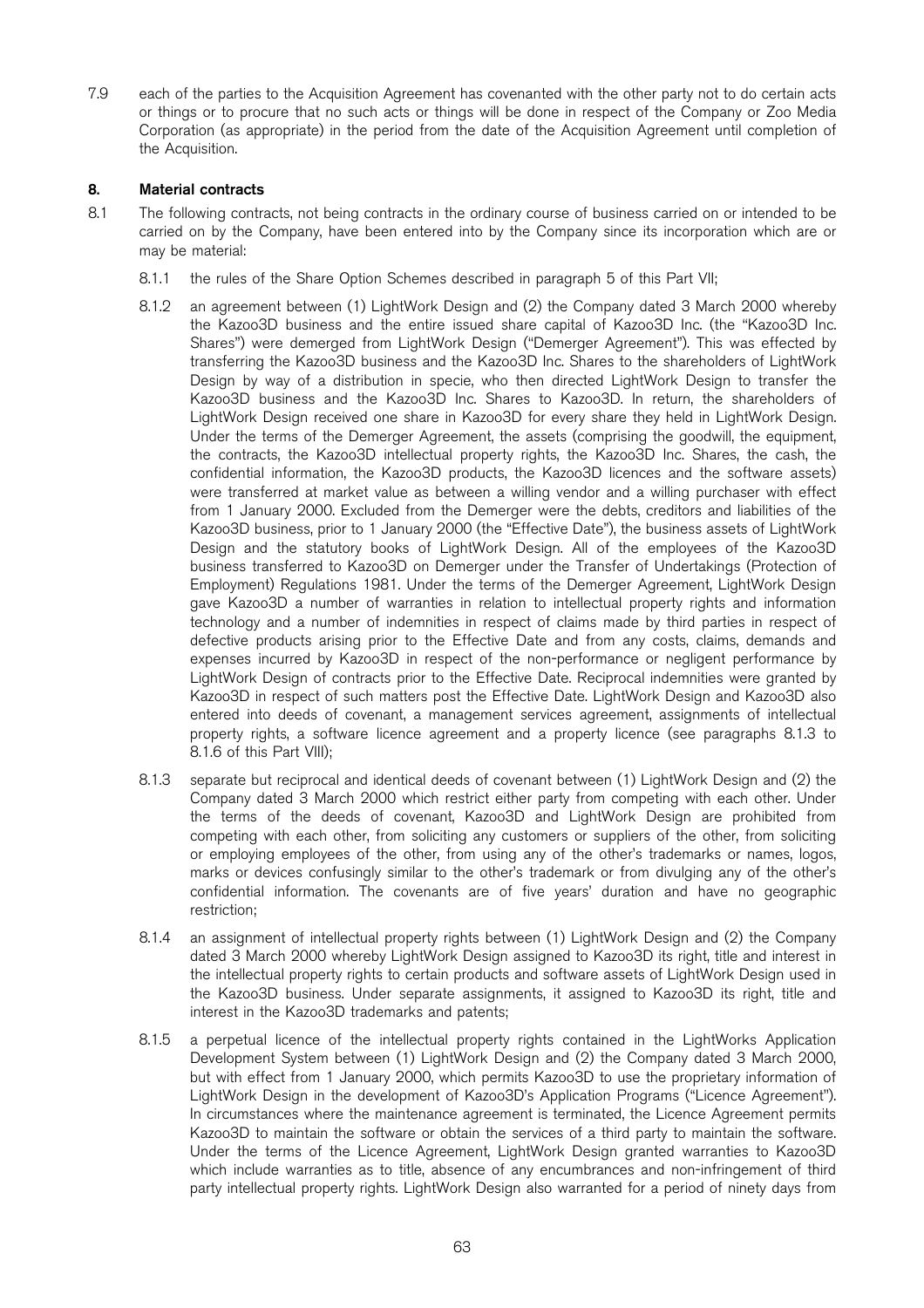the date of the Licence Agreement that the media on which the licensed software is supplied and stored will be free from all defects. The Licence Agreement expressly excludes any liability against LightWork Design for any loss or damage arising from or in connection with the Licence Agreement or the use of the licensed software or its development, modification or maintenance. It also expressly excludes any liability for any indirect or consequential loss, loss of business, loss of profit, loss of reputation, goodwill or loss of data. LightWork Design has agreed to indemnify Kazoo3D against all costs, claims, demands and expenses arising directly or indirectly from any claims that Kazoo3D's use or possession of the licensed software caused a breach of any third party intellectual property rights;

- 8.1.6 a property licence between (1) LightWork Design and (2) the Company dated 3 March 2000 pursuant to which the Company occupies Rooms 109, 111, 112, 113 and 216 at Rutledge House, 78 Clarkehouse Road, Sheffield S10 2LJ (the "Property") and to use eight car parking spaces at Rutledge House ("Property Licence"). Under the terms of the Property Licence, Kazoo3D pays a monthly licence fee of £5,100 to LightWork Design. The Property Licence may be terminated by LightWork Design on six months' notice in writing or by Kazoo3D on three months' notice in writing. LightWork Design may also terminate the Property Licence immediately if Kazoo3D enters into liquidation, has an administration order made against it or if it breaches any of its obligations under the Property Licence. Kazoo3D is prohibited from installing any equipment or services at the Property without LightWork Design's prior written approval, may not make any alterations to the Property, may not impede or interfere with LightWork Design's right of possession and control of accommodation and may not interfere with the conduct of LightWork Design's business or of the other occupiers of Rutledge House;
- 8.1.7 the Kazoo Cross-Over Share Option Scheme (the "Cross-Over Scheme"). Options over 1,572,500 Ordinary Shares were granted under the Cross-Over Scheme to 43 employees of LightWork Design on 3 March 2000. No further options can be granted under the Cross-Over Scheme. Generally options granted lapse if the optionholder leaves employment with LightWork Design. Options granted under the Cross-Over Scheme cannot generally be exercised until 3 September 2001 and then only over 40 per cent. of the shares under option, 70 per cent. after 3 September 2002 and in full after 3 September 2003. Options can be exercised following a take-over or reconstruction of the Company. Options can be adjusted following a variation in the share capital of the Company. The Cross-Over Scheme is administered by the Board or a duly authorised committee;
- 8.1.8 an agreement dated 23 March 2000 made between (1) the Shareholders (as defined therein), (2) the Directors (as defined therein), (3) the Company, (4) Charterhouse Securities Limited and (5) Arthur Andersen Corporate Finance pursuant to which Charterhouse Securities agreed, conditionally, inter alia upon the admission to trading on AIM of the entire ordinary share capital of the Company, to use its reasonable endeavours to procure subscribers for 14,117,647 new ordinary shares proposed to be issued by the Company ("the Placing Shares") at the price of 85p per new ordinary share and if subscribers were not obtained for all or any of the Placing Shares at such price, to subscribe as principal at such price for all of those Placing Shares in respect of which subscribers had not been obtained. The agreement contained warranties and indemnities given to Arthur Andersen Corporate Finance and Charterhouse Securities by the Company and the Directors and Shareholders (both as defined therein). With the exception of certain warranties relating to tax matters and certain indemnities relating to the content of the prospectus issued by the Company on 23 March 2000 the warranties and indemnities contained in the agreement will expire six months after the date of publication of the first full year audited report and accounts of the Company;
- 8.1.9 by an agreement ("the Relationship Agreement") between (1) the Company, (2) Dr. Richard Gordon Oliver and (3) Dr. Stuart Antony Green, dated 22 March 2000, Dr. Oliver and Dr. Green agreed conditionally on admission of the Company's ordinary share capital to AIM in March 2000 that:
	- 8.1.9.1 any transaction between themselves and the Company and/or any of its subsidiaries shall be considered on behalf of the Company by a committee of the Board only, comprising some or all of the directors of the Company from time to time excluding Dr. Oliver and Dr. Green and any party connected with them ("Independent Directors") and that neither Dr. Oliver nor Dr. Green nor any party connected with them shall participate in or seek to influence the consideration of such matter by that committee in any way;
	- 8.1.9.2 neither they nor any party connected with them will exercise the voting rights attaching to their shares at any general meeting of the Shareholders in respect of any resolution which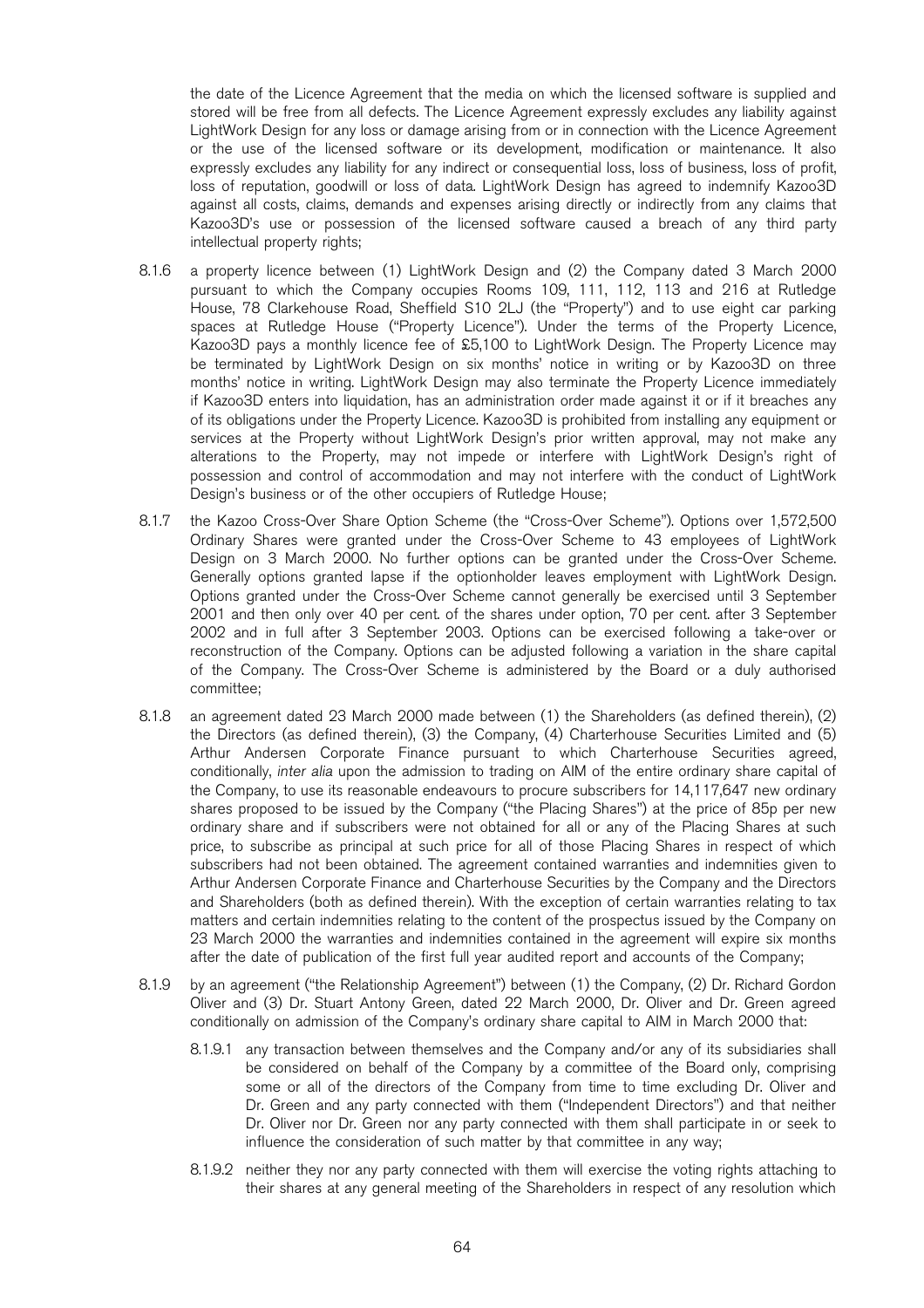relates to a transaction with either of them or any party connected with either of them or in which either of them has a material interest;

- 8.1.9.3 neither of them shall exercise the voting rights attaching to their shares in support of a resolution to appoint any person as an additional director of the Company if, following that person's appointment, the majority of the directors of the Company would not be Independent Directors unless that person's appointment is recommended by the Independent Directors;
- 8.1.9.4 neither of them, nor any party connected with them, will acquire any interest in any competing business without the Company's consent; and
- 8.1.9.5 neither of them, nor any person connected with them will sell, transfer or otherwise dispose of any interest in any of his shares in the Company which would reduce his holding without giving 14 days' notice of his intention to effect such a transaction.

The Relationship Agreement shall lapse when Dr. Oliver and Dr. Green's respective interests (including those of parties connected with them) cease together to hold or be able to control the exercise of 10 per cent. or more of the voting rights of the Ordinary Shares provided that if Dr. Oliver and Dr. Green and the parties connected with either of them are together able to control the appointment of directors who are able to exercise the majority of votes at board meetings of the Company, the Relationship Agreement shall continue until such control is no longer exercisable; and

- 8.1.10 an agreement between (1) LightWork Design and (2) the Company, dated 22 March 2000, whereby LightWork Design is required to provide maintenance and support for the LightWorks Application Development System ("LADS") software provided to Kazoo3D under the terms of the Licence Agreement referred to in paragraph 8.1.5 of this Part VIII. The agreement requires LightWork Design to provide telephone, fax or email support for the LADS, to remedy any defects in the LADS and to provide copies of any LightWork Design modifications to the LADS. Kazoo3D are required to pay an annual maintenance and support fee of £30,000 as amended by reference to changes in the retail price index. The agreement will continue unless either party gives the other six months' written notice or a specified termination event occurs;
- 8.1.11 a perpetual licence of the intellectual property rights contained in the Company's patent and the Company's application programs between (1) LightWork Design and (2) the Company dated 24 April 2001 which permits LightWork Design to use the proprietary information of the Company in the development of LightWork application programs ("LightWork Licence Agreement"). Under the terms of the LightWork Licence Agreement, the Company granted warranties to LightWork which include warranties as to title, absence of encumbrances and non-infringement of third party intellectual property rights. The Company also warranted for a period of 90 days from the date of the LightWork Licence Agreement that the media on which the licensed software is supplied and stored will be free from all defects. Each party is obliged to share any improvement it identifies in respect of the patent with the other. The LightWork Licence Agreement expressly excludes any liability against the Company for any loss or damage arising from or in connection with the LightWork Licence Agreement or the use of the licensed software or its development or modification. It also expressly excludes any liability for any indirect or consequential loss, loss of business, loss of profit, loss of reputation, goodwill or loss of data. The Company has agreed to indemnify LightWork against all costs, claims, demands and expenses arising directly or indirectly from any claims that LightWork's use or possession of the licensed software caused a breach of any third party intellectual property rights;
- 8.1.12 the Acquisition Agreement, details of which are set out in paragraph 7 of this Part VIII;
- 8.1.13 an agreement dated 24 April 2001 made between (1) certain Shareholders and Zoo Shareholders and their related parties (the "Covenantors") (2) the Company, (3) Arthur Andersen Corporate Finance and (4) Rowan Dartington pursuant to which the Covenantors granted undertakings conditional upon completion of the Acquisition, to each of the other parties to the agreement, inter alia, not to dispose and to procure that their related parties do not dispose of their holdings of ordinary shares in Kazoo3D during the period from the date of Admission up to and including the date of announcement of the interim results of the Company for the half year ending on 30 June 2002 without the consent of Arthur Andersen Corporate Finance and Rowan Dartington. Subject always to the AIM Rules, this undertaking does not apply to options granted to the Covenantors prior to the date of the agreement (details of which are set out in paragraph 4 of this Part VIII); and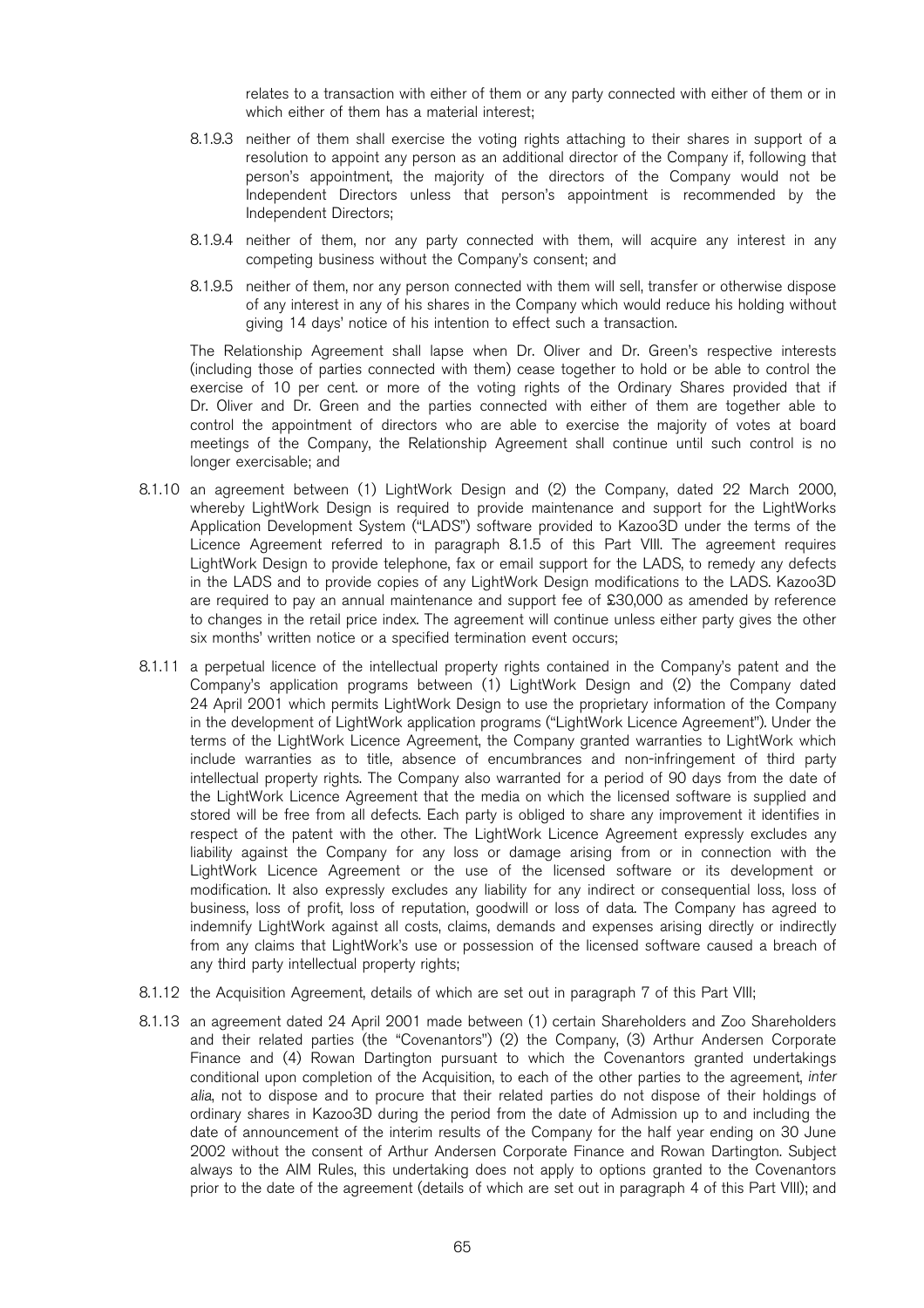8.1.14 John Warden's compromise agreement, details of which are set out in paragraph 4 of this Part VIII.

- 8.2 The following contracts, not being contracts in the ordinary course of business carried on or intended to be carried on by Zoo Media Corporation, have been entered into by Zoo Media Corporation since its incorporation which are or may be material:
	- 8.2.1 an assignment of intellectual property rights between (1) Idiom Design Limited ("Idiom") and (2) Zoo Media Corporation dated 14 September 2000 whereby Idiom assigned to Zoo Media Corporation its right, title and interest in all its intellectual property rights;
	- 8.2.2 the rules of the Zoo EMI Scheme described in paragraph 5.1 of this Part VIII;
	- 8.2.3 the ZEST Deed;
	- 8.2.4 Ian Stewart has made available to Zoo Media Corporation the sum of £757,018. This agreement has been formalised in a loan agreement dated 24 April 2001. In the absence of default, the due date for repayment of the loan is 31 January 2005. Interest will not become payable on the loan until 1 January 2002. From 1 January 2002 until 31 December 2003 interest accrues at two per cent. per annum. Thereafter interest will accumulate at the Royal Bank of Scotland's base rate from time to time in place; and
	- 8.2.5 an agreement dated 21 March 2001 between Idiom and Zoo Media Corporation which outlines the terms of an agency agreement whereby Idiom carried on the business of website and digital application development as agents for Zoo Media Corporation. The agreement further acknowledges that as from the 31 January 2000 Idiom ceased to carry on the business as agents for Zoo Media Corporation and further ceased to have any interest in the business, assets or contracts of the Zoo Media Corporation.

#### 9. Taxation

The following information is based on law and practice currently in force in the UK and is subject to change in the relevant legislation, its application and its practice. It is intended only as a general guide for UK resident investors who hold their shares as an investment. In considering their tax position, potential investors should consult their professional advisers.

9.1 EIS and VCT

The Company has requested provisional assurance from the Inland Revenue that, on the basis of the facts supplied and given the change in business circumstances and the proposed transaction, the original Ordinary Shares subscribed for at the time of the flotation in March 2000 will continue to be regarded as qualifying investments under the Enterprise Investment Scheme ("EIS") and should be regarded as a qualifying holding for investment by Venture Capital Trusts ("VCTs"). The Company has not yet received a response from the Revenue and so cannot guarantee that these shares will continue to qualify for EIS or VCT purposes.

If these shares continue to be a qualifying investment for EIS relief and a qualifying holding for VCT purposes it will be conditional, inter alia, upon the Company with its enlarged activities continuing to satisfy the requirements for a qualifying company throughout the period of three years from the date of the investor making his investment, for EIS purposes, and, for VCT purposes, throughout the period that the Ordinary Shares are held as a qualifying holding.

# Investors considering taking advantage of any of the reliefs under the EIS or available to VCTs should seek individual advice in order that they may fully understand how the rules apply in their individual circumstances and the circumstances in which relief claimed may subsequently be withdrawn.

### 9.2 Dividends

Under current UK taxation legislation no tax will be withheld at source from dividends paid by the Company.

A UK resident individual shareholder who receives a dividend will be entitled to a tax credit equal to ten per cent. of the gross dividend. A UK resident individual will be taxable on the aggregate of the dividend received plus the tax credit (i.e. the gross dividend). The tax credit will discharge his or her liability to lower rate income tax. A higher rate tax payer will be able to offset the tax credit against their liability to tax and will have a further liability to income tax at 22.5 per cent. of the gross dividend. A UK resident shareholder will generally not be able to claim any repayment of the tax credit attaching to a dividend.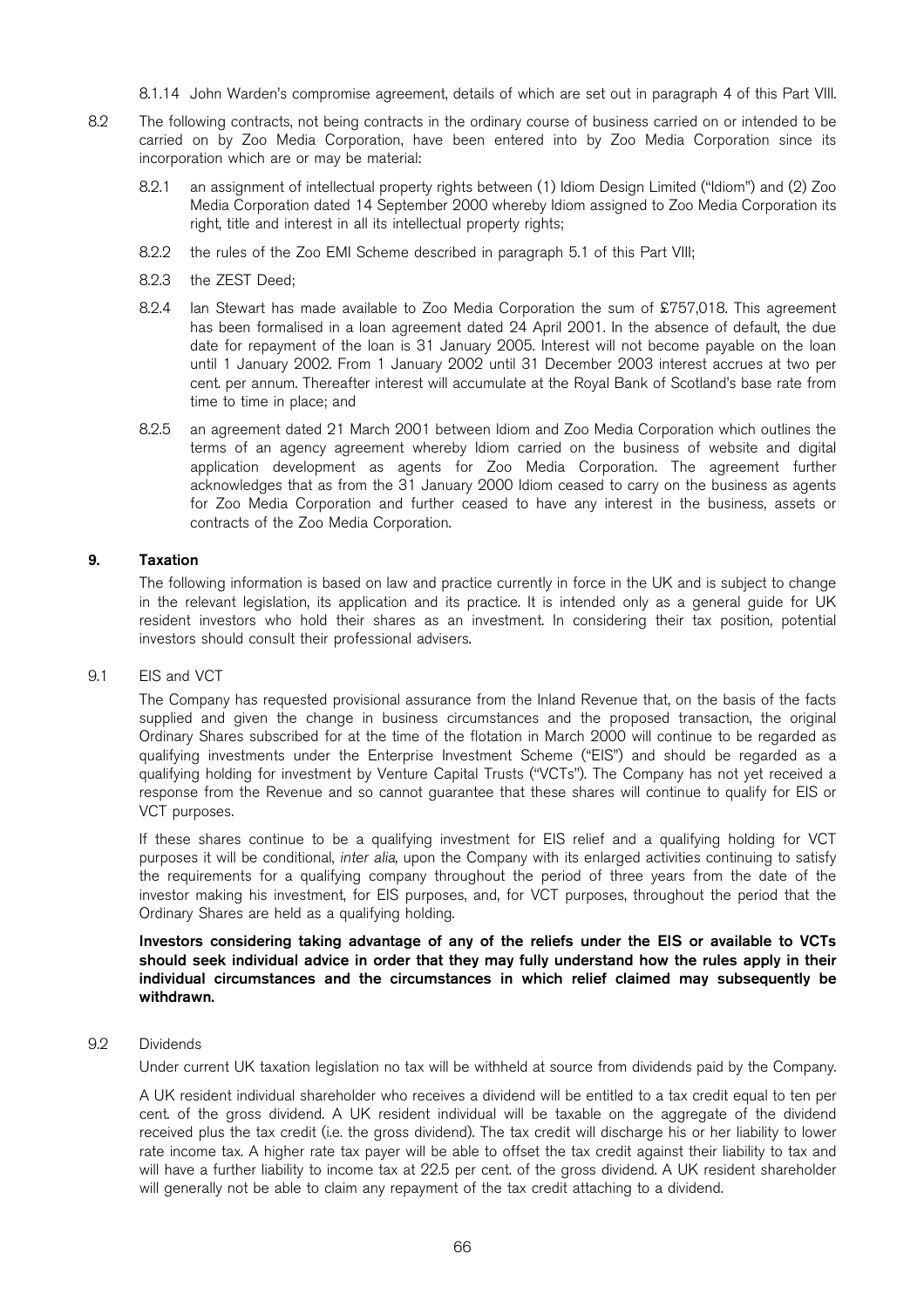A UK resident corporate shareholder will not normally be liable to UK Corporation Tax on any dividend received.

A non-UK resident shareholder is not generally entitled to a tax credit in respect of any dividend received. However, such a person may be entitled to reclaim from the Inland Revenue a proportion of the tax credit in relation to their dividends, depending on the provisions of any double taxation treaty which exists between the UK and their country of residence. Persons who are not resident in the UK should consult their own tax advisers on the double taxation provisions (if any) applying between their country of residence and the UK to determine the tax liabilities on dividends received.

#### 9.3 Stamp duty and stamp duty reserve tax

The Company has been advised that any transfer of Ordinary Shares will generally be subject to ad valorem stamp duty on the instrument of transfer (or, if an unconditional agreement to transfer such shares is not completed by a duly stamped transfer by the seventh day of the month following the entering into of such agreement, stamp duty reserve tax) usually at the rate of 50p per £100 or part thereof on the value of consideration for the relevant transfer.

The statements above summarise the current position and are intended as a general guide only.

# 9.4 Close company status

The Company is, at the date of this document, a close company as defined by the Income and Corporation Taxes Act 1988. The status of the Company on completion of the Acquisition will depend on the identity of the shareholders, and their respective shareholdings, at that time.

# 10. Working capital

The Directors and the Proposed Directors are of the opinion, having made due and careful enquiry, that, after taking into account the effects of the Acquisition, the Enlarged Group has sufficient working capital for its present requirements, that is for at least the 12 months following Admission.

#### 11. Litigation

- 11.1 Neither the Company nor Kazoo3D Inc. is engaged in any legal or arbitration proceedings and, so far as the Directors are aware, there are no legal or arbitration proceedings, active, pending or threatened against, or being brought by the Company or Kazoo3D Inc. which is having or may have a significant effect on the financial position of the Company or Kazoo3D Inc.
- 11.2 Zoo Media Corporation is not engaged in any legal or arbitration proceedings, and, so far as the Zoo Media Corporation Directors are aware, there are no legal or arbitration proceedings, active, pending or threatened against, or being brought by it which are having or may have a significant effect on its financial position.

# 12. Market quotations

The following table shows the closing middle market quotations for Kazoo3D as derived from the Daily Official List on the first dealing day in each month from November 2000 to April 2001 and for the last dealing day prior to the publication of this document.

| 3 November 2000 | 28.5p             |
|-----------------|-------------------|
| 1 December 2000 | 27.5p             |
| 2 January 2001  | 27.5p             |
| 1 February 2001 | 12.0 <sub>p</sub> |
| 1 March 2001    | 9.5p              |
| 2 April 2001    | 8.5p              |
| 24 April 2001   | 8.5p              |

#### 13. General

- 13.1 The accounting reference date of the Company is 31 December.
- 13.2 Arthur Andersen, Chartered Accountants, has given and not withdrawn its written consent to the inclusion herein of its Accountants' reports set out in Parts V and VI of this document and the references thereto, and to its name in the form and context in which they are included, and accept responsibility for the contents of those reports for the purposes of paragraph 45(8)(b) of Schedule 1 of the POS Regulations.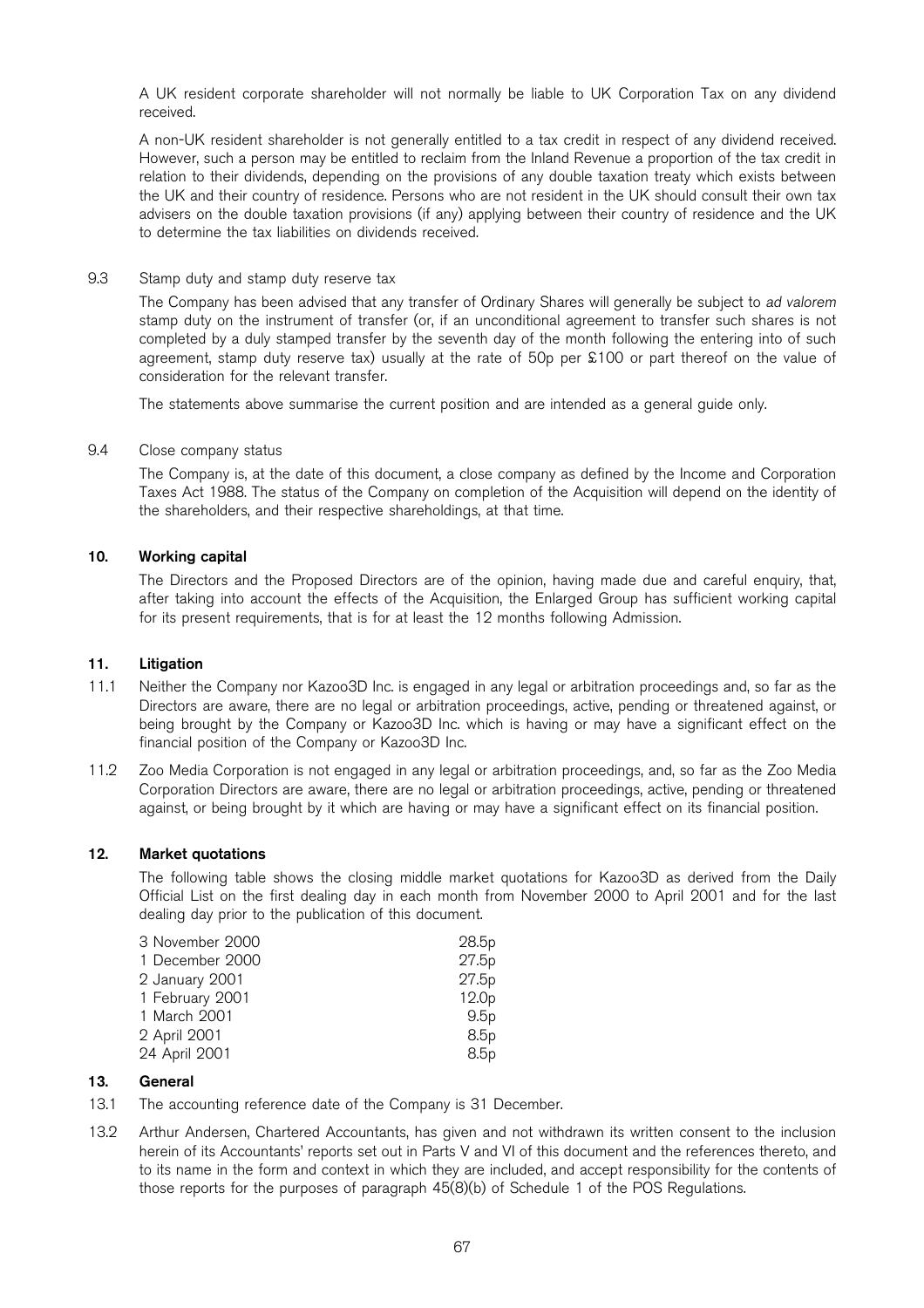- 13.3 Rowan Dartington has given and not withdrawn its written consent to the inclusion in this document of references to its name in the form and context in which it appears.
- 13.4 Arthur Andersen Corporate Finance has given and not withdrawn its written consent to the inclusion in this document of references to its name in the form and context in which it appears.
- 13.5 Motorola, AOL, Premium TV, Michelin and Rugby League World Cup have each given and not withdrawn their written consents to the issue of this document with the inclusion and references to their respective names in the form and context in which the references appear.
- 13.6 Each of the Directors, namely Dr. Oliver, Dr. Green, Mr. Warden, Mr. Abrams and Dr. Honeyborne is, or may be deemed to be, a promoter of the Company.
- 13.7 The Company's auditors are Arthur Andersen of 1 City Square, Leeds LS1 2AL.
- 13.8 The financial information in relation to the Company set out in Part V of this document and elsewhere in this document does not comprise statutory financial statements as referred to in Section 240 of the Act. The basis of preparation of this financial information is set out in the Basis of preparation paragraph of Part V of this document.
- 13.9 There are no arrangements in force for the waiver of future dividends.
- 13.10 There are no specified dates on which entitlements to dividends or interest payable by the Company arise.
- 13.11 The expenses of the Acquisition and Admission are estimated at £592,000 excluding VAT, and are payable by the Company.
- 13.12 The business address of each of the Directors is Rutledge House, 78 Clarkehouse Road, Sheffield S10 2LJ, and of the Zoo Media Corporation Directors is Parkhead House, 26 Carver Street, Sheffield S1 4FS.
- 13.13 Neither the Company, Kazoo3D Inc. nor Zoo has any dependence on any patents or other IP rights, licences, or particular contracts save as disclosed in paragraph 8 of this Part VIII which are of fundamental importance.
- 13.14 Copies of this document will be available during normal business hours on any weekday (except Saturdays and public holidays) from the Company's registered office and at the offices of Arthur Andersen Corporate Finance, 1 City Square, Leeds LS1 2AL and Rowan Dartington & Co. Limited, Colston Tower, Colston Street, Bristol BS1 4RD until the date falling 14 days from the date of Admission.

#### 14. Documents available for inspection

Copies of the following documents will be available for inspection at the offices of DLA at 3 Noble Street, London EC2V 7EE and Princes Exchange, Princes Square, Leeds LS1 4BY during normal business hours on any weekday (Saturdays and public holidays excepted) for a period of 14 days from the date of this document:

- 14.1 the memorandum and articles of association of the Company and of Zoo Media Corporation;
- 14.2 the material contracts referred to in paragraph 8 of this Part VIII;
- 14.3 the service agreements, terms of appointment and consultancy agreement referred to in paragraph 4 of this Part VIII;
- 14.4 the rules of the Share Option Schemes and the options referred to in paragraph 4.4 of this Part VIII and in the notes to the table in paragraph 4.3 of this Part VIII and the proposed new Kazoo3D EMI Scheme;
- 14.5 the reports of Arthur Andersen set out in Part V and Part VI of this document;
- 14.6 the pro forma statement of net assets set out in Part VII of this document;
- 14.7 the written consents from Arthur Andersen, Rowan Dartington, Arthur Andersen Corporate Finance, Motorola, AOL, Premium TV, Michelin and Rugby League World Cup referred to in paragraphs 13.2 to 13.5 of this Part VIII;
- 14.8 this document, the notices of extraordinary general meeting and the forms of proxy;
- 14.9 the report and accounts of the Company for the year ended 31 December 2000;
- 14.10 the special purpose accounts of Zoo Media Corporation for the periods from 23 August 1999 to 31 August 2000 and from 1 September 2000 to 28 February 2001;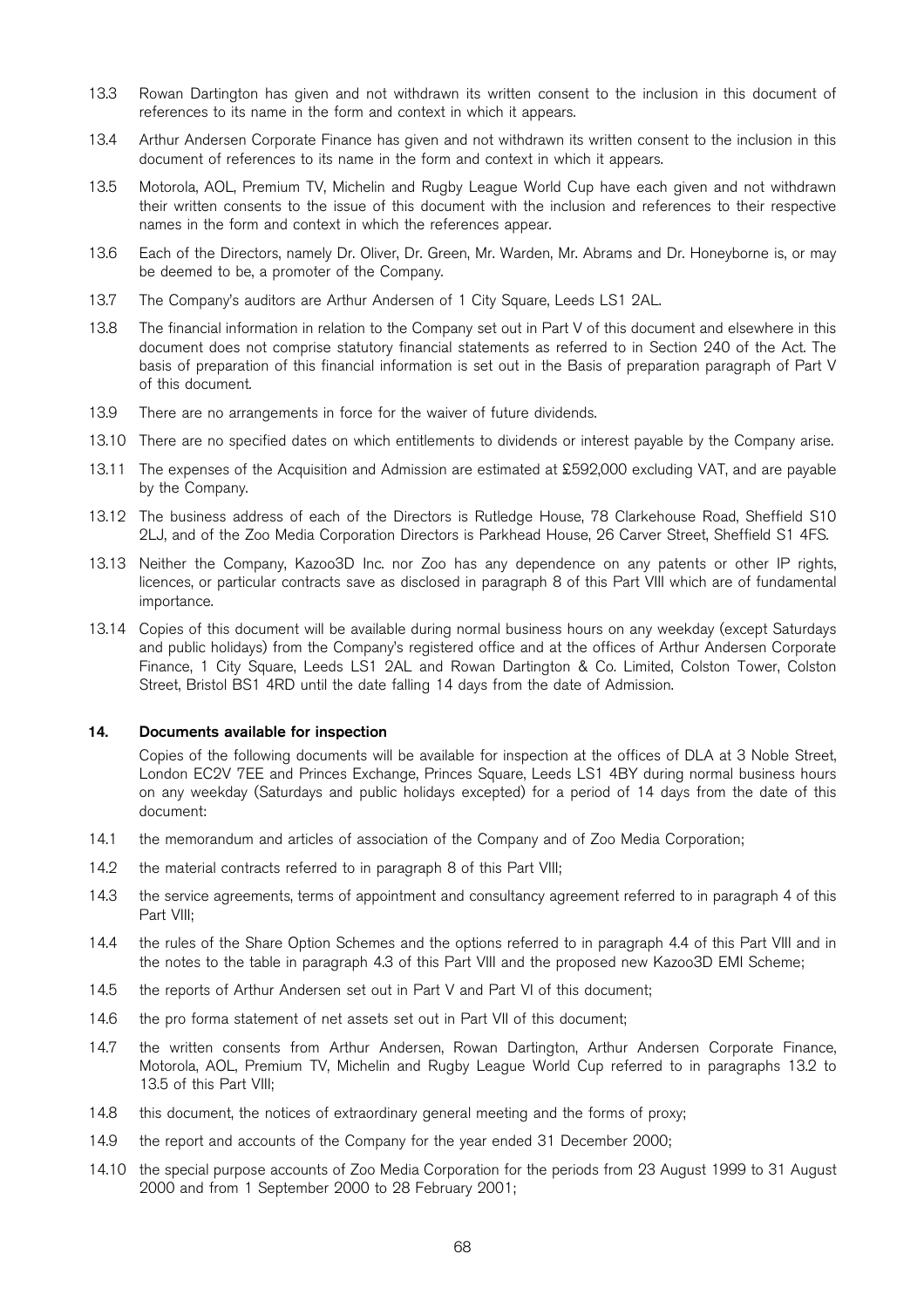- 14.11 irrevocable undertakings to vote in favour of the Resolutions from the Directors, LightWork Design and Founding Shareholders; and
- 14.12 the trust deed establishing the ZEST and the rules of the Zoo EMI Scheme.

Dated 25 April 2001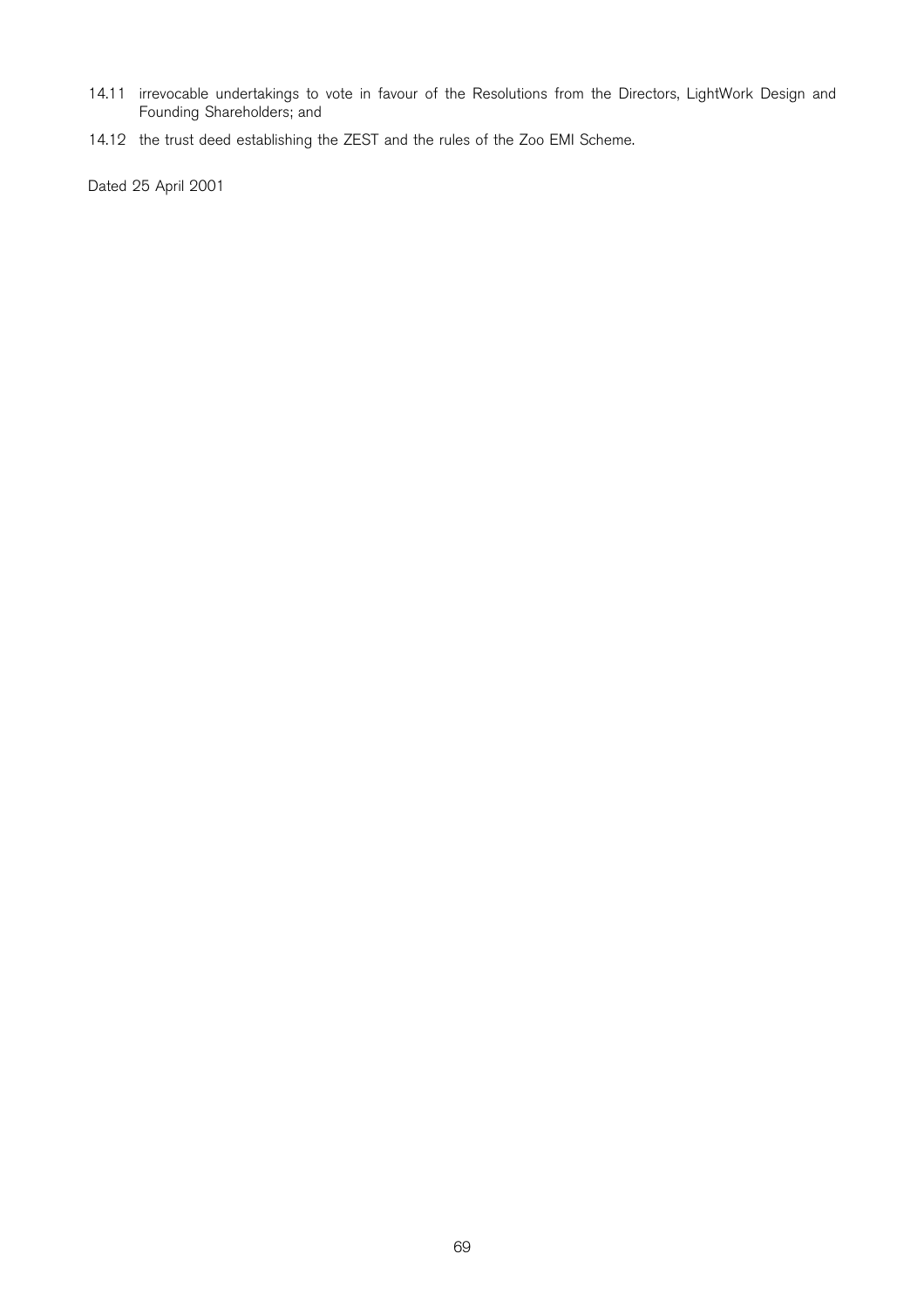# Kazoo3D plc

(Incorporated and registered in England and Wales No. 3858881)

# NOTICE OF FIRST EXTRAORDINARY GENERAL MEETING

Notice is hereby given that the First Extraordinary General Meeting of Kazoo3D plc (the "Company") will be held at Rutledge House, 78 Clarkehouse Road, Sheffield S10 2LJ on 11 May 2001 at 10.30 am to consider and, if thought fit, pass the following resolution, which will be proposed as an ordinary resolution being voted on by a poll regardless of whether or not any request is received by the shareholders of the Company it be so voted:

# ORDINARY RESOLUTION

#### THAT

- 1. the merger of the Company with The Zoo Media Corporation Limited ("Zoo Media Corporation") pursuant to and on the terms and conditions of a conditional agreement dated 24 April 2001 and made between (1) Ian Stewart, Susan Scrivener, Stephen Bailey, Zoo Employee Share Trust Limited and Alchemy Capital Limited, (2) the Company and (3) Arthur Andersen Corporate Finance ("Acquisition Agreement"), a summary of which is contained in paragraph 7 of Part VIII of the circular and AIM admission document of the Company dated 25 April 2001 ("Document"), of which this notice forms part, be and is hereby approved (subject to such non-material variations as the directors of the Company shall, in their discretion think fit) and that the directors be and are hereby authorised to take all steps which they may consider necessary or desirable to implement the Acquisition Agreement in accordance with its terms;
- 2. the waiver by the Panel on Takeovers and Mergers of any obligation which might otherwise fall on the Concert Party (as that expression is defined in the circular and AIM admission document of the Company dated 25 April 2001 ("Document"), of which this notice forms part) to make a general offer pursuant to Rule 9 of The City Code on Takeovers and Mergers ("City Code") as a result of any of the following:
	- the allotment and issue to the shareholders of The Zoo Media Corporation Limited, being members of the Concert Party as defined in the Document, of 79,830,937 ordinary shares of 0.2p each in the share capital of the Company in consideration for the acquisition of the whole of the issued share capital of The Zoo Media Corporation Limited ("Acquisition") by the Company from them;
	- (ii) the allotment and issue to Ian Stewart and Susan Scrivener, being members of the Concert Party, of up to an aggregate 5,882,352 ordinary shares of 0.2 p each in the share capital of the Company in satisfaction of potential liabilities owed to them by the Company pursuant to future claims under the Acquisition Agreement; and
	- (iii) the allotment and issue to Messrs Calpin, McKevitt and Moffett, being members of the Concert Party, of in aggregate up to 9,258,034 ordinary shares of 0.2p each in the share capital of the Company pursuant to the rollover of their options under the Zoo Media Corporation Limited Enterprise Management Incentive Schemes into new options in the proposed Kazoo3D Enterprise Management Incentive Schemes and the exercise of those replacement options;

which could result in the aggregate holding of the Concert Party increasing to 94,971,323 ordinary shares of 0.2p each in the share capital of the Company representing approximately 61.52 per cent. of the issued share capital of the Company be and is approved;

- 3. the waiver by the Panel on Takeovers and Mergers of any obligation which might otherwise fall on Ian Stewart to make a general offer pursuant to Rule 9 of the City Code as a result of any of the following:
	- (i) the allotment and issue to Ian Stewart of 50,176,038 ordinary shares of 0.2p each in the share capital of the Company in consideration for the acquisition by the Company of Ian Stewart's shares in The Zoo Media Corporation Limited;
	- (ii) the allotment and issue to Ian Stewart of up to 4,965,293 ordinary shares of 0.2p each in the share capital of the Company in satisfaction of potential liabilities owed to Ian Stewart by the Company pursuant to future claims under the Acquisition Agreement; and
	- (iii) the transfer to Ian Stewart of up to 1,004,260 ordinary shares of 0.2p each in the Company by way of the exercise of an option to purchase such shares from Stephen Bailey;

which could result in the aggregate holding of Ian Stewart increasing to 56,145,591 ordinary shares of 0.2p each in the share capital of the Company representing approximately 38.69 per cent. of the issued share capital of the Company be and is approved;

- 4. in substitution for all existing authorities under the following section, the directors be generally and unconditionally authorised pursuant to section 80 of the Companies Act 1985 (the "Act") to exercise all the powers of the Company to allot, grant options over, offer or otherwise deal with or dispose of any relevant securities within the meaning of that section in connection with the Acquisition (as defined in the Document of which this notice forms part) and otherwise to such persons at such times and on such terms as the directors think proper up to an aggregate nominal amount of £101,921 for a period expiring (unless previously renewed, varied or revoked by the Company in general meeting) on 30 July 2002 or the date of the next annual general meeting of the Company after the passing of this resolution, whichever is the earlier, but the Company may make an offer or agreement which would or might require relevant securities to be allotted after the expiry of this authority and the directors may allot relevant securities in pursuance of that offer or agreement;
- 5. the rules of the Kazoo3D Unapproved Employee Share Option Scheme be amended by the addition of the following subrule 3.2.3 to the existing rule 3.2: "Any Shares where the right to acquire such Shares is granted as consideration for the release of rights to acquire Shares in any company which is subsequently acquired by the Company.'';
- 6. the rules of the Kazoo3D Employee Share Option Scheme be amended by the addition of the following sub-rules 3.2.3 to the existing rule 3.2: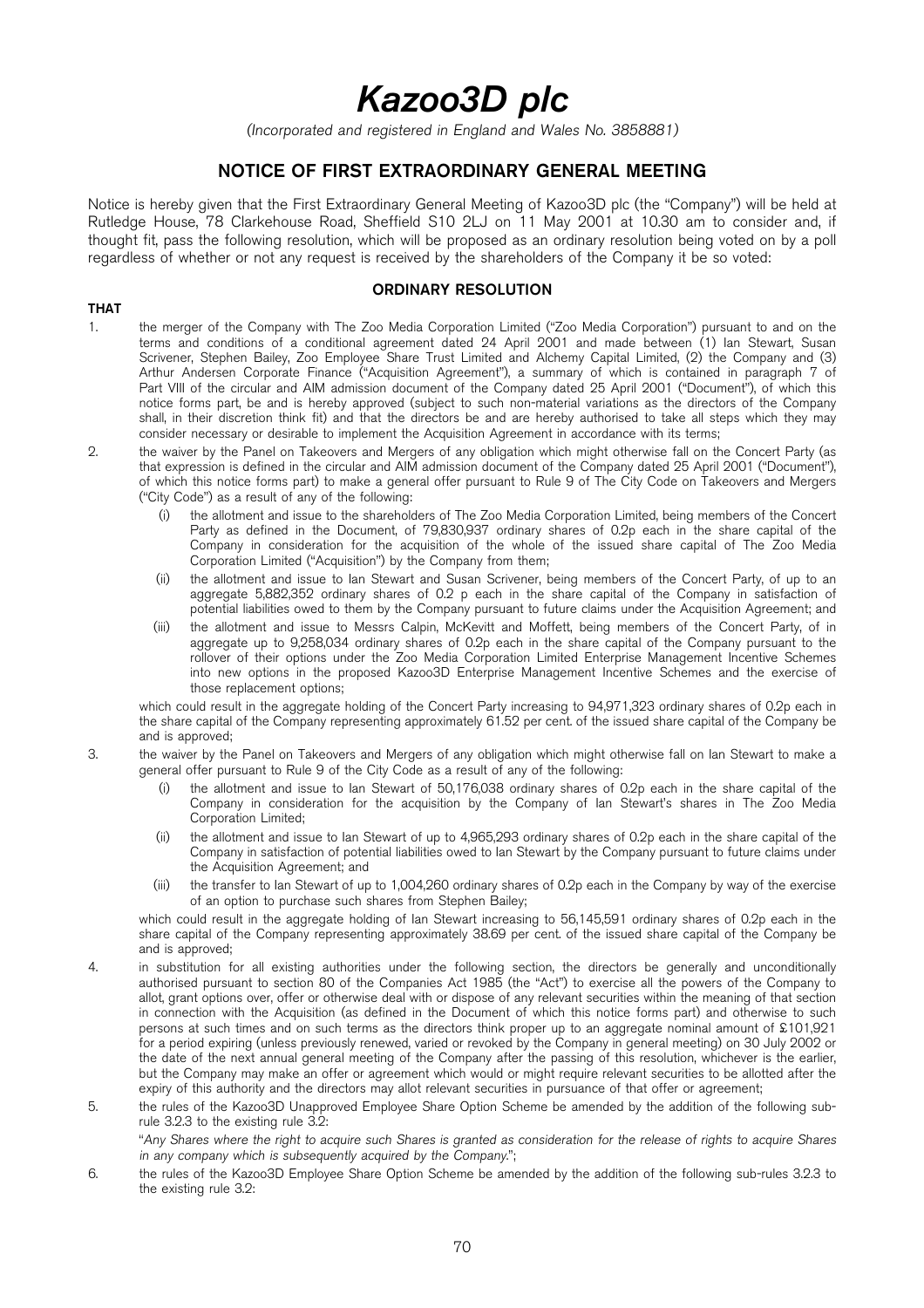``Any Shares where the right to acquire such Shares is granted as consideration for the release of rights to acquire Shares in any company which is subsequently acquired by the Company.''

and the amendment be submitted to the Inland Revenue for formal approval under Schedule 9 to the Income and Corporation Taxes Act 1988;

- 7. the draft rules of the Kazoo3D plc Enterprise Management Incentive Scheme (the "Kazoo3D EMI Scheme"), a copy of which is to be produced to the meeting and marked "A" for the purposes of identification and the principal terms of which are summarised in paragraph 6 of Part VIII of the Document be and are hereby approved and adopted and that the directors be generally authorised to make such changes as may be necessary to ensure that options granted under the Kazoo3D EMI Scheme qualify under Schedule 14 to the Finance Act 2000 and to take such other steps as are necessary to carry the Kazoo3D EMI Scheme into effect;
- 8. to receive the report and accounts of the Company for the year ended 31 December 2000; and
- 9. to reappoint Arthur Andersen as auditors of the Company and to authorise the Directors to fix their remuneration.

By order of the board John H Warden Secretary

Registered office: 25 April 2001 Rutledge House 78 Clarkehouse Road Sheffield S10 2LJ

Note: A member entitled to attend and vote at the meeting is entitled to appoint a proxy or proxies to attend and vote instead of him. A proxy need not be <sup>a</sup> member of the Company.

To be valid <sup>a</sup> proxy form must be deposited at Capita IRG Plc, Bourne House, 34 Beckenham Road, Beckenham, Kent BR3 4TU not less than 48 hours before the time appointed for holding the meeting.